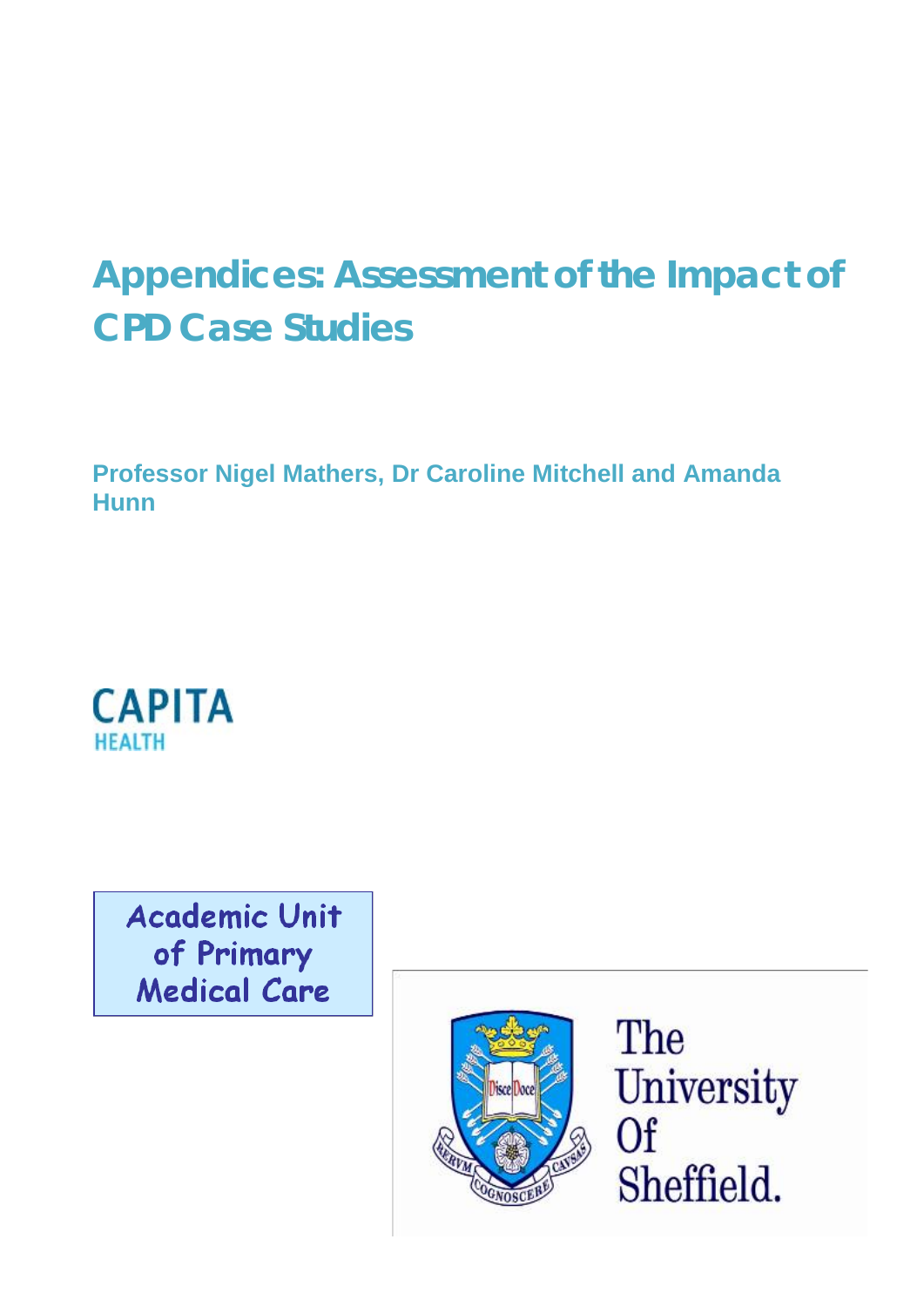# **Contents**

|                | <b>Case Study title</b>                                                                                                                                                            | Page           |  |  |
|----------------|------------------------------------------------------------------------------------------------------------------------------------------------------------------------------------|----------------|--|--|
| $\overline{1}$ | <b>Advanced Life Support Group</b>                                                                                                                                                 | $\overline{3}$ |  |  |
| 2              | Coeliac prescribing Guidance: MyHealth Strensall                                                                                                                                   | 6              |  |  |
| 3              | <b>COSBART: Salford Royal NHS Foundation Trust</b>                                                                                                                                 | 8              |  |  |
| $\overline{4}$ | Community DVT Clinical Pathway: NHS South Gloucestershire PCT                                                                                                                      | 11             |  |  |
| 5              | Dementia Education: Bath PCT                                                                                                                                                       |                |  |  |
| 6              | Do Not Resuscitate Cardiopulmonary Resuscitation (DNACPR): Southend University<br>Hospital, South Essex PCT and South Essex Partnership University NHS Foundation Trust<br>(SEPT). | 18             |  |  |
| $\overline{7}$ | Educational Leaders Course: Northern Deanery                                                                                                                                       | 21             |  |  |
| 8              | <b>Essential Knowledge Updates: RCGP</b>                                                                                                                                           | 25             |  |  |
| 9              | <b>External Quality Assessment Scheme: Pathology</b>                                                                                                                               | 28             |  |  |
| 10             | The Frontier Programme: London Deanery                                                                                                                                             | 32             |  |  |
| 11             | Medicines Management: James Paget                                                                                                                                                  | 35             |  |  |
| 12             | Mental Health Law Training Programme: Leeds and York Partnership NHS Foundation<br>Trust                                                                                           | 38             |  |  |
| 13             | Mental Capacity Act: South Essex Partnership Trust (SEPT)                                                                                                                          | 43             |  |  |
| 14             | Musculo-skeletal Pathway: Sheffield PCT                                                                                                                                            | 47             |  |  |
| 15             | Practice based small group learning: NHS Education for Scotland                                                                                                                    | 51             |  |  |
| 16             | Practice Leaders Programme: Entrusting and Enabling General Practitioners to Lead<br>Change to Improve Patient Experience: Oxford Deanery                                          | 57             |  |  |
| 17             | Reflective Practice - Bristol Association of Sessional Doctors (BASD)                                                                                                              | 63             |  |  |
| 18             | Regional course for the Royal College of Psychiatry Exams: Cornwall Partnership NHS<br><b>Foundation Trust</b>                                                                     | 66             |  |  |
| 19             | Gwent Respiratory Education Project: Aneurin Bevan Health Board                                                                                                                    | 69             |  |  |
| 20             | Robotic Surgery: St Georges Hospital, London                                                                                                                                       | 73             |  |  |
| 21             | Snakes & Ladders: Great Ormond Street Hospital for Children NHS Foundation Trust                                                                                                   | 78             |  |  |
| 22             | Spotting the Sick Child: North Tyneside                                                                                                                                            | 81             |  |  |
| 23             | Training the Trainers, Faculty Development: Northumbria Health Care NHS Foundation<br>Trust                                                                                        | 86             |  |  |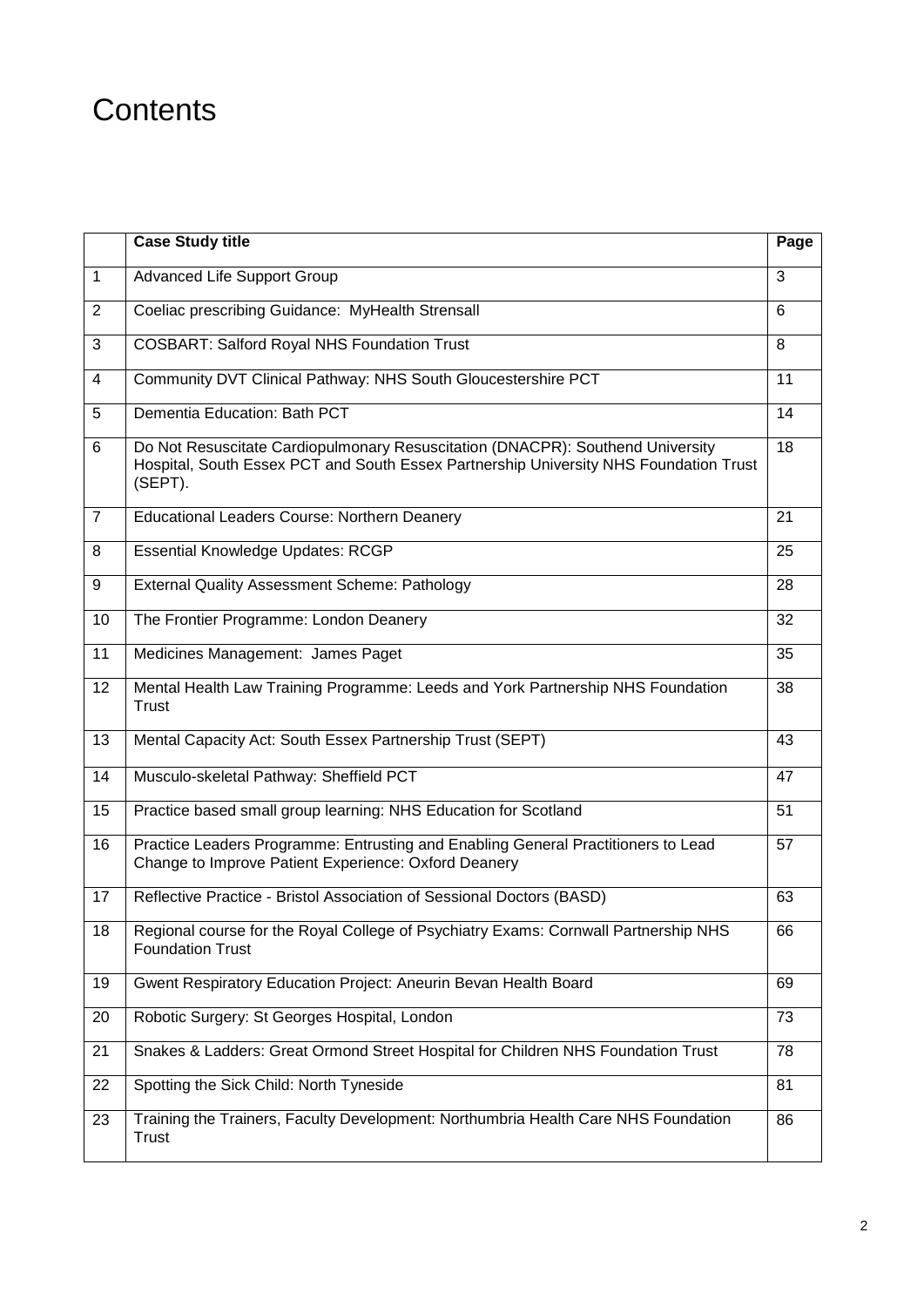# 1. Advanced Life Support Group

## **1. INTRODUCTION**

Advanced Life Support Group (ALSG) was founded in 1990 and became a registered charity in 1992. ALSG is known as a high quality clinical education designer and is a world leader influencing and providing life saving training for everyone responding to medical emergencies.

Each of the 23 course packages has been developed in recognition of identified training needs within particular specialties or settings. The course packages are all developed by representative clinical working groups supported by the ALSG educators and ALSG development team

# **2. SETTING & LOCAL CONTEXT**

All of the packages are based on a blended learning approach and are standardised, evidence-based, structured and quality assured. The courses are delivered by a network of 9,500+ recognised instructors who have all been selected and have completed a structured training programme.

The core elements of the package are on-line learning, a course manual, standardised teaching and assessment materials and an organisation package. In addition, for on-going CPD, delegates can use an on-line learning environment to access revision 'e-scenarios', updates and question forums. Candidates retain access to this for four years following their course, at which point they should then recertify. Course instructors are provided with development topics in medical education and access to relevant papers and resources. They also recertify every 4 years.

The areas covered by the courses are emergency paediatrics, obstetrics, safe transfer, child protection, major incidents, acute medical emergencies and human factors. The courses are aimed at a wide range of healthcare professionals from medical and nursing students to senior consultants. They are also developed or adapted for diverse groups across many cultures and settings.

# **3. NATURE AND DELIVERY OF CPD**

ALSG courses are primarily aimed at secondary care, in particular emergency medicine, anaesthetics/ICU and paediatrics. The pre-hospital courses are relevant to GPs. The uptake of the ALSG courses is widespread, as can be seen from the number of attendees at individual courses below. These numbers reflect the total number of delegates, not just doctors:

• Advanced Paediatric Life Support (APLS) – 60,264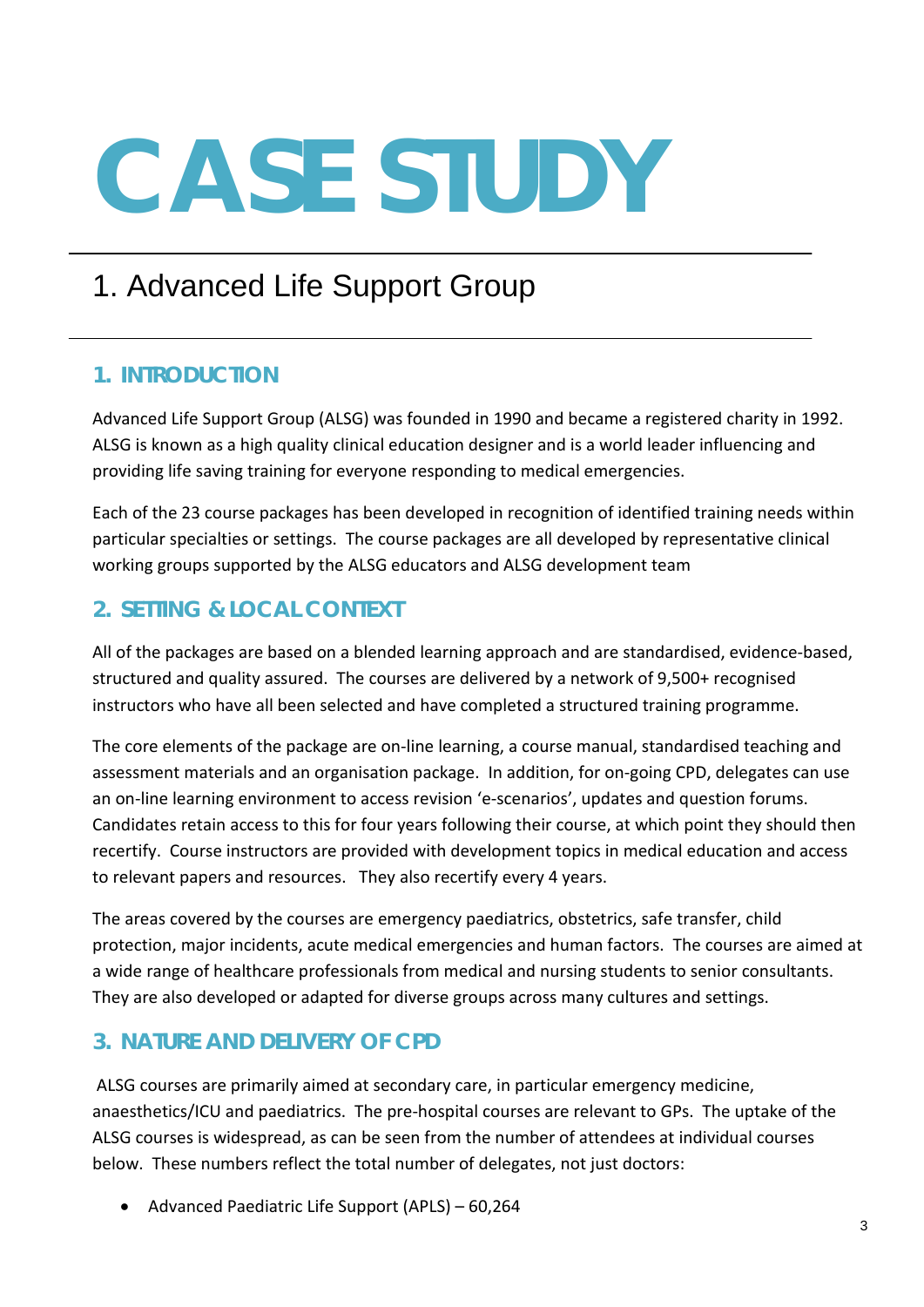- Paediatric Life Support (PLS) 29,721
- Pre-hospital Paediatric Life Support (PHPLS) 1,817
- Major Incident Medical Management and Support in the Hospital setting (HMIMMS) 2,796
- Major Incident Medical Management and Support at the Scene (MIMMS) 14,218
- Managing Obstetric Emergencies and Trauma (MOET) 3,802
- Pre-hospital Obstetric Emergency Training (POET) 60
- Acute Medical Emergencies (MedicALS) 1,008
- Safe Transfer and Retrieval (STaR) 1,164
- Paediatric and Neonatal Safe Transfer and Retrieval (PaNSTaR) 472
- Child Protection Recognition and Response (CPRR) 3,045
- Child Protection in Practice (CPIP) 1,437
- Strengthening Emergency Care Programme for Developing Nations 2,773

## **4. IMPACT**

Impact is measured by administering questionnaires to all candidates 6 months after completion of the training. :

- 86% of respondents from the APLS course had put the skills that they had learned on the course into practice and 76% of those commented that the skills they had learned were very or extremely useful
- 100% of respondents from the MOET course had put the skills into practice and 87% commented that the skills they had learned were very or extremely useful.

ALSG also have anecdotal feedback from the same questionnaires. Examples of feedback from the Advanced Paediatric Life Support course (APLS):

*"Was on ward as only doctor present when a post op child had a cardiac arrest. Had it not been for the skills I learnt on the course the 5 minutes until the dedicated arrest team arrived could have been the difference between the child living (as he thankfully did) and having a negative outcome".*

*"4 year old child came to A&E fitting, although I still got senior help as I would have previously I felt much more confident assessing ABC stabilising the child". "I have been involved in respiratory arrest recently. I used the systematic approach I learned in APLS course which was extremely useful and saved the patient's life".*

#### Examples of feedback from the Managing Obstetric Emergencies and Trauma course (MOET):

*"Led a case of major PPH on labour ward with an excellent outcome for the patient. The opportunity during the course to lead a team was useful for this scenario"*

*"In managing a patient with APH where although others thought that because the blood pressure was OK everything was fine, where as I recognised the gravity of the situation and started early fluid resuscitation. In the next reading her blood pressure collapsed and since I had got two large bore IV access, we were able to manage the patient effectively"*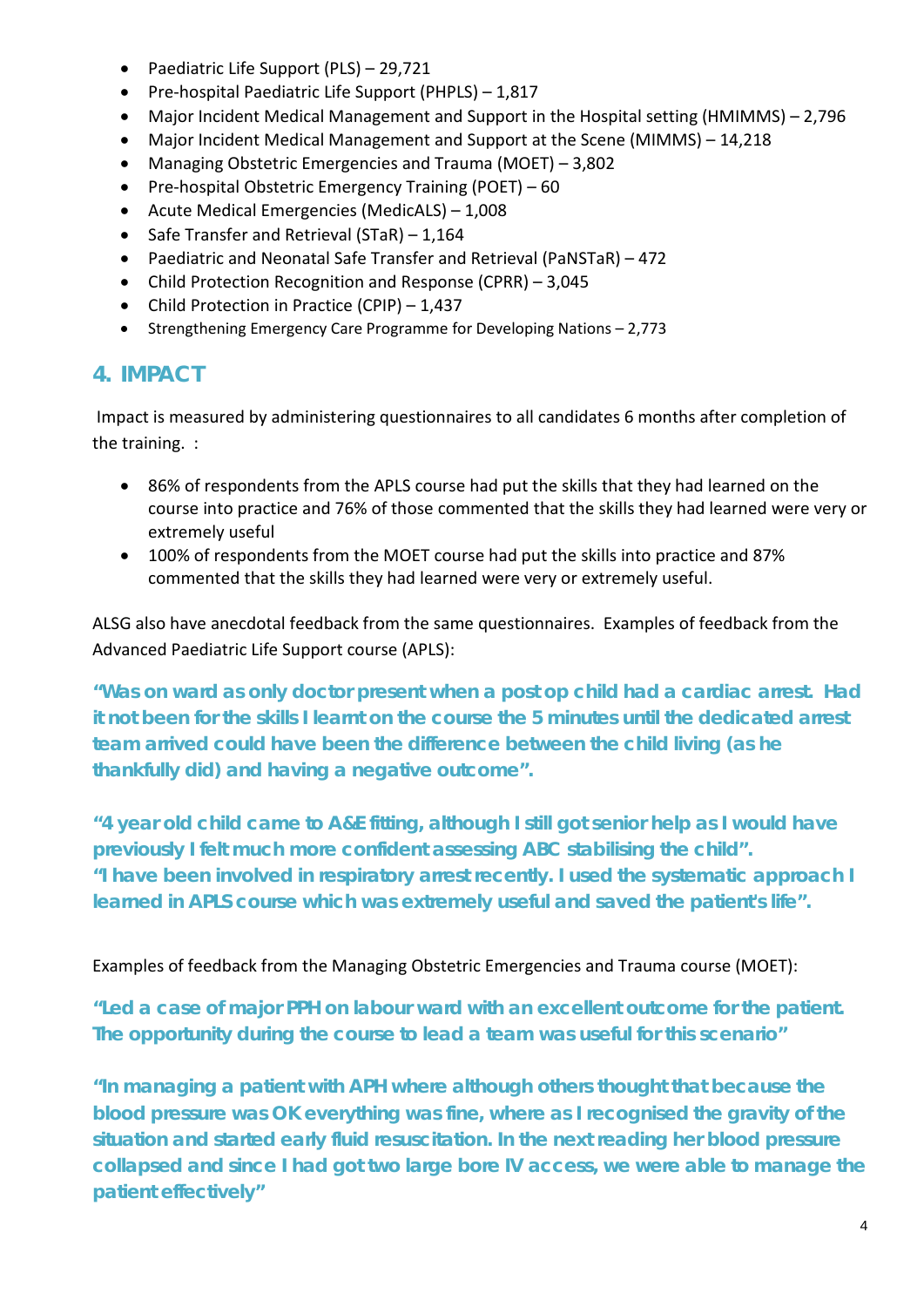#### **5. BARRIERS**

The key barriers identified were time and money– access to study leave for both the candidates and the instructors can make it difficult for them to complete the on-line learning and also to attend the face-to-face course. Increasingly some candidates and instructors have to cancel at the last minute because of pressures in the work environment e.g. having to cover colleagues who are sick or deal with particular surges in demand in the emergency department setting.

Time can also be a problem for those developing course packages and CPD activities – all of the clinical working groups are volunteers and they are very busy. They recognise the value of the training and are very generous with their time, but there are limits.

Based on the 6 month follow up feedback, it is thought that candidates, in the main, do have the opportunity to implement the learning. The exception to this is likely to be the major incident courses, because major incidents, thankfully, are rare. Feedback from candidates of the major incident courses report that they use the skills to teach others within their department.

#### **6. LESSONS LEARNT**

Standardisation of courses is important as it helps with familiarity across a multi-disciplinary and multi-specialty team and ensures that there is a common language and a common understanding of the safe, structured way of dealing with an emergency.

Candidates sometimes come back after completion of a course with further questions. In order to meet their needs an on-line question forum has been developed. On-going access to the experts allows those implementing their learning to check back if they have any issues that arise when they put their skills into practice.

Pressure of work means that candidates have less time available for training. A blended learning approach has been introduced to many of the courses to shorten the face-to-face element, which also reduces cost and the time needed away from the workplace. The face-to-face course focuses much more on the practical skills and practise simulations which cannot be replaced by on-line learning.

Feedback suggests that candidates would like to have the opportunity to undergo practise simulations more regularly. Consequently, on-line 'e-scenarios' have been set up to go some way towards accommodating this.

Courses have been adapted to meet the needs of Trusts for on-site delivery. Trusts can train as many people as they like for a fixed fee. This gives them the advantages of standardised training packages that are regularly reviewed and updated as evidence changes. It also gives their employees the benefits of internationally recognised certificates and transferable qualifications.

(For further information about this case study please see http://www.alsg.org/uk/Attend)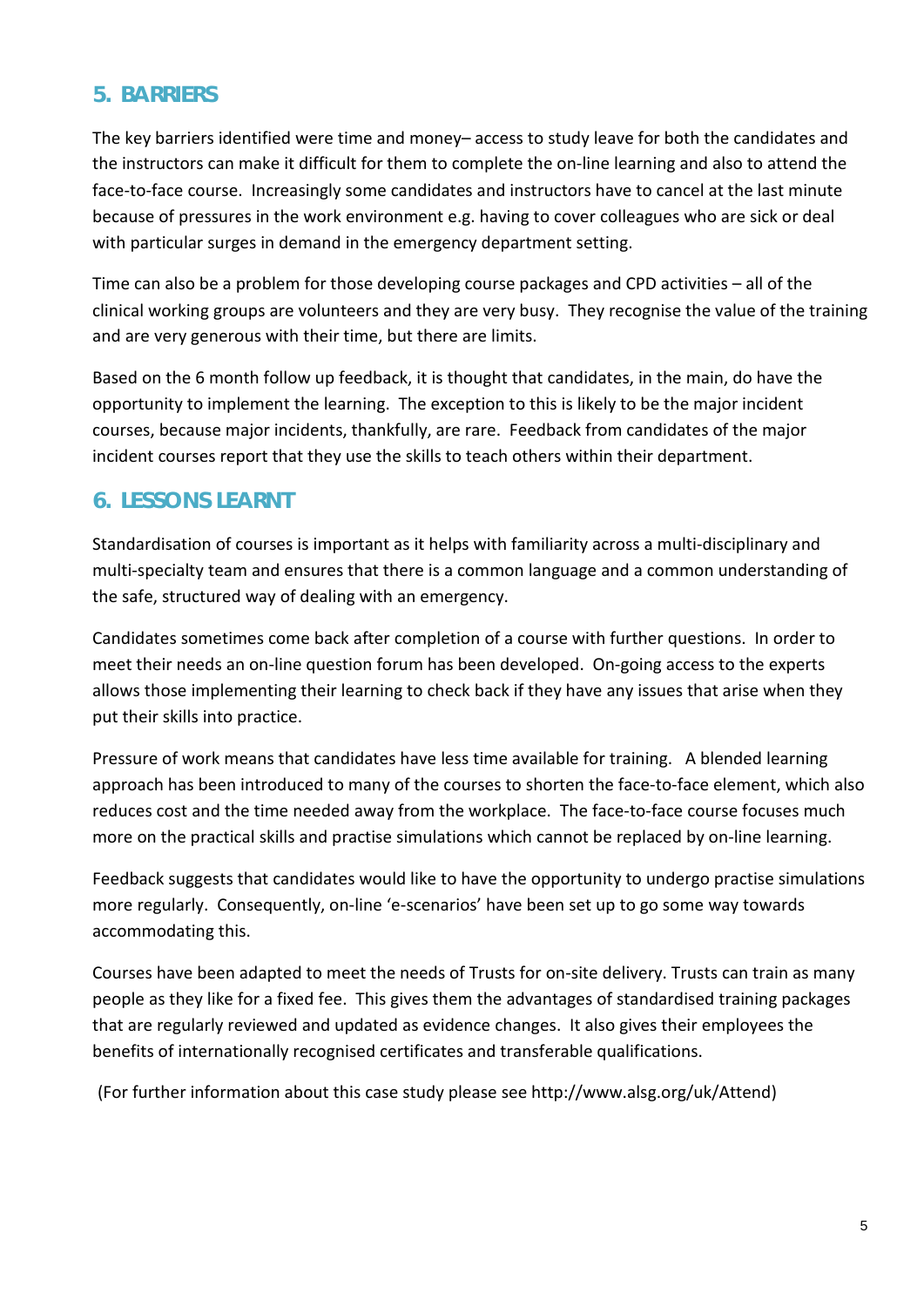# 2. Coeliac prescribing Guidance: MyHealth Strensall

## **1. INTRODUCTION**

This initiative was developed in 2010 by a single GP as part of his ongoing CPD. He identified a need to update and implement local guidance for coeliac prescribing. Gluten free foods have been available on prescription but national guidance produced in 2010 indicated that some foods such biscuits, cakes, cake mixes, luxury bread, cereals and ready meals were all readily available from supermarkets, are not considered essential to the diet and as such should not be prescribed on FP10s. Further to these guidelines, it was felt necessary to assess the prescriptions of all patients on the Coeliac register within the Practice. One of the principal reasons for doing this was to reduce practice prescribing costs.

## **2. SETTING & LOCAL CONTEXT**

The setting was a large general practice (MyHealth), North East of York with 17,600 patients across four premises. This CPD initiative was undertaken by a single GP in a practice setting but impacted on both Practice colleagues and patients. There were 49 patients on the register with Coeliac disease.

# **3. NATURE AND DELIVERY OF CPD**

The CPD itself took the form of an audit of patient prescribing conducted in December 2010, followed by a review of good practice (based on recommendations on the Coeliac Society Website), revision of local guidance and a follow up audit of prescriptions. The aim of the audit was to reduce prescribing costs by ensuring that that no luxury items were prescribed and no patient should exceed their monthly quota of gluten free food. A computer search to identify patients with the condition was carried out and then individual patient notes were scrutinised and any necessary changes to medication made. Each patient had their records annotated to display clearly how many units they were entitled to and each scripted item was shown as a number of units. All patients were written to warn them of forthcoming changes to their prescriptions. Information leaflets sent to patients were based on information sourced from the Coeliac Society website. All patient notes were reviewed to show the correct unit dosage so that all subsequent prescriptions would be correctly written and dispensed.

## **4. IMPACT**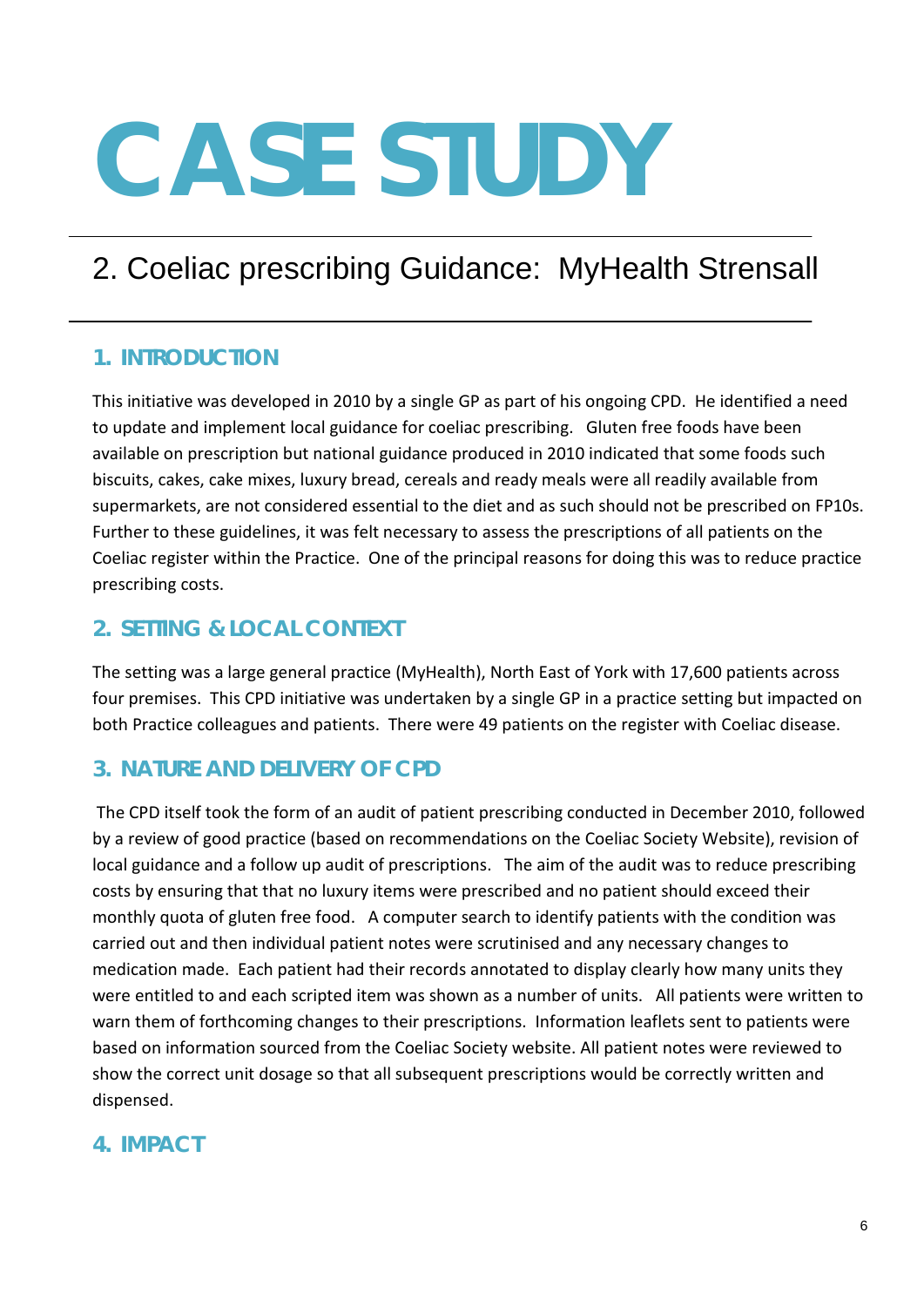As a result of this initiative all affected patients had their prescriptions updated in accordance with revised guidance and all GP colleagues were made aware of the change in guidance. In total of the 49 patients registered with the practice with Coeliac disease, 29 were in receipt of 'luxury' items. As a result of the audit, 39 had their repeat prescriptions amended and were sent both a letter and an information leaflet. All patients now have a label attached to their notes indicating the number of units they are entitled to under the latest guidelines. This has proved beneficial for both patients and receptionists as it is now extremely clear how many units an individual patient is getting on prescription. A follow up audit conducted in September 2011 shows a significant improvement in meeting the prescribing guidelines; just one person was in receipt of a prescription for a disallowed product and there was a slight slippage in the quantities of prescriptions in a minority of patients which has been re-addressed with both patients and staff. One of the main reasons for conducting the audit was to reduce costs on behalf of the PCT and this seems to have been achieved.

The new guidance and the results of the audits were communicated to partners at business meetings and other members of staff both by email and by team meetings.

#### **5. BARRIERS**

Most patients acknowledged the necessity of restricting the 'luxury' products and the number of prescription items given the current financial climate. Nevertheless a small number remained resistant to the change.

On trying to rationalise the prescribing and reduce the volume of prescription items, it became apparent that some of the prescription items were only available in fixed pack sizes which meant it was impossible to make dose adjustments in some cases.

The practice also tried to rationalise the number of products which were available for prescription. However from the patient perspective it was important to have a choice. For example, some patients wanted to be able to choose 6 items from a total of 20. The Practice is complying with their wishes but this can lead to complicated screen views on the computer system for Practice staff.

## **6. LESSONS LEARNT**

The project was a lot of work for one individual to take on and has led to more work than anticipated. With hindsight it would have been possible to delegate different aspects of the work to other members of the practice team.

(For further information about this case study please contact Dr Mark Stenton – Mark.Stenton@gp-B82080.nhs.uk)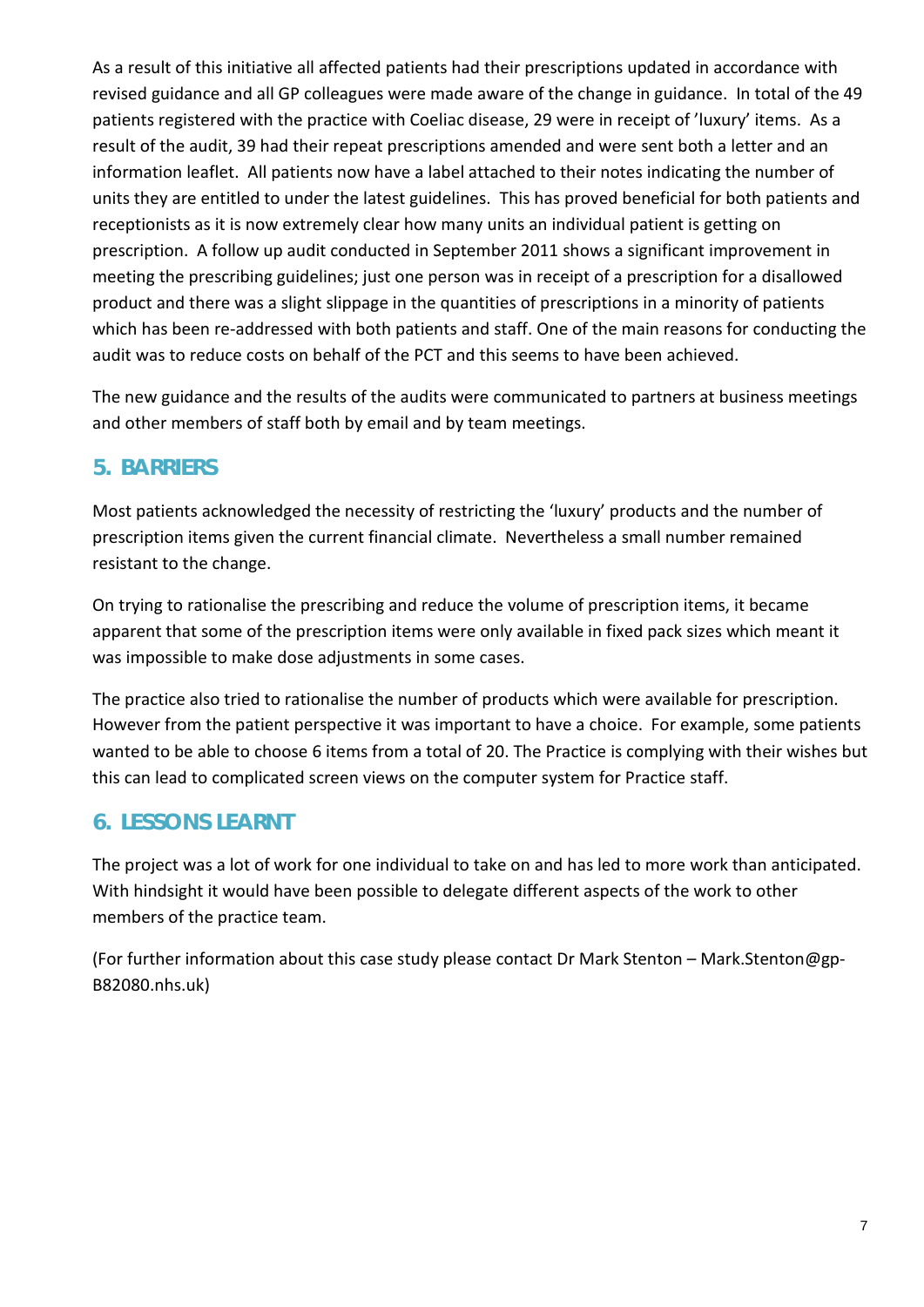# 3. COSBART: Salford Royal NHS Foundation Trust

## **1. INTRODUCTION**

This initiative was developed in 2005 following a number of critical anaesthetic incidents involving patients undergoing surgery. In response the Trust, which has a strong reputation for patient safety asked all Consultants to undertake Advanced Life Support (ALS) training. The ALS course is only undertaken once every three years and is aimed at acute coronary emergencies rather than emergency anaesthetic scenarios. The anaesthetic department therefore decided to develop their own in-house course: **CO**ntinuing **S**cenario **B**ased **A**naesthetic **R**esuscitation **T**raining, known as COSBART. Following a review of critical incidents, the course was designed to provide Consultant Anaesthetists with more frequent training in relevant resuscitation scenarios such as hypoxia, blood loss, failed intubation, and drug reactions. Each year every consultant member of the Anaesthetic Department spend a session in a Simulator Suite which is equipped with manikins to rehearse their responses to a variety of typical anaesthetic emergency scenarios which could occur during surgery such as:

- Can't intubate, can't ventilate scenario
- Anaphylaxis
- Pre-eclampsia.

## **2. SETTING & LOCAL CONTEXT**

This is an initiative designed for secondary care aimed specifically at Consultant Anaesthetists but is also delivered to Intensivists and locum Consultants. All Consultant Anaesthetists are obliged to undertake the training.

## **3. NATURE AND DELIVERY OF CPD**

The course borrows freely from the ALS group and the resuscitation council and has two elements:

- Essential (CPR) skills such as defibrillator safety, demonstration of BLS, knowledge of VF & pulseless VT ALS algorithms and the ability to perform rapid cricothyrotomy.
- A selection of anaesthetic specific emergency scenarios which are managed in real time.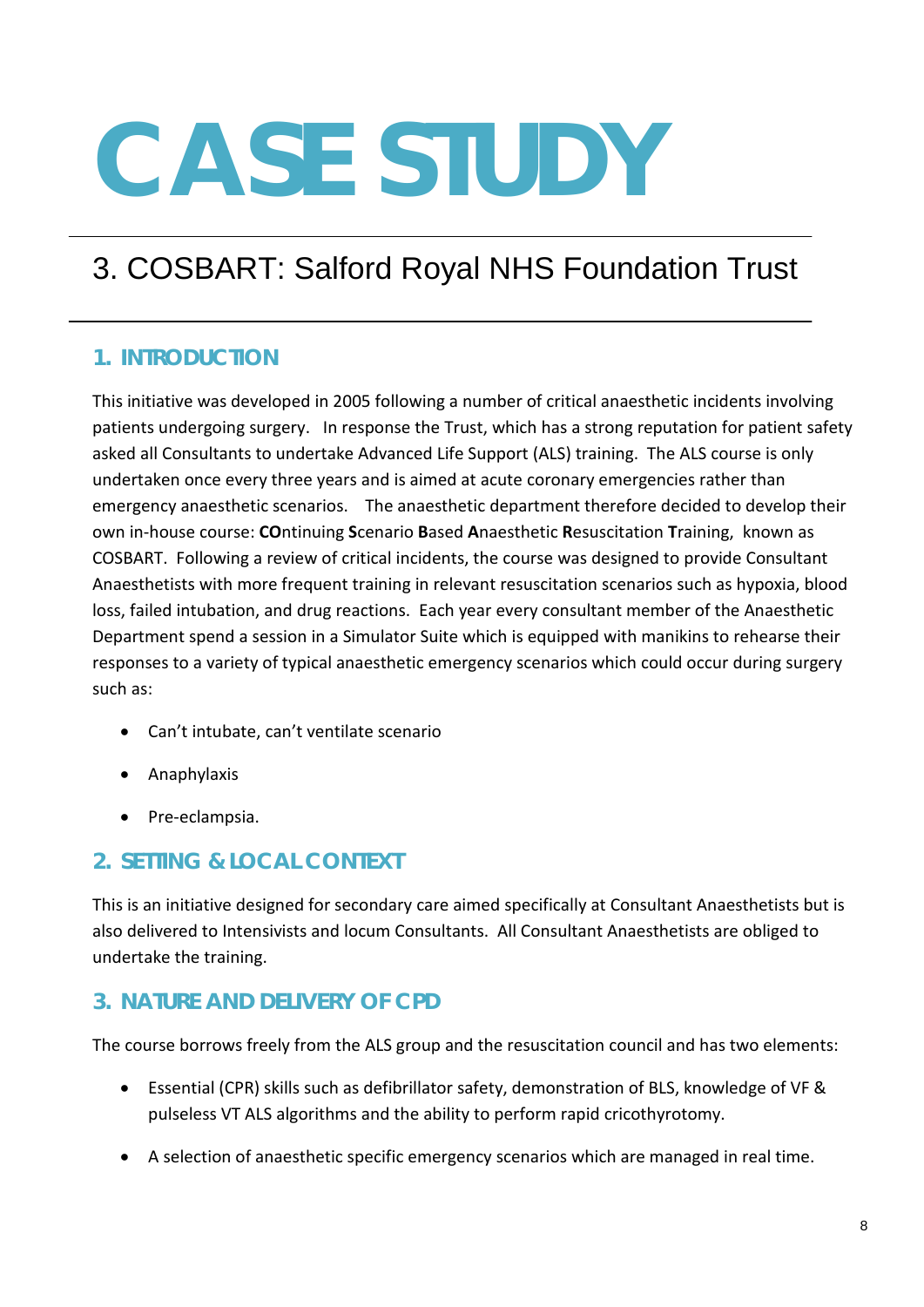• A selection of discussion based scenarios (Non-CPR) which should all be covered at least once every three years.

The scenarios are split into CPR and non-CPR with four people allocated to each group. Course delegates work through a scenario in real time without any briefing as to what the scenario might be about. Each scenario is followed by a team debrief. The debrief period provides an opportunity for feedback and reflection. Once a candidate has successfully completed a scenario, they should then be able to facilitate the same scenario. This means that Consultants take it in turns to facilitate different scenarios. Ultimately all staff undertake and subsequently run both individual scenarios and complete courses.

The scenarios take place within the simulator suite and involve the use of manikins and other equipment. Courses take one PA (Programmed Activity) of clinical time and are run every two months for 6-8 people, with 48 places available per annum.

#### **4. IMPACT**

It is difficult to quantify the impact of the training since critical anaesthetic incidents being trained for are very rare and so it would not be possible to measure a difference in the number of critical incidents. Nevertheless there are a number of qualitative outcomes; Consultants feel more comfortable in dealing with emergencies in surgery as they are better equipped to work through the protocol having rehearsed their response in their training. Those in receipt of the training say they are happier dealing with critical incidents and are better at managing them. Actually working through emergency scenarios in real time means that Consultants have rehearsed a practical exercise rather than just having a theoretical knowledge of the correct procedures. This hands-on approach is likely to lead to deeper learning than theoretical learning alone. Respondents also noted that the course was useful in providing evidence for appraisal. The course is very cost effective to deliver with an inhouse cost of roughly £35 per head.

*"It makes you practice drills that you would never do normally. When a situation arises, you are fresh, having actually performed 'it' just a few months before."*  **(Consultant Anaesthetist, Course participant 1)**

*"We are all singing from the same hymn sheet".* **(Consultant Anaesthetist, Course participant 2)**

*"The use of real time scenarios embeds the information better; you might know what to do theoretically but working through it means you know where everything is".* **(Consultant Anaesthetist, Course participant 3)**

#### **5. BARRIERS**

In terms of barriers, one challenge has been to bring clinicians together to undertake the training on a regular basis and it has sometimes been difficult to persuade colleagues to attend the course. Initially courses were one day long and encompassed the whole department but it became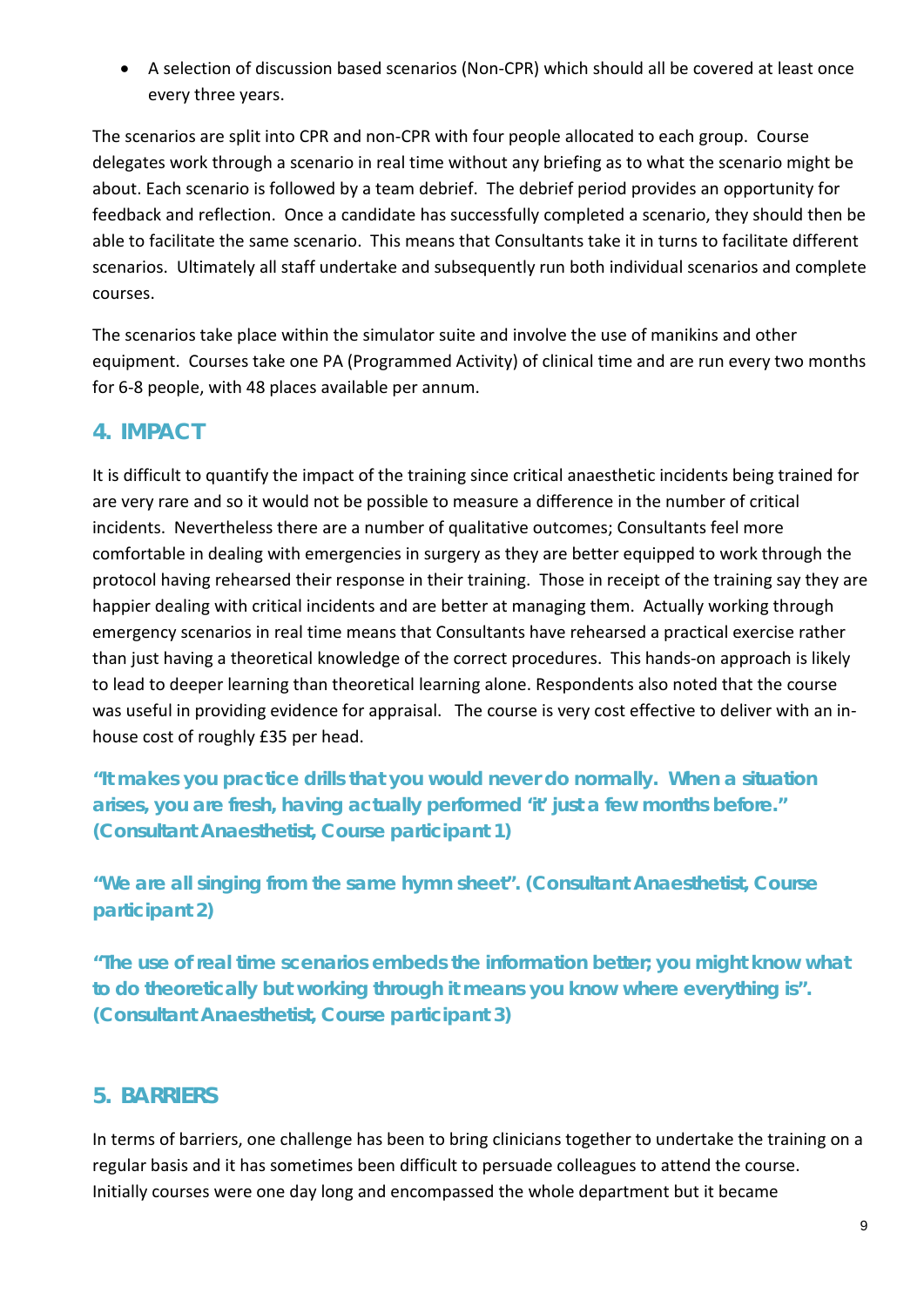increasingly difficult for the Trust to release this many people from clinical duties at the same time. Courses now cover a smaller number people (6-8) and are run every couple of months. Consultants have to use time set aside for clinical governance in order to undertake the training.

## **6. LESSONS LEARNT**

Three key lessons learnt were identified:

- The process of training can expose weaknesses and not everyone is happy to put themselves in that situation
- It can be difficult to persuade people to give up their time to contribute to the course. In theory everyone should have a go at facilitating the scenarios but not everyone is willing.
- Simplicity and repetition is preferable to complexity.

There have been discussions around rolling the training out to other professions such as Operating Department Practitioners (OPDs) in a multi-disciplinary scenario but as a whole there is a feeling that not all Consultants would feel comfortable training in a multi-disciplinary setting. Delegates welcome the easy learning environment where they feel free to ask questions; there is a sense that this might be lost in a multi-disciplinary setting.

The scenarios used in the COSBART course have evolved over time and have been modified to take account of changing guidance. COSBART authors reflect on critical incidents as they arise and develop new scenarios to incorporate these situations if they are appropriate and participants can suggest new scenarios on an ongoing basis. The Trust has recently started to take child patients and so the course authors are planning to develop some paediatric scenarios. In addition Salford Royal is now part of a major trauma network and they would like to develop some major trauma based scenarios in the future.

The COSBART authors have set up a website [\(http://www.cosbart.org/default.htm\)](http://www.cosbart.org/default.htm) where scenarios can be downloaded for use by Trusts elsewhere. Staff from other Trusts can join the COSBART course at Salford for a fee of £50 and Consultant anaesthetists from the North West have been invited to attend the course.

#### *"Simplicity and repetition is preferable to complexity".* **(Course organiser)**

(Please contact Dr James Palmer at <http://www.cosbart.org/default.htm>for further details about this case study)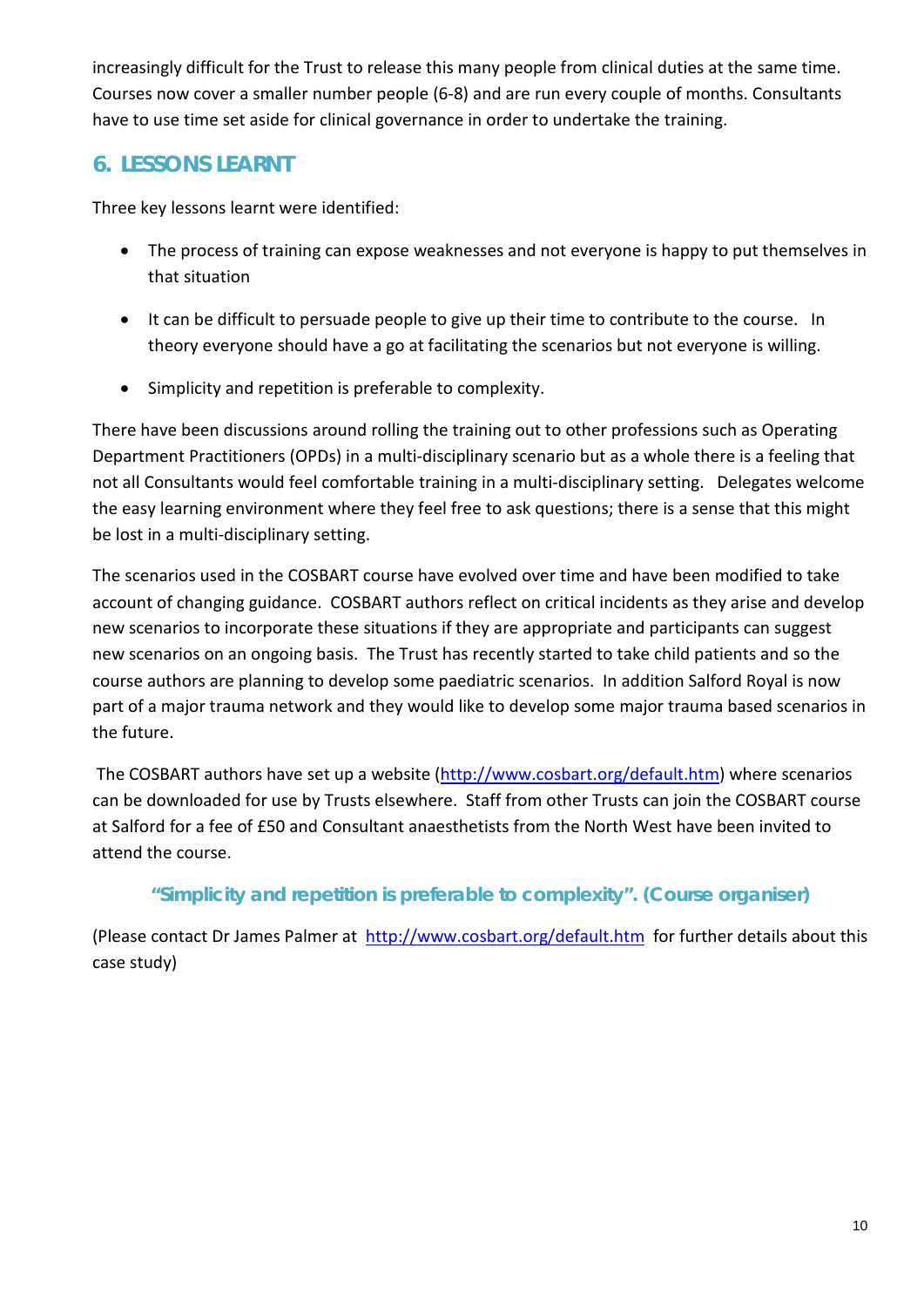# 4. Community DVT Clinical Pathway: NHS South Gloucestershire PCT

## **1. INTRODUCTION**

The Protected Learning Time (PLT) events, from which this specific CPD emerged, have been running since 2003. Originally organised and managed by South Gloucestershire PCT, the local CCG will now be responsible for these, and are committed to continue the PLT's, using it as a platform for sharing information about clinical pathways such as the Community DVT clinical pathway as well as more general information sharing about the changes in the NHS etc.

## **2. SETTING & LOCAL CONTEXT**

This is delivered in primary care, aimed specifically at General Practitioners.

#### **3. NATURE AND DELIVERY OF CPD**

The CPD is a half day event, delivered monthly. Topics for the sessions are decided by an annual audit of the 26 GP practices in the CCG, where they are asked to identify their specific needs. These are ranked and the most highly ranked form the basis for the PLT programme. There is an expectation that there are two representatives from each practice will attend three PLT events per year.

The sessions are designed to be interactive and are led by one or more speakers.

#### **4. IMPACT**

Like many of the CPD educational events that are organised by this PCT, the CPD session was led by a General Practitioner and Clinical Nurse specialist, as the organisers believe that peer-led learning enables the attendees to relate to those who are providing the training if there is more of a focus on primary care. The GP for this session was from GP Care, who provides the Community DVT Service which is part of the new Community DVT Clinical Pathway.

The DVT session focussed specifically on the management and risk assessment of patients with who are considered to be a high DVT risk. This included how to arrange the variety of tests that patients with DVT need; blood tests, either at the practice or in hospital, scans etc and information about the pathway for patients who fit the criteria for referral into the Community DVT service.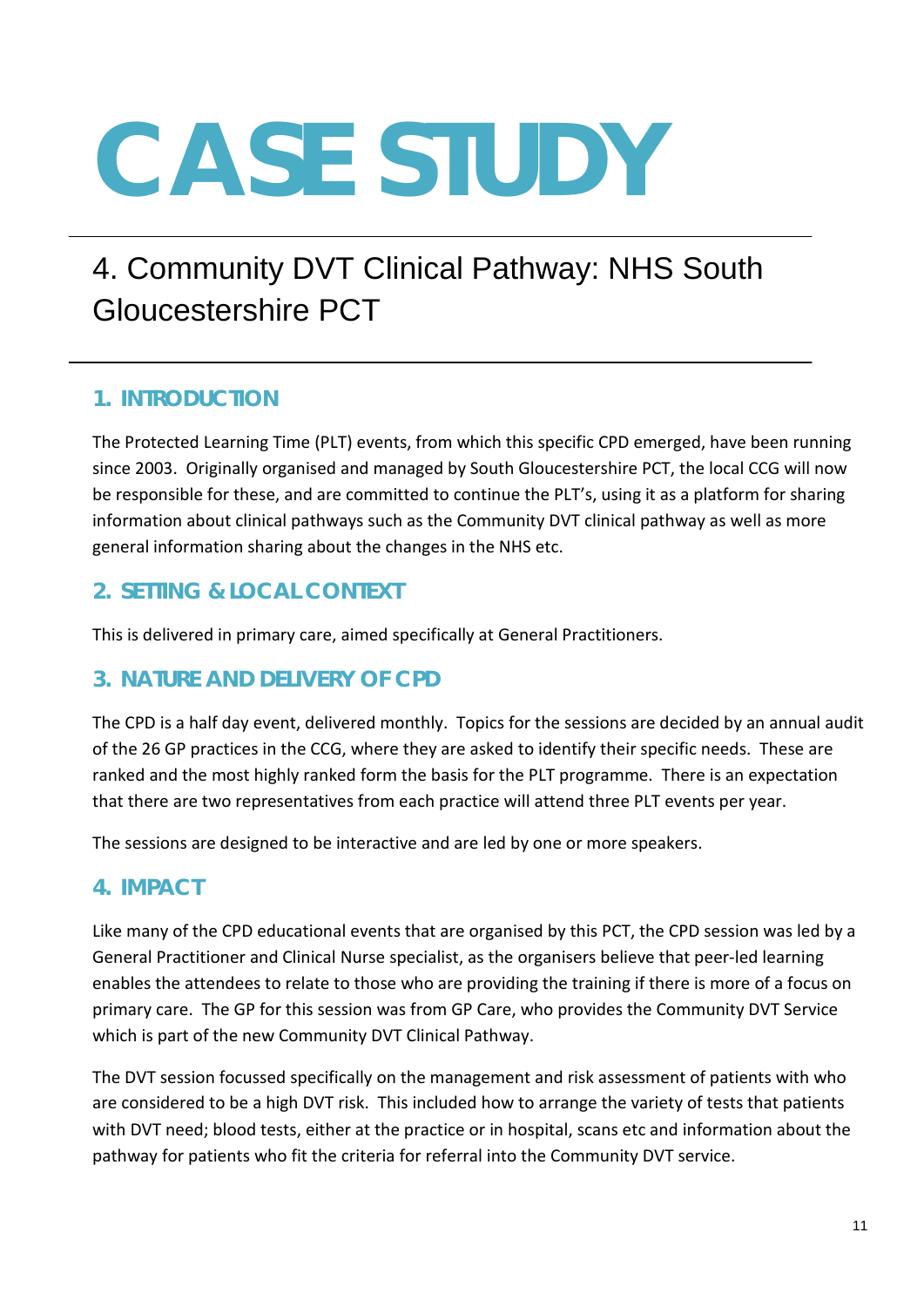Following a short presentation, there were break-out sessions around the table where attendees were encouraged to ask questions around things like implementation, management, referrals etc as well as sharing experiences of how to manage patients with DVT.

#### *"…never just a lecture that you go and sit and listen, always a two way process."*  **(Associate Director for Clinical Governance)**

Feedback from the session indicates that GPs felt it would improve their practice and performance, particularly by alerting them to new services that they might not have previously been aware of. There is an implicit expectation that GPs return to their practice and share what they have learnt during practice educational meetings, therefore cascading the knowledge and information to their GP colleagues and the wider practice team.

Community DVT programme which covers South Gloucestershire and North Bristol has seen hospital attendances reduced by 8,000+ over the last three years has seen. The CPD is only part of this initiative but it is believed that the CPD has had a noticeable impact on referrals;

*"DVT CPD – that has had a major impact on ensuring that the pathway is followed …. It does have impacts on changing behaviour once people are aware of the service"*  **(GP, Participant 1).**

#### **5. BARRIERS**

The greatest barrier was attendance at the CPD – The majority of practices send at least one GP to the training sessions, but some of the smaller practices struggle to attend. Organisers try to send out training dates well in advance to help smaller practices plan around the sessions they wish to attend.

Presenting a new service such as this, which some GP practices may not have been aware of can have the effect of increasing patient activity in practice, through the time investment needed to explain the new pathway to patients, discussion of the treatment options and time spent on subsequently managing the onward referral of treatment – all of which may impact on staffing levels.

However, as GPs have implemented their learning and become more familiar with the Community DVT clinical pathway, the extra time involved is minimal;

*"in terms of extra time for consultation, it's only added on about an extra 5 minutes".* **(GP, Participant 2)**

*"it's been quite easy to implement what was learnt on the training day, especially because we can see the patients have a better quality of care, they're seen quickly and locally which is better for them, and better for us because we can see the results".* **(GP, Participant 2).**

The close relationship that the GPs in this region have with GP Care has been instrumental in enabling GPs to put their learning into practice;

*"if we have any queries, we can always ring the DVT centre – they are quick to answer, and because they deliver their service really quickly, we feel really encouraged to use it". (GP, participant 2)*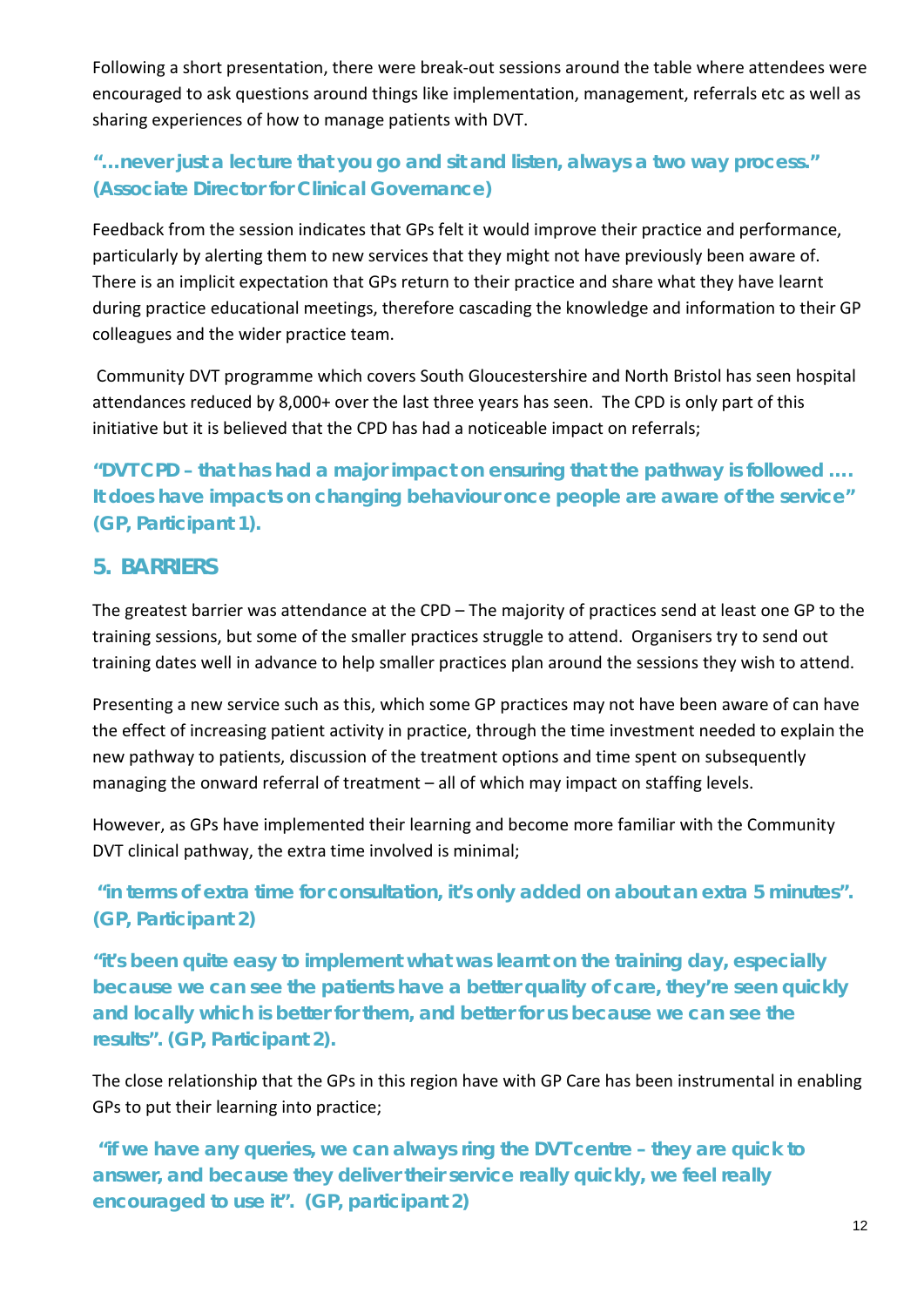#### **6. LESSONS LEARNT**

The organisers have learnt to be very assertive and specific about what they expect from the session,

#### *"can't be any ambiguity, if the speaker's not clear then that can impact on the session". (GP organiser)*.

Delivering learning in practice is essential, with relevant local information which is going to help GPs in their immediate day-to-day practice rather than at some point in the future, with an emphasis on improving patient care.

*"I'd like to think it's a more streamlined and up-to-date practice in general practice, using the most up-to-date care pathway, patients are managed better."* **(Associate Director for Clinical Governance)**

Building good relationships with care providers, such as GP Care can be beneficial. GP Care have worked together with the PCT to deliver the training, and have worked with local GPs to ensure that GPs are confident when referring to the community DVT clinical pathway. Part of this initiative has been to seek GP opinions as to how the service could be improved; *"we have been able to feed in, helping to tweak the service."* **(GP, Participant 2).**

The close relationship that the GPs in this region have with GP Care has been instrumental in enabling GPs to put their learning into practice;

*"if we have any queries, we can always ring the DVT centre – they are quick to answer, and because they deliver their service really quickly, we feel really encouraged to use it".* **(GP, Participant 2)**

(For further information about the Community DVT Clinical Pathway CPD, please contact Tracy Cubbage, Associate Director for Clinical Governance, NHS Bristol at Tracey.Cubbage@sglospct.nhs.uk)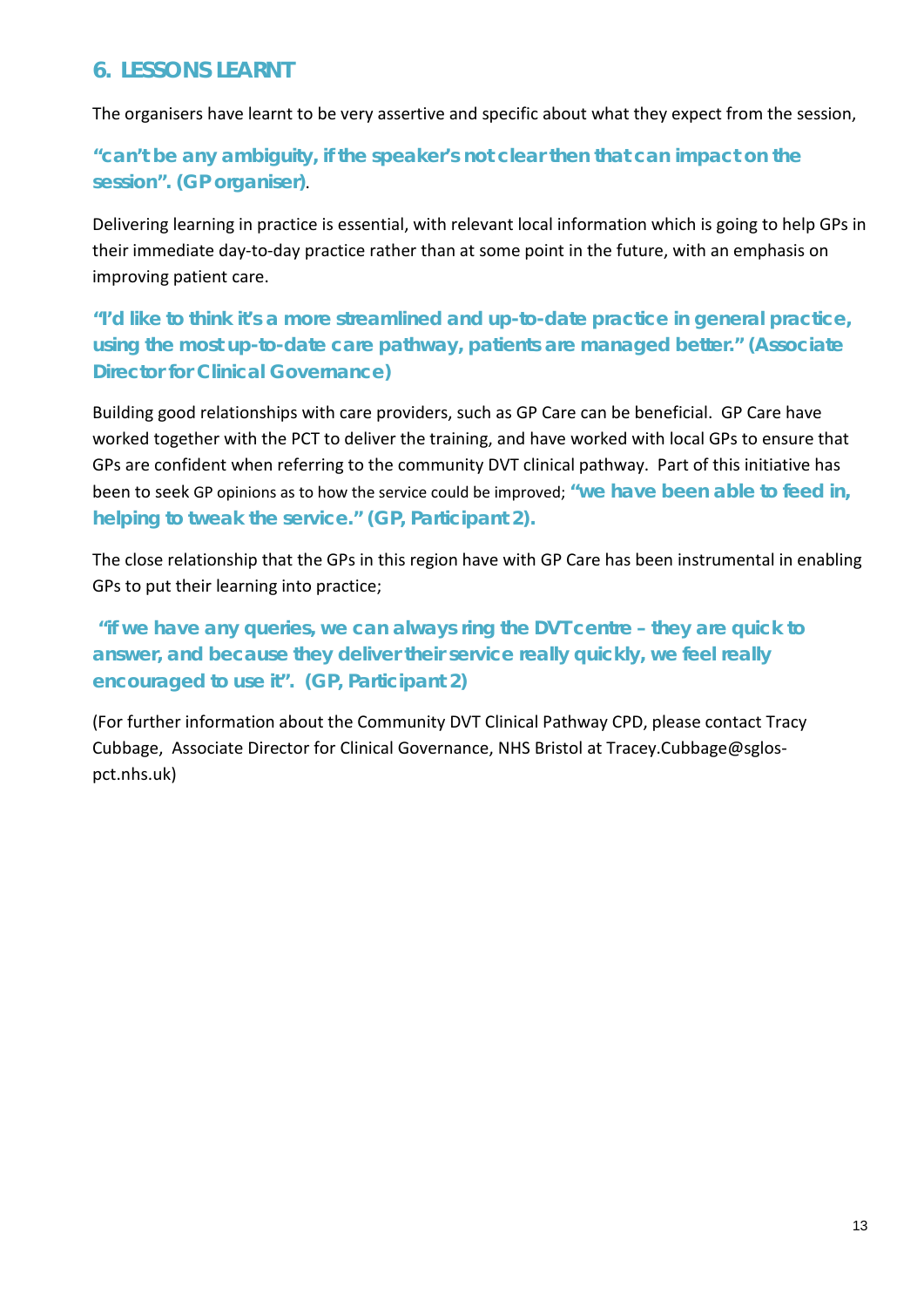# 5. Dementia Education: Bath PCT

## **1. INTRODUCTION**

In 2010 the South West Health Authority offered some funding to support GP Education and Training. It was felt there was a need to improve Dementia Education in the region, particularly with respect to the overall national dementia strategy, and the requirement for PCTs to publicly publish their plans to implement the strategy. Some of the key drivers of this strategy are pushing the targets to improve early diagnosis rates in primary care, how to refer into the memory services and also about raising awareness of the services available in the community. A multi-disciplinary team meeting was held with GP educators and representatives from the PCT, psychiatry, Research Institute for Care of the Elderly (RICE), and the voluntary sector to look at what sort of education was needed, as well as sending out a questionnaire to all GPs, adapted from the Educational Needs Analysis questionnaire developed by EVIDEM. Key areas highlighted included making the diagnosis, early diagnosis and diagnostic tests. There was a lot of interest in medication, what to expect from treatment, starting and stopped, and dealing with agitation and difficult behaviour, as well as interest in finding out more about pathways, shared care information and support services in the community.

# **2. SETTING & LOCAL CONTEXT**

This was set in primary care, with a multi-disciplinary approach. The training was aimed at local GPs, and was delivered by a geriatrician from RICE, a consultant psychiatrist from the Avon & Wiltshire Mental Health Partnership Trust, and the GP Educator.

# **3. NATURE AND DELIVERY OF CPD**

The training was delivered over two events; A GP educational evening and at GP Forum Plus. The GP educational evening was attended by GPs who had chosen to attend, therefore were self-selecting. It was explained that educational events are often held in the evening to enable GPs to attend, because of the difficulties that attending a day-time event might bring, i.e. finding locum cover etc.

GP Forum plus is a commissioning day, held monthly on a Wednesday afternoon. All practices are expected to send a representative due to the business nature of the meeting, but there is always an educational component as well. It was felt that that this does ensure that the educational component provided does reach a wider audience, as some of the GPs may not choose to attend an educational event held outside practice hours.

The GP Educational evening was facilitated by the GP Educator. These events are available to be viewed on the Bath Education Trust website for all members to access.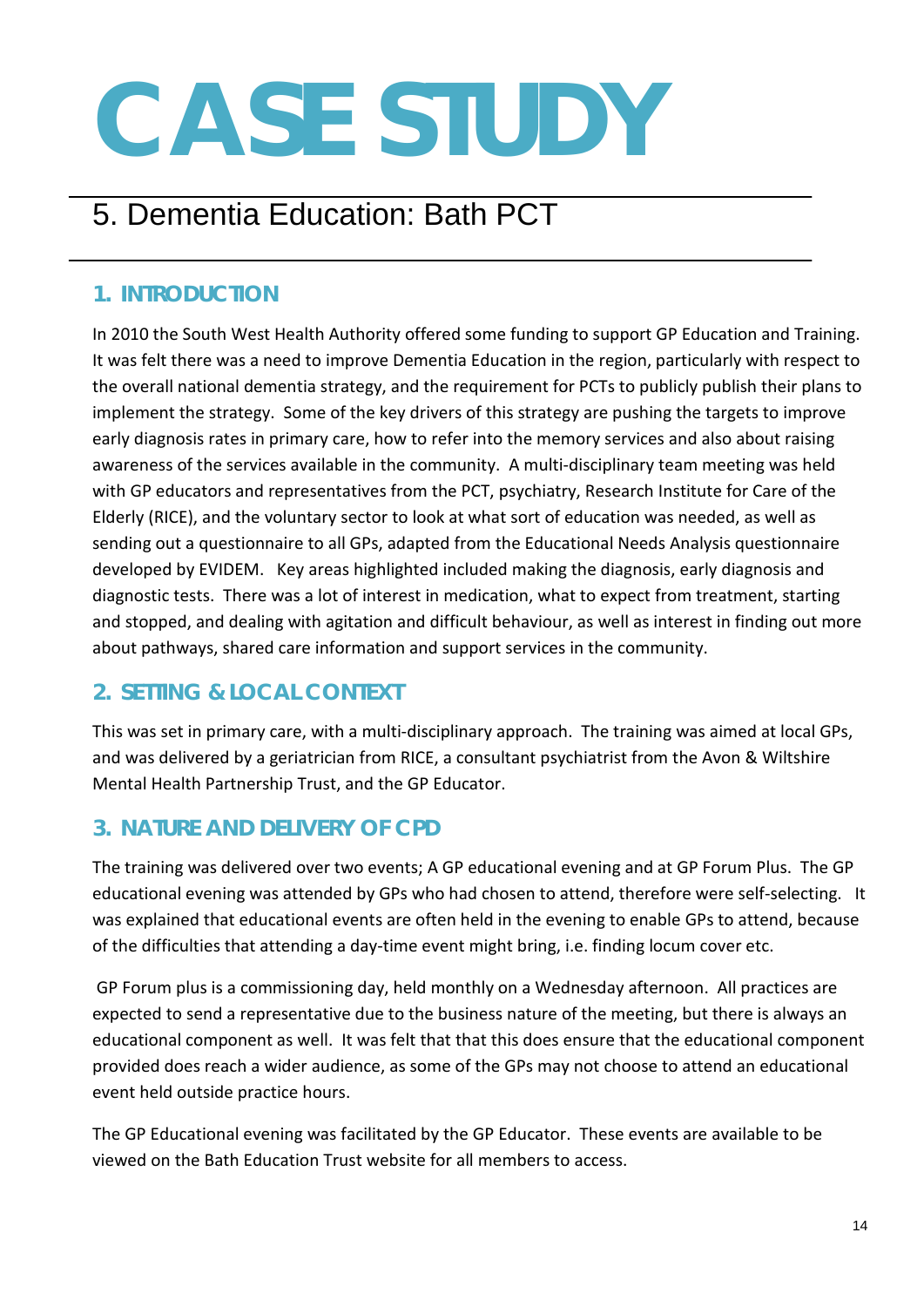The Geriatrician's presentations focussed on how to identify memory problems, the difficulties associated with early diagnosis of dementia, signs to look out for, when and how to refer into the memory clinics. The Consultant Psychiatrist's presentation was about managing behavioural and psychological symptoms of dementia.

The GPs were also signposted to the Dementia Web portal, [www.dementiawebbath.org.uk](http://www.dementiawebbath.org.uk/) which was set up by a charity called The Guideposts Trust. This site is useful for sufferers of dementia and their carers; it provides, for example, information around further support and advice, and it is considered to be a useful resource for clinicians as well.

#### **4. IMPACT**

With the target to improve early diagnosis of dementia in primary care, there was a concern that GPs might not have the necessary expertise to diagnose, mainly because they see relatively few cases a year, perhaps 4 or 5. It was felt that the focus of this CPD, being on early diagnosis, would help increase the confidence of GPs, and provide knowledge to help them identify symptoms that could indicate early dementia.

GPs will have a clearer understanding of when and where to refer, knowing what the correct pathway is, but also knowing there are things that can be accessed, such as the mini mental state tests to help manage a patient who may simply have memory loss or may be in the early stages of dementia.

#### *"One of key messages, they're keen to see people as early as possible so that has changed practice. It helped me clarify when I should go down the RICE route rather than the mental health route, helped on that front." (GP participant)*

GPs will have more understanding around treatment and drug use – having a clearer understanding of the realistic expectations of current medication for dementia, and understanding how medications work and being able to pass that information on to patients and their carers. Importantly not just to focus on medication, but how to manage the patient's future and understand what the diagnosis may mean to the patient and carer. GPs will have a clearer understanding of what best to prescribe, if medication is appropriate.

From a participant's perspective, it was felt that the events offered;

- A better understanding of the drugs that are prescribed for people suffering with dementia, in particular when to prescribe and the realistic expectations around the different drug therapies, which can be passed on to the patients and their carers.
- An increase in confidence about knowing when to refer patients to the services available, such as the Memory Clinic, e.g. lowering the threshold about when to get the memory clinic involved.

#### *"I've think I've had one patient since then that I referred to the memory clinic that I wouldn't have done at that stage – I referred earlier. To be honest, we don't see many new diagnoses, which is one of the challenges in general practice" (GP participant)*

• An increased awareness of what is available and what work they do in the memory clinics and in mental health, increasing confidence in the consultation, increasing awareness of why the patient is being referred and what they might get out of it.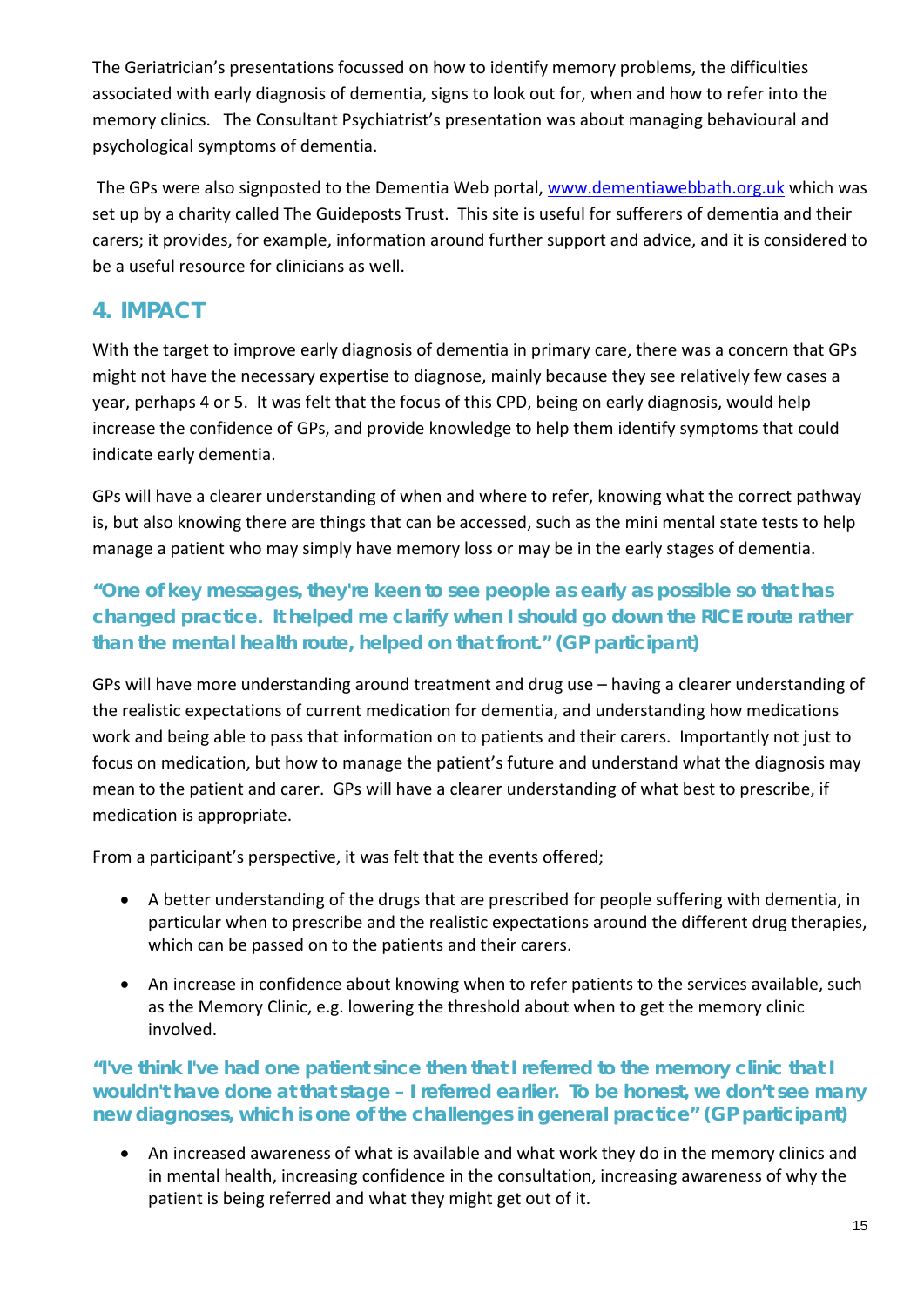*"It has increased my confidence, having an increased awareness of what is available and what work they're doing, it makes you more confident in the consultation as it makes you more aware of why you're sending the patient where you're sending them and what they might get out of it really."(GP Participant)*

GPs who attended the evening learning event were asked to evaluate the session in terms of learning objectives and relevance. Twenty-five of the 50 GPs who attended the evening session completed evaluation forms:

- 23/25 felt their learning objectives were met
- 24/25 felt the sessions were relevant to their needs.

Dementia Education is very new, so too early to get any idea of impact on service, but it is expected that prescribing pattern might change; increased access to medications and a reduction overall in antipsychotic use.

*"I think it's to give them a realistic view and more confidence, but not easy because it's quite a difficult thing, and they're busy doing thousands of other things. So the patients will benefit from a more understanding GP who feels more confident about how to manage". (Geriatrician)*

#### **5. BARRIERS**

A number of barriers were mentioned; time – not only in terms of participating in this CPD but the time that might elapse between a GP doing the CPD and having a patient presenting with early onset dementia, prescribing barriers, keeping skills updated - together with the sheer volume of information that GPs deal with.

There was an agreement that the relatively small number of patients that present to GPs with early onset of dementia can be problematic, due mainly to the lapse between an event like this and seeing a patient who might have dementia.

The visibility of GPs, with a special interest in dementia, who are well known in the local GP community is a particular resource for support and information for GPs to call on, should they have any uncertainties about diagnosis or management of dementia, or require clarification around some aspect of the diagnosis. This is encouraged by the strong tradition of collaborative working that exists in this area. In addition they are planning to develop practice clusters (5 practices per cluster) which will help as they will be encouraged to have their own debates around what is important in dementia.

Prescribing barriers are more difficult to overcome as it is in the guidelines that only specialists can initiate the prescribing but gaining a more in-depth understanding of the medications is deemed to be beneficial to all.

## **6. LESSONS LEARNT**

Getting people together who are interested in dementia is relatively easy, but the challenge is reaching those people who might be not be able to attend or have no real interest in dementia. The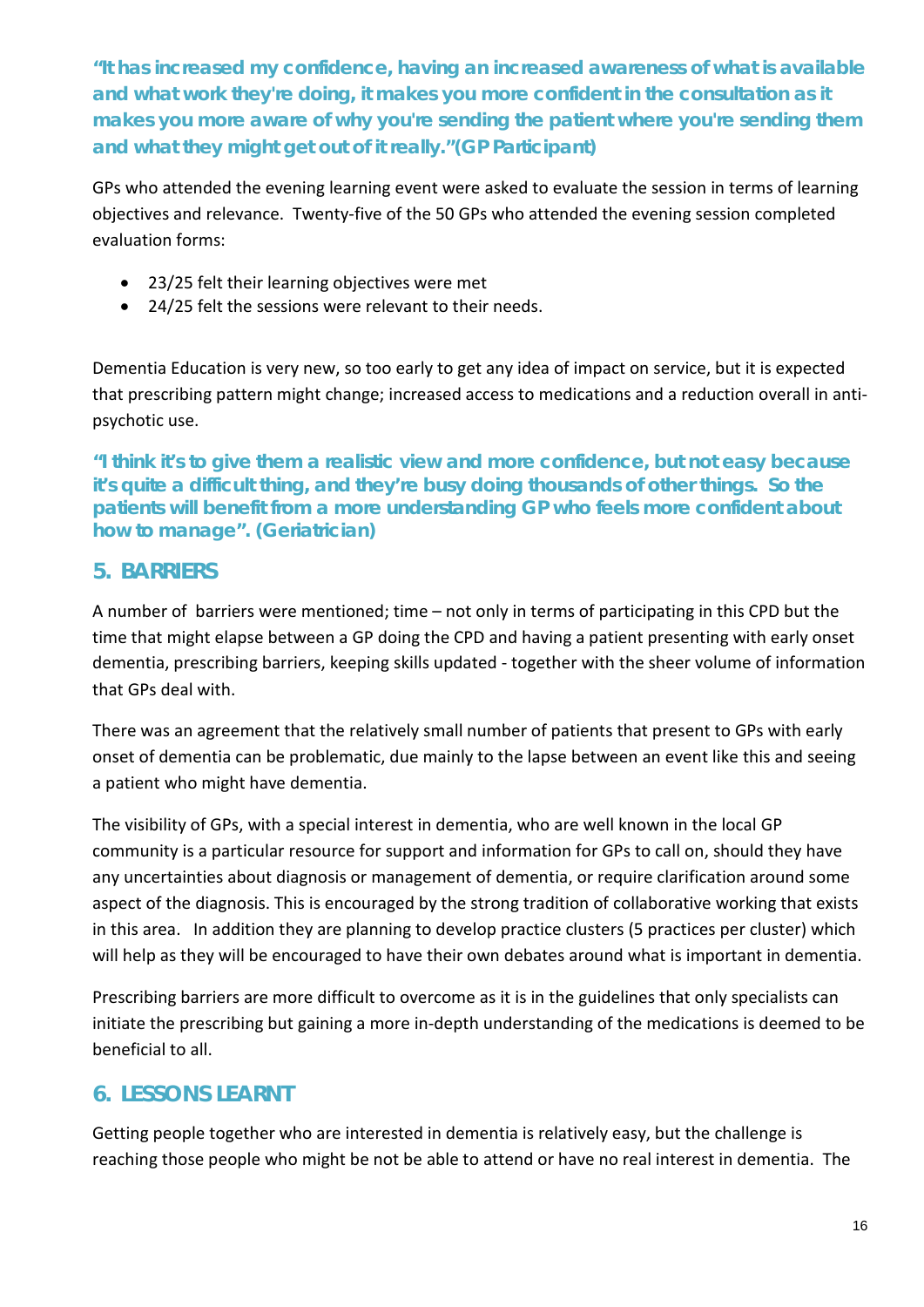GP forum plus has been instrumental in overcoming this to some extent, with the inclusion of an educational component at every meeting, therefore reaching a wider audience.

*"I was most certainly aware during my recent presentation it was predominantly younger trainees, which I think is great, an excellent change to influence future practice but I'm also aware that there are a large group of GPs who I don't get to have any contact with. For those people who are there….it's likely that they will go away with increased confidence, at least to be clear to say what to families and what to prescribe and what to avoid. I think this will have a positive effect on practice". (Consultant Psychiatrist)*

Taking a collaborative approach has encouraged more understanding between specialties, i.e. for a specialist to understand how difficult it is for a GP to manage a myriad of conditions, therefore gaining an understanding around how to pass information on to GPs in the most appropriate way. This collaborative approach has encouraged more regular interactions between the specialists and GPs, in order to ensure that they have a system that works best for everyone; specialists, GPs, patients and carers.

*"Giving information in a more appropriate way, you really do need regular interactions between the specialist and the GP, that's part of it, that there's an interaction, so you try and make sure that what you're doing is what everyone wants, the patient, the family, the GP and the specialist so that we get something that works for us as best we can". (Geriatrician)*

It is essential that reflective learning forms are available on the Bath GP Education website, which prompt GPs to not only think about what they learnt but how to implement their learning in their dayto-day practice, as well as a prompt to feedback their learning to colleagues in practice, either formally or informally to ensure the information cascades down.

#### *"One of most useful things was pointing out the resources that were available, for carers etc, especially Dementia Webb that's available, I run the practice internet at my practice and I have put a lot of links onto that." (GP participant)*

It is anticipated that this CPD will extend to all practice staff, not just GPs and there are plans for all members of the practice staff to attend two open visits at RICE to gain some understanding of what is available and what happens when patients are referred.

#### *"Collaborative approach has paid dividends for us, getting the right people and discussing the training, what is the best way of doing this, comes back to our local strategy".* **(PCT )**

*"The education must always be aimed at what is relevant for the jobbing GP, and it must always be locally relevant."* **(GP educator)**

(For further information about the Bath Dementia CPD please contact Dr Nicole Howse, GP Facilitator at nicole@drhowse.co.uk)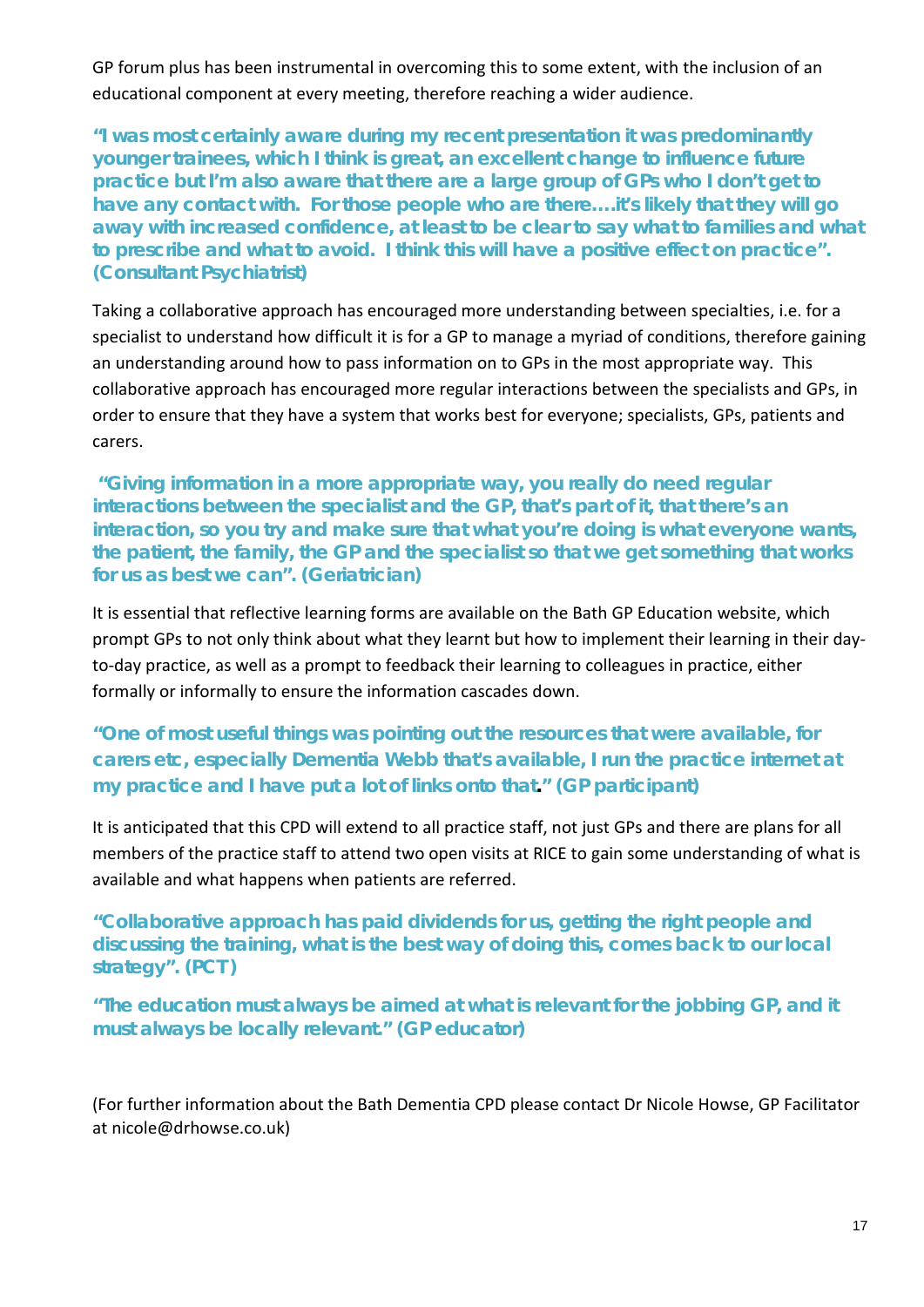6. Do Not Attempt Cardiopulmonary Resuscitation (DNACPR): Southend University Hospital, South Essex PCT, and South Essex Partnership University NHS Foundation Trust (SEPT).

# **1. INTRODUCTION**

This project was stimulated by the NHS East of England SHA's 'Do Not Attempt Cardio Pulmonary Resuscitation' (DNACPR) Initiative and was driven locally by the South Essex PCT. The project aimed to give a consistent approach to DNACPR across the region which will therefore allow portability of the decisions across care settings in line with best clinical practice. The SHA developed initial drafts of a DNACPR form, patient information and policy guidance. The form is supposed to travel with the patient although the decision is also recorded in the Summary Care Record so that others can access this information. At PCT level a partnership was established with all the relevant services including the ambulance service with a view to obtaining a singular approach to implementing this initiative.

# **2. SETTING & LOCAL CONTEXT**

The CPD delivered as part of this initiative covered both Primary and Secondary Care services. Training was delivered in a variety of settings across the PCT area including Southend Hospital, Basildon Hospital, the local ambulance Trust, GPs and local care home and hospices. This CPD was not an isolated educational initiative; it was part of a much larger change management programme across the whole patch.

# **3. NATURE AND DELIVERY OF CPD**

The training aimed to make doctors comfortable with making DNACPR orders. A co-ordinated approach was taken to ensure joined up working between the services. A dedicated palliative consultant was appointed to work with different elements of the services and the same consultant ran three educational sessions in January 2012. Overall 40 GPs across the South Essex PCT area participated in the training, with the intention of delegates cascading the training to the rest of the practice.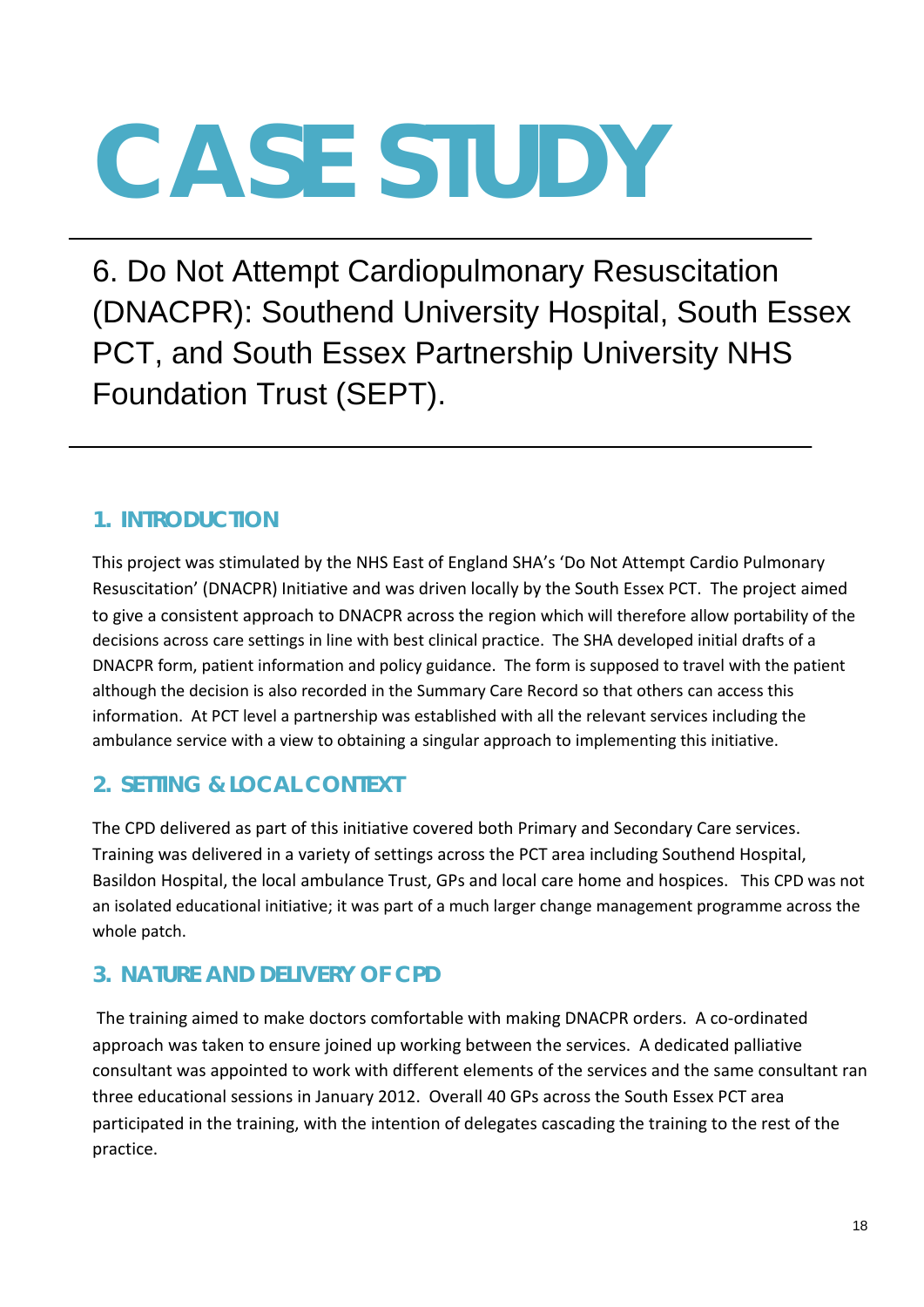The sessions were not compulsory and were two hours long. The sessions were timed to run at different times on different days of the week to enable GPs to attend. The training itself was a mixture of didactic teaching combined with discussion and dealing with different scenarios. The sessions covered advanced care planning including DNAR/CPR decision making, 'best interest' and how the form can be used to share information on the decision made. The course adhered to the Gold Standard Framework.

An e-learning package has also been developed by local clinicians to support all healthcare and care home staff who may be involved in making DNACPR decisions.

#### **4. IMPACT**

On completion of the CPD, the doctors are required to complete an evaluation form. They are asked to describe how the CPD has affected their practice and how their new knowledge/skills may have benefited patient care. Participants are encouraged to write a reflective account of their learning and how they have implemented it.

All the Trusts & GP surgeries in the region can now use the same standardised DNACPR the form and ambulance staff are happy to transfer patient with the form. More consultants and GPs are willing to address the issue of DNACPR using the simple form.

The End of Life Register in the community shows a significant increase in the number of DNACPR orders issued. In the last 9 months of 2011 there were 99 DNACPR orders made and in the first six months of 2012 there were 230 DNACPR orders. The DNACPR orders made for patients who have subsequently been discharged into the community as well orders made by GPs so this change reflects the result of CPD activity in both Primary and Secondary Care.

At PCT level, the end of life commissioner hopes to see a reduction in unnecessary hospital admissions including unnecessary or avoidable admissions to A&E in the longer term.

#### *"There are benefits from everybody's perspective" (End of Life Facilitator)*

## **5. BARRIERS**

A number of different barriers were identified including:

- The training was not compulsory so some GPs did not attend and in the hospital older doctors were less likely to attend the training sessions.
- Single handed GPs were less likely to implement their learning; they are less likely to want to take a decision they might consider to be risky and they have no one to discuss their difficult decisions with.
- An initial barrier was the coloured form produced by the SHA. Many general practices do not have access to a colour printer and this would mean they had to order the form rather than just being allowed to print the form themselves as and when they needed it. The PCT negotiated with the other partners that the form could be any colour as long as it was filled in appropriately and relaxed the rules to allow the GPs to print the form themselves.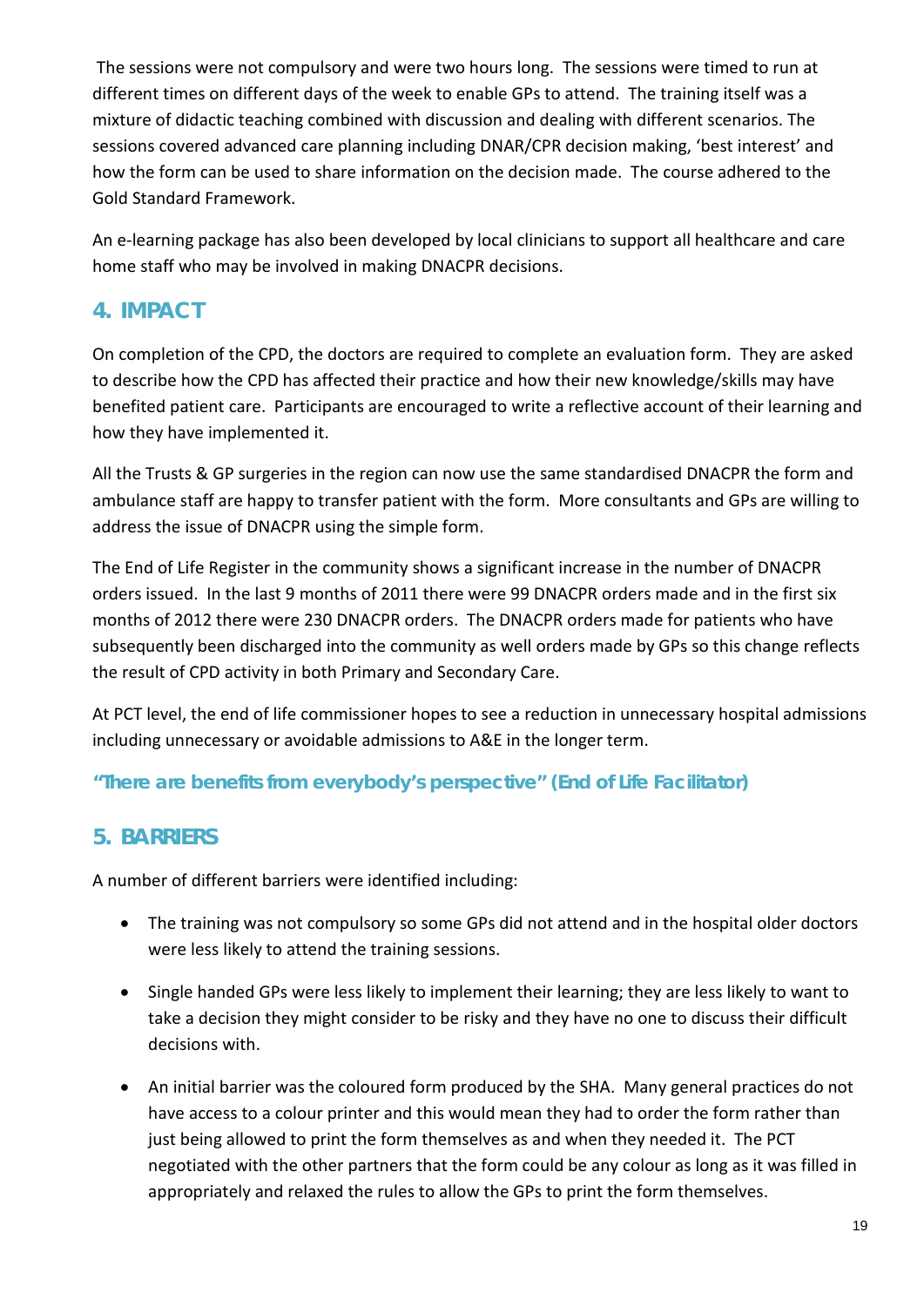- At a later point the SHA issued a revised form which was produced in triplicate with carbon copies for the GP, the hospital and the patient. Again this meant that the form could not be printed in general practice.
- It can be difficult for GPs where clinically DNAR may be inappropriate and there are divisions within the patient's family.
- In the hospital setting, there has been a problem with junior doctors not obtaining a second signature from a senior colleague. To rectify this, nurses on the ward will become responsible for ensuring that second signature is obtained.

## **6. LESSONS LEARNT**

A number of lessons learnt were identified across the different services:

- The shared form itself provides a framework within which different healthcare professionals can operate with confidence.
- Those doctors that turn up at optional educational events tend to be those that are most interested in the topic and those that may require training do not attend. With the advent of Clinical Commissioning Groups (CCGs), they anticipate that the CCGs will be in a better position than the PCT was to encourage GPs to attend the training in the future and to implement their learning.
- The process of setting up a DNACPR and sharing this information with others has to be kept as simple as possible and anything too complicated will hinder compliance.
- GPs require ongoing support to implement the initiative successfully. The local palliative care consultant will work closely with those GPs requiring support.

#### *"Different GPs have different levels of confidence and some need more support than others, particularly the single handed GPs"* **(End of Life Commissioner)**

(Please contact Dr Patricia Ahlquist (pahlquist@doctors.org.uk) for further details about this case study)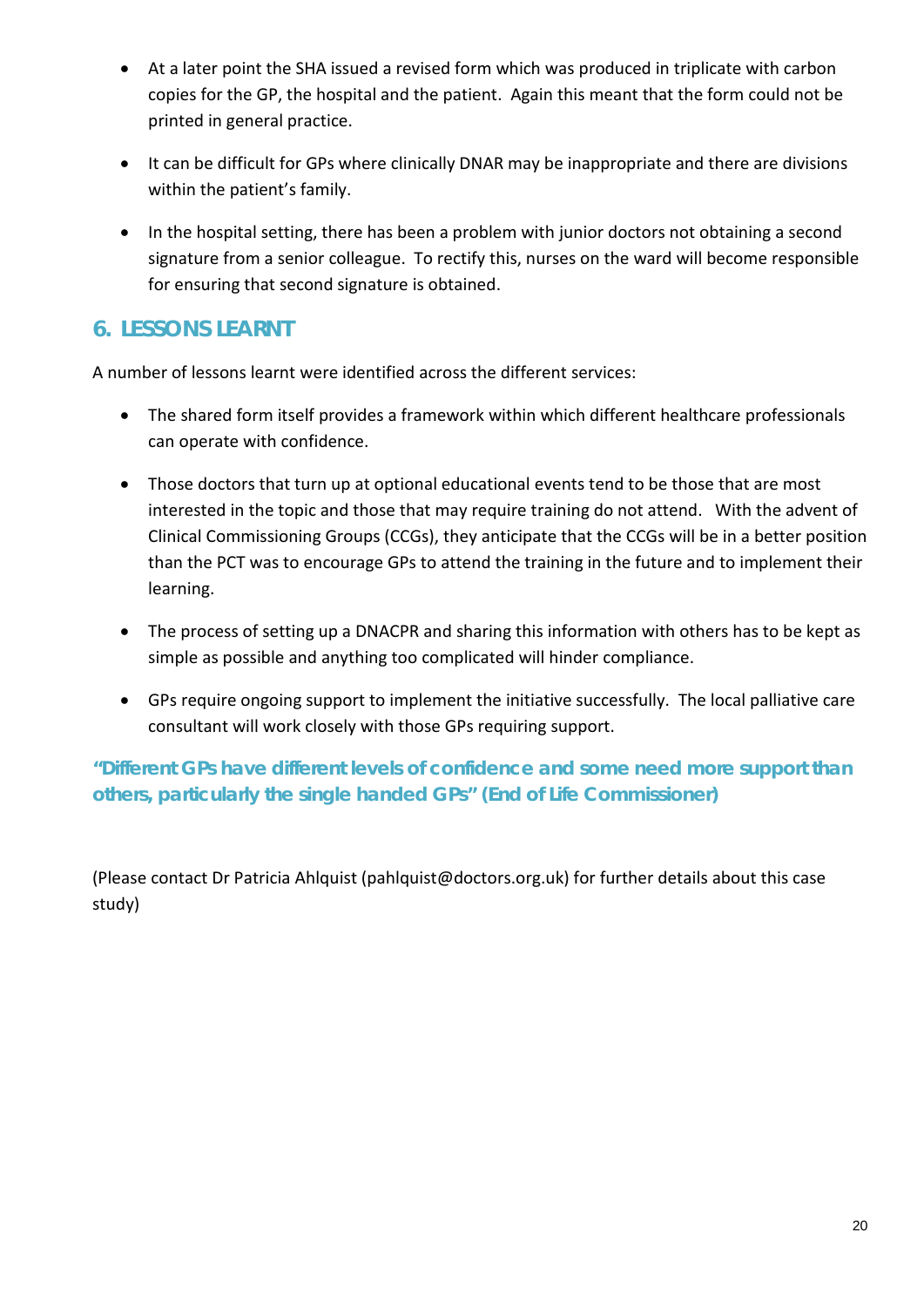# 7.Educational Leaders Course: Northern Deanery

#### **1. INTRODUCTION**

Development of the course came from an invitation to tender from the Northern Deanery to develop a leadership programme for leadership in medical education. It was designed as a bespoke course, in collaboration with the Durham Medical School and Durham Business School, and was aimed at senior medical trainers, including medical directors and deputy medical directors. The aim of the course was not to train how to teach but how to lead and manage others that are doing the teaching.

#### **2. SETTING & LOCAL CONTEXT**

This was designed for secondary care aimed at senior medical trainers, eg consultants, medical directors. The participants choose to attend therefore is a self-selective group.

## **3. NATURE AND DELIVERY OF CPD**

The course is a series of workshops and event spread over a four-month period and comprises eight full day events/modules. Four of the days are delivered by the Medical School and four days are delivered by the Business School. Current NHS guidance on leadership is incorporated into the materials, and it is very much an NHS model.

The themes of the modules delivered by the Medical School are:

- Assessment how to know how effective training has been, how to measure outcomes and looking at areas around measuring validity and reliability (described as the most useful single session). Revalidation is often discussed here, in terms of validity and reliability which generates a lot of discussion.
- Where's my jetpack? a vision of the future, the use of new technology; new teaching methodologies, simulation etc.
- Safe Practice evidence based practice, dealing with errors etc
- Research how to incorporate and interpret research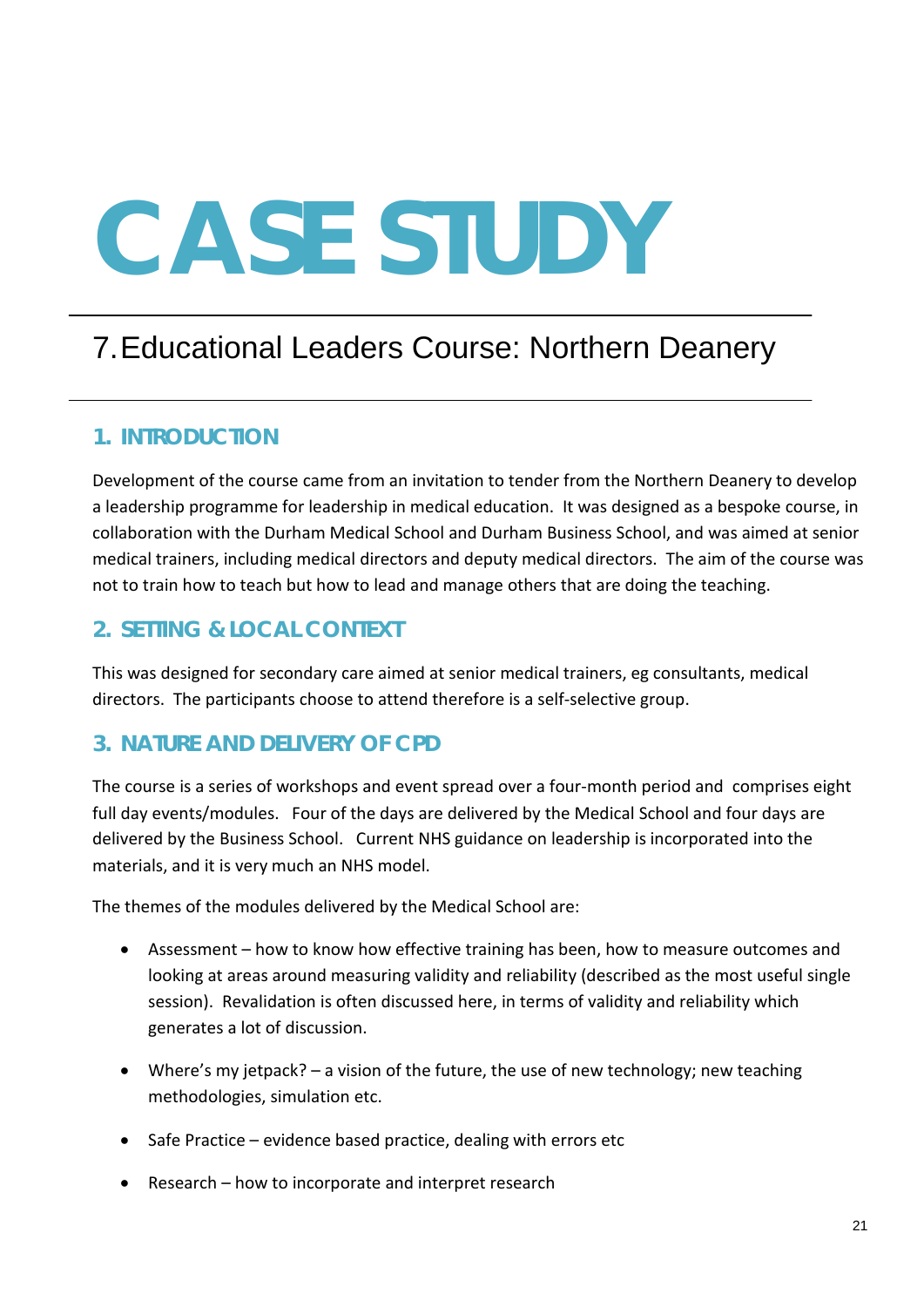The themes of the modules delivered by the Business School are:

- Introduction personal positioning, personal leadership, emotional intelligence, the nature of leadership in the NHS.
- Project Change Management looking at the NHS, current changes and styles of leadership within the NHS
- Leadership skills models and roles of leadership styles
- Developing and Improving team performance how people work as a team, the theories and methodologies

The participants are also offered the opportunity to work towards a certificate from the Chartered Management Institute. This is self-funded – about half of the participants have chosen to do this, and it is formally assessed, e.g., the reflective diary all participants are expected to keep is assessed formally for the certificate.

The resources for the course are placed on the virtual learning environment at Durham University, which all participants have access to.

## **4. IMPACT**

It is very difficult to measure the impact of an intervention like this, due in some part to the nature of the positions which many of the attendees hold, where day-to-day problems and issues can deter putting what has been learnt into practice. However, the success of the particular CPD depends on the participants putting their learning into practice almost immediately and the course organisers felt it was important to 'brand' the course. Participants have a distinctive ring binder, designed to sit on their shelf and is instantly recognisable for the participants as their 'big book of management. The folder holds all the course materials, together with their own personal reflections (in essence an aidememoir), which they would use if a problem came up which had been covered during the course. Participants were also encouraged to keep an action log, where they would record things that were going to change, together with a date to implement that change.

Although no funding was received to do any follow up work, the organisers carried out a 12 month evaluation, interviewing some of the first cohort, reflecting the importance of this;

#### *"…used tools from the course…developed a plan of action and processes to help with certain tasks…continues to use the things learnt and monitor their effectiveness"*  **(Feedback from course evaluation)**

In the short term, it is anticipated that the participants will be better in their local leadership roles, as well as enabling the gradual development of a cohort with the skills, knowledge and awareness of the importance of supervision, of training which, it is hoped, will have a positive impact on recruitment. Again, the 12 month evaluation interviews reflected this;

*"…have taken on a new role since doing the course. More involved with assessing students and measures used. Have been able to implement change in the curriculum"* **(Feedback from course evaluation)**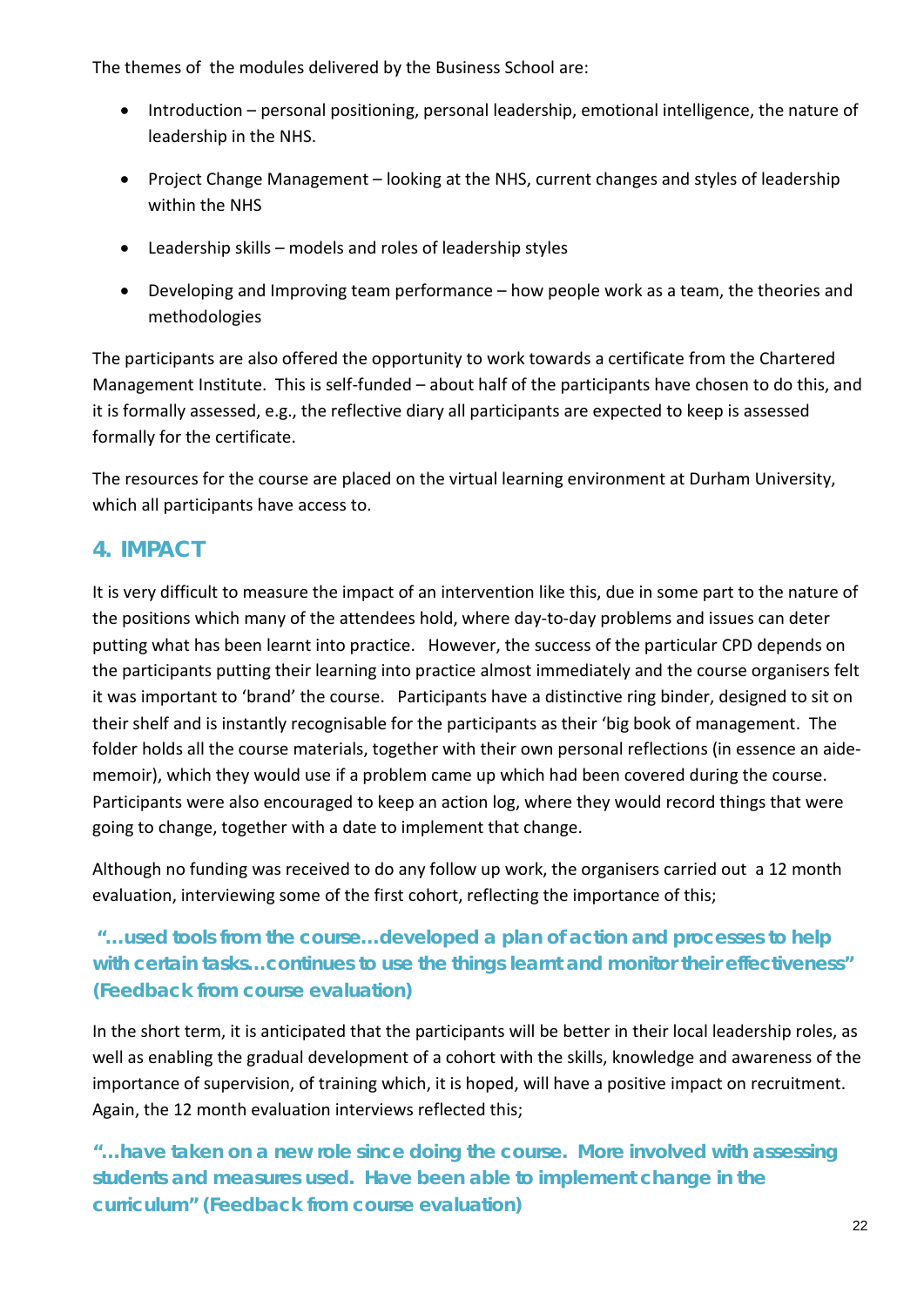In the longer term, the expectation is that the participants will go on to hold influential posts in their area, e.g. leading education in their own trust or in their speciality area, with an understanding of the importance of training such as this. They will also have a greater understanding and knowledge of how organisations work and how change might occur, drawing on the skills and training that have developed as a result on participating on this course.

*"It's a word of mouth thing, it's an influence, we are gradually developing a group of people who have a higher level of knowledge and experience, pot of knowledge and group work, task and finish groups and all that sort of stuff" (Course Participant 1, Consultant Haematologist)*

There is also some filtering down into the teaching of the more junior doctors, i.e. Foundation doctors, or first post doctors, i.e. ST1/2, in essence, those starting at the bottom of the continuum of professional development.

*"Being able to feed the leadership things that we've learnt into that programme has been beneficial to another group so it's helped us enormously" (Course Participant 2 – Consultant Anaesthetist)*

#### **5. BARRIERS**

Four main barriers were identified:

- Time: Seen as one of the primary barriers. The majority of participants are consultants, medical or clinical directors, with the expectancy that the demands of these roles should take priority over training. There is a feeling that some trusts are beginning to recognise the importance of leadership training, with recognition that this should be built into educational roles but there is a perception of paying lip service to this.
- Finance: budget holders have to be sure that funding participation on this course will be beneficial to the trust. However the hope is that many of the cohort who have been on the course will go on to achieve positions of authority therefore they will have an understanding of the importance of leadership management and training (at all levels) which will benefit the organisation as a whole.

#### *"there is a tension in medicine between service delivery and good training, so that often expressed itself as being a threat to training budgets, so that was a significant barrier they faced" (Course Director)*

• Organisational barriers, in terms of the positions held [or not held] within the organisation by participants, were cited in the interviews, particularly with reference to being in a position to begin to implement learning;

*"I think the major thing is to actually be in a position where you are able to do it straight away, if you're trying to develop people ideally they already have to be in the*  role to be able to put the stuff into action. Had I been without a decent management *responsibility in the organisation it probably would've been tricky to actually learn*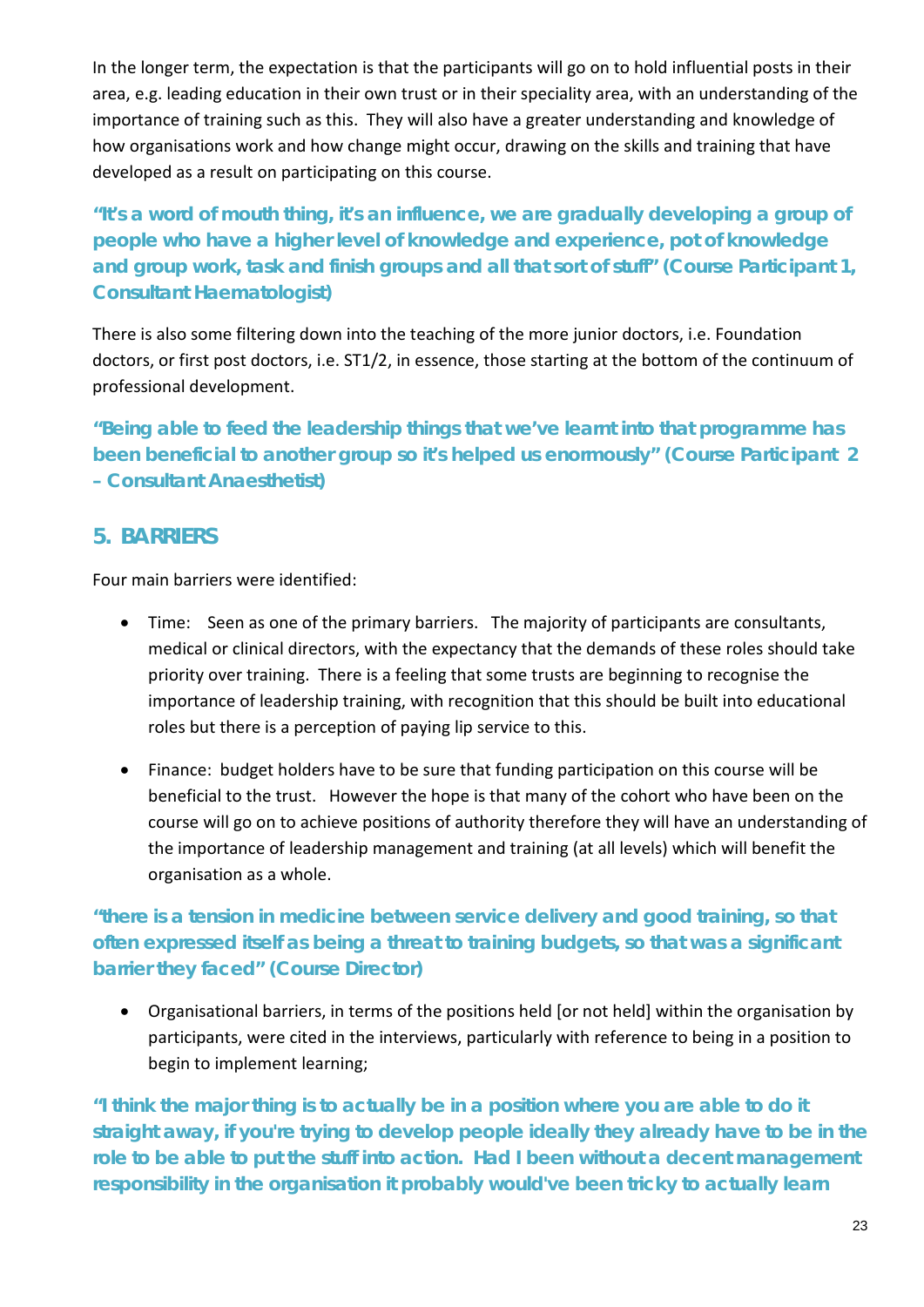#### *some of the things without being able to try it straight away." (Course participant2, Consultant Anaesthetist)*

• Cultural barriers; acknowledging that there are people who are resistant to change and will resist being actively managed or who do not want to engage. Skills and training learnt from this CPD enabled participants to recognise those individuals and to use their training to begin to foster change;

*"… the whole point of going on the course is to be able to encourage people to become active followers as opposed to disengaged and actively not following" (Participant 2– Consultant Anaesthetist).*

#### **6. LESSONS LEARNT**

The approach to training – the traditional didactic lecture approach is not suitable for this type of training. There has to be a mix of group discussion, interactive role-play with contributions from the participants.

An application process is now in place to ensure that participants are already in roles that would enable them to begin to implement the training they have received immediately. Previous participants are invited to recommend people who they have identified as having the ability to influence change (due to their position in the organisation) to apply for this training.

The lack of an 'output' was seen as being a potential weakness of the training, unless the participants chose to work towards a Chartered Institute of Management certificate, which was voluntary therefore not all participants chose to do so. Participants are now required to develop a QI (Quality Improvement) project during the course.

Understanding that this type of leadership training will show some impact in the short-term, but it is expected that the real benefits will become more apparent over time as some the participants begin to move into leadership roles within their organisations and begin to influence change.

*"longer term, influence leadership of education… to increase the importance of supervision, for training, and it's hoped, for the long term, for the region, if it became known that we are good with trainees…we attract good people to come here, if you get good trainers, you get good trainees following." (Course participant 1, Consultant Haematologist)*

(For further information about this case study please contact Professor John McLachlan, Associate Dean, Durham Medical School at [j.c.mclachlan@durham.ac.uk\)](mailto:j.c.mclachlan@durham.ac.uk)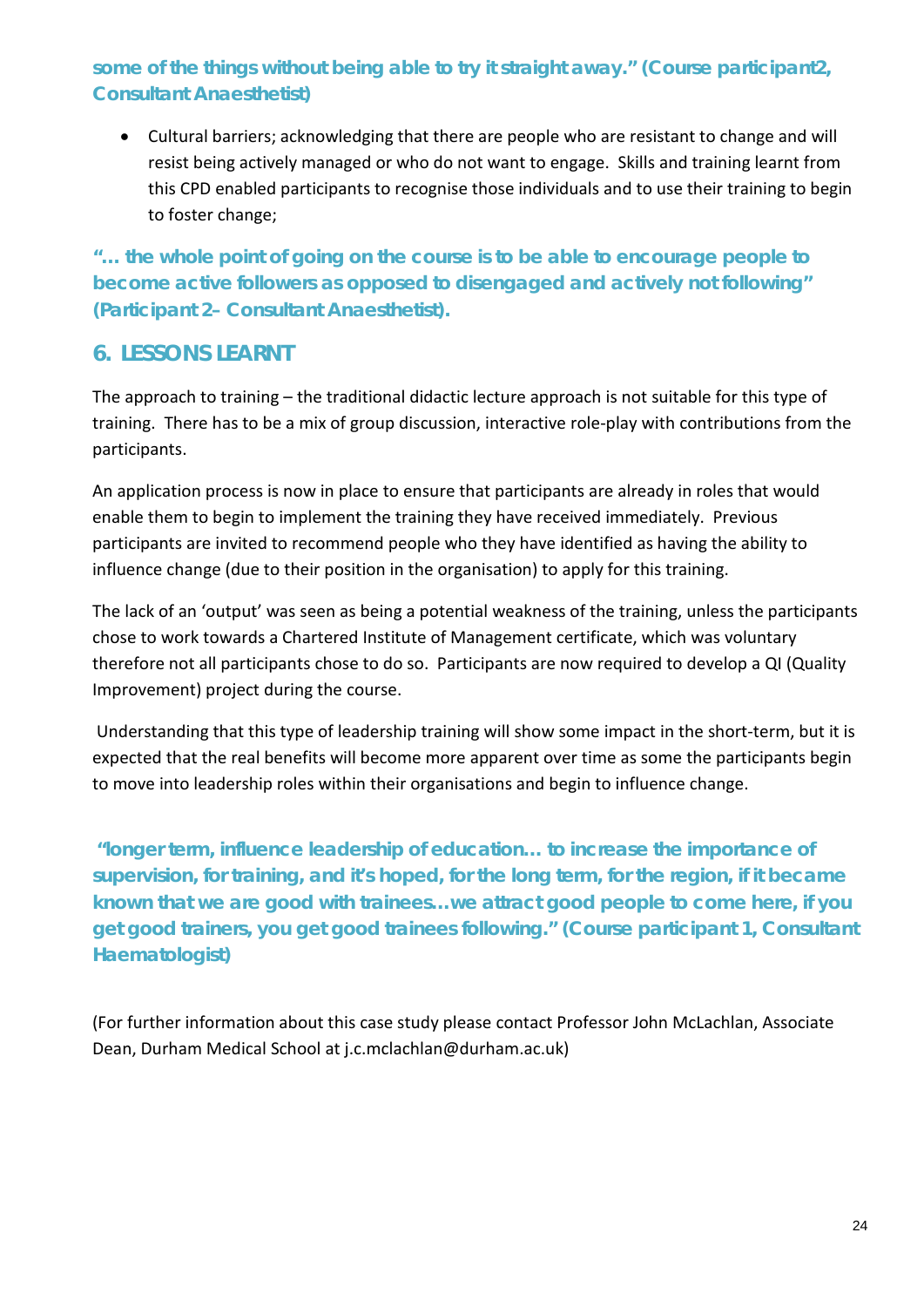# 8. Essential Knowledge Updates: RCGP

# **1. INTRODUCTION**

Since its inception, the RCGP Professional Development Board has overseen and co-ordinated the development of a range of innovative educational resources for GPs to ensure that they have access to high quality CPD products to support their learning needs, career aspirations and to help them to meet their CPD and revalidation commitments. Essential Knowledge Update (EKU) was the first elearning resource to be produced by the RCGP and has proved to be one of the College's most successful educational products.

There is a constant need for GPs to keep up to date with new information as it becomes available such as the latest NICE guidelines and Essential Knowledge Updates is an e-learning programme designed to meet this need.

# **2. SETTING & LOCAL CONTEXT**

There are roughly 22,000 doctors logging onto the RCGP online e-learning environment where there are wide range of bespoke modules available. This CPD programme is aimed solely at GPs.

## **3. NATURE AND DELIVERY OF CPD**

The aims of the EKU programme are to:

- provide GPs with a quick and accessible way of updating their knowledge on new and changing information relevant to the GP specialty and encourage effective application of that knowledge in clinical practice to enhance their skills and patients' experience
- enable GPs to meet previously identified and unrealised learning needs in relation to new and changing knowledge and information relevant to general practice
- be a key element of a GP's annual CPD folder that can be self-accredited or accredited by peer review
- contribute, in due course, as part of the managed CPD scheme to the provision of evidence of a GP's learning and application in their personal portfolio for revalidation purposes.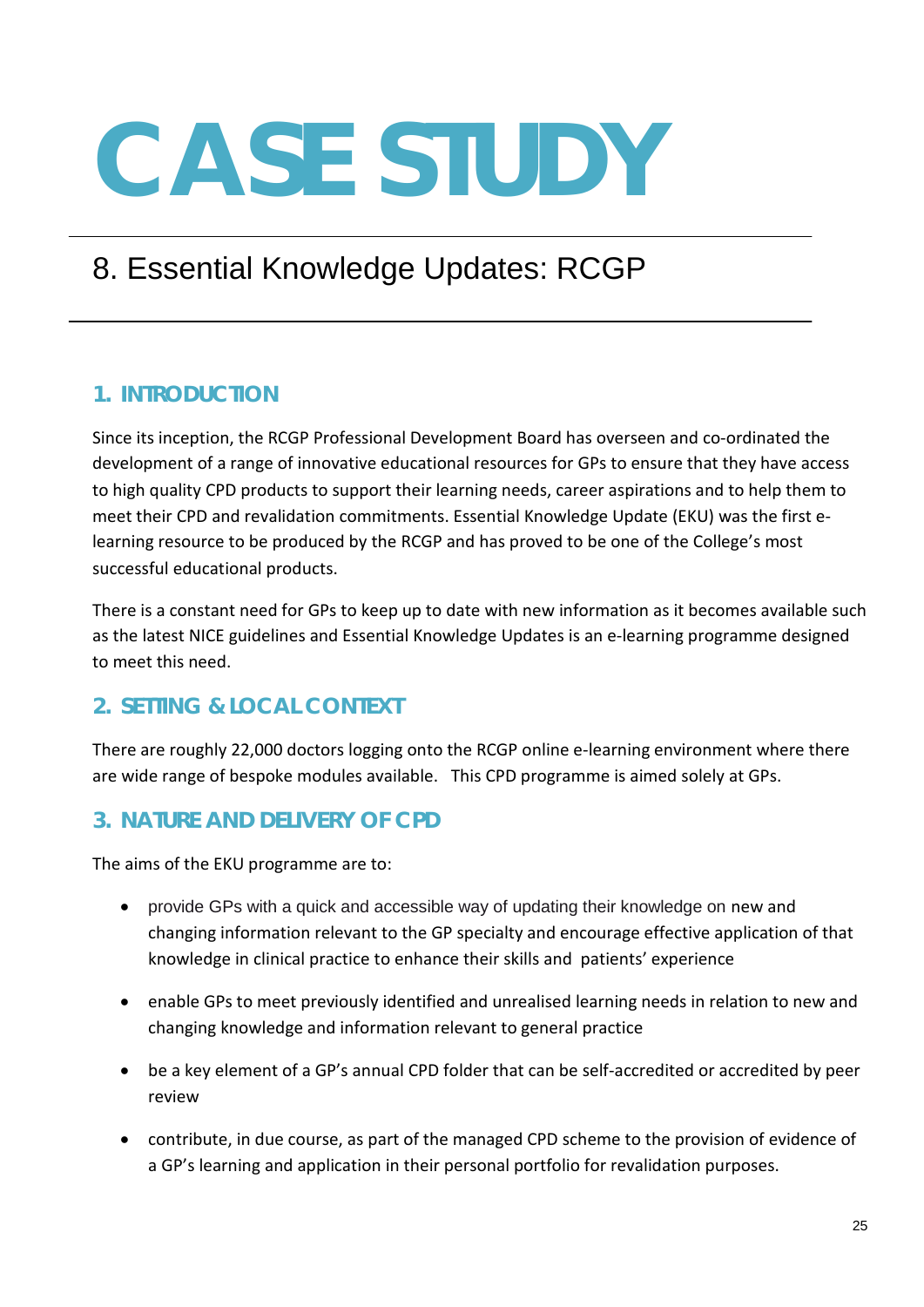The EKU programme deliver a regular and concise synthesis of the most important new and changing information in a series of online modules. They are based on a rigorous and continuous literature search of the preceding six months taking into account NICE guidance, gold standards, research papers and articles of relevance and importance to general practice. At the end of each section there are suggestions for improving practice, audit and links to other sources.

Approximately 8,000 GPs undertake each six month session. The six month courses run over three years. The courses and assessments are free to all PCGP members, associates in training, and GP foundation members. Each online learning update is supplemented with a Podcast to add to the learning experience.

## **4. IMPACT**

At the end of the six month period doctors undertake 50 questions in a multiple choice question format. This is an open book test. GPs are told their mark relative to others in the top quotient. The e-learning module produces Challenge Benchmarking Graphs so that GPs can compare their scores with others. The Updates Challenge allows doctors to capture any learning or service needs in their Personal Development Plan (PDP) and will also recommend further reading. A clinical scenario is also made available allowing doctors to demonstrate that they have assimilated, or already know the information in the Update item. Doctors can demonstrate their learning if they can show how they have implemented their learning in the practice.

Doctors can choose to undertake the Challenge before working through the Updates to provide them with a baseline before learning.

Feedback on the Update programme (based on a star rating and an online questionnaire) indicate a high level of user satisfaction. All participants are asked to give examples of things they would do differently having completed the Knowledge Challenge. Some of the responses given are set out below:

*"Do a full blood count earlier in menorrhagia". "Use different analgesia in low back pain" "Be more confident with substance abuse problems " "Increased confidence to diagnose bronchiolitis" "Increased awareness of red flags in children" "More confident in asthma management" "Better information to patients re: smoking cessation" "More aware of the issues around prescribing varenicycline" "Take on board the latest guidelines re UTI in children and the timing of further investigations" "Telephone triage of back problems" "Referral of children with UTI".*

#### **5. BARRIERS**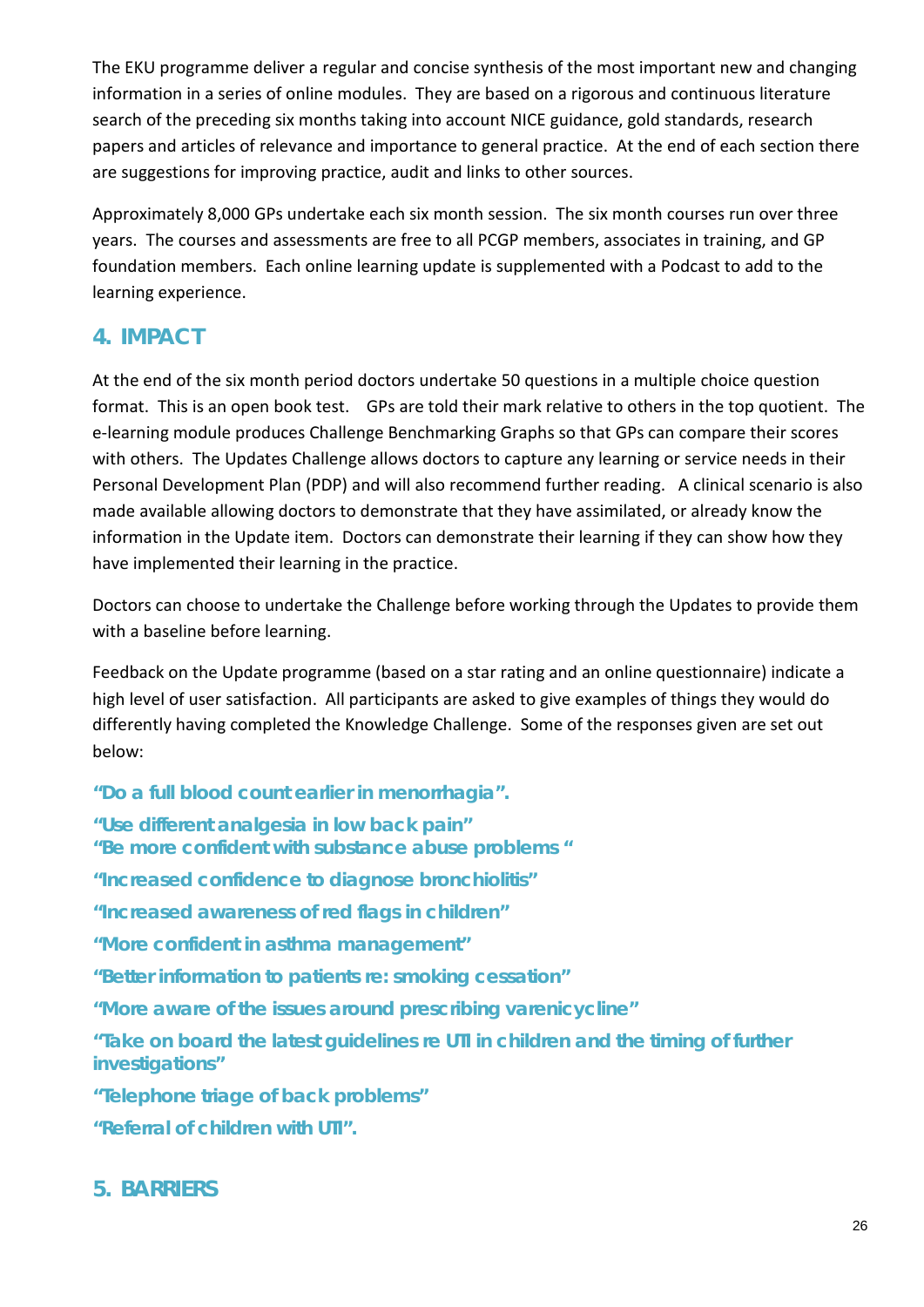It is suggested that older doctors are less likely to engage with e-learning than younger doctors. In addition older doctors are not used to having to demonstrate learning whereas younger doctors are very familiar with this process.

Some of the doctors undertaking the Challenge have complained that they are not told specifically which questions they have failed but the feedback is deliberately constructed in this way to ensure a broad focus.

## **6. LESSONS LEARNT**

Originally a pass or fail system was employed with a pass mark of 70%. This was reviewed and given the focus of the Updates was for CPD purposes rather than providing a qualification, it was decided to remove the pass or fail system and instead a benchmarking system was established to allow GPs to compare themselves with others.

The RCGP are constantly looking to improve the Essential Knowledge initiative and in the future would like to develop further interactivity.

*.*

(For further information about this case study please contact the RCGP at [eku@rcgp.org.uk\)](mailto:eku@rcgp.org.uk)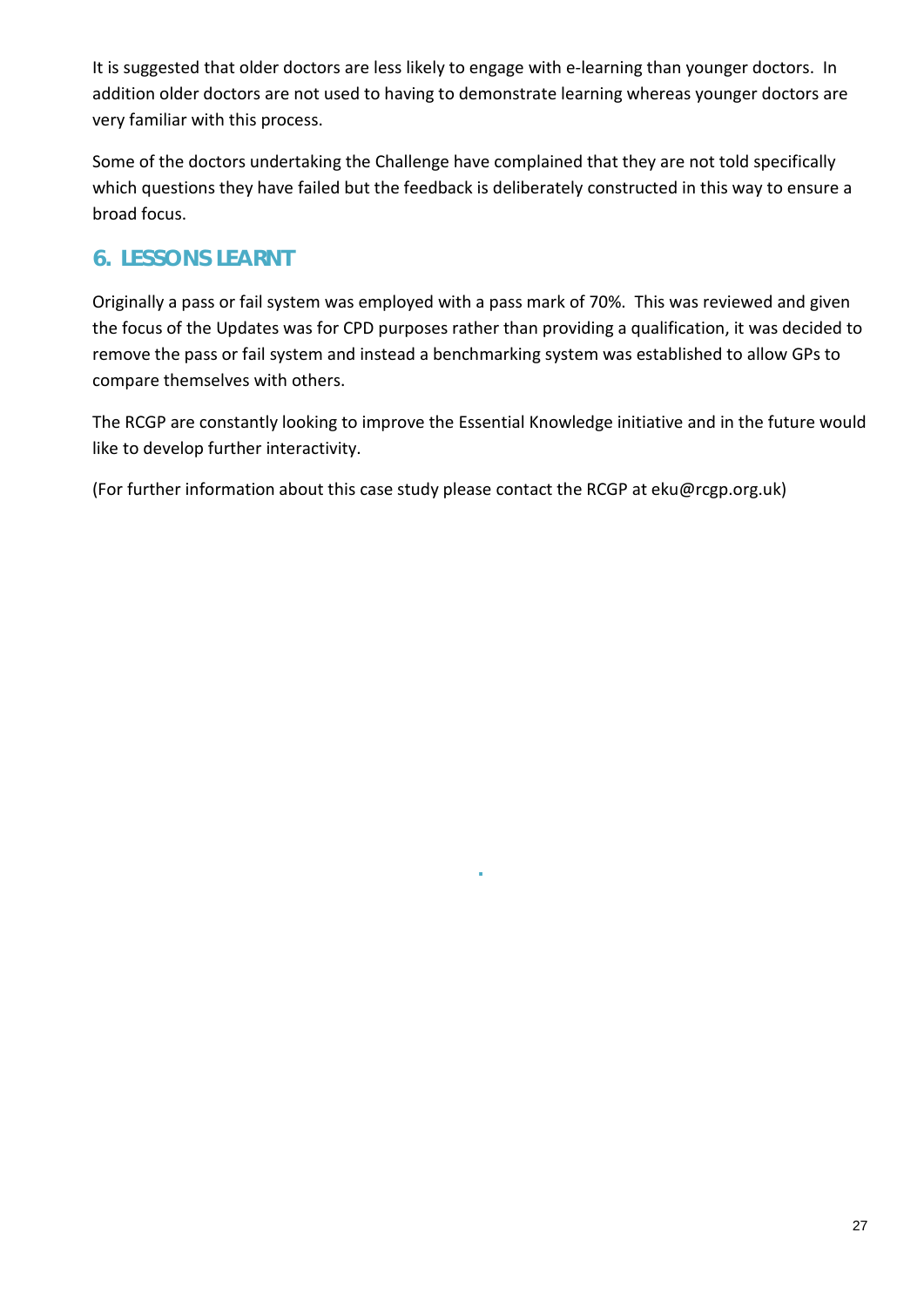# 9.External Quality Assessment Scheme: Pathology

#### **1. INTRODUCTION**

Traditionally slide clubs and slide circulations had always been part of the education of histopathologists and the first External Quality Assessment (EQA) Schemes built on this in a more formalised system. Professor Furness in the early 1990s developed a computerised system to record and analyse results for the UK Renal EQA scheme and this acted as a blueprint for other schemes. The program he developed (using an OMNIS database system) recorded case details, organised circulations and allowed organisers to enter participant's results. It provided a system to calculate frequency of each answer and then to distribute personal analyses to individuals. It also enabled "poor performers" to be identified and monitored.

## **2. SETTING & LOCAL CONTEXT**

EQA schemes are aimed at pathologists across the UK. There are a variety of different histopathology schemes including specialist and general schemes; intended for specialist and general Pathologists, respectively. Specialist schemes include gynaecological, urological, renal, dermatopathology. In total there are over 15 schemes and they are all hosted on the website of the Royal College of Pathologists. The UK Uropathology scheme started in the early 1990's but it lapsed in late 1990's. In 2006 the scheme was restarted by Dr Mayer and it has grown from just over 100 participants to over 300 today. This slide-based U.K. National Scheme is open to all practicing Consultants and is aimed at those with a specialist interest in Uropathology. The scheme is overseen by the British Association of Urological Pathologists (BAUP) and the scheme SOP's have been approved by the RCPath EQA Steering Committee. An outline of the scheme can be found at [Histopathology EQA](http://www.histopathologyeqa.org/) and also at the [British](http://www.baup.org.uk/)  [Association of Urological Pathologists \(BAUP\).](http://www.baup.org.uk/)

#### **3. NATURE AND DELIVERY OF CPD**

Most pathologists participate in multiple EQA schemes, the precise scheme undertaken will depend upon their specialist interests. The two compulsory specialist EQA schemes are Breast and Bowel Screening (this is true but it is also worth stating that as part of the peer review process it is a requirement to demonstrate that the clinical leads in a particular cancer area participate in relevant EQA schemes) . There are usually two circulations of slides per year for each EQA scheme (Figure 1).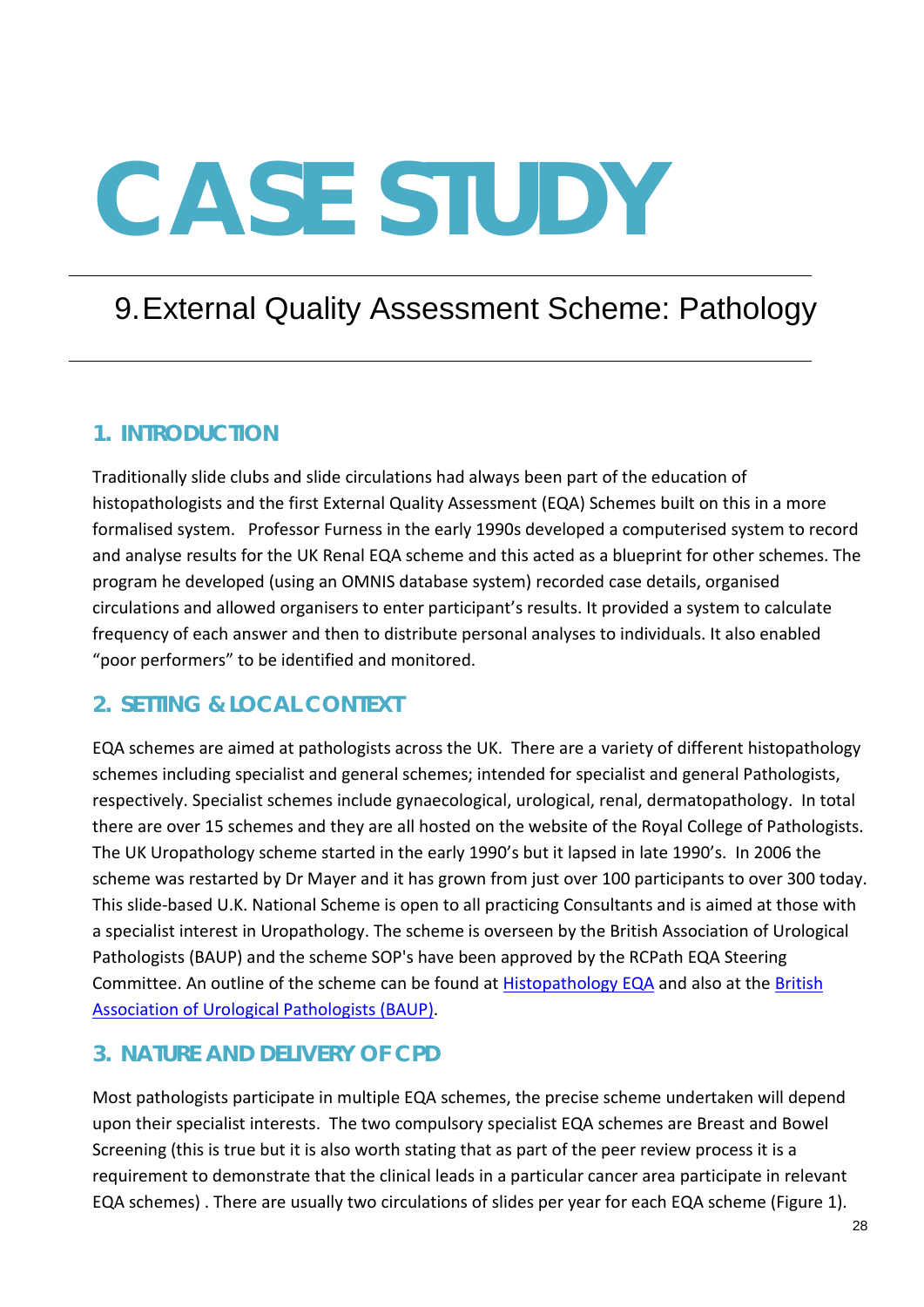In each circulation pathologists participating in the scheme are sent a set of slides for diagnosis together with a clinical history and any additional investigations performed at the time of the original diagnosis. They are asked to report on them independently. The results are collated and compared with peers anonymously.

Interpretative schemes in histopathology differ from EQA schemes in other disciplines e.g. clinical chemistry where there is a single numeric score which can be marked. Furthermore, schemes use different methods to define an acceptable diagnosis, some using an 'expert panel' of pathologists who agree on suitability of a case and on a diagnosis prior to the circulation, and others using a consensus approach where the acceptable diagnosis is agreed at an open meeting of the participants. The decision-making around each slide is not 'black and white' and needs to be debated in each case by a group of pathologists. There can be multiple reasons for discrepant diagnoses e.g. variations in staining quality of sections, lack of diagnostic material in a given section (which is particularly a problem when using small biopsies) and additional clinical or pathological information used to make the original diagnosis that was not provided by the submitting pathologist. These must all be taken into consideration when deciding whether a case is suitable for scoring. Most schemes predefine a percentage level of agreement for all cases and if there is less than this level of agreement of responses then the case is not used as a scoring case

## **4. IMPACT AND DELIVERY OF CPD**

Because of the interpretive nature of histopathology it can be difficult for Pathologists to get feedback in the same way as other specialities. EQA schemes are primarily educational. However, they also allow each member of the scheme to anonymously receive their own personal score which they can compare with their Peers. This can be useful information for formulating career development plans and in planning continuing professional development.

Schemes also need to have a mechanism of ensuring Patient safety through defining poor performance. Most schemes use the definition of a score in the bottom 2.5% (some use centiles) in 2 out of 3 consecutive circulations as sub-standard and this triggers the 'first action point'. If a doctor falls into the bottom 2.5% in any 2 out of the next 3 circulations then the 'second action point' is triggered and the Pathologist is investigated by the Royal College of Pathologists. It is the experience of the longest running EQA schemes that the triggering of the second action point is a very uncommon event and it is well recognised that low scores in EQA do not necessarily equate to a 'dangerous' Pathologist. There can be multiple reasons for low scores including excessive daily workload. It is also noteworthy that EQA schemes have not been independently validated for the identification of poor performers and their function primarily is educational.

According to the Royal College, Pathologists also use the EQA schemes to inform their appraisals and expect it to also inform their revalidation in the future.

Figure 1: The EQA Cycle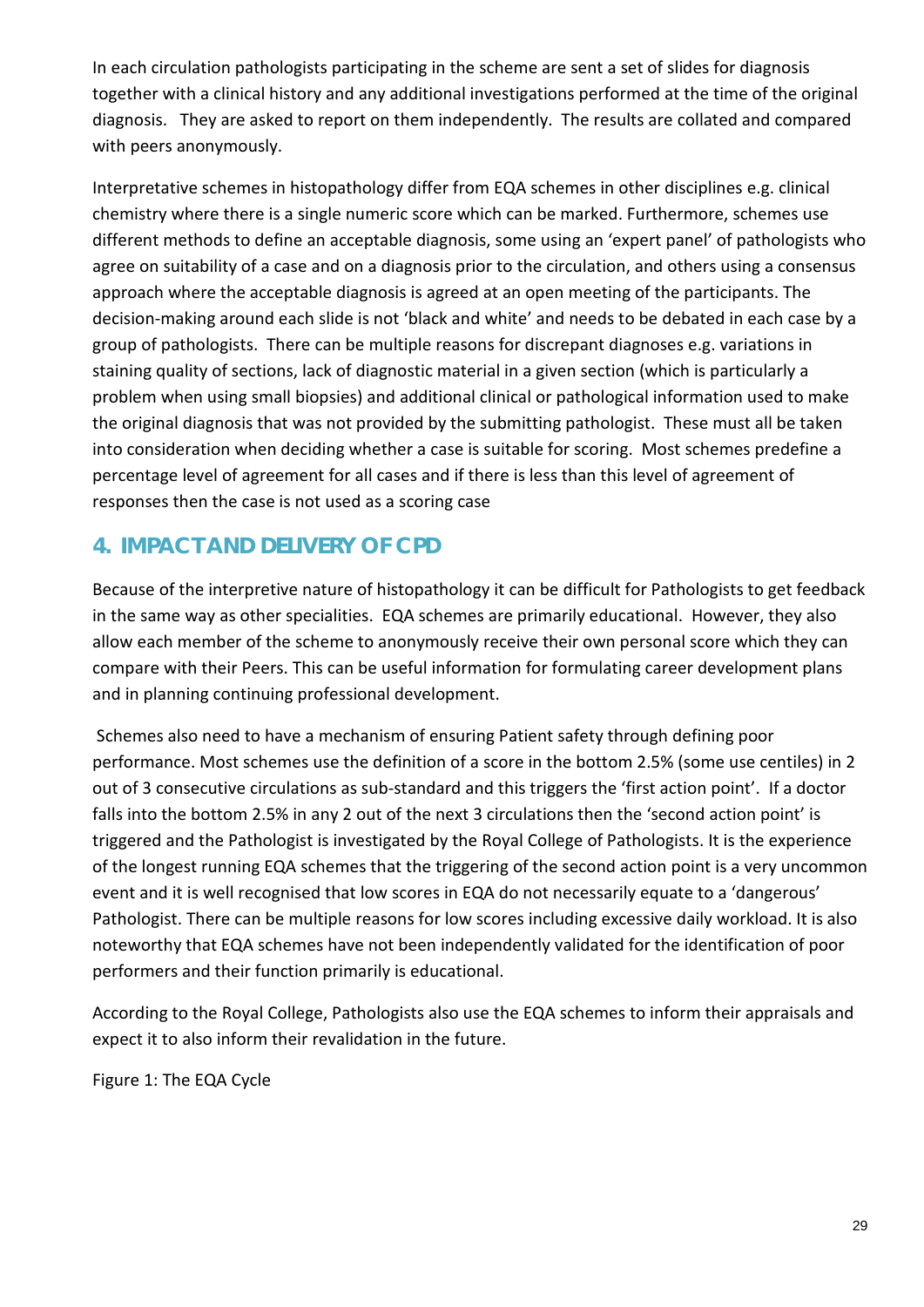

#### **5. BARRIERS**

There are a number of problems with running an EQA scheme in pathology. Historically slides have been sent direct to the pathologists by post. These slides can get lost or broken. The schemes require large numbers of duplicate slides but sometimes diagnostic features can change as further slides are sectioned (particularly in small biopsies). Digitisation and electronic circulation of images offers an alternative to circulating glass slides and is being increasingly employed by some schemes, but image quality and speed of download of images in many Trusts are on-going challenges. Furthermore, many Pathologists are uncomfortable with diagnosis from digital images as this does not replicate normal practice.

## **6. LESSONS LEARNT**

Anonymity of participants and confidential feedback are founding principles on which EQA schemes were developed and are important to ensure the continued participation in the EQA schemes.

#### **Example of a case used in the EQA scheme**

Chromophobe renal cell carcinoma is a variant of kidney cancer that has a different prognosis to other types of renal cancer and it is important to diagnose this correctly. The tumour has characteristic morphological features and expresses particular proteins, which can be detected using a technique called immunohistochemistry.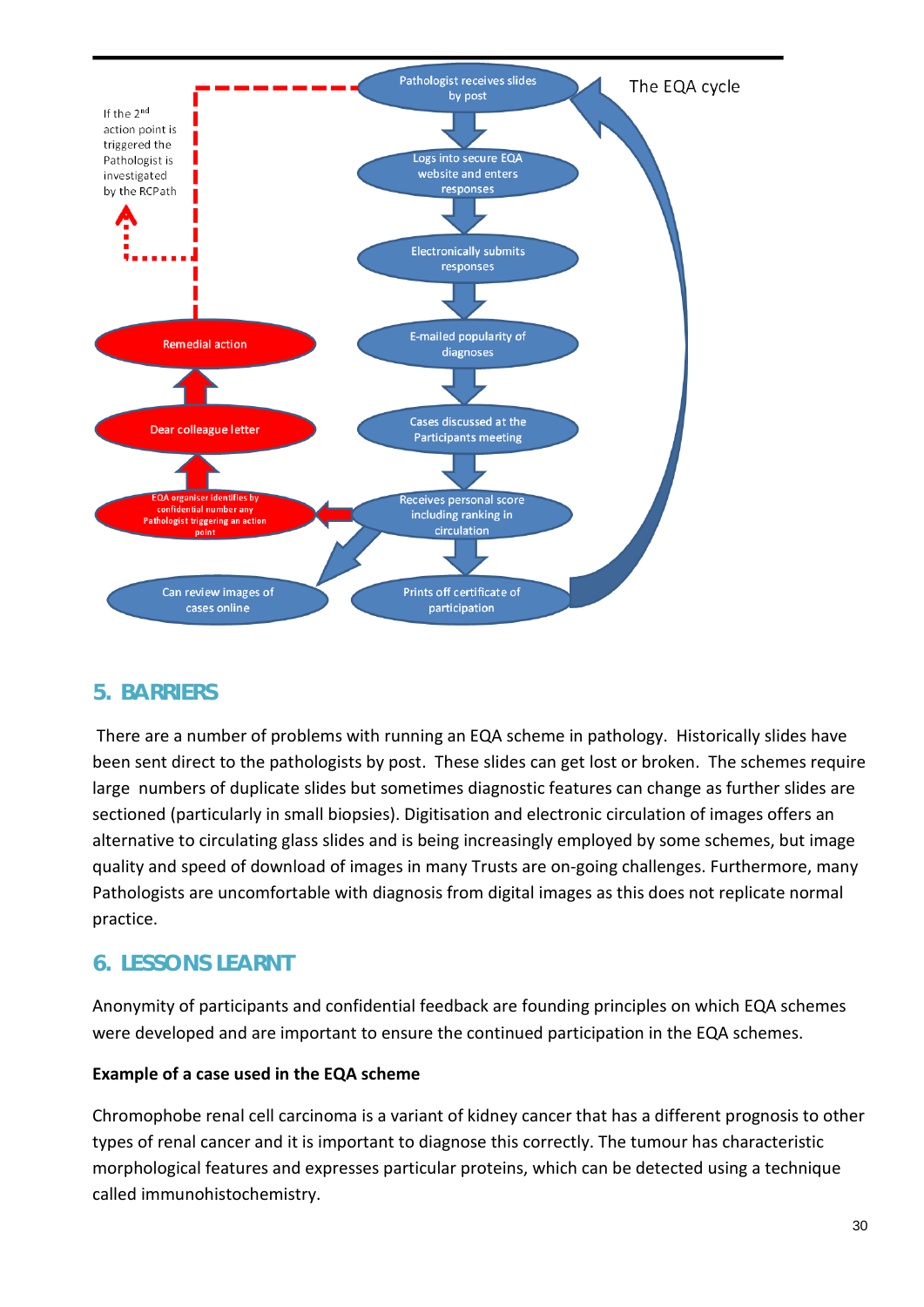These tumours are relatively uncommon so an individual Pathologist may go a considerable amount of time before seeing one. Examples of these tumours have been used in several of the Uropathology EQA slide circulations and there has been improving diagnostic agreement over time {see Table 1} suggesting there is genuine educational value from participating in the scheme.

Table 1

| <b>Chromophobe RCC</b> |             |                        |                       |                      |
|------------------------|-------------|------------------------|-----------------------|----------------------|
| Diagnostic             |             |                        | Alternative diagnoses | Immunohistochemistry |
| agreement %            | Circulation | Number of participants | proferred             | provided             |
| 83.9                   | A4          | 120                    | 5                     | Yes                  |
| 95.1                   | <b>B14</b>  | 120                    | 4                     | Yes                  |
| 95.7                   | D38         | 143                    | 3                     | Yes                  |
| 96.4                   | H95         | 228                    | 8                     | Yes                  |
| 99                     | 1108        | 255                    |                       | Yes                  |

Although Pathologists tend to prefer to make diagnoses from the circulated glass slides, there is a web-based virtual microscope hosted by Leeds University which allows the Pathologist to refresh their memory of the case at their leisure and can be annotated retrospectively after the circulation closes to emphasise important diagnostic features, making it a valuable educational resource for Consultants and trainees.

(For further information about this case study please contact Dr Jon Oxley at Jon.Oxley@nbt.nhs.uk)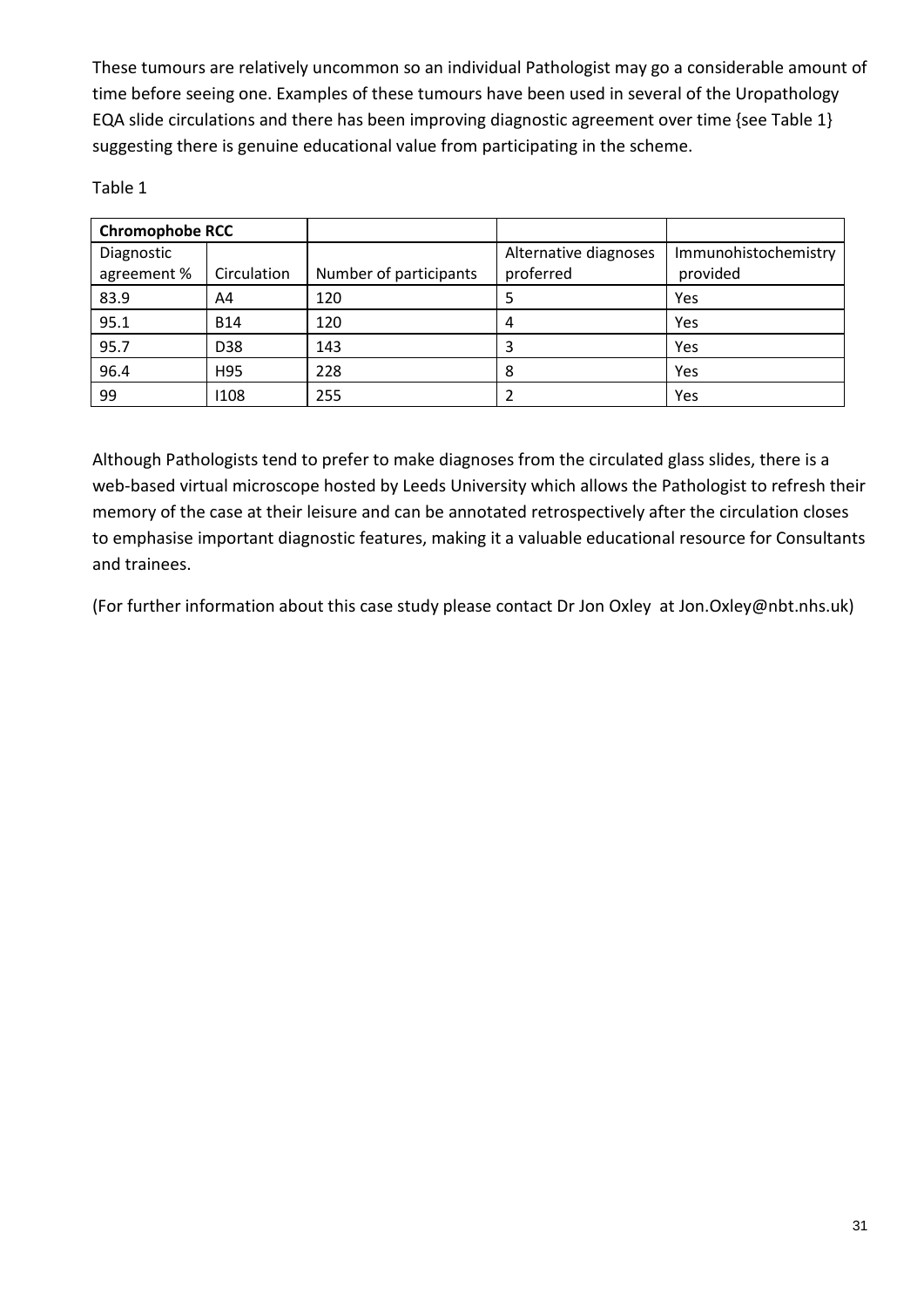# 10. The Frontier Programme: London Deanery

#### **1. INTRODUCTION**

The Frontier Programme aims to facilitate CPD for Staff grades, specialty doctors and associate specialists (SASG) primarily and subject to availability of funds, other middle grade doctors as well. In 2008 the Department of Health allocated funding to Deaneries across the country specifically for CPD for SASG doctors. Frontier is the work stream within the London Deanery which formulates, commissions and delivers targeted CPD. It aims to ensure that:

- CPD needs of SASG doctors are adequately met
- Funding is used efficiently and effectively
- SASG doctors are actively involved in identifying their own further development needs
- Local education providers are supportive towards SASG doctors in accessing CPD activities
- CPD serves to improve career prospects and patient care
- Lifelong learning becomes a core component of SASG careers
- Closer professional links are forged between all stake holders such as local education providers, Royal Colleges, faculties, and the London Deanery in improving CPD for SASG doctors.

## **2. SETTING & LOCAL CONTEXT**

CPD delivered by the Frontier programme is aimed at all SASG and other middle grade doctors within the London region. The programme works in many ways. For example;

- Sponsorship of CPD for individual doctors who can apply for funding for specific CPD online.
- Provision of Frontier study days for organisations. These days offer an educational session with CPD points on a topic chosen by the Trust, allowing doctors to focus on their own specific learning needs.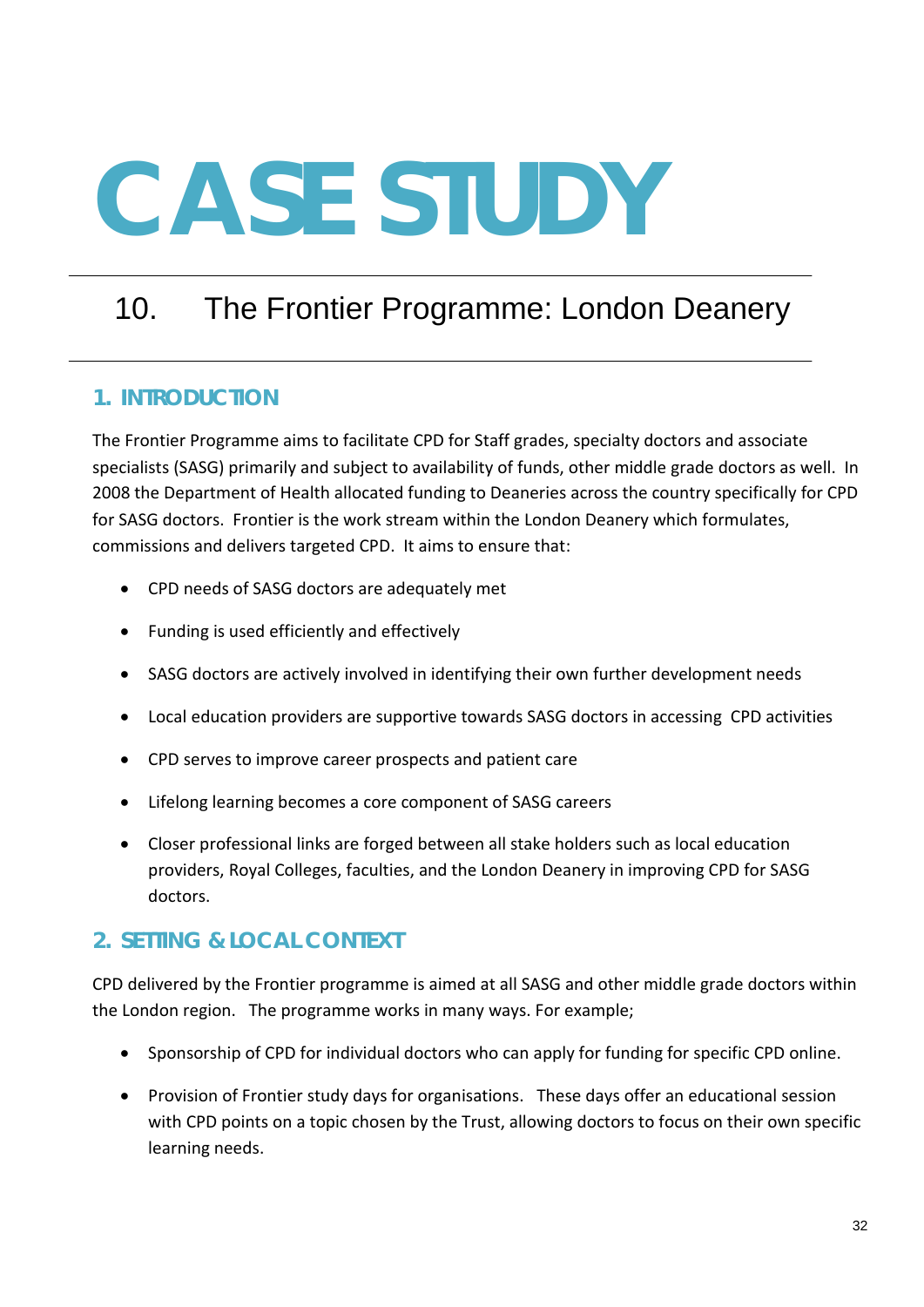• Secondments in areas of practice which may require the doctor to attend sessions in another setting where they can learn the skills under an expert supervisor. Frontier supports such arrangements by funding back fill for locum cover.

Doctors are encouraged to apply to their own trust first for funding before applying to the Frontier Programme.

# **3. NATURE AND DELIVERY OF CPD**

All doctors applying for funding for CPD from the Frontier Programme need to show that the CPD is in their Personal development Plan and they must have a supervisor who will support their application. They need to demonstrate links to organisational objectives as well as personal objectives. In particular applicants are asked to show how the CPD will contribute to patient care and how it will relate to the four domains of good clinical practice:

The CPD might be delivered by the Deanery itself; alternatively it might be provided by an external provider such as a Royal College.

#### **4. IMPACT**

To be eligible for support from the Frontier doctors are required to demonstrate how the CPD will contribute to organisational objectives and patient care as well as personal objectives. On completion of the CPD, the doctors are required to complete an evaluation form. They are asked to describe how the CPD has affected their practice and how their new knowledge/skills may have benefited patient care. Examples of how the CPD undertaken has changed practice are given below:

*"I feel more confident to see, examine and treat those cases where I had difficulty earlier. Also this course has given me an initiative and foundation to prepare for upgrading exams like Dip GUM which is vital for career progression"* **(Course Participant 1)**

*"I am now more confident and capable of independent working within a multidisciplinary team".* **(Course Participant 2)**

*"Improved my clinical knowledge"* **(Course Participant 3)**

In terms of impact on the organisation and patient care:

*"Long unnecessary waiting times for potential patients are reduced because I am able to see complicated cases and make decisions yet take a quick second opinion if required."* **(Course Participant 1)**

*"My patient care and skills are definitely better".* **(Course Participant 2)**

*"Better and safer care".* **(Course Participant 3)**

*"Improved communication with colleagues and patients".* **(Course Participant 4)**

*"This has a direct impact in the working environment.... More patients are seen in a timely manner".* **(Course Participant 5).**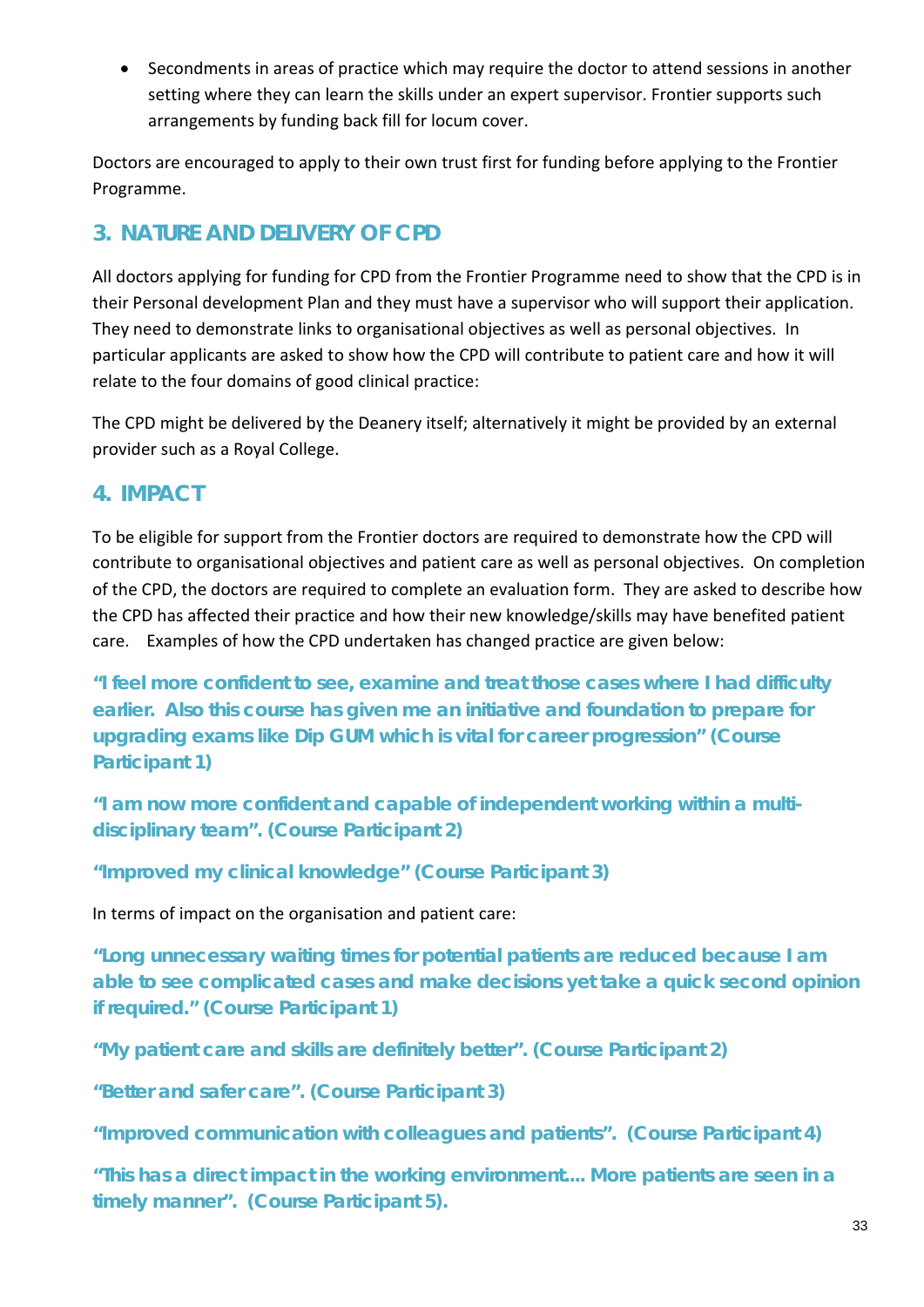In terms of impact on the wider team:

#### *"Will impart this knowledge to my colleagues during clinics and teaching sessions"*  **(Course Participant 3)**

A Director of Medical Education for a large Mental Health Trust reported on a leadership skills course provided by the Frontier programme on their site for 25 staff grade doctors. This CPD was offered in addition to the Trust leadership programme. She noted that in the past there has been a reluctance on the part of staff grades to get involved in QIPP. They have now seen a huge increase in getting involved in managerial roles. Benefits of the CPD were identified at two levels:

- Benefit to the individual doctors have made requests to take on new leadership roles in their job plans to be allowed to undertake a management role or quality improvement. Delegates also had the opportunity to network with each other.
- Benefit to the organisation At a strategic level in terms of improving the quality of services which in turn has a beneficial impact on patients. The training is also considered to be very cost effective.

#### **5. BARRIERS**

SASG face barriers to undertaking CPD within their own Trusts, not least the lack of funding for this activity. The funding of the Deaneries is supposed to overcome this problem. The organisers of the Frontier programme identified lack of adequate educational supervisors as one of the main barriers.

"*SASG doctors require the support of an educational supervisor and to a large extent this is dependent upon the good will of other doctors. It is a time consuming role and not everybody is willing to take this role on."* **(SASG lead for CPD at the Frontier Programme).**

#### **6. LESSONS LEARNT**

Implementation of learning is encouraged as applicants are asked to reflect upon how the CPD will impact on their practice when they apply for sponsorship.. Following good practice of reflective analysis, Frontier encourages the applicants to write a reflective account to demonstrate the impact of their learning on themselves, the wider organisation and on patient care.

*"SASG are a valuable group of doctors. With revalidation commencing from 2013, all doctors have to prove that they are fit to practice and up to date. This requires investment of time and resources. While other groups have training and CPD embedded in their training or development programmes, middle grades need support to access CPD"* **(SASG lead for CPD at the Frontier Programme).**

(For further information about this case study please contact Dr Naila Kamal on Frontier@londondeanery.ac.uk)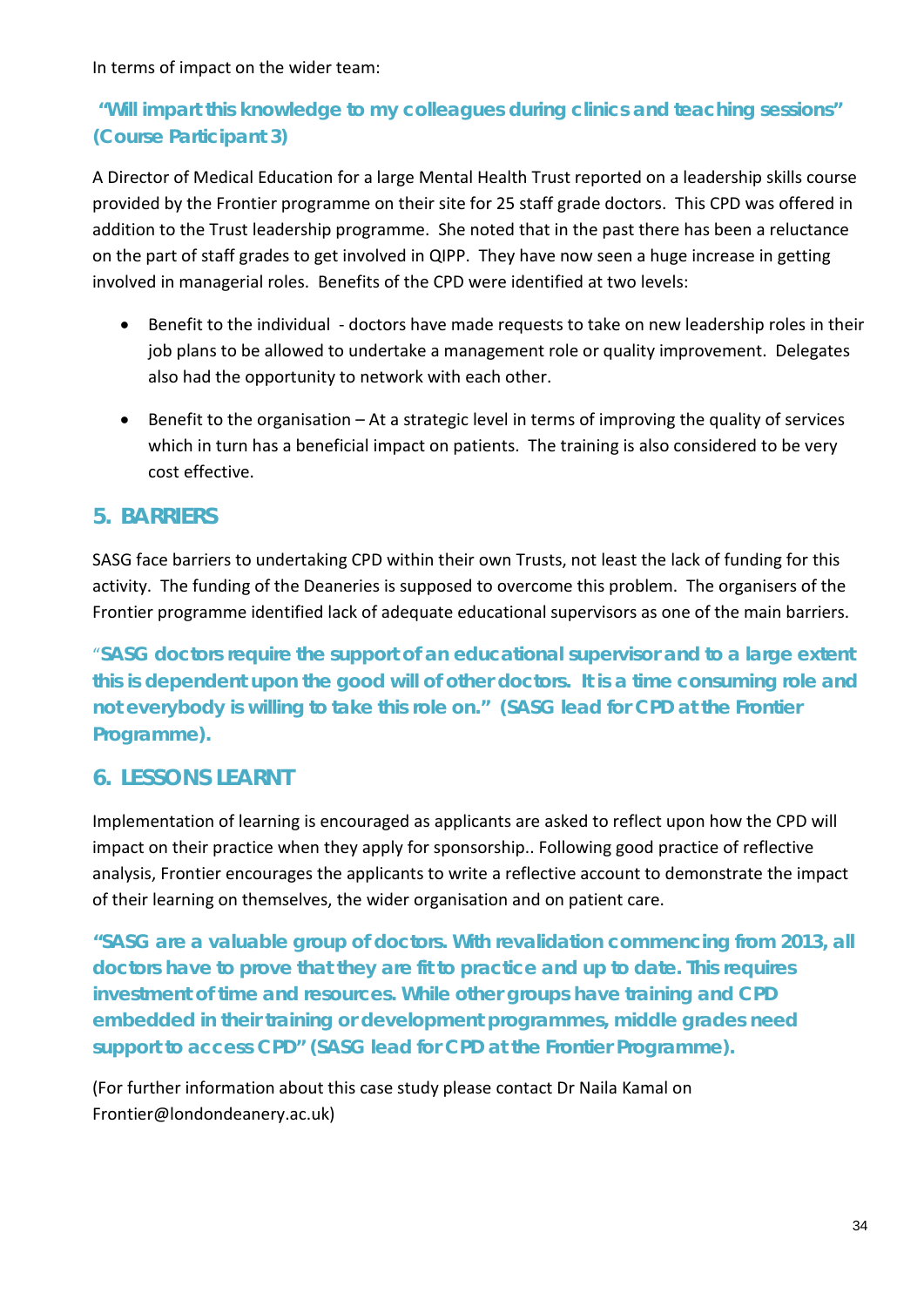# 11. Medicines Management: James Paget

#### **1. INTRODUCTION**

The James Paget Hospital was asked to make improvements to its medicines management following a visit by the CQC (Care Quality Commission). The training aimed to minimise the risk of drug errors in the prescribing and dispensing of drugs in a hospital ward setting.

#### **2. SETTING & LOCAL CONTEXT**

This CPD initiative was aimed at hospital doctors within a single acute Trust and was made mandatory training for all doctors and nurses. Nurse prescribers also received training on the prescribing aspects. Senior nursing staff were also trained and they in turn delivered the training to other nurses.

#### **3. NATURE AND DELIVERY OF CPD**

The CPD was developed in-house and delivered to doctors of all grades across the whole Trust. Five key aspects of prescribing were covered by the training:

- 1. Legibility; this included the use of capital letters written in indelible ink, avoiding the use of abbreviations (such as "u" for units), and avoiding the alteration of prescriptions and rewriting them instead.
- 2. Antibiotic prescribing; this recommended confirmation of the indication for and duration of antibiotic use.
- 3. Stopping and starting drugs. This aspect covered how doctors should communicate the stopping and starting of new drugs on the chart to ensure clarity and avoid confusion, including explaining why a drug had been stopped.
- 4. Omissions. This included communicating the reasons for omitting a prescribed drug with an emphasis on minimising the number of omitted drugs and justifying omissions appropriately.
- 5. Reconciliation of medicines when a patient arrives in hospital to ensure that they are in receipt of the appropriate treatment.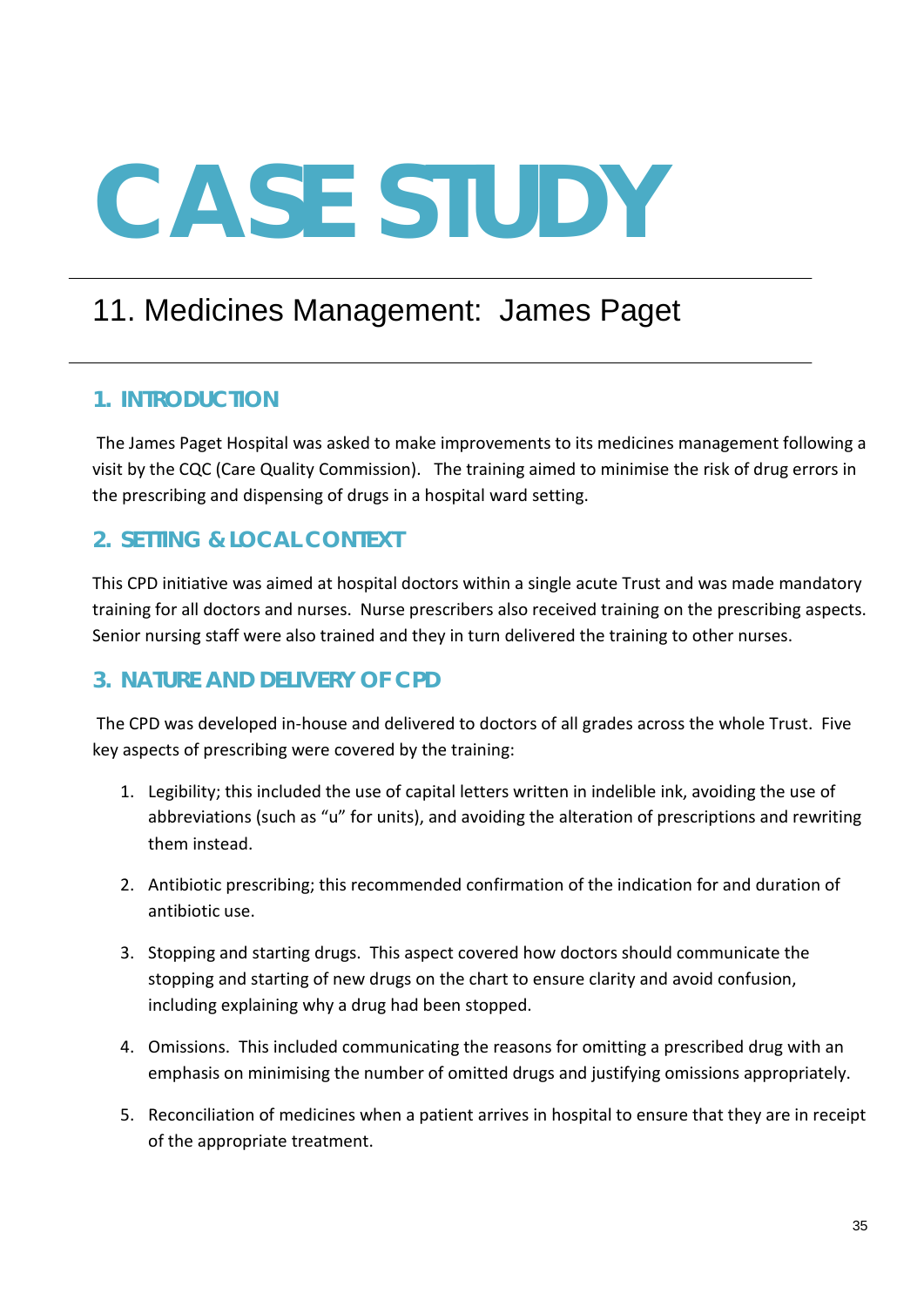The course leaders reviewed all recent guidance to ensure that best practice was adhered to. The implementation of the learning was supported by the development of a new drug chart which was designed to reinforce or prompt the key issues. For example, the new drug chart has a box on the front of it which prompts the doctor to conduct the reconciliation of drugs when the patients first arrives and formally document it within the drug chart. The training was made compulsory for all doctors and 301 doctors were trained over a two month period in 2012. The drug chart also captures a sample of each doctor's signature so they can be cross referenced to prescriptions. The drug chart was revised twice during the training period, with opportunities for users to feedback using a dedicated email address.

#### **4. IMPACT**

All prescribers in the Trust were trained in medicines management. As a result of this initiative all affected patients had their prescriptions updated in accordance with revised guidance and all GP colleagues were made aware of the change in guidance.

Regular audits were established to monitor the implementation of the medicines management training. A number of consultants were selected at random and six patients were sampled for each Consultant. Data was collected for the audit from the patients' drug charts and Heath Care files. The audits focused on a number of key criteria indicated in the table below.

| Criteria examined in the medicines audit     |                                                         |  |  |  |
|----------------------------------------------|---------------------------------------------------------|--|--|--|
| Medicines reconciliation                     | Alterations made                                        |  |  |  |
| Recording of intentional changes to medicine | Use of old drug charts                                  |  |  |  |
| Prescribing of antibiotics                   | Omissions and reasons given                             |  |  |  |
| Recording of indications for 'as required'   | Communication of stopped drugs including signatures and |  |  |  |
| medications                                  | reasons given                                           |  |  |  |
| Legibility                                   | Drugs prescribed with non-daily dosing                  |  |  |  |
| Accuracy of dose recording                   |                                                         |  |  |  |

An analysis of the audit data over time shows a reduction in prescribing errors and an overall improvement in compliance. When the CQC carried out their follow up visit, they found that their concerns about medicines management had been addressed. The course organiser has noted that there is an ongoing need for training in this area as new staff arrive and there are plans to roll out the training to the new tranche of junior doctors who will join the Trust in the summer.

*"These initiatives resulted in an improvement which seems to have been sustained"* **(Consultant Gastroenterologist, Course organiser)**

## **5. BARRIERS**

Initially the course organisers experienced difficulties in achieving high levels of attendance. The Trust response was to work with both Clinical Governance and the line managers of those who had not attended to ensure the CPD was undertaken. Some of the more experienced doctors expressed cynicism towards the training and could not always see the need for it. There were some stragglers that were resistant to undertaking the training and some of these had to be trained on a one-to-one basis. The trainers were able to emphasize the CQC requirements for the training to encourage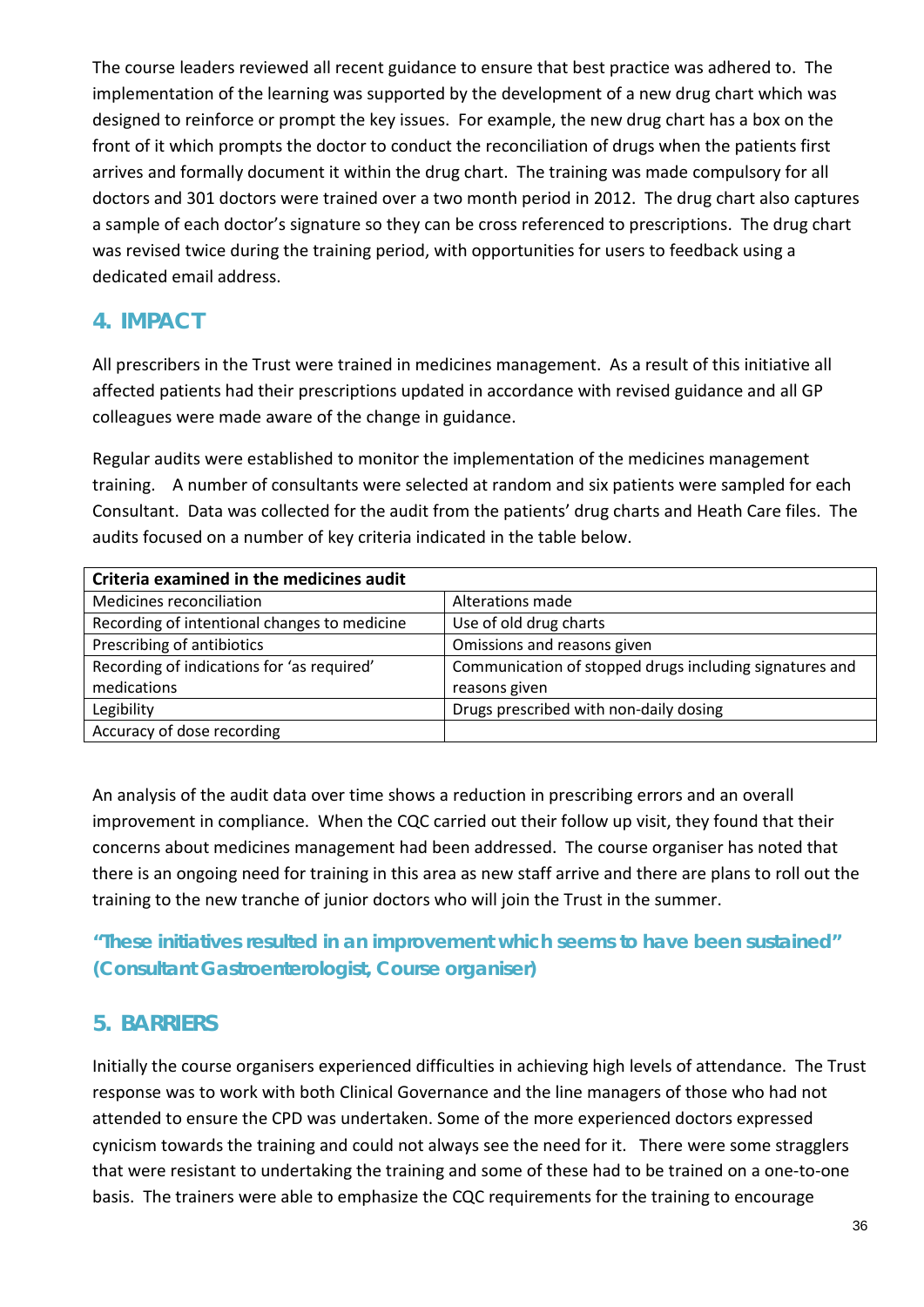attendance. The audit department also implemented a number of initiatives to encourage implementation of the learning and compliance, including:

- Issuing weekly key messages to all prescribers about the standards expected.
- Developed a 'task force' who undertook visits to the wards to review compliance and speak directly with prescribers
- Expanded the task force to become a multi-disciplinary team who selected areas reviewed a sample of drug charts. A Consultant was included in each team. The involvement of Consultants in this process meant they were better able to understand the nature and the scale of the problem and to tackle the issue when teaching junior doctors as well as making changes to their own practice.

#### **6. LESSONS LEARNT**

With hindsight the course leader was aware of the huge amount of time taken to design and deliver the course on the scale required. The course organisers found that routine documentation can be used to support both the implementation of learning and also audit the implementation itself. In this case the drug chart was re-designed to act as a prompt to implement actions which had been covered by the CPD. The drug chart was also used to capture this implementation and so could also be used to monitor the take up.

Initially the audit was carried out at ward level, however the Clinical Governance team found that that where the data showed a lack of compliance it was difficult to do anything about this with only ward level data. They recognised that in order to persuade doctors to change their prescribing behaviour they needed to be able to present them with individual based feedback. The second audit round was changed to collect data at the level of individual doctors which enabled the Trust to tackle the behaviour of individual doctors. By focusing the audit at individual doctor level, they were able to give direct meaningful feedback to doctors about their own prescribing behaviour and the risks to patients where this fell short. This action had a direct impact on compliance and demonstrates the power of benchmarking.

(For further information about this case study please contact Dr De Silva at [anups.desilva@jpaget.nhs.uk\)](mailto:anups.desilva@jpaget.nhs.uk)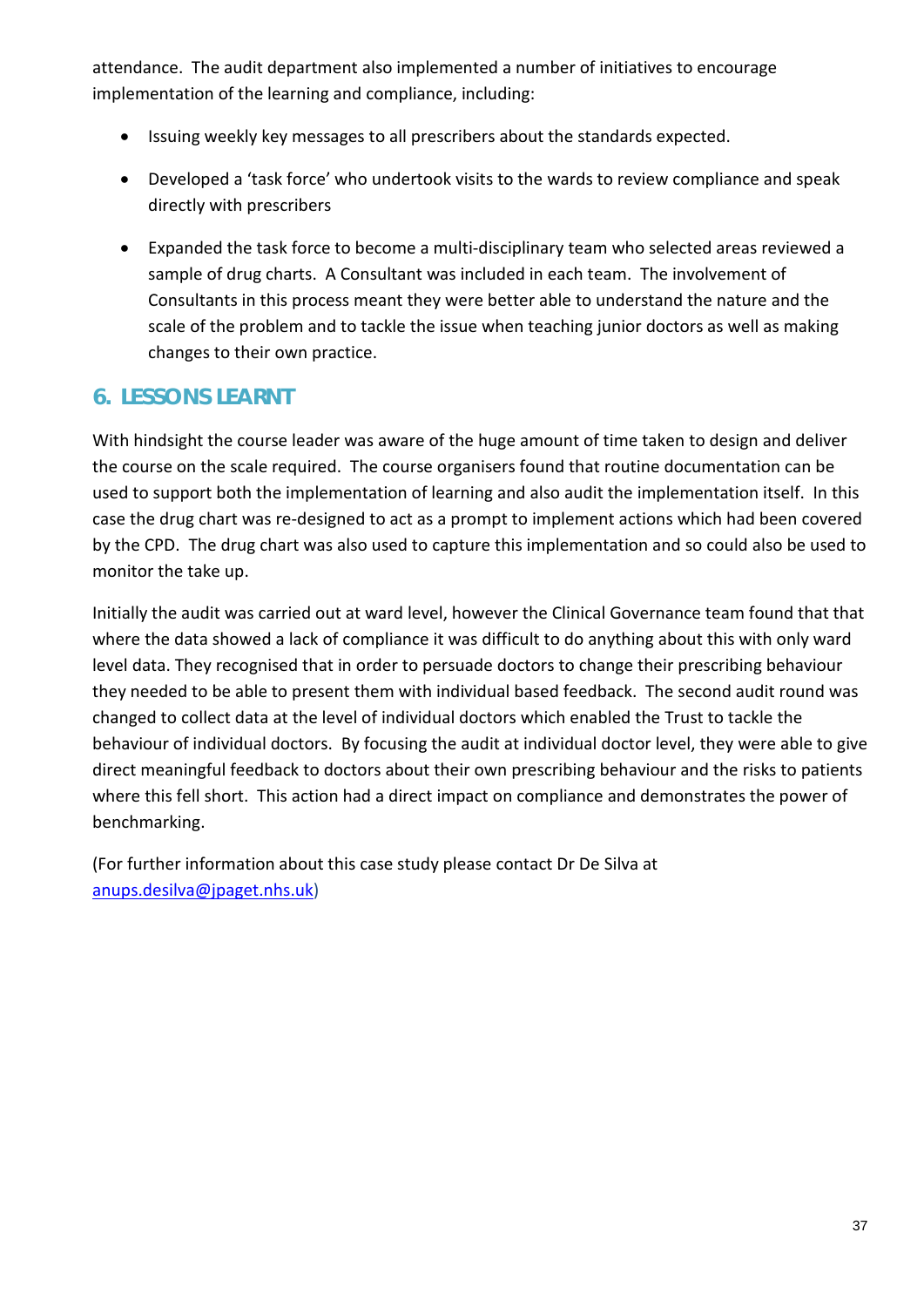# 12. Mental Health Law Training Programme: Leeds and York Partnership NHS Foundation Trust

### **1. INTRODUCTION**

Leeds and York Partnership NHS Foundation have developed and delivered a series of mental health training courses delivered through the Andrew Simms Centre, a provider of regional and national conferences, workshops and seminars, in the fields of mental health and learning disabilities.

### **2. SETTING & LOCAL CONTEXT**

The courses have gained in reputation so are now attended by professionals from across the UK. A key factor in developing this reputation has been the role played by known experts in the field such as Dr. Tony Zigmond (The Royal College's lead for mental health law reform), who come together to provide a Mental Health Law multi professional training team including clinicians and social workers.

#### *"Dr Zigmond is a tour de force and a very good teacher."* **(Course Participant)**

The programme of courses has evolved over the years to reflect changes in the legislation. The following table outlines the number of trainees attending these courses over the last two and a half years. This list omits additional one off courses run by the team.

| <b>Course</b>                                                  | 2012 (6<br>months) | 2011 | 2010 |
|----------------------------------------------------------------|--------------------|------|------|
| Mental Health Law update                                       | 98                 | 62   | 21   |
| Approved Clinician induction                                   | 31                 | 55   | 55   |
| Section 12 Induction with<br>Deprivation of Liberty Safeguards | 37                 | 55   | 45   |
| Deprivation of Liberty Safeguards                              | 14                 | 14   | 14   |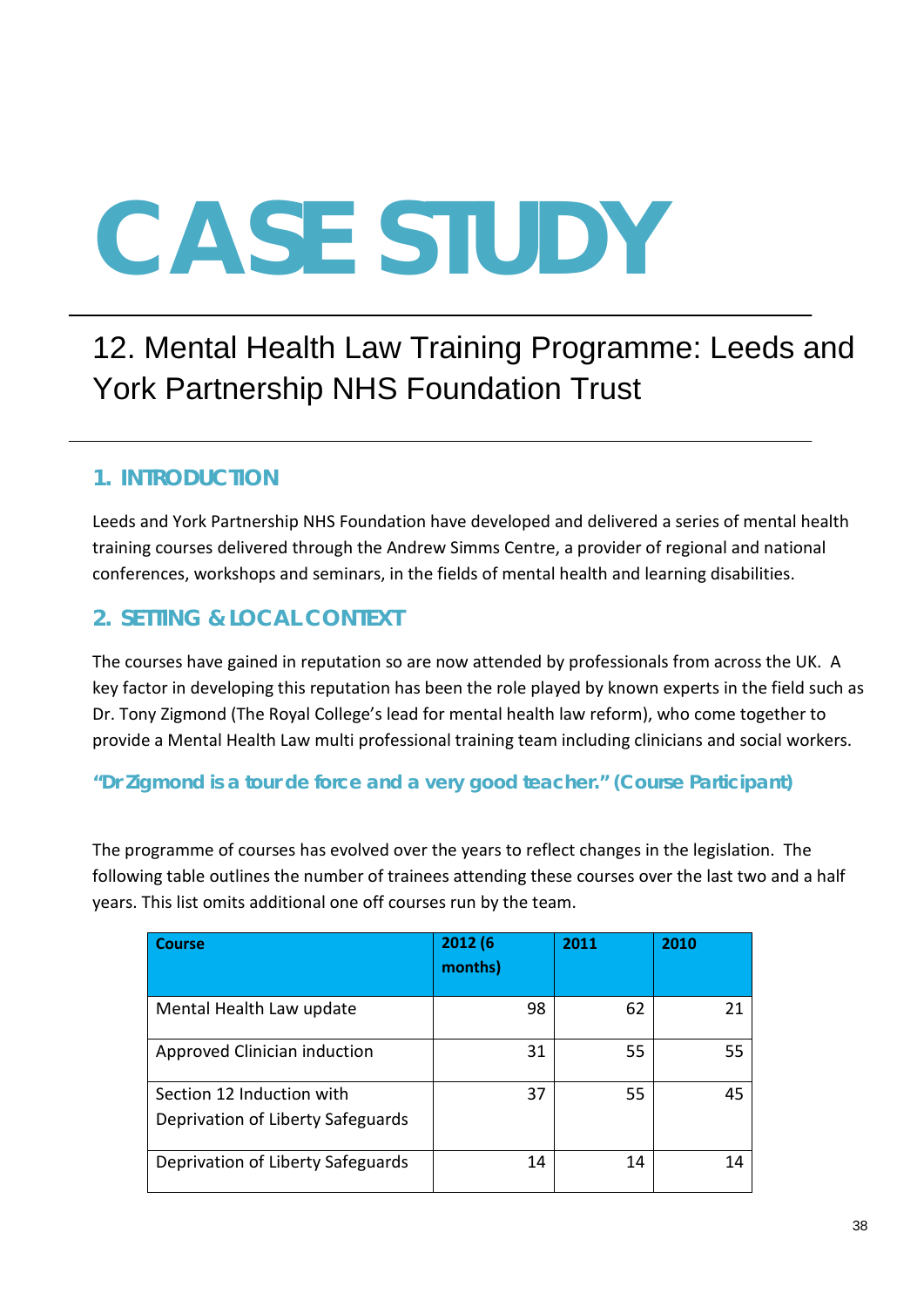The courses are attended by a range of professionals however the majority are doctors.

#### **3. NATURE AND DELIVERY OF CPD**

The team develop courses to respond to the changing landscape of mental health legislation and the four courses outlined below are part of the core programme and supplemented by additional courses.

#### • *Approved Clinician induction*

A two-day course, approved by the East Midlands and Yorkshire Regional Advisory Panel, which is designed to deliver the necessary training to those who are able to demonstrate the required competencies and wish to take up the role of Approved Clinician.

#### • *Mental Health Law update*

A one-day refresher course accredited by the East Midlands and Yorkshire Regional Advisory Panel as a refresher course for Section 12 approved doctors and Approved Clinicians and is valid for those attending from other parts of England. It is also designed to deliver the regulatory requirement for annual further relevant training essential for Deprivation of Liberty Safeguards (DoLS) Mental Health Assessors. The course provides an update on statutory changes as well as significant case law.

#### • *Deprivation of Liberty Safeguards*

All professionals caring for or treating adults who lack capacity to decide about their care need to be aware of the legal framework and the implications for their practice. In particular Section 12 approved doctors and Approved Mental Health Practitioners need to understand when to use the Mental Health Act and when to use the Mental Capacity Act. This course is designed to deliver Module 2 of the Royal College of Psychiatrists' DoLS Mental Health Assessor Training Programme for Section 12(2) approved medical practitioners.

#### • *Section 12 Induction with Deprivation of Liberty Safeguards*

This course has been accredited by the East Midlands and Yorkshire Regional Advisory Panel for practitioners requiring approval for the first time under Section 12 of the Mental Health Act and is valid for those attending from other parts of England. It also fulfils the requirements for approval as a DoLS Mental Health Assessor (Module 2 of the Royal College of Psychiatrists' DoLS Mental Health Assessor Training Programme for Section 12(2) approved medical practitioners). It provides an interactive forum for discussion of the practicalities and ethics of using mental health legislation and an opportunity to discuss potential clinical dilemmas. It aims to equip trainees with the essential knowledge for day to day implementation of the Act.

#### *"I really liked the pleasant colleague to colleague style and the new detail conveyed."* **(Delegate)**

*"Excellent presentations and facilitators and broken down into manageable components."* **(Delegate)**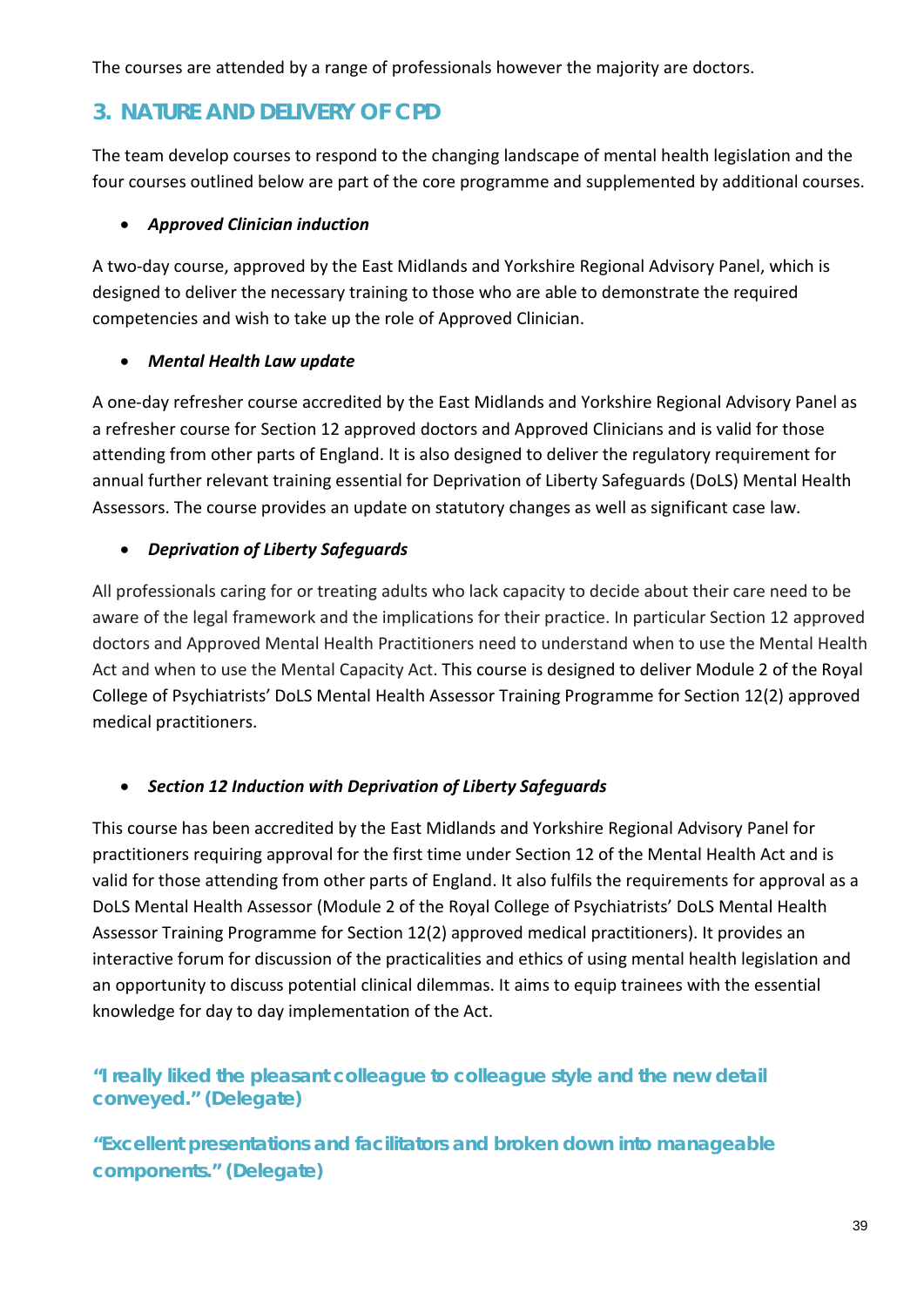*"All speakers were excellent, with very well formulated case studies. A dry subject made extremely digestible"* **(Delegate)**

#### **4. IMPACT**

The courses have the following stated training objectives:

- *Approved Clinician induction*
	- Understand the main provisions of the Mental Health Act 1983 as amended
	- Understand more clearly the role and responsibilities of the Approved Clinician and appreciate the roles of other key professionals
	- Apply to be included on the Approved Clinician register (subject to meeting the other requirements to become an Approved Clinician)

#### • *Mental Health Law update*

- Apply to renew Section 12 / Approved Clinician approval through the trainees local approvals office
- Demonstrate further relevant training to continue to act as a DoLS Mental Health Assessor
- Understand recent statute law and appreciate the effects of recent case law
- Discuss how these changes could affect practice.

#### • *Deprivation of Liberty Safeguards*

- Understand the main features of the relevant Mental Health and Mental Capacity legislation
- Become familiar with the mechanisms of deprivation of liberty authorisations
- Understand the roles of the professionals involved in deprivation of liberty authorisations
- Feel more confident about applying the legal framework to everyday work

#### • *Section 12 Induction with Deprivation of Liberty Safeguards*

- Apply for or renew your Section 12 approval through your local approvals office
- Act as a Mental Health Assessor for the Deprivation of Liberty Safeguards (subject to successful S12 approval)
- Understand current developments in mental health legislation.

The perceived impact of the courses is that they may increase the number of section 12 approved doctors and robust training in this area should ensure that patients are only detained only when legally and ethically necessary and all the legal requirements are fully met. S Services should also become safer with fewer legal claims arising from patients being detained under the Mental Health Act.

*"I don't know how I could contemplate starting my SpR rotation without completing this course"* **(Delegate)**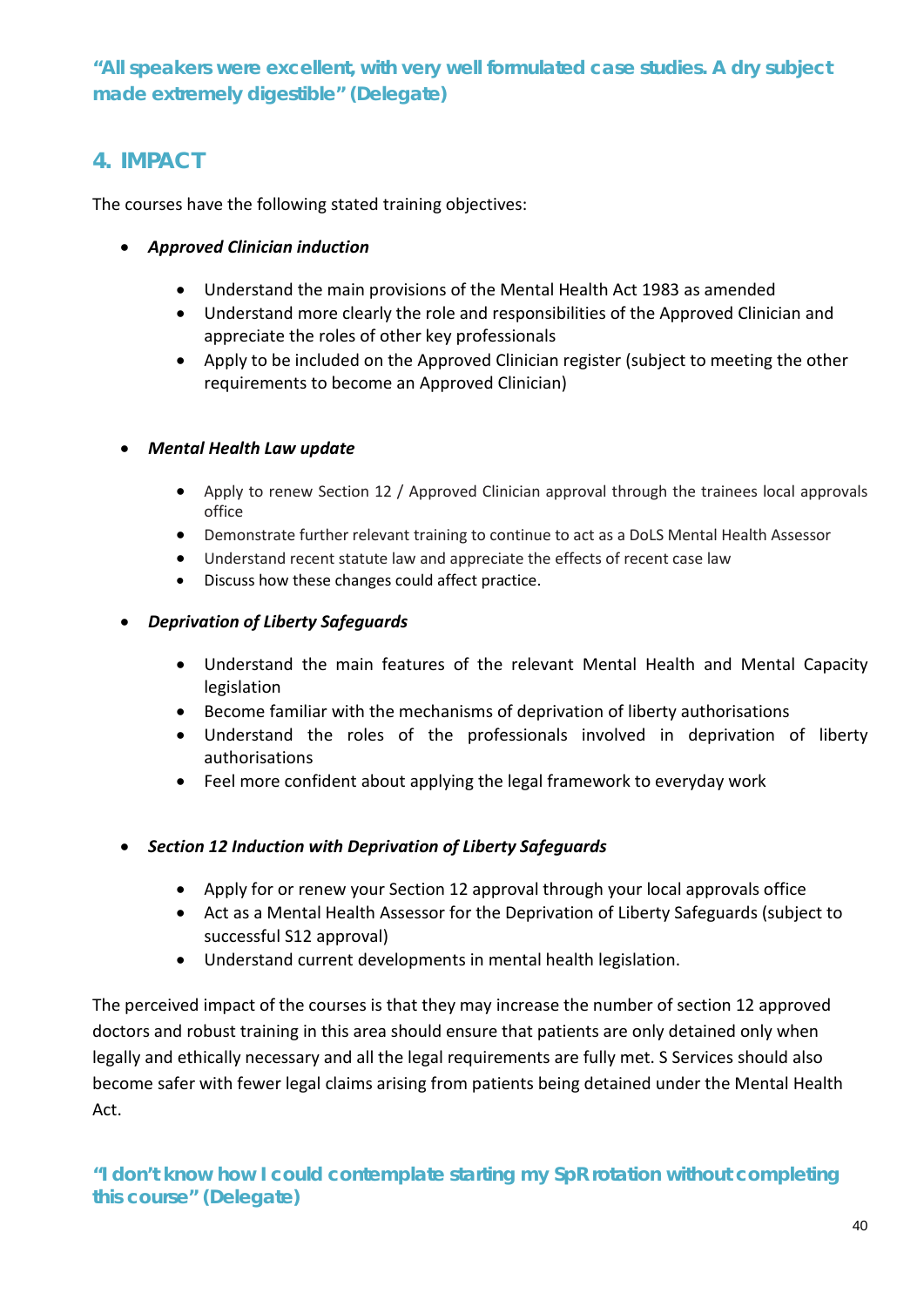*"The vignettes, particularly illustrating situations where it could go either way, and capacity applications were very helpful in boosting my interest in these clinical situations to serve patients better."* **(Delegate)**

*"Knowledge of the CTO rescindment and automatic tribunal is important."* **(Delegate)**

*"An enlightening and interactive course, extremely helpful for understanding case law"* **(Delegate)**

#### **5. BARRIERS**

Advertising and promoting the courses was something of an issue in the early days but is less of a challenge now as the courses have become more established and built a reputation. The courses now have a reasonable Google rating so may be picked up by web searches.

For those delivering on the course finding the time to train alongside other work commitments can be something of a challenge.

Much of NHS Psychiatric services are delivered via Integrated Care Pathways (ICP's) which are structured pathways that the majority of patients presenting with mental illness will follow during their treatment. The structured nature of the care can be a barrier to implementing changes in the light of learning from CPD.

A major barrier to change is the multi agency involvement in delivering psychiatric care – the funding available from Local Government for patients can be an issue in respect of change and service improvements.

The Trusts CPD service ensures that events are provided locally and it is responsive to requests for specific issues to be addressed. The study leave budget for Consultants within the Trust is fairly generous in that it is adequate for Consultants to access the CPD which they feel is appropriate.

### **6. LESSONS LEARNT**

Key lessons learnt were identified:

- Having a known expert has helped to increase the credibility and popularity of the course.
- There are strong established relationships across the multi disciplinary team which a strength.
- The course is delivered through an established training centre which supports and coordinates the practical arrangements.
- The course has evolved and developed over time to reflect both the current landscape and legislative framework but also taking on board feedback from course evaluation.
- The courses use combined educational modalities combining didactic approaches with vignettes which provide genuine recognisable and practical examples.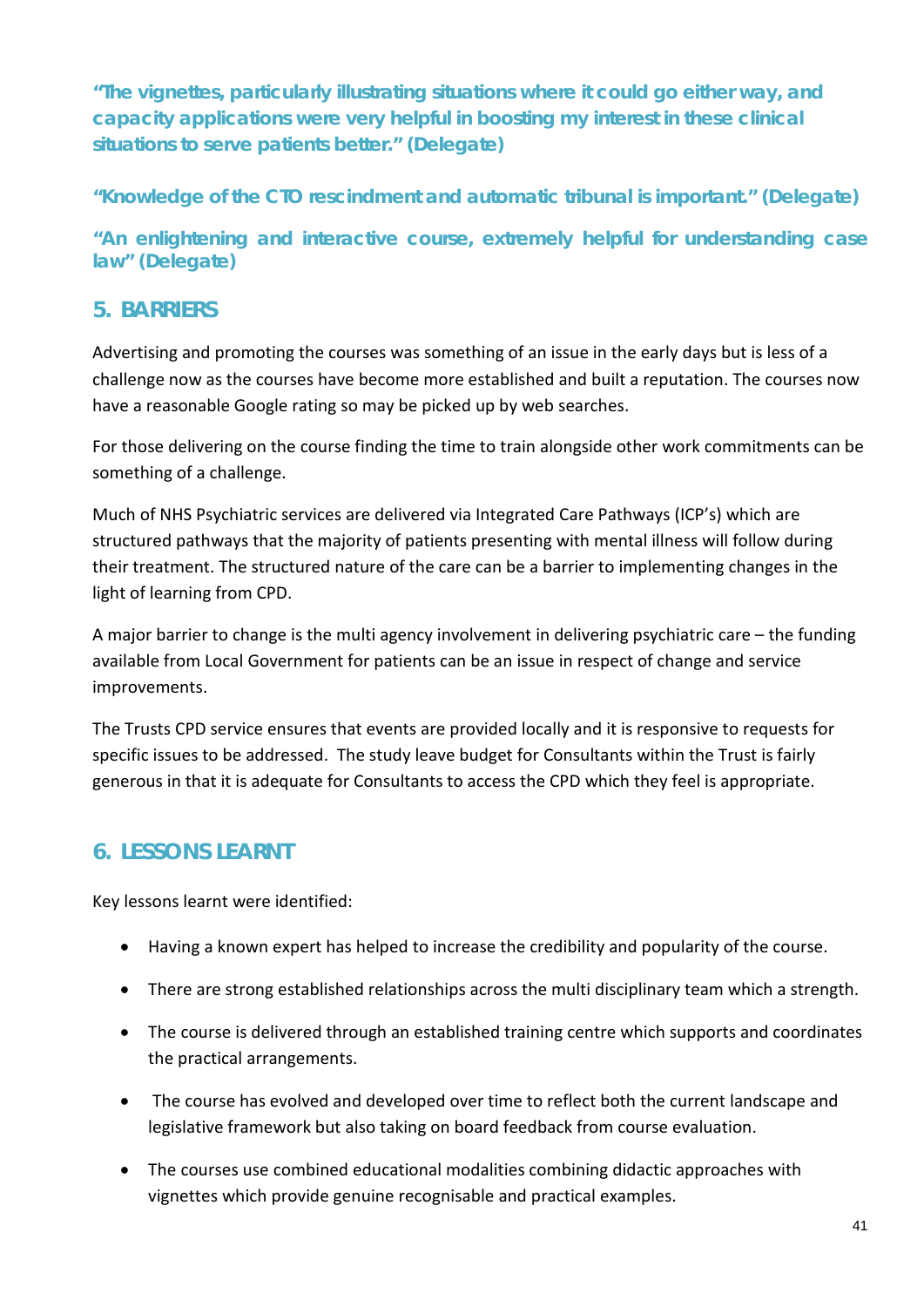- It is very difficult in Psychiatry to see if an individual's CPD has had an impact of how care is delivered as much of the treatment of patients suffering from mental illness is system based rather than procedure based. The evidence base for Psychiatry is a 'bit thin' and there is a feeling of there being 'nothing new under the sun' when it comes to treatments etc. Much of Consultants CPD activity serves to reassure, install confidence etc. that how they are treating their patients is the same as everybody else is.
- The biggest influence on patient outcomes is the relationship between primary and secondary care and the interaction between these bodies and the other organisations i.e. Local Government involved in providing support etc. to the patient.

#### *"Really enjoyed the case vignettes session - very thought provoking and informative."* **(Delegate)**

*(For more information contact Nick Brindle on 0113 3055553)*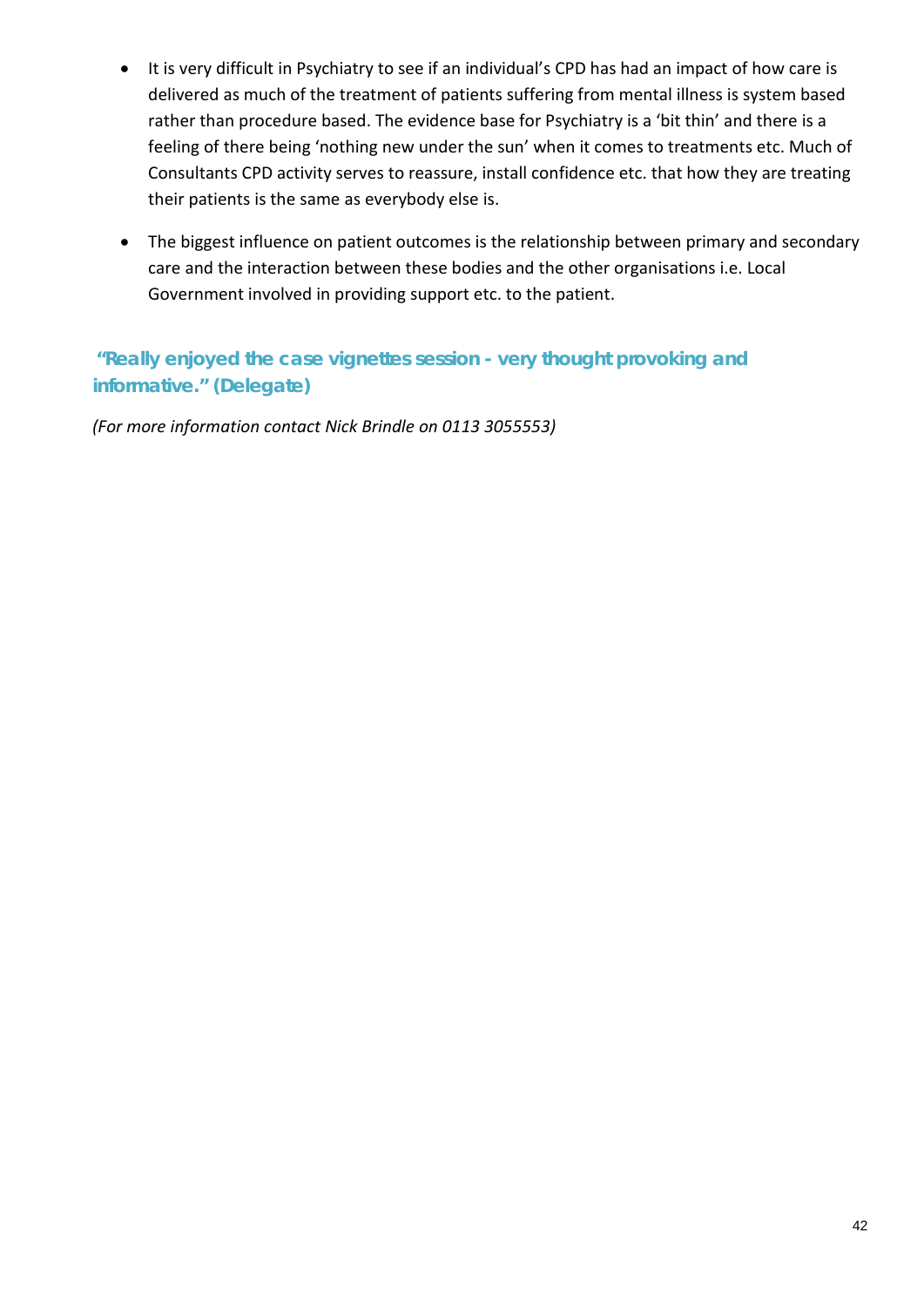# 13. Mental Capacity Act: South Essex Partnership Trust (SEPT)

#### **1. INTRODUCTION**

In February 2011 new case law came from a Court of Appeal Judgment that required all psychiatric units to review the way in which incapacitated compliant psychiatric inpatients were being kept in these units. The case was that of *P and Q (also known as MIG & MEG) v Surrey County Council* [2011], which concerned two sisters, aged between 18 and 19, who had substantial and permanent learning disabilities. They both lived in some sort of care setting in the community and lacked capacity to consent to these placements and, as they were not free to leave and under continuous supervision and control, it was argued by their official solicitor that they were being deprived of their liberty

In summary the Judge made it clear that hospitals that were authorised as 'detaining institutions' were to be distinguished from homes of carers or nursing homes. Essentially if you are not free to leave the latter, you are not necessarily being deprived of your liberty. But if you are not free to leave a detaining institution, such as a psychiatric hospital, then you probably are being deprived, regardless of whether you are objecting to being there or not. The East of England's Regional Implementation Network (RIN) for the Mental Capacity Act (MCA) and Deprivation of Liberty Safeguards (DOLS) drafted guidance on how this new case law should be interpreted and implemented in all psychiatric settings. The guidance emphasised that if a patient who lacks capacity is not free to leave in the psychiatric inpatient setting, then they are being deprived of their liberty and the service provider will need authorisation to do this, either under the Mental Health Act (MHA), 1983 (if they are objecting) or DOLS (if they are compliant).

SEPT took the guidance on board and decided that the best way to implement this would be through an action plan which focussed on a change in policy in relation to DOLS and an intensive training programme across the whole of the organisation. SEPT manages many psychiatric hospitals and units, consisting of a total of 28 psychiatric wards as well as forensic units and community hospitals with many more inpatient wards. Initially SEPT focused on implementing the policy only on the psychiatric wards as this is what the new case law and guidance specifically related to. The action plan reflected this and stage 1 was therefore aimed at training the multi-disciplinary teams working in these settings, such as doctors, nurses and other support staff.

An audit was completed all of SEPT's inpatient settings which showed that older peoples, learning disabilities and rehabilitation wards would be most at risk of non-compliance with this new case law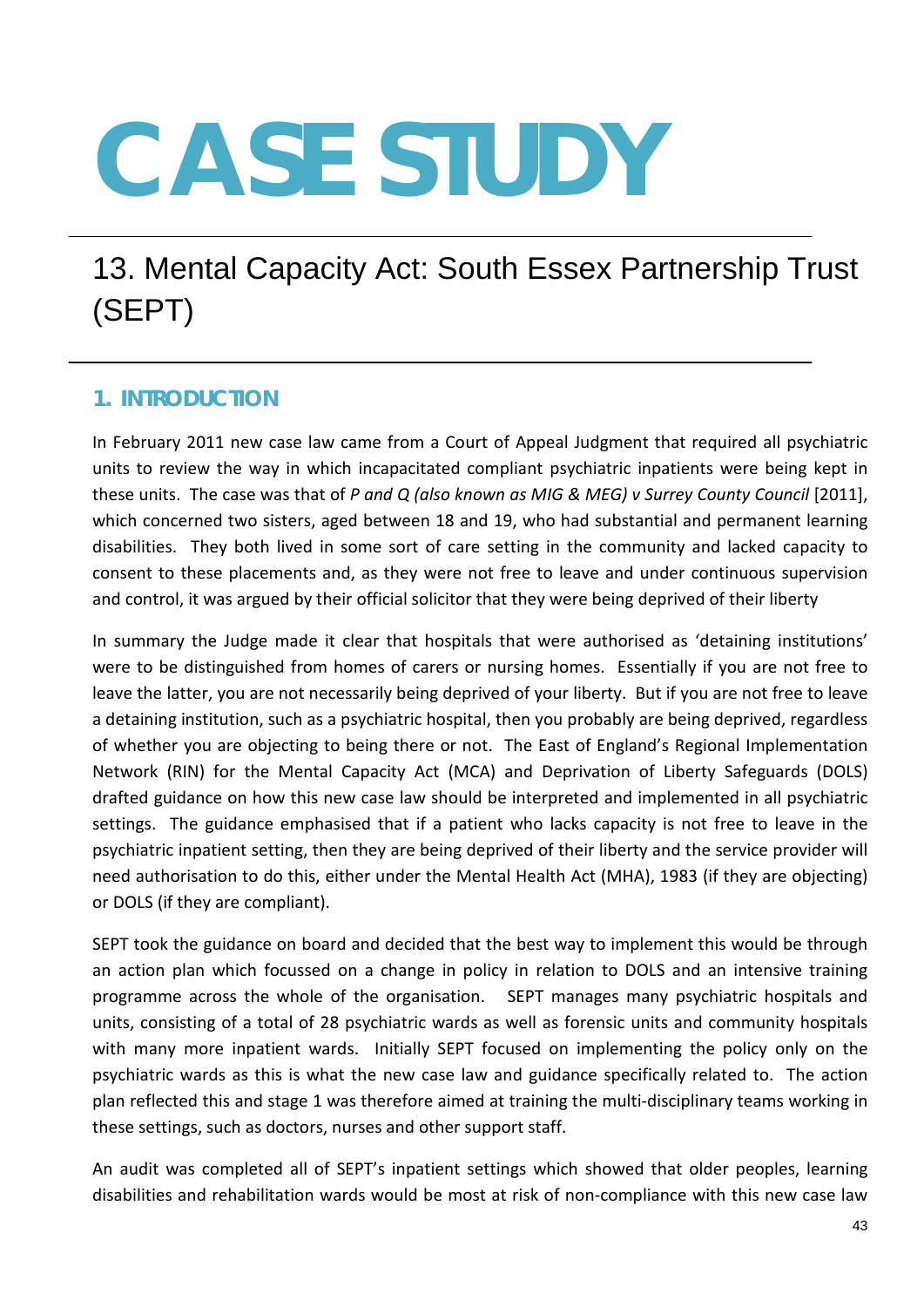and guidance, as they had the highest number of patients who lacked capacity. Highlighting the high risk areas ensured that the training action plan targeted these wards first. It also generated baseline data that could be compared to data gathered during and after the implementation of the training and new policies to ensure that it was done effectively. The audit further highlighted that the staff of these wards also needed refresher training around the Mental Capacity Act (MCA) 2005.

# **2. SETTING & LOCAL CONTEXT**

All doctors who act as responsible clinicians on psychiatric inpatient settings were included in the first stage of the training action plan (targeted specifically at inpatient settings). Other doctors, such as community consultant psychiatrists, staff grade doctors and doctors acting as Section 12 doctors under the MHA and/or DOLS were also included in the lecture style and CPD training sessions described below. SEPT employs approximately 200 doctors and about half of these doctors have already been included in the training action plan. By the end of this financial year, all doctors will have had some CPD training around the MCA, DOLS and related case. The training is being extended to all the General Practitioners in the South of Essex.

# **3. NATURE AND DELIVERY OF CPD**

Stage 1 of the action plan's training section commenced in October 2011. The following training methods were used:

- One-to-one sessions with some members of staff to offer intensive support and training by working through every case on their ward to demonstrate how the MCA and new guidance on DOLS might apply to each one of these cases. This method was mostly used with ward managers, doctors and senior members off staff on high risk wards. In some cases they would then cascade this training down to other ward staff.
- Interactive group sessions with no more than 5 members of ward staff, during which they received refresher training on the MCA and how the new guidance on DOLS might be applied. This was often arranged by the ward managers for their staff after they themselves had the initial one-to-one sessions described above.
- Larger training sessions were also arranged on wards for groups of between 10 and 15 members of staff at a time, especially on the lower risk wards where the aim was more to raise awareness than to change existing practice.
- Lecture style training sessions were further offered outside of the wards, but aimed at particular groups, such as the doctors. One of the trainers visited the doctors' weekly education session to raise awareness of the changes in law.
- Other CPD training sessions were also used to explain the new case law, such as those targeted at staff that may be assessing under the DOLS and related legislation. These CPD sessions included those for Approved Mental Health Professionals (assessing under the MHA), Section 12 Approved Doctors (assessing under both the MHA and DOLS) and Best Interest Assessors (assessing under DOLS).

By the end of March 2012, all the work on the high risk wards was completed and some work had already commenced on most of the moderate to lower risk wards. Various training sessions had been completed at this stage.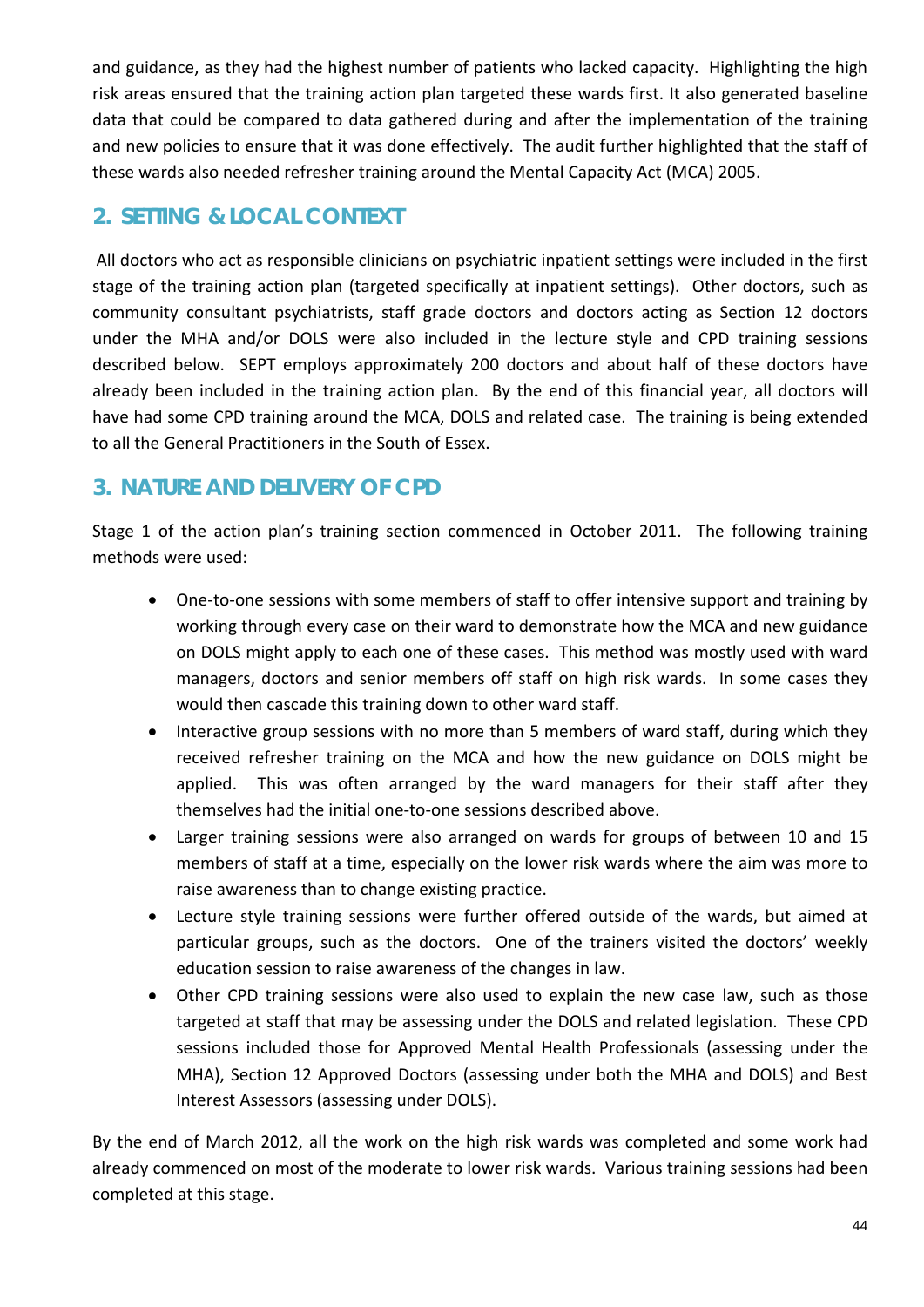#### **4. IMPACT**

The impact of this training action plan to date is clearly measurable through data collected via audits and other SEPT information systems. The implementation of such an intensive training action plan increased SEPTs combined MCA and DOLS activity by 101.18% from March 2011 to March 2012.

There was also a significant increase in activity recorded within 2011/2012 since the implementation of the training action plan in October 2011 - MCA activity rose by 194.52**%** and DOLS activity rose by 600**%** after implementation in October 2011.

The risks of potentially unlawful deprivations are now fully addressed. Other benefits of implementation included:

- Providing evidence to CQC that the Trust had a robust plan in place to achieve compliance in relation to MCA, DOLS and consent to treatment.
- Providing re-assurances to SEPT's PCT commissioners that they have policies, procedures and an action plan in place for assessing capacity appropriately and to ensure that they do not deprive any person unlawfully in their inpatients settings.
- Training staff from various disciplines in relation to the necessary MCA/DOLS legislation that may apply on inpatient settings.
- Building the reputation of SEPT.

#### **5. BARRIERS**

Implementing any new legislation via training requires a change in current thinking and practice. It is important to manage this change alongside the implementation of the new legislation and policies. Doctors, and all the other professionals affected by these changes, all needed additional time and support to process the changes and think about how they could implement it in practice. This process had to be led by the doctors and others affected.

#### *"We had to consciously refrain from implementing the action plan in a way that was too descriptive or too driven by targets and risk management."***(SEPT course organiser)**

This was hard to do at times, as the changes were driven by a change in case law and by guidance issued at regional level, which was seen as a burning platform to drive the implementation of the action plan at an incredible pace.

"*we had to constantly stop and reflect on how it was being implemented to ensure that we were not just delivering a training programme, but also a process through which all affected could be involved and supported to make the necessary changes in their everyday practice in a way that was acceptable to them, whilst still being compliant with the law".***(SEPT course organiser)**

#### **6. LESSONS LEARNT**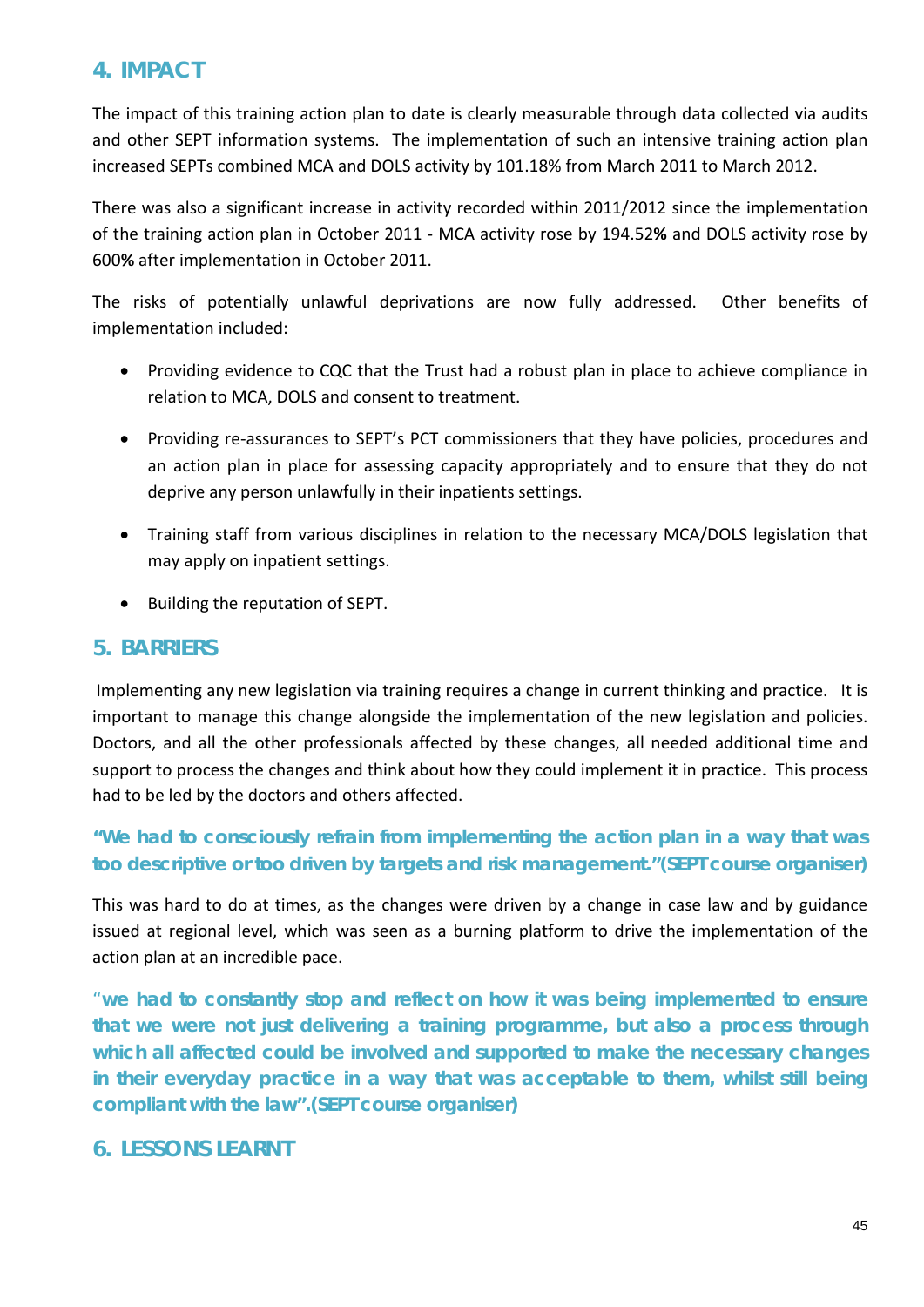The success of the action plan is evident from the significant increase in MCA and DOLS activity, has been largely due to the training being intensive, flexible and adaptable to individual need. They have been able to provide a much more hands on approach and offer one-to-one support. The course organisers believe that other methods of training, such as e-learning, has its benefits, such as helping staff keep up to date, but does little in terms of managing that initial change in thinking and practice, nor does it give staff the opportunity to reflect ideas off others or to discuss how any proposed changes may be applied to individual cases. Face-to-face training and follow up support was thought to require more resources, but it was felt that it had definitely led to better outcomes, such as embedding learning into practice.

(For further information about this case study please contact Elmari Bishop from South Essex Partnership Trust (SEPT) on Elmari.Bishop@sept.nhs.uk)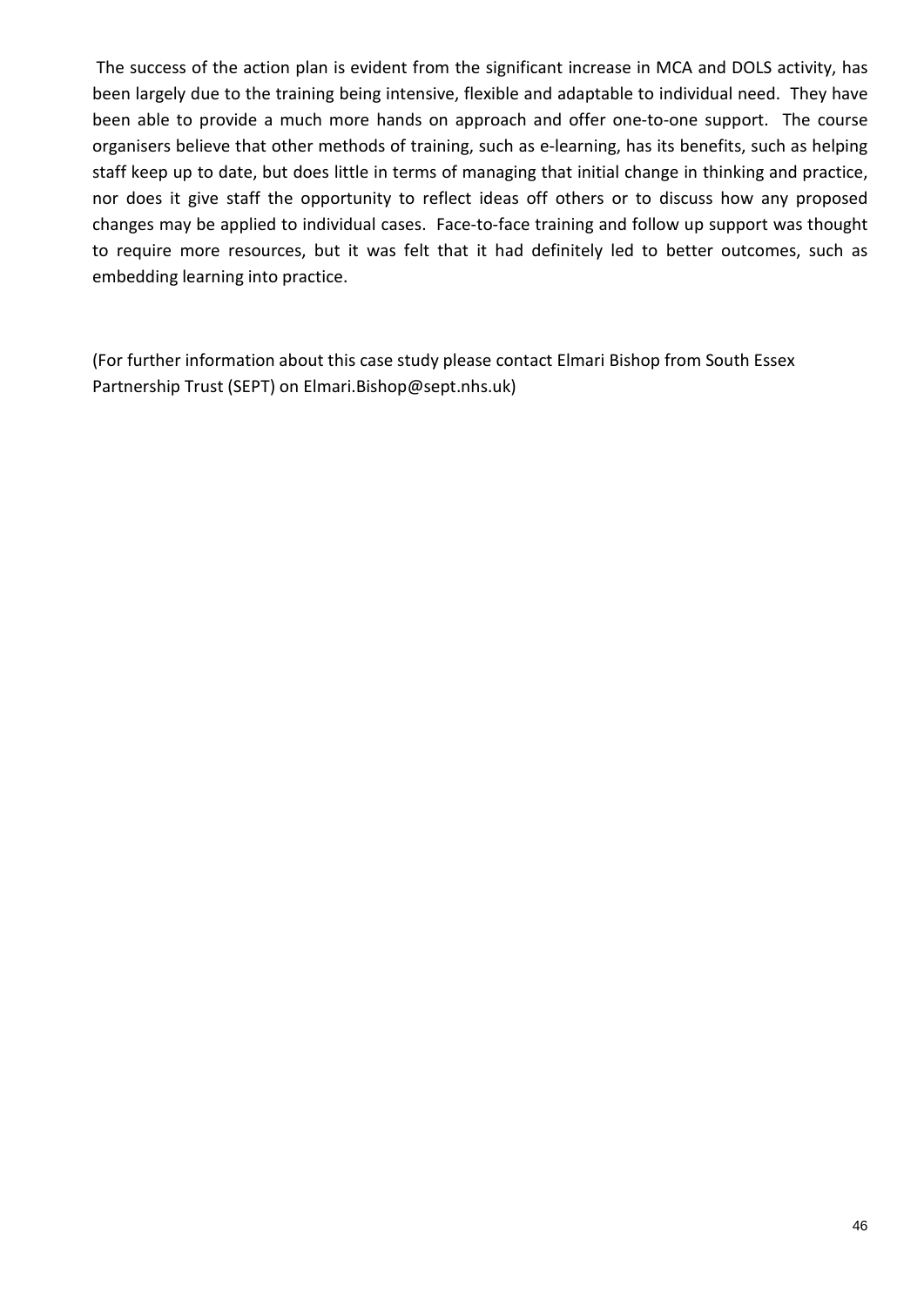# 14. Musculo-skeletal Pathway: Sheffield PCT

#### **1. INTRODUCTION**

Spinal pain is one of the most commonly seen conditions in primary care. Whilst the majority of cases clear up within six weeks, a significant proportion (3-10%) go on to develop chronic back pain. The main risk factors for developing chronic back pain are psychosocial factors, such as fear/avoidance of movement, depression, and 'catastrophizing attitude' towards the pain. However many GPs fail to acknowledge the psychosocial issues affecting their patients. Referrals to secondary care surgical spinal teams at baseline were around 100 per month with a conversation rate to surgery of 20%. This initiative combined face to face training sessions for doctors and physiotherapists with the development of a musculoskeletal website for doctors. The overall aim of the initiative, developed in 2008, is twofold:

- To support best practice for clinicians and
- Best practice for patients.

A key aim was to generate more appropriate referrals for back pain and reduce the number of inappropriate referrals. GPs were trained to make a more thorough assessment of the patient including psycho-social factors, to use a back screening tool known as the Keele StarT Back Musculoskeletal Screening Tool to help stratify risk of chronicity (an evidence based, simple 9 question tool, designed for use in primary care). The tool enables the GP to allocate the patient to one of three risk categories from low to high.

GPs were trained to make a more thorough assessment of the patient including psychosocial factors, to use the StarT screening tool, information on NICE guidance including agreed patient pathways, and to risk assess the patients. Alongside the educational component of the initiative, the course authors also developed the website provides much of this information for GPs together with a section for patients where they can complete the screening tool for themselves.

Before the GP training could commence, the course authors had to work with partners across the health community to agree a local pathway and create a specification for a physio-led spinal team that would act as the first point of referral from primary care. They requested that all non urgent spinal referrals pass through these teams as opposed to direct referral to hospital surgical spinal teams. They then developed patient information leaflets, assessment tools, and education materials for professionals. The website [\(www.sheffieldbackpain.com\)](http://www.sheffieldbackpain.com/) was developed to act as a hub for all this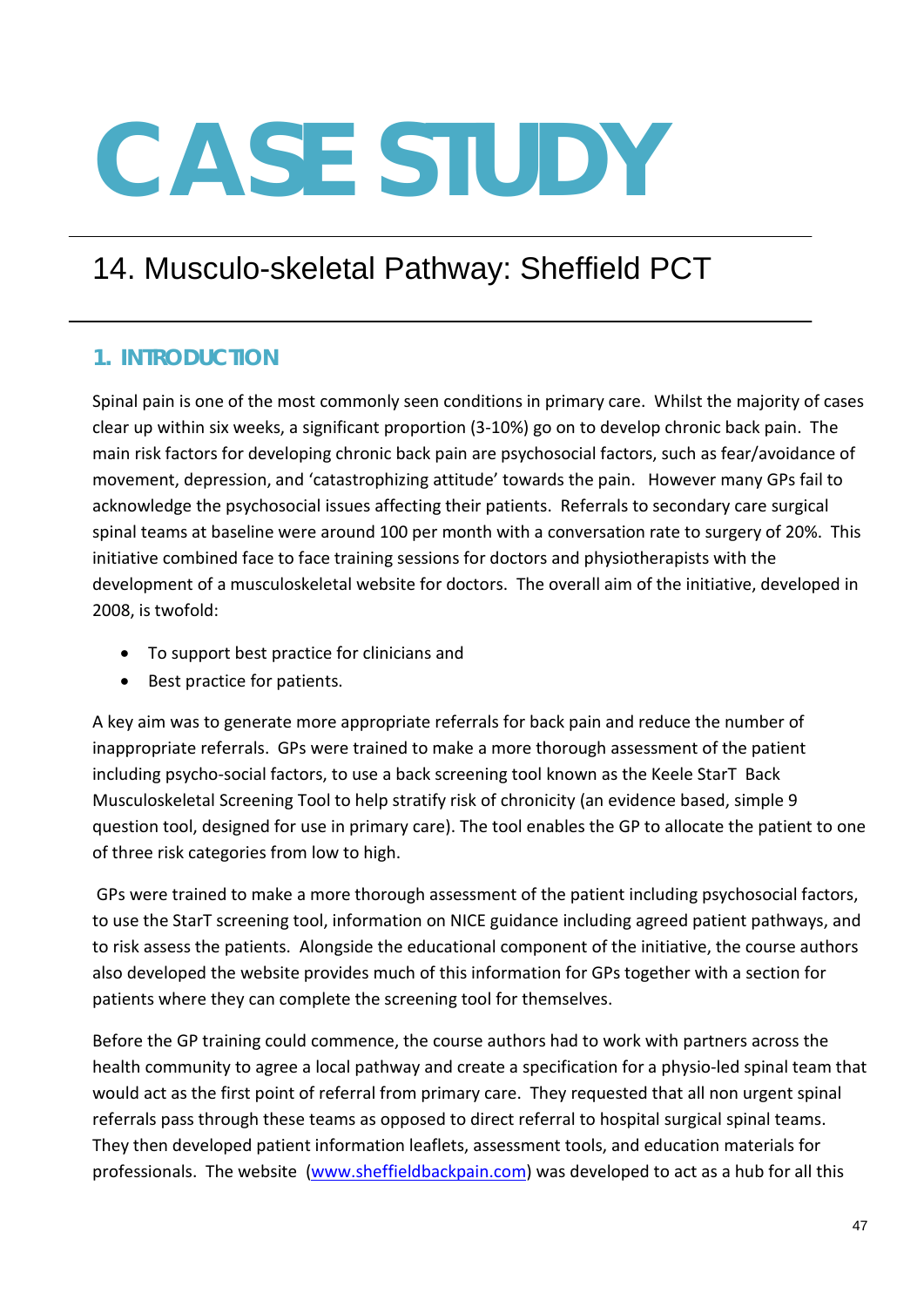information for both professionals and patients, and to assist with implementation of the pathways in parallel to the face to face training.

# **2. SETTING & LOCAL CONTEXT**

This is a joint initiative which spans both primary and secondary care; the stakeholder group included primary care, physiotherapy based in community care, secondary care (orthopaedics, rheumatology, neurosurgery, radiology and chronic pain), patient representatives from Arthritis Care and management. The CPD was delivered to GPs in primary care. The stakeholder group developed a local consensus to agree on the best evidence and developed the new patient centred, patient pathway and agreed on information to be displayed on the website. Approximately 5-6,000 patients a year with spinal pain in physiotherapy.

# **3. NATURE AND DELIVERY OF CPD**

GPs were invited to two city wide 4 hour events held on  $13^{th}$  and  $28^{th}$  September 2012 with 330 doctors attending each event. The new patient pathway, referral process and website were launched at the two CPD events. GPs were trained to:

- make a more thorough assessment of the patient including psychosocial factors,
- use the StarT screening tool,
- use information on NICE guidance including agreed patient pathways, and
- conduct risk assessment of patients.

The training itself was a mixture of plenary sessions and breakout groups where GPs could choose to attend workshops covering foot & ankle, shoulder, knee, spinal, osteoporosis, hand and elbow. The sessions were delivered by a wide range of experts from Primary, Community and Secondary Care. The sessions started with a call for clinical champions and ended with a debate on whether GPs need financial incentives to change their referral practice. The face to face CPD was supported by articles in the GP Bulletin.

# **4. IMPACT**

GPs attending the CPD events were asked at the end of the event how the CPD would change their practice. An excerpt from this feedback received at the second CPD event is shown below:

- Will use appropriate referral pathways (9)
- Will use website (14)
- Will use STARTback tool (6)
- Will use blood tests for osteoporosis (1)
- Will phone foot and ankle service for advice (1)
- Will request standing xrays for foot and ankle problems (1)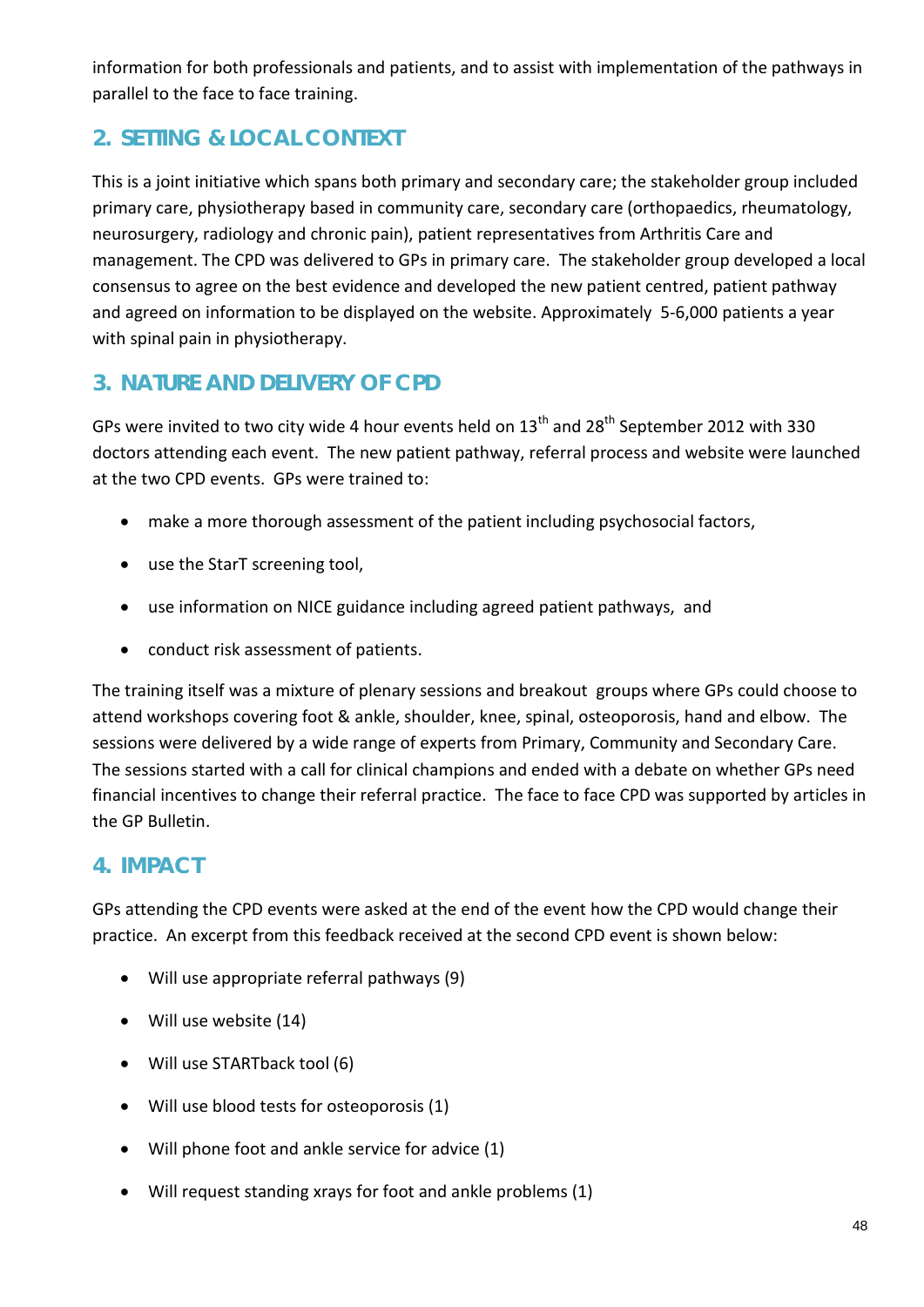- Will update technique on knee examination and history taking (2)
- Will re-assess my approach to how I undertake joint examinations (2)
- Better identification of red flags (3)
- Will use x ray to diagnose shoulder pain (2)
- Will change approach to Vitamin D management (1)
- Will review shoulder injection technique (1).

What matters the most here however is the long term implementation of the learning. An audit of spinal referrals made by GPs was completed in 2010. As a result of this the spinal pathway was amended. The assessment tool was made mandatory on the basis of the lack of compliance shown in the audit data.

The adherence to the new pathways ensures that the majority of patients (95%) are referred having received a bio-psychosocial assessment. This allows easier triage to appropriate treatment from the first physiotherapy appointment. The use of the assessment tool combined with the new pathway has led to more appropriate and targeted therapy, together with more efficient treatment. Anecdotally the physiotherapists believe that patients make further progress in the same timescale.

A recent review of all orthopaedic referrals to secondary care in Sheffield shows a drop of 20% over the last two years. Whilst it may not be possible to attribute all of this change to the educational initiative, it is likely that a large part of the drop is due to this initiative. Referrals to secondary care are now supposed to be made via physiotherapy only. Direct referrals to secondary care from primary care have dropped substantially – saving on average 80 new appointments per month. This has the result of halving the number of patients referred to surgical teams and has resulted in surgical conversion rates increasing from 20% to 50%. It has also allowed faster access to surgical treatment for patients in severe pain.

The website has also been a success, being used equally by professionals and patients alike. It has attracted wide usage with an average of 200 users per day. The website encourages self-care and patients have reported that they have found the website helpful and have used it to follow exercise instructions.

### **5. BARRIERS**

The main barriers facing the organisers were:

- Obtaining consensus amongst all the interested parties across all services in agreeing a new patient pathway
- Non-attendance at the CPD events by a minority of GPs
- Compliance with the training. In some cases compliance was only partial.

### **6. LESSONS LEARNT**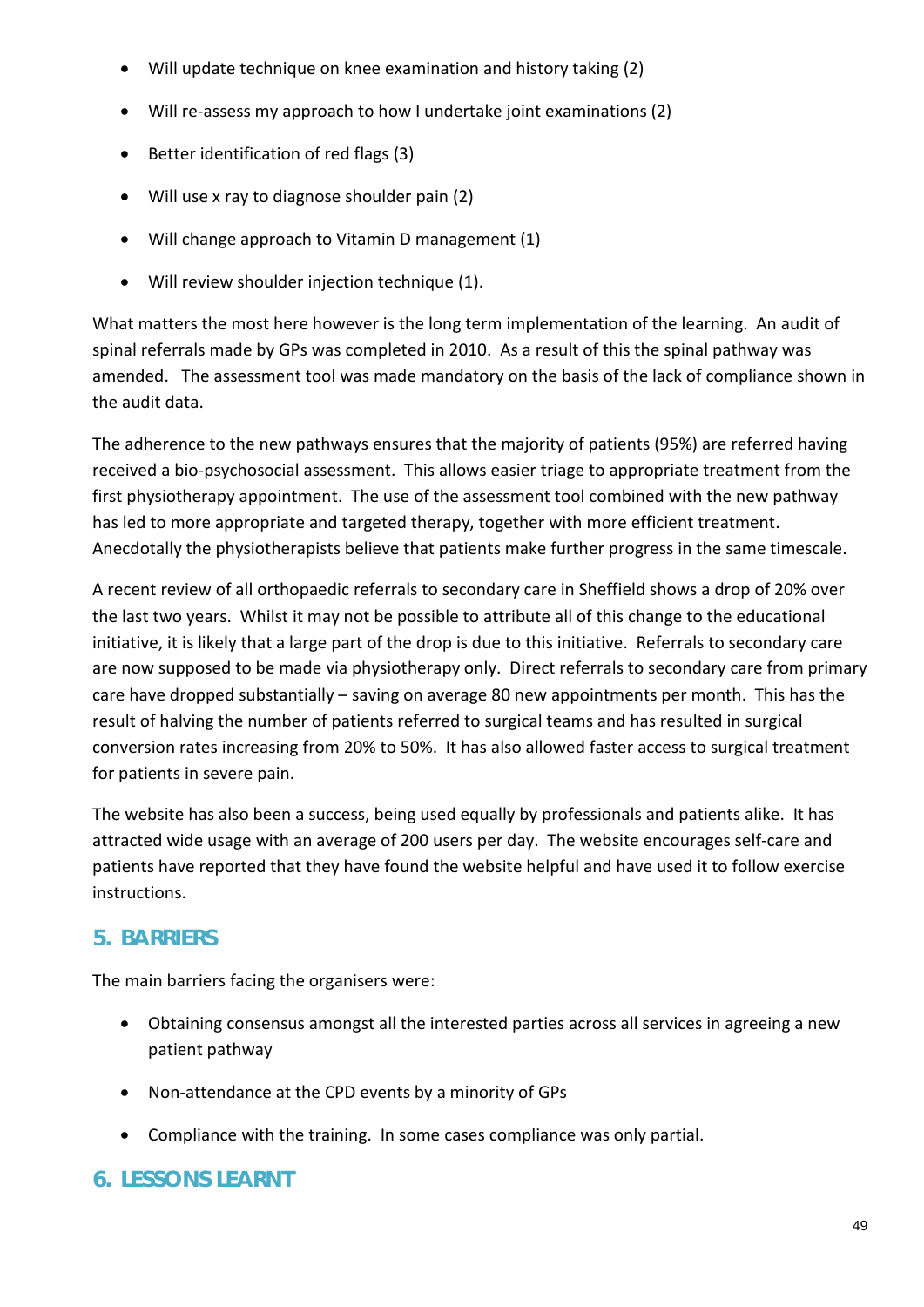A challenging aspect of this project was to achieve a consensus between different parties including general practitioners, the acute teaching hospital and the community provider. The development of the website proved to be a very good way of gaining consensus between a range of different groups by encouraging individuals to focus on and commit to a number of different issues. The actual process of developing the site stimulated debate and cohesion within the stakeholder group. The process of bringing people together and developing an initiative across a large city with multiple partners requires strong leadership, ideally involving one or two lead clinicians partnered with a managerial lead.

There was limited resistance to attendance at the training events but overall attendance at the CPD events was good. This was thought to be due, in part, to the fact that doctors understood that they needed to attend the sessions if they were going to be able to access the spinal pathway in the future. However it might have been helpful to hold some sort of follow up for those GPs that did not attend the main CPD events.

The third barrier which arose was compliance with the training. Initially feedback collected after the first training event showed that only 20% of doctors in primary care were using the screening tool. To overcome this lack of take-up, the steering group agreed to make the use of the StarT screening tool compulsory at referral. This had the desired effect but caused logistical problems for the community provider. The community provider acted as the filter for all referrals to secondary care and was asked to 'bounce back' all referrals without the results of the screening tool to the GPs. However this had implications for the revenue flow of the provider and their ability to handle renewed referrals. The initial implementation of the 'bounce back' policy led to an increase in waiting times as the system adjusted but overtime the waiting times have reduced. The community providers also noted an ongoing need for the education of new GPs.

Overall the reaction from GPs has been positive but some have been resistant to the imposed changes. Implementation of the learning was facilitated by:

- Making the website available to support GPs and patients including information leaflets for patients, assessment tools, referral form and educational materials
- Publishing supporting articles in a GP Bulletin
- Issuing fliers/posters and cards for use in practices
- Letter and email reminders
- Providing a further launch event
- Ongoing support from the community provider who provide education to GPs showing a lack of compliance.

The spinal pathway was expanded in 2011 to include neck pain and the website has been expanded to include hip and knee, foot and ankle, hand and elbow, and shoulder (See [www.sheffieldachesandpains.com\)](http://www.sheffieldachesandpains.com/). There are plans to re-audit the initiative on a regular basis and to extend the data collection to include patient outcomes for referred patients. (For more information about this study please contact Dr Ollie Hart on olliehart@yahoo.co.uk).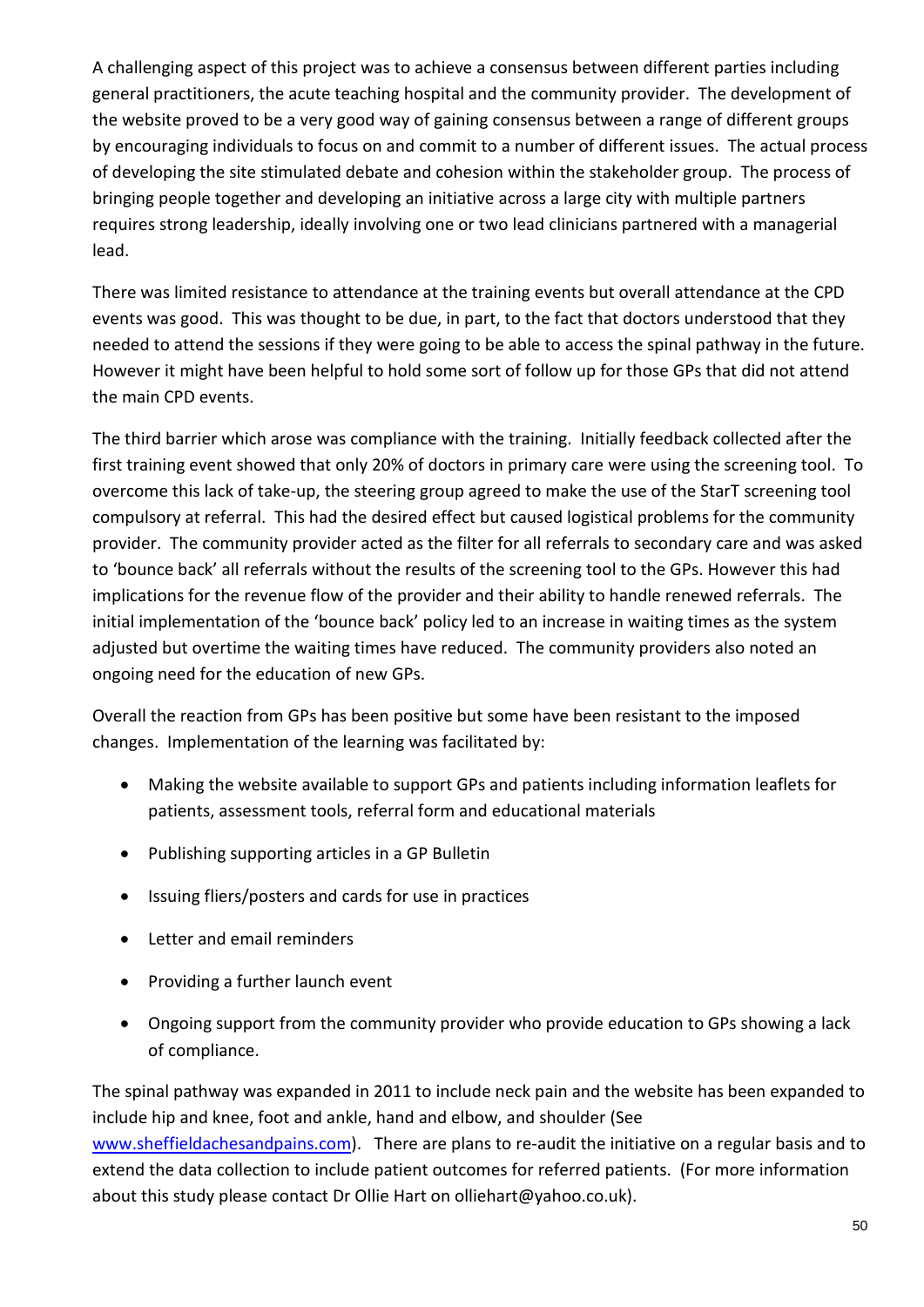# 15. Practice Based Small Group Learning: NHS Education for Scotland

## **1. INTRODUCTION**

Practice Based Small Group Learning (PBSGL) is an approach to Continuing Professional Development (CPD) for General Practitioners (GPs) that originated in McMaster University in Canada in the late 1980s and is managed by the Foundation for Medical Practice Education (FMPE), a not-for-profit organisation based at McMaster University. The model has been adapted in other parts of the world for general practitioners, practice nurses and others as a way of driving evidence into day-to-day practice and closing the gap between current practice and best practice. The project is based on peerfacilitated small groups of practitioners from either neighbouring practices or based within the same practice coming together at a time to suit them to address topic-specific modules. The aim is to provide a supportive learning environment where participants can maintain and enhance professional knowledge and competence, and use educational approaches and material, which are focused on evidence, learner-centred and practice based.

PBSGL has three key objectives:

- To identify gaps between current practice and best available evidence
- To encourage reflection on individual practice
- To promote changes in patient care by identifying areas for change and discussion on overcoming barriers to change. Key to this is the completion of a Commitment to Change instrument in the form of a log-sheet at the completion of each module.

# **2. SETTING & LOCAL CONTEXT**

In 2001 the Director of Post Graduate Education the North of Scotland Deanery of NHS Education Scotland visited Canada on sabbatical and made an assessment on the suitability of PBSGL for general practice in the UK. Following positive evaluation of an initial pilot of five groups in the West and North of Scotland in 2003/ 04, a decision was made to roll out PBSGL across Scotland in 2006 for general practitioners and practice nurses

There are now over 130 groups and approaching 1200 members. This represents a quarter of Scottish GPs and the numbers are growing. PBSGL has also been used as part of the educational programme in GP Specialty Training in all four Scottish Deaneries since 2009 and has since been adopted by other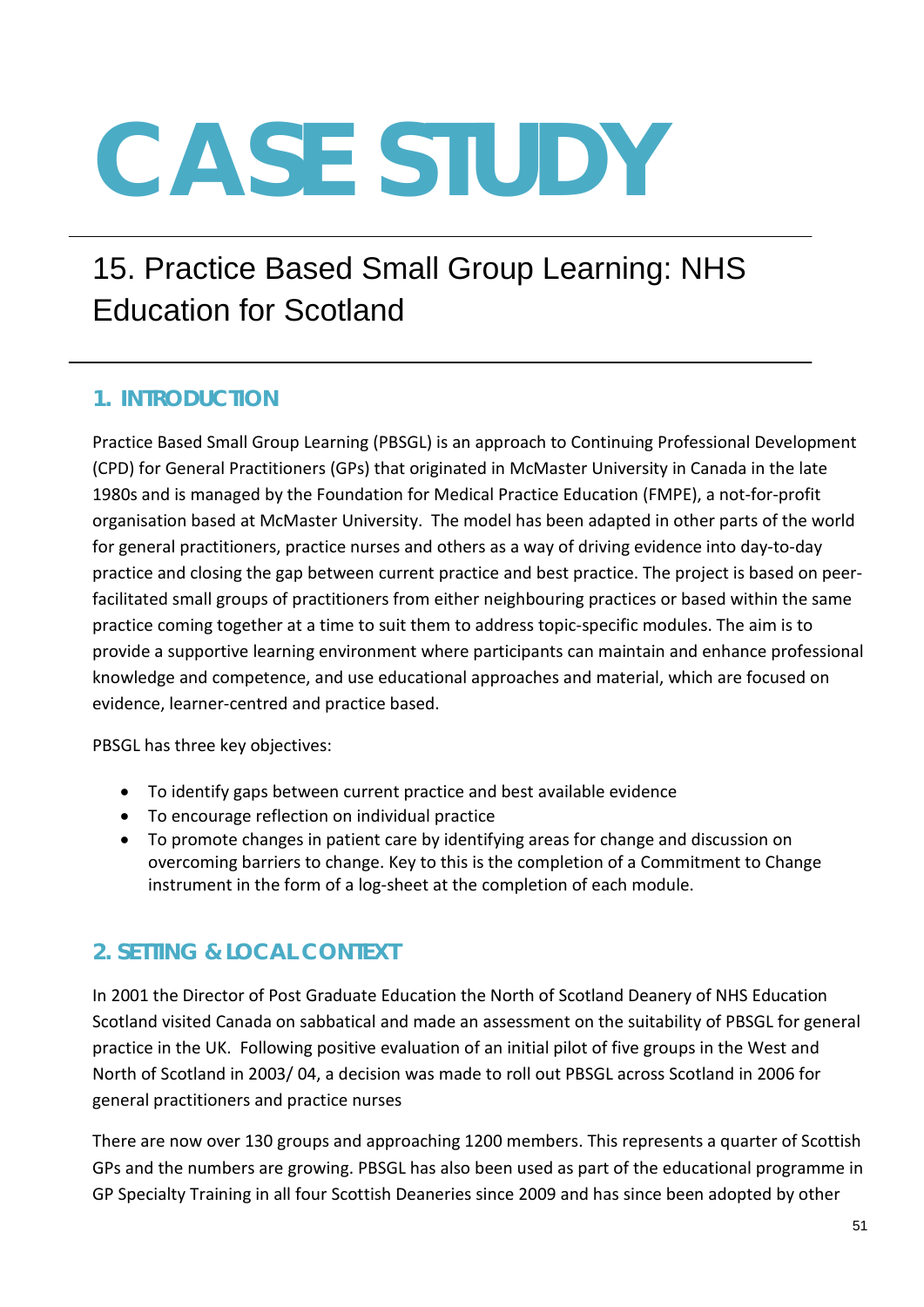deaneries in the UK. The method has also been adapted for Pharmacists and other primary care professionals. There are a small number of PBSGL groups in other parts of the UK.

The NES PBSGL team has a close relation with, and a formal memorandum of understanding with the FMPE.

### **3. NATURE AND DELIVERY OF CPD**

Each PBSGL group consists of between five and twelve GPs (or a mixture of GPs and nurses) that meet on a regular basis. Groups discuss real patient problems, and the evidence to solve these cases. The problems, the evidence, patient leaflets and websites are all combined in specially-prepared "modules" - which are available to all groups. Key to the success of PBSGL is participants moving from discussing the problem cases that are presented (problem based learning) to using this as an opportunity to identify similar problems and challenges from their own practice (practice based learning). The peer-facilitator has a crucial role in this. Training and support is provided for a facilitator for each group and the role of the facilitator has been found to be key. The important role of the facilitator impacts on group dynamics, individual learning, and the continuing life of the group. They undertake a unique "summing up" at the end of the PBSGL meeting including the crucial elements of commitment to change and addressing barriers to planned change, which helps drive the learning into clinical practice.

Groups come together in different ways but at this stage of the project's evolution the news of PBSGL spreads by word of mouth and groups form in that way.

There is a broad choice of modules that groups can study which cover a wide range of common conditions. A list of the available modules is available on the NES PBSGL webpage at: [http://www.gpcpd.nes.scot.nhs.uk/pbsgl.aspx.](http://www.gpcpd.nes.scot.nhs.uk/pbsgl.aspx) Groups can cover as many modules as they like - the only restriction is time. Groups commonly meet every four to six weeks, with the arrangements being left to the discretion of the individual group. Some groups meet by webcam or video conference - this is particularly popular in remote and rural areas.

Initially modules were adapted from the Canadian modules to make them appropriate for Scottish use - a process referred to as "tartanising" but from 2010, there has been an increasing commitment to the production of UK specific modules. New modules are produced at a rate of 12-14 per year and currently approximately 50% are Canadian modules that are tartanised before being added to the library. The remainder are UK-produced lead by the NES PBSGL module production team and it is anticipated that over time an increasing proportion of the modules will be UK-produced. These homeproduced modules are proving very popular with groups.

Each participant pays an annual fee (currently £120) which gives access to the modules and funds the training of facilitators and administrative support. For most group members, PBSGL forms a large chunk (often the majority) of their CPD activities. PBSGL is a valid form of education to declare for appraisal and revalidation purposes.

### **4. IMPACT**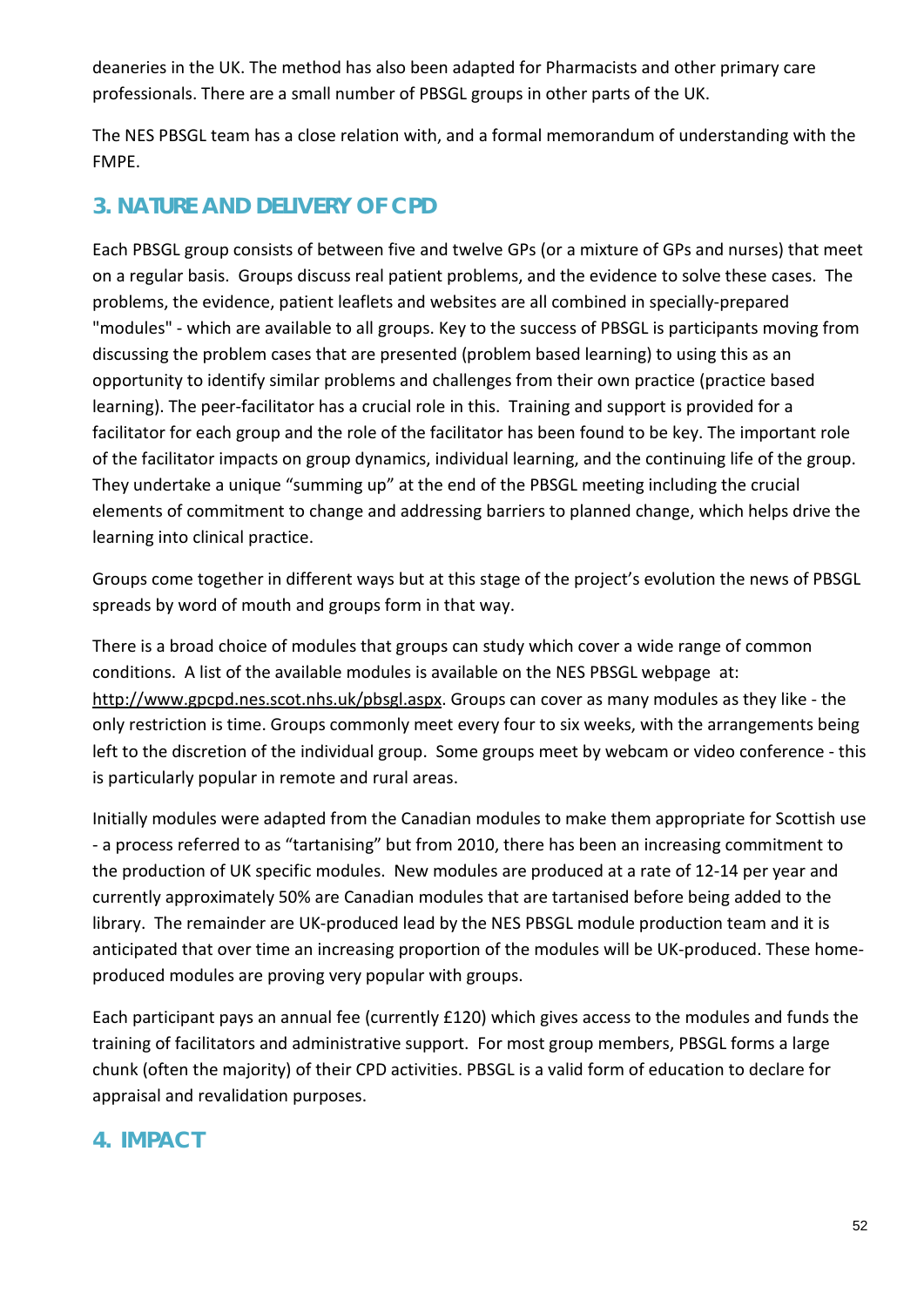A study of the initial PBSGL pilot examined the effectiveness of the approach in addressing the gap between evidence–based practice and clinical practice and in participants' understanding of the effectiveness of small group functioning. Five small groups in geographically disparate parts of Scotland undertook a 12-month pilot of PBSG learning. Evaluation of the pilot suggested a positive change, particularly in participants' understanding of how to interpret medical evidence, of their skill in interpreting medical evidence, in their ability to apply evidence to day-to-day practice and in their confidence in interpreting evidence. This study informed the wider roll out of the approach.

#### *"I consider evidence more now in day to day practice."* **(Participant 1)**

#### *"Practicalities of applying evidence into normal practice have improved."***(Participant 2)**

#### *"The use of small groups supplied with expert information can be useful at extracting what is important for day to day use."* **(Participant 3)**

A qualitative study was undertaken to explore the perceptions and experiences of PBSGL participants to gain an understanding of how PBSGL learning achieves its success. The study found that the small group format is an important factor in the success of the approach, along with the role of the facilitator. Other factors include:

- The strong need among general practitioners to update their skills and compare their practice with that of peers
- The inclusive nature of the small-group environment
- The importance of creating a learning environment that is the right balance between being not too cosy but not too threatening
- A recognition of the learning power of the group members instead of invited experts.

The findings highlight the importance of a learning environment conducive to learning and change, one that is based on honesty, openness and a willingness to acknowledge ignorance as a precursor to learning. A dominant finding was that participants stated that they had applied some learning to their practice. They reported a general increase in awareness of conditions and also confidence in treating them. Some cited specific benefits.

#### *'The module on falls was very good and I now regularly employ the ''Get Up and Go'' test to enable me to assess mobility and balance.'* **(Participant 2)**

*'We've changed the way we deal with urinary tract infections. We used to get the lab to test all patients with symptoms; now we ask them to bring a urine sample for a diptest. If it is positive, we give antibiotics, and only if the symptoms persist, do we send samples to the lab.'* **(Participant 3)**

Commitment-to-Change strategies used as part of CPD programmes have been found to influence changes in the clinical practice of health professionals. The PBSGL programme includes a Commitment to Change instrument. A study examining the meaning that learners ascribe to their statements of intention to introduce changes in their practice revealed that for some participants commitment is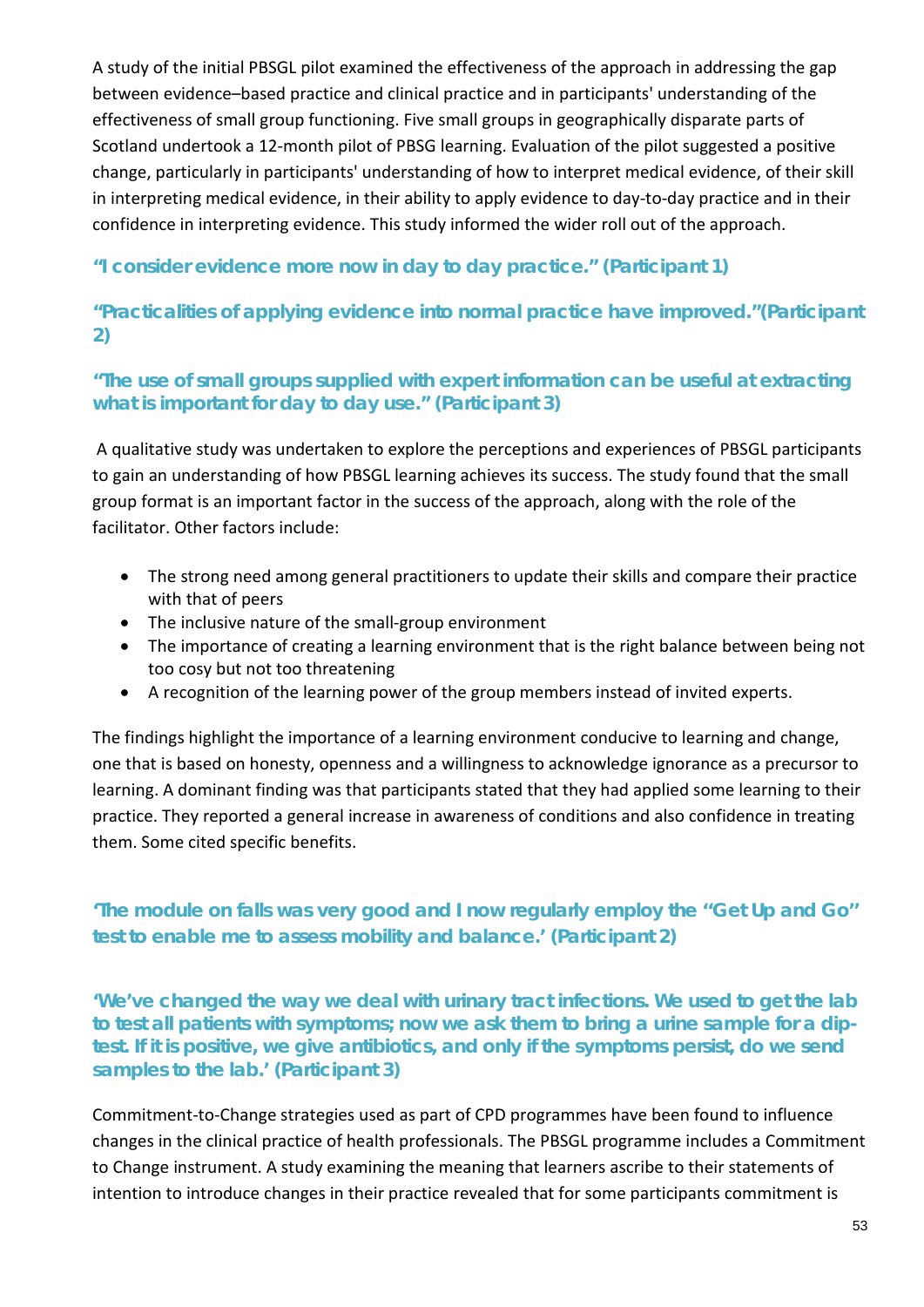too strong a word to describe their intention. Some did feel that they were committing to the changes that they identified at PBSGL meetings however sometimes commitments were constrained by the ability or power of the individual to implement change in that particular area. Where change was within the power of the individual they seemed motivated to implement it.

*"I feel that I am making a commitment . . . The whole point of going along to [PBSGL meetings] . . . it is obviously [an] educational experience, but it is also to change practice, to improve patient care."* **(Participant 4)**

*"I don't like making commitments, especially if I'm not going to be able to keep them. Commitment is a strong word, you feel fully committed. But again, if we're going to the meetings and we're going to gain by it, and we're wanting changes, we need to commit to a certain amount or level of activity. . . . Although you would like to see changes, you may not be able to follow through because of constraints within the practice. So it is very conditional because of the other people involved, the practice as a whole."* **(Participant 2)**

*"I would say I have sincere intention to make the change and would like to say I'm committed to doing so. Obviously, feasibility of introducing changes has to be discussed with the rest of the team and agreed . . . Getting the appropriate forum for discussion may be more tricky."* **(Participant 1)**

*"I take away things that will improve my practice; then yeah, I will make the changes. I would feel that it would be wrong to realise that I could be doing something better but not do it better. The way I work, I have the flexibility and resources to implement things."***(Participant 3)**

This study also explores the factors that influenced the decision of PBSGL participants to introduce practice changes, and the process of implementing change in clinical practice. Receiving new information through the module has been a significant factor in motivating change. All participants in the study were able to identify at least one change to their practice.

*"The first module emphasised the importance of asking elderly patients about any over-the-counter medications they take – I now do this routinely, whereas I did not previously. The Colitis module brought up the importance of checking colitis blood tests in anaemic patients – I now do this, whereas I didn't previously. The Dizziness module introduced new information for me regarding exercises for patients – I have discussed this with our Practice physiotherapists, and am much more aware of the usefulness of such treatment."* **(Participant 2)**

*"I found the equipment in the practice needed updating. I did come out of that meeting [on patient safety], and I did make a request, and they [GPs at work-place] have addressed two parts of the equipment. I now have a new ECG machine and a new nebuliser."* **(Participant 4)**

A research study aimed to explore GP Specialty Trainees' perspectives of the impact of PBSGL on curriculum needs, preparation for independent practice, and facilitator learning. Findings were arranged in four main areas: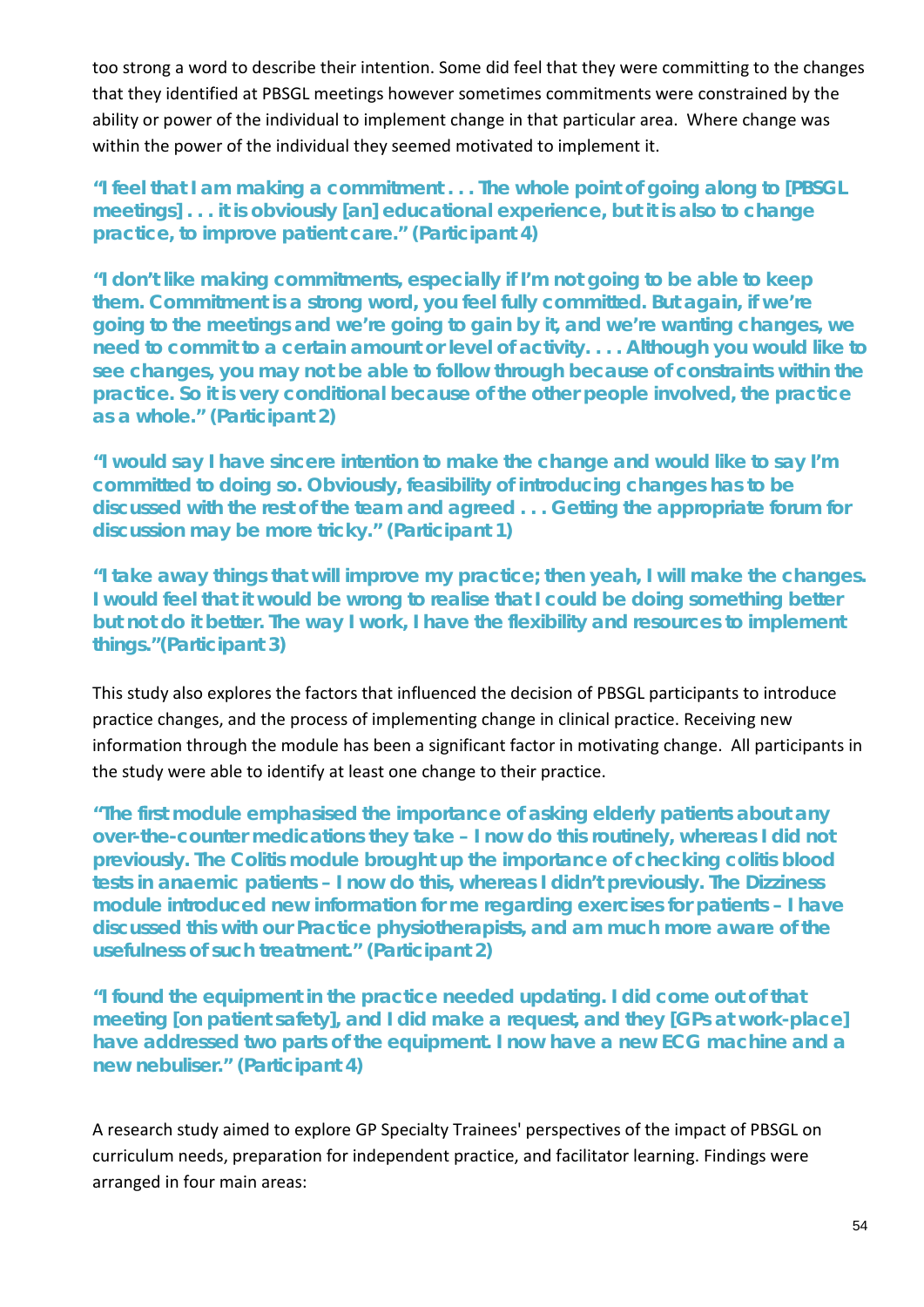- Learning as a group was appreciated at this career stage, and group membership should consist of trainees at a similar career stage, as this supports psychological safety
- PBSGL helped in locating a 'one best way' for future care planning, but was also used to find alternatives to trainees' current approaches
- Discussion during PBSGL helped GPSTs devise plans for how they would handle patients in the future
- Some facilitators moderated their involvement for the perceived benefit of the group.

The study concluded that learning is experienced in a very unique way for GPSTs, and the views of the cohort are formed on the basis of the delicate stage in their career. Aiding the transition from structured education into independent practice is a more immediate need for GPSTs than curriculum needs.

## **5. BARRIERS**

Evaluations identified barriers to the delivery of PBSGL as the lack of trust among partners in practice and the lack of confidence of participants in their own skills as a facilitator. The key element of training and continuing support for peer facilitators is a major focus for the NES PBSGL team.

Module materials prepared in Canada may not fit with UK guidelines and studies have found it to be important that materials are adapted where necessary. This issue is being addressed with an increasing proportion of UK-produced material by the NES PBSGL module production team.

## **6. LESSONS LEARNT**

Key lessons learnt were identified:

- The crucial importance is of learning with peers rather than from experts who impart knowledge. In the PBSGL participants build from their own knowledge base. An expert coming in does not result in the same kind of learning experience. The approach enables participants to share their lack of knowledge and starting from this point enables deep learning.
- Has been good for engaging a large number of GPs.
- The content is broad and the participants choose areas of interest.
- Learning is delivered in "bite size chunks" which is a helpful approach.
- The process of working together in the group is valuable.
- The rapid implementation of PBSGL for GPs in Scotland suggests that successful CPD interventions can be successfully translated between different countries. Through active collaborative efforts, programmes and materials that have been developed for use in one medical environment can be successfully adapted for use in another country.
- Videoconferencing is under-utilised as a method of delivering CPD to remote and rural GPs. This project indicates that small group work in general can be delivered across a videoconference link to good effect.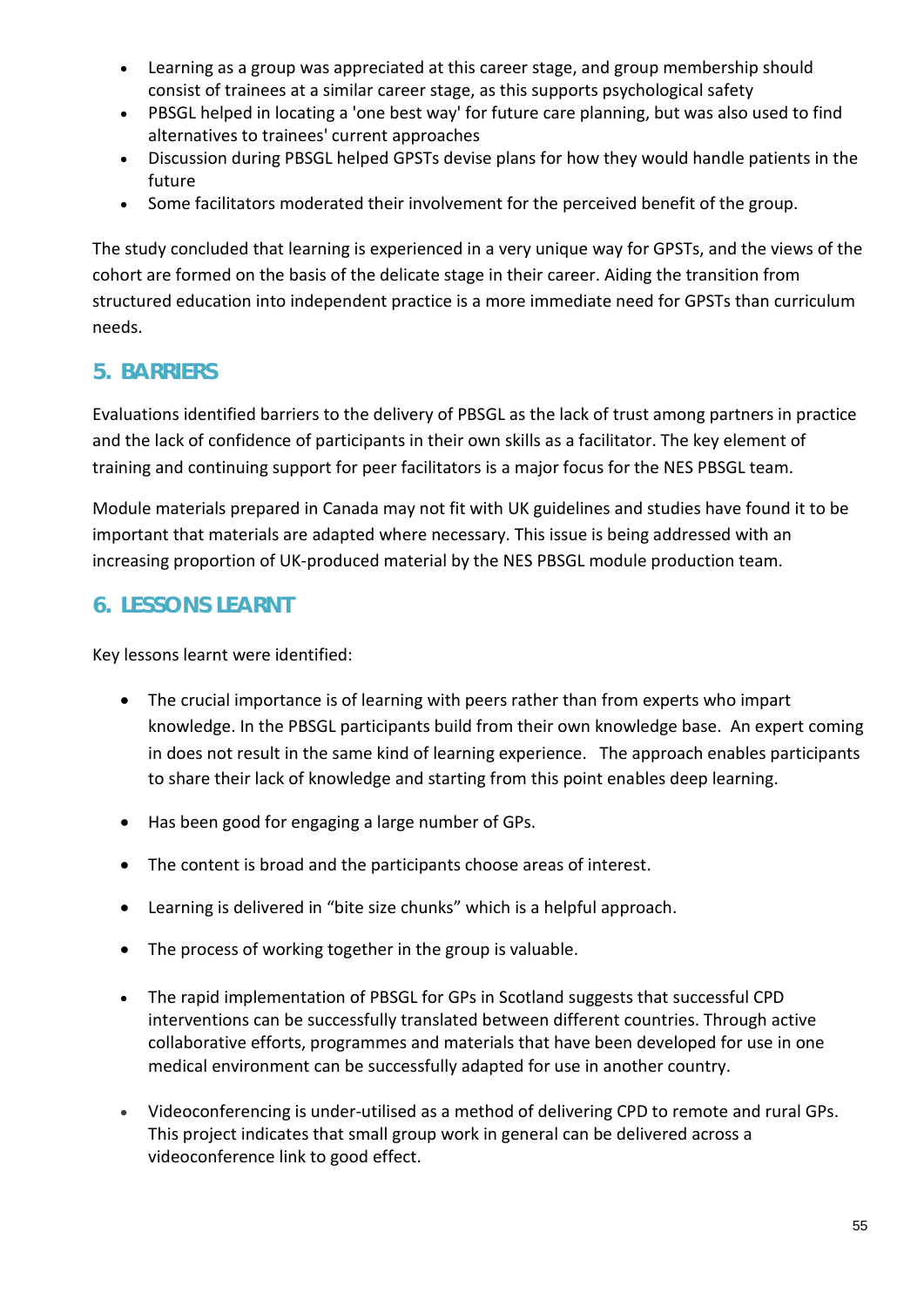• A study of multi disciplinary PBSGL showed a number of benefits. Respect shown for different roles and perspectives enabled participants to be open about gaps in their knowledge and to ask questions. A mutual keenness to understand the perspectives of and learn from the other profession emerged as a key ingredient for learners to feel that their learning needs were met. The learning process in the groups came close to transformative learning with changes in perspectives, acquisition of new knowledge and increased self-esteem.

(For further information about this case study please contact Dr Ronald MacVicar at [ronald.macvicar@nes.scot.nhs.uk\)](mailto:ronald.macvicar@nes.scot.nhs.uk)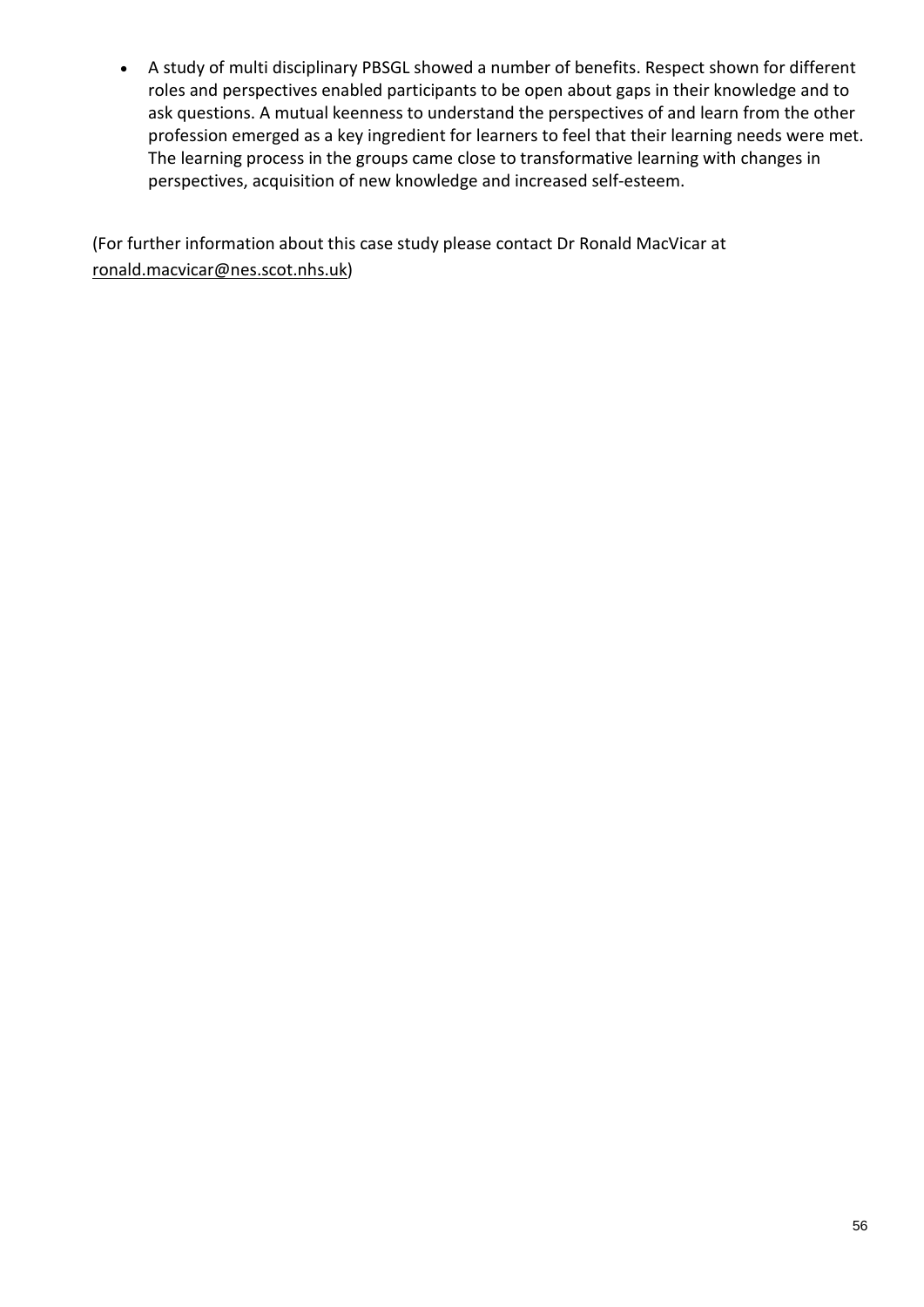16. Practice Leaders Programme: Entrusting and Enabling General Practitioners to Lead Change to Improve Patient Experience: South Central SHA in partnership with Oxford Deanery

### **1. INTRODUCTION**

This programme was developed in 2008 by South Central SHA in partnership with the Oxford Deanery and focuses on practice-level service change as a means of improving patient care and developing leadership skills. The aims of the programme are to promote and support change in leadership thinking and practice, facilitate practice-led service improvement, support career development, support CPD and contribute to the development of extended GP specialty training.

#### **2. SETTING & LOCAL CONTEXT**

The programme has run a total of three cohorts to date. The first cohort commencing in 2008 comprised a total of 19 GPs based in Milton Keynes and included both newly qualified and experienced GPs. Milton Keynes was selected because of its relative social deprivation and underperformance in national quality indicators. Upon completion of this cohort the programme received an International Institute of Healthcare Improvement award.

The second cohort was thematic and ran from 2009-10, focusing on new solutions for unplanned admissions to hospital across Oxfordshire. This group comprised a combination of doctors and primary care staff with a total of 16 participants.

The third cohort commenced in 2010 and focused on rethinking local solutions in preparation for GP led commissioning of health care across Buckinghamshire. This cohort was jointly funded by the commissioning group. This group had 30 members and was more diverse than previous cohorts including some lay members who were recruited as they were identified as local opinion leaders.

### **3. NATURE AND DELIVERY OF CPD**

The programme is built on a bi-weekly action learning set and individual coaching with each participant completing a project focusing on improving patient care. The action learning sets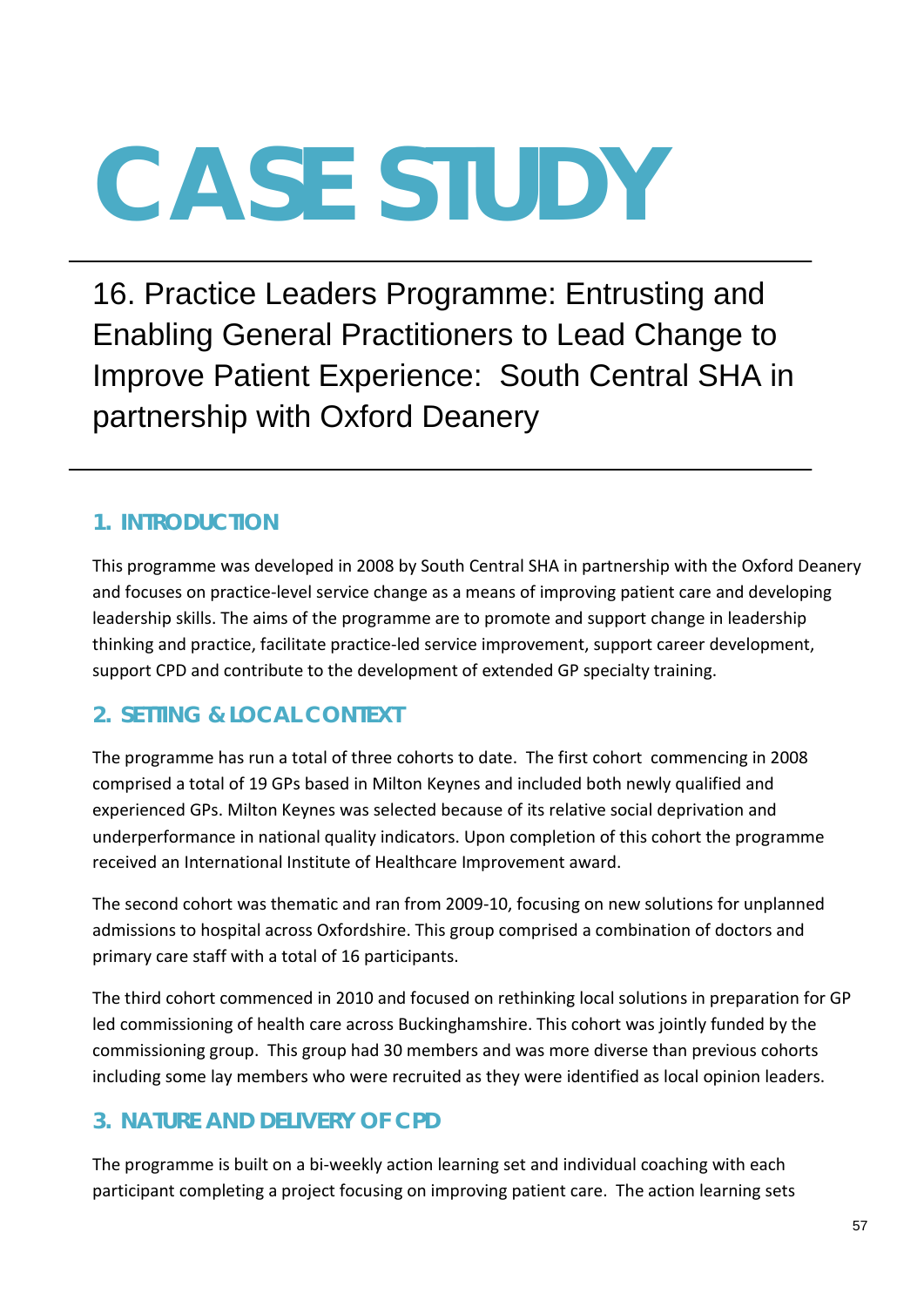supported the design, delivery, and evaluation of the quality improvement projects. Sets consisted of groups of between six and eight people and were facilitated. Initial meetings of the set were used to build trust within the group and foster a willingness to be open to new ideas by creating a thinking environment and developing listening skills. Subsequent meetings contained elements of theory delivered by the facilitator alongside a more typical action learning approach with content responding to the expressed needs of the participants. Elements of theory included:

Introduction to service improvement models, change management, social marketing, health economics, Lean thinking, leadership skills, neuroleadership, Mythodrama, presentation and communication skills, report writing, patient perspectives, Myers Briggs type indicator, team leadership, chairing groups and meetings, public involvement, NHS structures, policy development, and process mapping.

The framework is summarised as:

- Start the journey (term 1). Understand, identify personal development needs, define service improvement project, discover a vision of a future culture that motivates individuals to change behaviour, set challenging goals and plan the big steps toward the goals and start the first small steps.
- Evolve, lead, deliver (term 2). Think in new ways focused on solutions, develop leadership competencies, experience transformational leadership and deliver service improvements.
- Complete the journey (term 3). Complete and sustain service improvement, further develop leadership competencies, evaluate the programme, cultural change and personal competencies, share insights and reflections, produce report and celebrate achievements.

At each learning set, participants agreed on actions and reported back on outcomes at the following meeting. The learning sets were also used for discussions and presentations on individual projects.

Each participant was given access to eight telephone coaching sessions from an independent coaching company. These sessions were used to identify personal success criteria and personal goals which could then be fed back into the action learning sets. At the end of the year participants described their personal journeys and project successes at a major presentation.

The concepts and evidence underpinning the programme were based on narrative medicine, neuroleadership and complex adaptive systems theory. The aim was to frame thinking away from linear and diagnosis-based problem solving and knowledge acquisition towards solution-focused vision, goals and planning, knowledge creation and application.

### **4. IMPACT**

Specific evaluation of the first cohort has taken place and then a broader evaluation was rolled out across the programme more generally. Medical Leadership Competency Framework self- assessment forms were completed before and after the first cohort and demonstrated a statistically significant improvement in scores at the end of the programme for 79 out of the 80 areas covered in the assessment.

Other elements of the evidence used to evaluate the cohort included evaluation forms completed at the end of each learning set, service improvement project reports and reflective accounts, focus group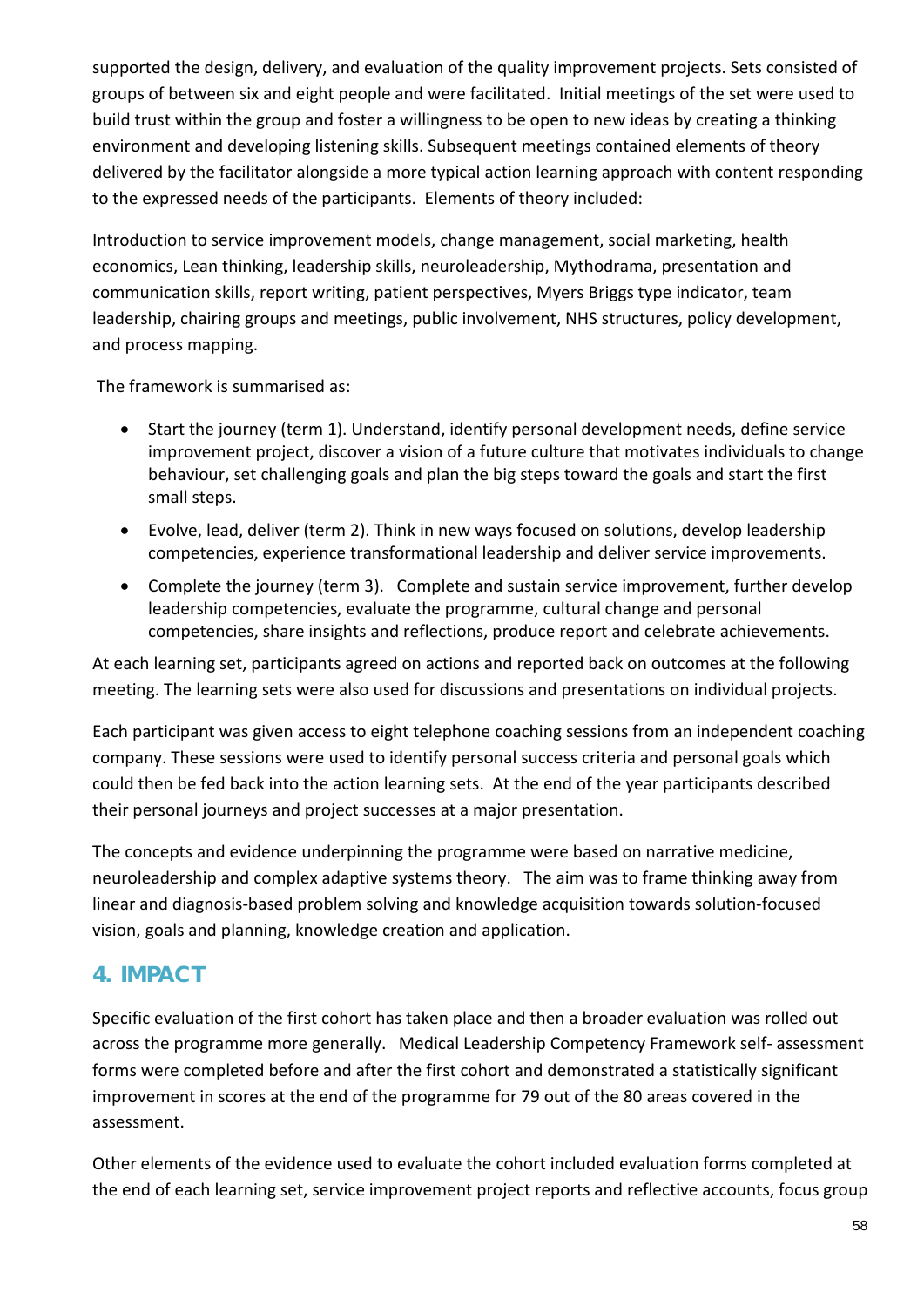transcripts, programme handbooks, videos of presentations, programme documentation and correspondence.

As the cohort progressed, participants' reflective accounts changed showing recorded knowledge being transferred into practice. The service improvement projects provided an opportunity for participants to put theory into practice and the success of this approach encouraged all participants to feel confident in leading and implementing further improvement projects in current and future roles. All participants have gone on to take up leadership roles since completion of the cohort.

#### *"I now know that I have the skills to lead change and improve care, and the confidence to get my voice heard."* **(GP Milton Keynes)**

#### *"Challenged my ideas and made me think in different ways."* **(GP Milton Keynes)**

Participants reflected upon a realisation of why previous attempts to instigate change had been successful and understood how to engender success in future projects.

#### *"Taught me how to get things done."* **(GP Milton Keynes)**

All participants reported sharing knowledge and learning with Practice colleagues. Participants had also been able to draw on the knowledge and experience of the course leaders and other participants and the sets were viewed as a safe environment in which to share, explore and test new ideas in an experimental way.

Participants were asked to express views about leadership at the start of the course and some felt that they did not have the ability to lead but their reflective accounts showed an increase in confidence of ability to lead and to sustain improvement work throughout the life of the programme. Apprehension was also expressed over the prospect of delivering a service improvement at the start of the programme, however reflective accounts showed feelings of professional and personal achievement as a result of their implementation. Learning outcomes were defined as:

- Increased understanding of the importance of prior research for fully understanding the nature of the project being undertaken
- Increased understanding of the necessity of collecting data to provide an evidence base to be able to measure change
- Greater self awareness
- Increased confidence
- Recognising the importance of team support to facilitate service improvement and understanding how to achieve this
- Excitement about the improvement of patient services
- Eagerness to achieve greater patient involvement in future practice change.

#### *"I am now involving patients much more."* **(GP Milton Keynes)**

Projects chosen by the initial cohort for service improvement were varied and included: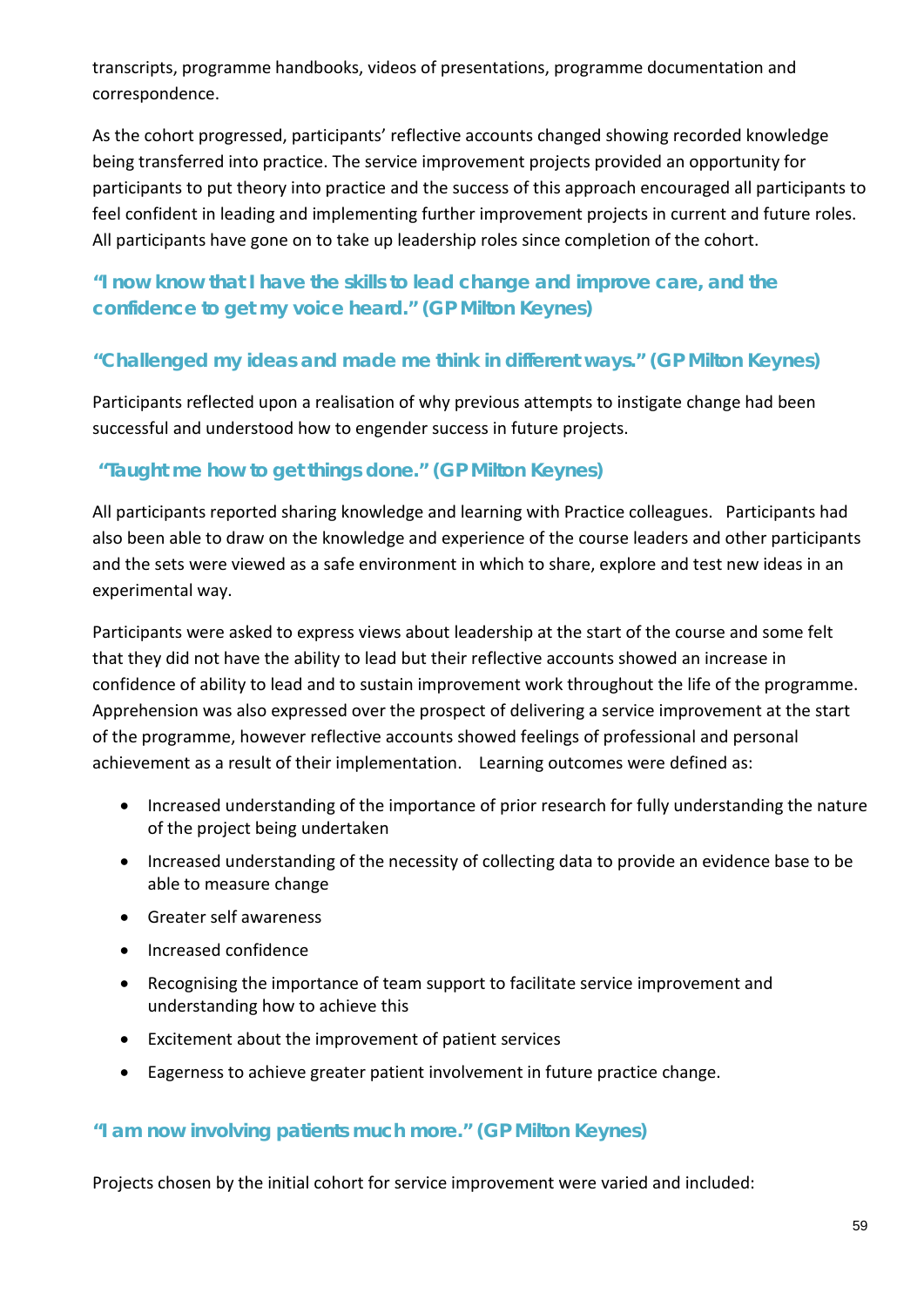- Improving patient access through physical redesign
- Off site medical archiving
- Improved information for and communication with patients
- Introduction of web based and on line check in
- Appointment reminders by text
- Online repeat prescribing
- Formation of new patient groups
- Development of health promotional material
- Redesign of chronic disease management systems
- Establishment of an obesity treatment service
- Becoming a training Practice
- Introduction of internal performance management for doctors
- Expanding the role of practice nurses
- Establishing a nurse led minor injury treatment service
- Reorganisation of Practice administration to increase time for staff patient contact
- Increasing investment in staff training across the Practice.

The projects chosen by the second cohort focusing on unplanned admissions included:

- Reducing delayed transfer of care to zero for Oxfordshire
- Improving patient access to appointment systems
- Enabling patients to support themselves through knowledge about direct access services, community support and healthy living
- Alternatives to visiting GP or A&E for dental pain
- Improving communication between A&E and primary care
- Education about services
- Improving the integration of walk-in centres into the healthcare system
- Design, development and implementation of a new clinical and operational information system.

The broader evaluation of the programme identified that participants from the second cohort now hold executive roles with consortia and those from the third cohort are leading clinical pathways, leading localities, linking with other organisations, demonstrating improved leadership competencies and improving patient care.

*"The programme has had a significant impact on me, personally and professionally; it has changed the way that I approach my role as a GP and the way that I interact with my colleagues. It has empowered me to effect change in a system in which I had come to feel I had little, if any, sphere of influence."* **(GP Oxfordshire)**

*"I have started work to reopen the clinical redesign project that "failed" for me four years ago and have encouraged the local GPs to think "beyond budgets" within medicines management."* **(GP Buckinghamshire)**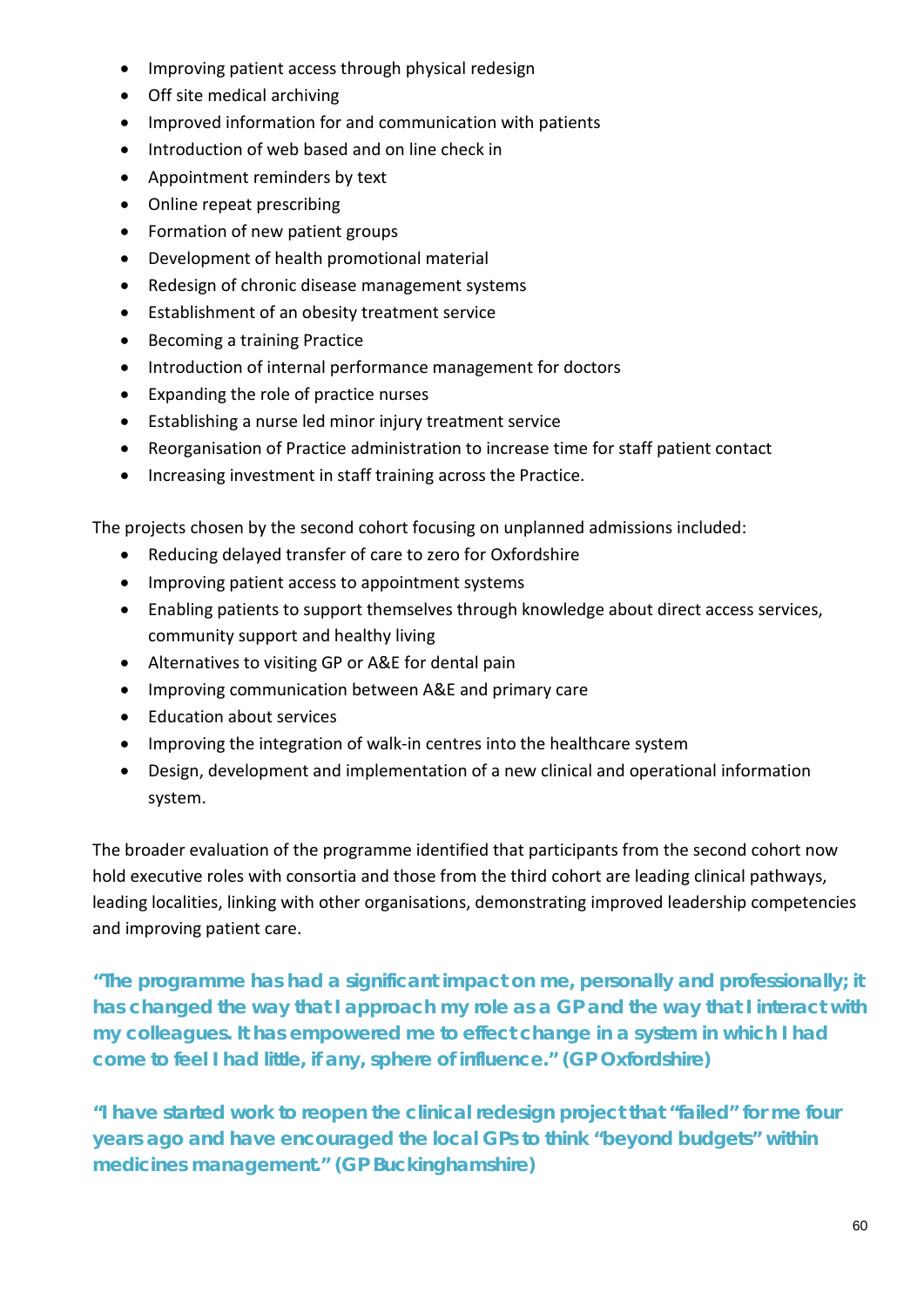*"Professionally I use the skills and theory from this programme daily. When implementing change I have become aware of models of improvement, change management and neurolinguistics of leadership. This I try and use when making even small changes in professional capacity. I think this makes changes I make more structured, hopefully more useful and sustainable."* **(GP Oxfordshire)**

#### **5. BARRIERS**

There were some challenges experienced by lay participation in the programme both in terms of process and outputs. There was a lack of understanding of the pressures of primary care and some entrenched views and expectations about knowledge. There was also a lack of sustained motivation to play a role in driving change. This must, however be balanced against the advantages of gaining a multidisciplinary perspective.

In the current landscape there is an expectation that service improvement needs to happen quickly and using the programme to facilitate and mobile change is time consuming.

## **6. LESSONS LEARNT**

The programme creates space for participants to think about and experience thinking like leaders and to be able to build on this in a safe environment. It also offers a direct link between educational processes and outcomes as after completing the programme the educational intervention, its impact and sustainability, is evident.

Established GPs were more ready to learn and engage with the programme than the newly qualified GPs however the newly qualified GPs demonstrated an increased confidence to actively contribute to the development of their Practice which would inform their career decisions.

#### *"A Practice would have to be willing to support me as a future leader, not just treat me as a working GP."* **(GP Milton Keynes)**

The initial cohort identified the value of partnership and the value of the programme which included a broad range of participants. This learning was taken forward to the subsequent cohorts.

#### *"I think that it would have been better if we could have learned with non- GP colleagues who are also trying to improve the quality of care."* **(GP Milton Keynes)**

Cohorts two and three included other professionals. This diversity was perceived as a positive move and meant that the groups were able to explore issues from a multi disciplinary perspective. It enables participants to gain insight into the structures and processes in other organisations, speedily dismisses ideas that would not work and explore alternative approaches to achieving objectives.

It was important that participants chose a service improvement project that they could influence and which enabled them to reflect the benefits of their skills and learning from the programme. It was also important that the nature of the project enabled progress to be measured.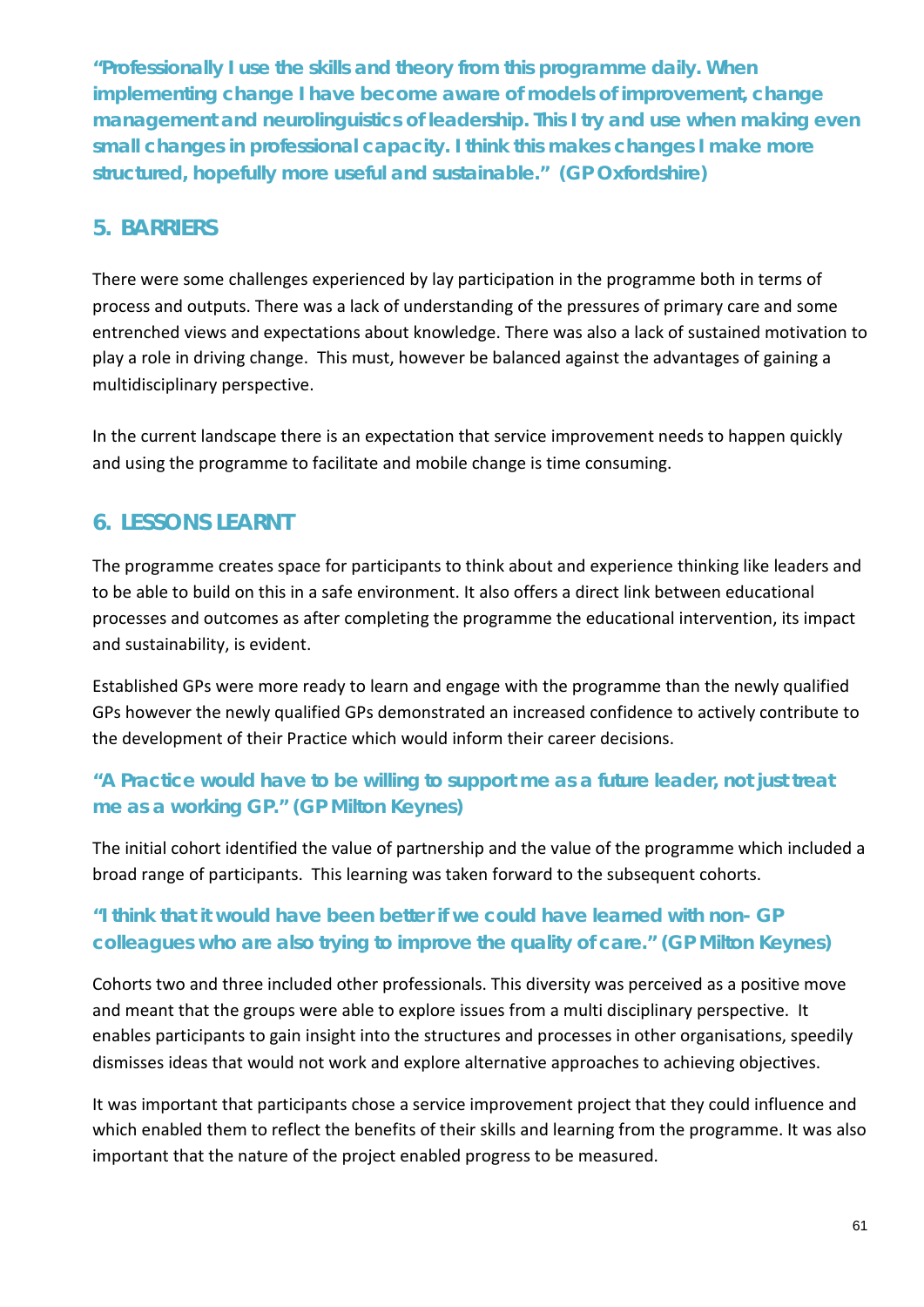The programme has consolidated and evolved over time and adapted to take on a more multi disciplinary perspective. Ideas for moving forward include utilising the concept of disruptive innovation which would encourage an even more diverse approach to gaining different perspectives by working with different disciplines.

For further information about this case study please contact Marion Lynch (email@marionlynch.com) and Nigel McFetridge (nigel@changedthinking.com).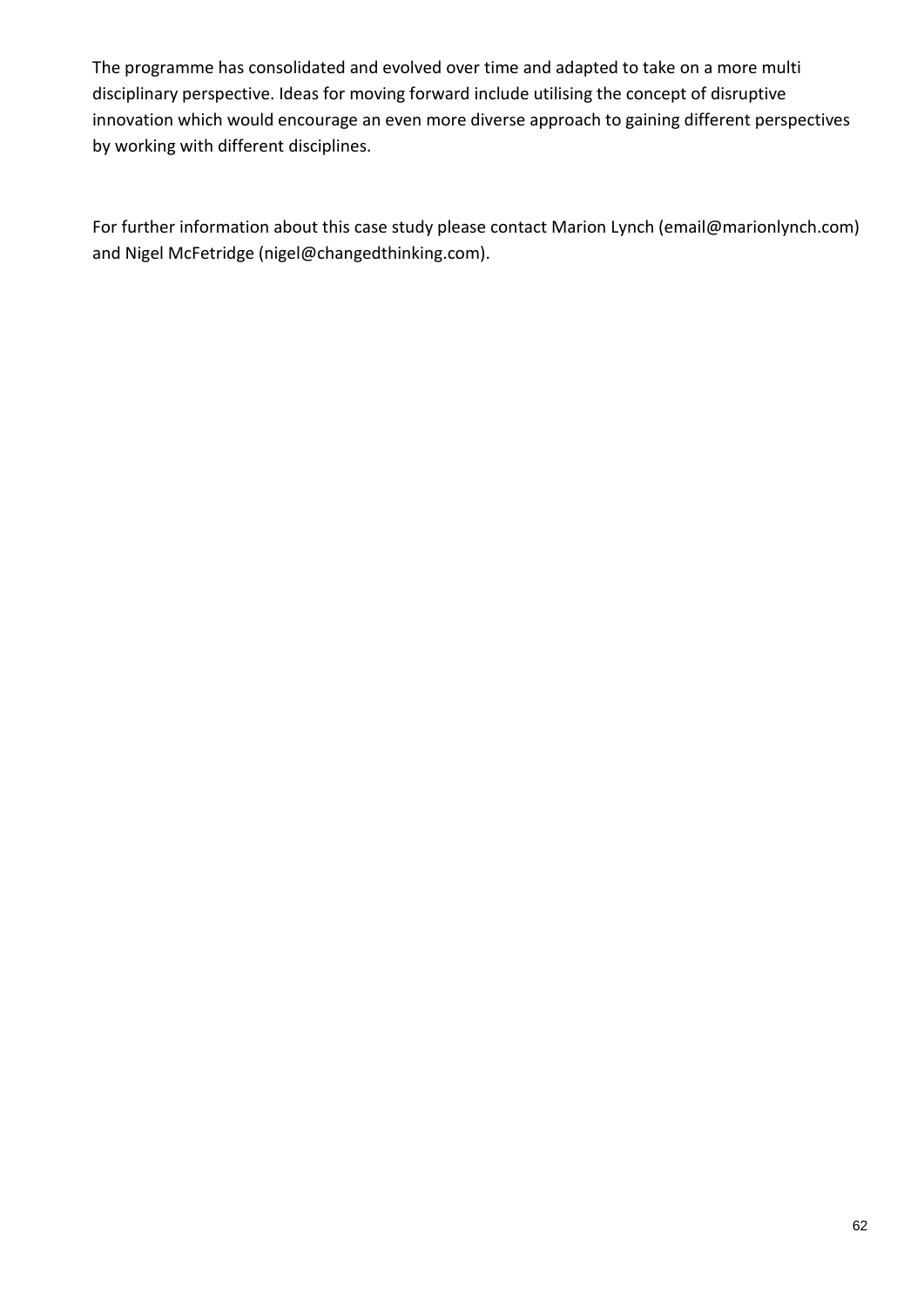# 17. Reflective Practice - Bristol Association of Sessional Doctors (BASD)

#### **1. INTRODUCTION**

With the introduction of GP appraisals and revalidation BASD recognised that locums and sessional GPs need some extra support to fulfil all the criteria that are required for a GP to gain revalidation.

BASD saw the main difficulty arising from the nature of being a locum or sessional GP, an 'independent doctor', ie they often work in isolation and, unless they are in a practice for a long-term cover such as maternity cover, they often don't feel integrated into the practice.

The nature of sessional and locum work means that many of these GPs have little or no contact with other GPs in the practices where they are working.

#### *"I tend to get booked by a Practice Manager, go into the Practice and I might see one of the doctors for a minute, just to say hello." (Locum GP, attending Reflective Practice afternoon)*

Unlike salaried GPs or partners, Locum GPs seldom have the opportunity to attend practice meetings, either educational or business, or have informal discussions or chats over coffee or lunch where GPs might seek advice or discuss concerns etc with their colleagues. The more formal practice meetings are often the conduit through which all manner of issues can be discussed including clinical, educational, significant events, and revalidation/appraisal.

### **2. SETTING & LOCAL CONTEXT**

This is set in primary care, aimed at sessional and locum GPs. It is facilitated by BASD and is free of charge.

#### **3. NATURE AND DELIVERY OF CPD**

The Reflective Practice afternoons are held once a month. GPs sign up to attend, but there is no compulsion to attend. There is no set agenda for these afternoons, the content being determined by the attendee, the aim being to provide a safe environment where the GPs can bring a whole range of issues/concerns/needs to be discussed.

These can range from;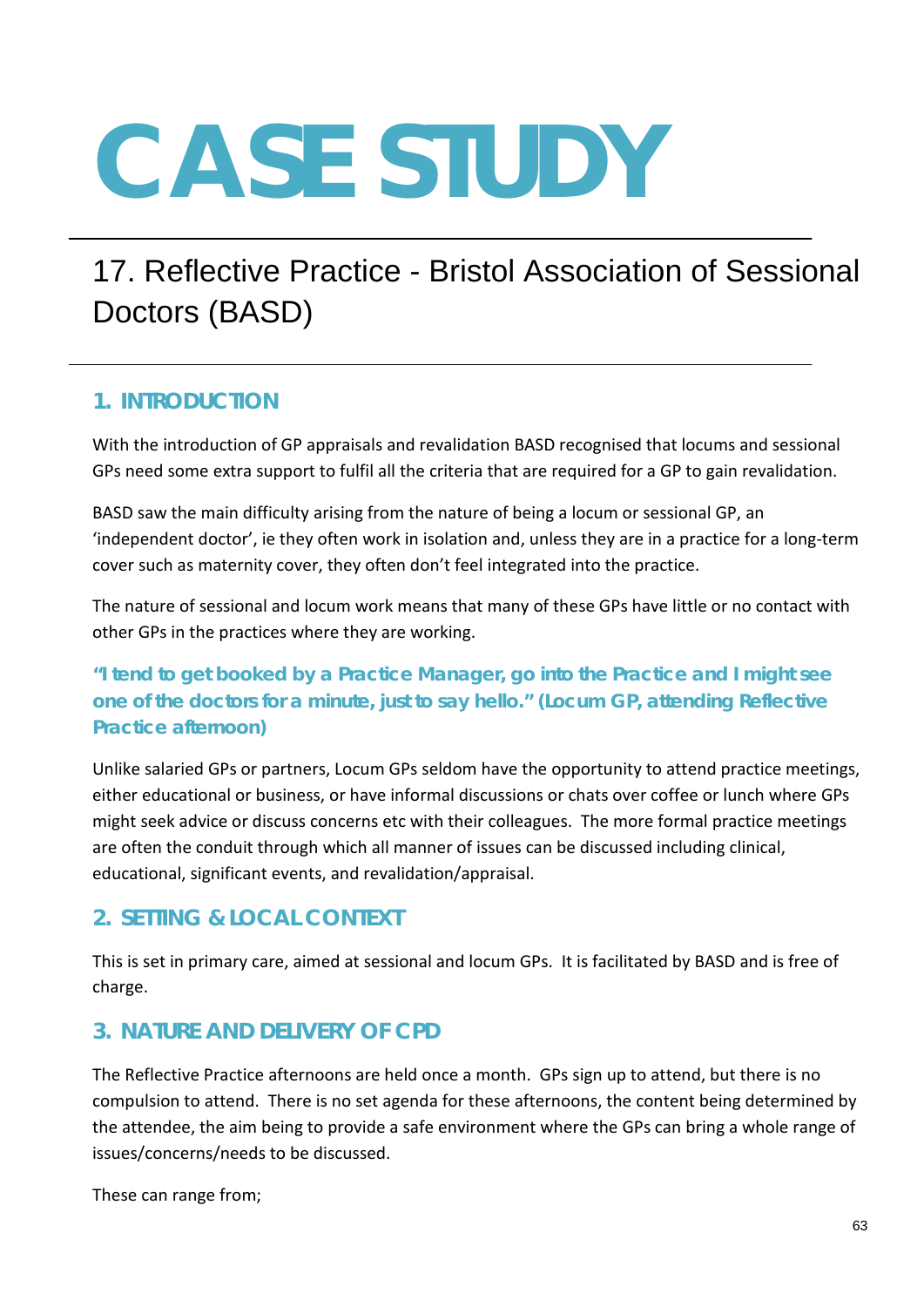- educational needs and how best to meet them,
- educational opportunities,
- sharing top tips
- revalidation and appraisal
- clinical
	- o discussing case studies
	- o managing difficult patients
	- o significant events

There are a number of locum GP appraisers locally, some of who attend the Reflective Practice afternoons so they are able to answer questions and concerns around appraisal and revalidation.

# **4. IMPACT**

The Reflective Practice CPD has a different perspective to the more educational CPD events that GPs can attend, therefore the impact is more difficult to measure in terms of hard outcomes, although the successful revalidation of locum and sessional GPs who attend this CPD will attest to the long-term impact of the Reflective Practice afternoons.

A locum GP who regularly attends the Reflective Practice afternoons describes these *"as substituting the kind of meetings we would have had in Practice."* **(Locum GP, Participant)**

As the content of the Reflective Practice afternoons are GP led, the agenda is determined by any issues or concerns that the GPs want to discuss with colleague in the same position. As well as providing reassurance, *"knowing people are in the same boat"* **(Locum GP, participant)**, the GPs are in a position to be able to meet their appraisal requirements.

The group provides an opportunity to discuss challenging cases and significant events, enabling the participants to share their views and experiences, taking a problem solving approach and encouraging reflection, which can be difficult for a GPs working in isolation.

A key component of the group is that it is seen to be a safe, supportive environment; the GPs attending ranging from newly qualified GPs to GPs who, for example, may be retired but wish to continue working, therefore the mix of experience can give the less experienced GPs in the group the opportunity to voice concerns or apprehensions, benefitting from the years of experience and knowledge that is present in the group.

*" [the afternoons] seem to be very useful, they keep you in touch with other doctors…to help you have a sounding board for your own worries and to present cases and so on, which is very useful."* **(Locum GP, participant)**

GPs can question their own practice or learn how other GPs deal with difficult cases or situations,

*"It could be a clinical problem that they're faced with, a clinical issue that haven't been able to diagnose or manage…they can get advice from colleagues…it may simply be simply reassurance that something is difficult and open-ended so it can reduce stress." (BASD facilitator)*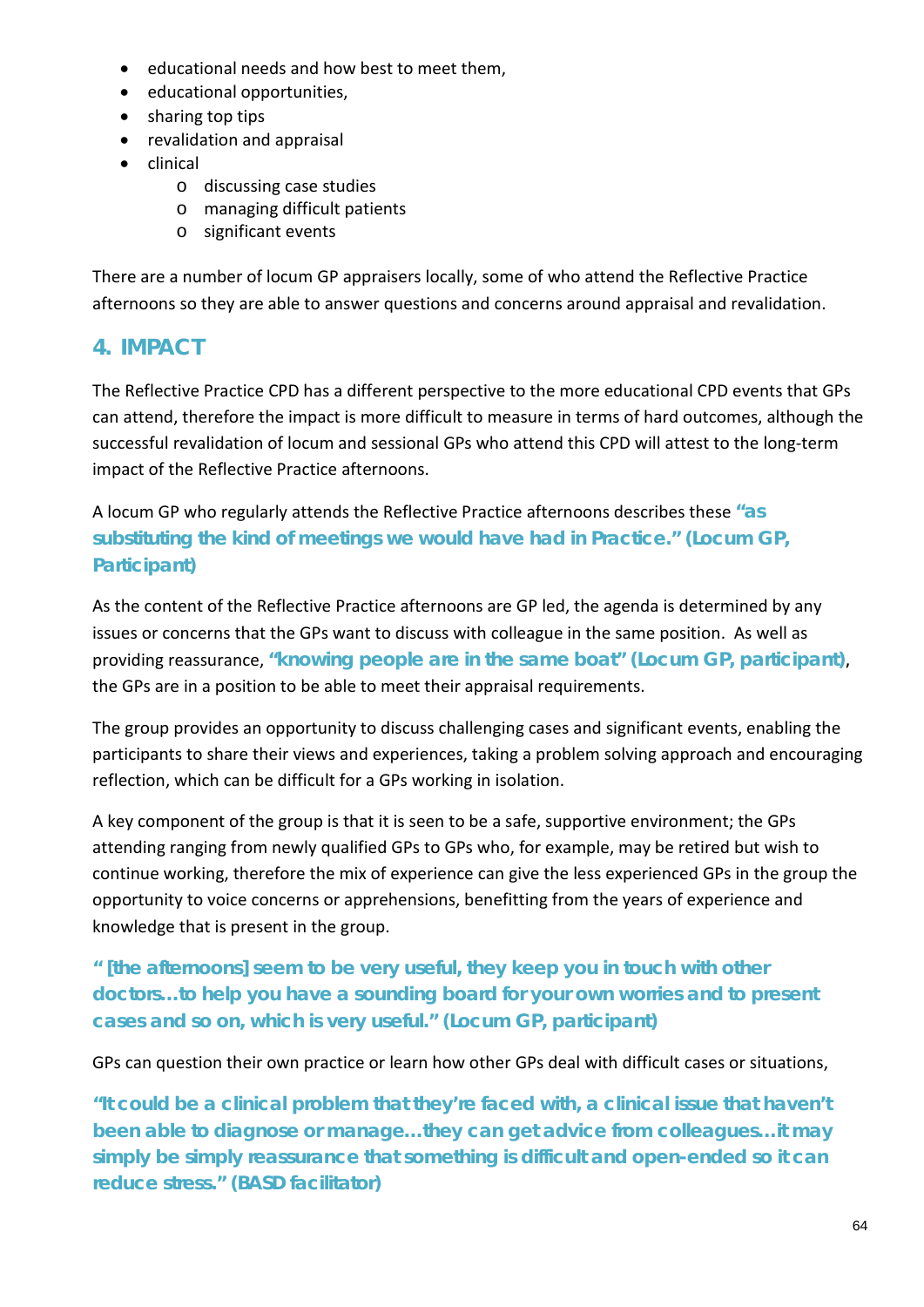#### **5. BARRIERS**

- Time: This is highlighted as being a particular problem, again due to the nature of locum and sessional GP work, i.e. required at short notice.
- Small number of attendees: The groups, on average, are between 5-12 in number, with a core group of participants. This can have a dual effect – small groups work well in terms of allowing everyone to participate and have a voice, but conversely there is likely to be a lack of new ideas. As one GP said

*"It's very worthwhile, it's really supportive. I wish more people attended but if a lot more people attended it wouldn't work as well, it would be too big. (locum GP participant)*

### **6. LESSONS LEARNT**

Whilst numbers are quite small, with about 60-70 GPs attending in the last 2.5 years, the Reflective practice afternoons have acted as a platform for other group activity in the area, such as local study groups which are run separately to the Reflective Practice afternoons, and BASD will be starting a First Five group this coming Autumn which provides mutual mentoring support, educational support and career advice for newly qualified GPs.

As the Reflective Practice afternoons evolved, BASD recognised that there was a need to formalise the groups to enable the GPs who attended to gain CPD hours. Notes are now taken and distributed to the attendees, who can now provide evidence of how they are spending their education time, which can be added to their portfolio.

The Reflective Practice afternoons will continue for as long as the locum and sessional GPs see a need for them as BASD recognise their importance

*"there is a need for it…given me evidence that locum doctors are quite isolated and they absolutely do need some kind of group forum activity so they can talk through issues, just from a mental health point of view, if you've had a really difficult day, with no opportunity to talk through these things with colleagues, I think you can come unstuck." (BASD facilitator).*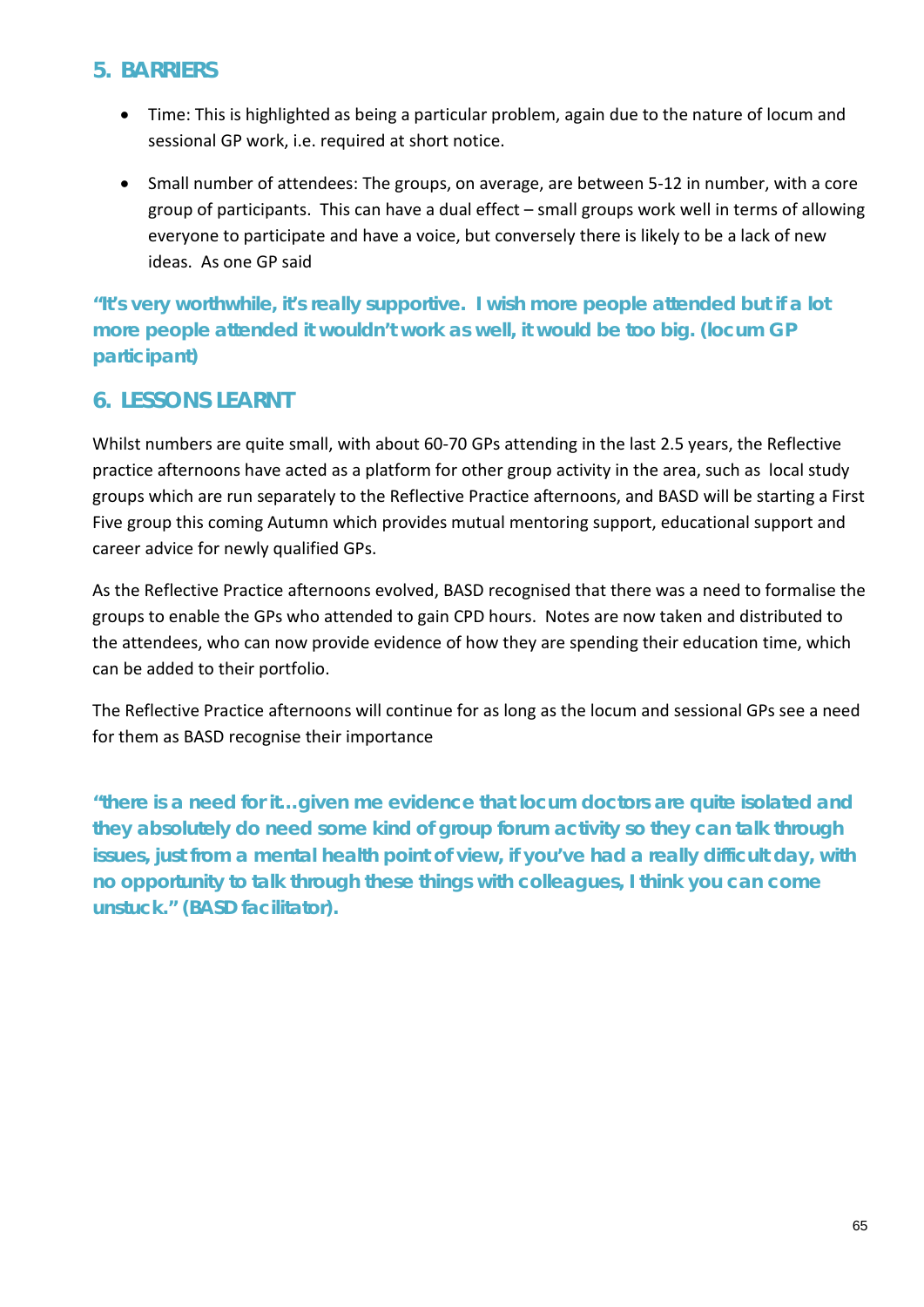# 18. Regional Course for the Royal College of Psychiatry Exams: Cornwall Partnership NHS Foundation Trust

### **1. INTRODUCTION**

The purpose of Membership of the Royal College of Psychiatrists (MRCPsych) examination is to assess as many attributes of a good psychiatrist as possible, as fairly as possible in order to prepare and select potential consultant and senior psychiatrists. Clinical exams should assess skills- multiple skills: assessing patients, taking histories, examining mental states, summarizing assessments to colleagues, making a diagnosis, ordering appropriate investigations, deciding on management plans incorporating biological, psychological and social interventions, and demonstrating the ability to communicate these plans to patients, carers and professionals.

The Clinical Assessment of Skills and Competencies (CASC) is the relatively new clinical exam at the end of the MRCPsych process. To describe the examination format, candidates are presented with consultation scenarios known as 'stations', in which a specialist actor role-plays a patient, the patients' relative, or a colleague professional. This happens under the scrutiny of a College examiner. Two CASC circuits are completed on the same day. One circuit consists of eight individual stations of seven minutes with a preceding one minute of preparation. The other circuit consists of four pairs of linked stations, giving 16 stations. Here the stations each last ten minutes with an additional two minutes of preparation time. For the linked stations, each station is marked independently, so that performance in one of the linked pairs does not influence the other station's mark.

The current pass rates for this exam hover around 35% thus being a difficult, costly and complex exam to pass. A major weakness observed by CASC examiners is the inability of candidates to probe deeply into the signs and symptoms with which patients present. Given the lack of preparation material, a local consultant decided to develop a workbook (known as the Cornish CASC workbook) and a later DVD to assist those wishing to undertake the exam within their Trust.

### **2. SETTING & LOCAL CONTEXT**

This CPD is almost entirely focused in secondary care and is aimed at psychiatrists wishing to undertake the Royal College of Psychiatry exams. However a course is planned for interested GPs later in 2012.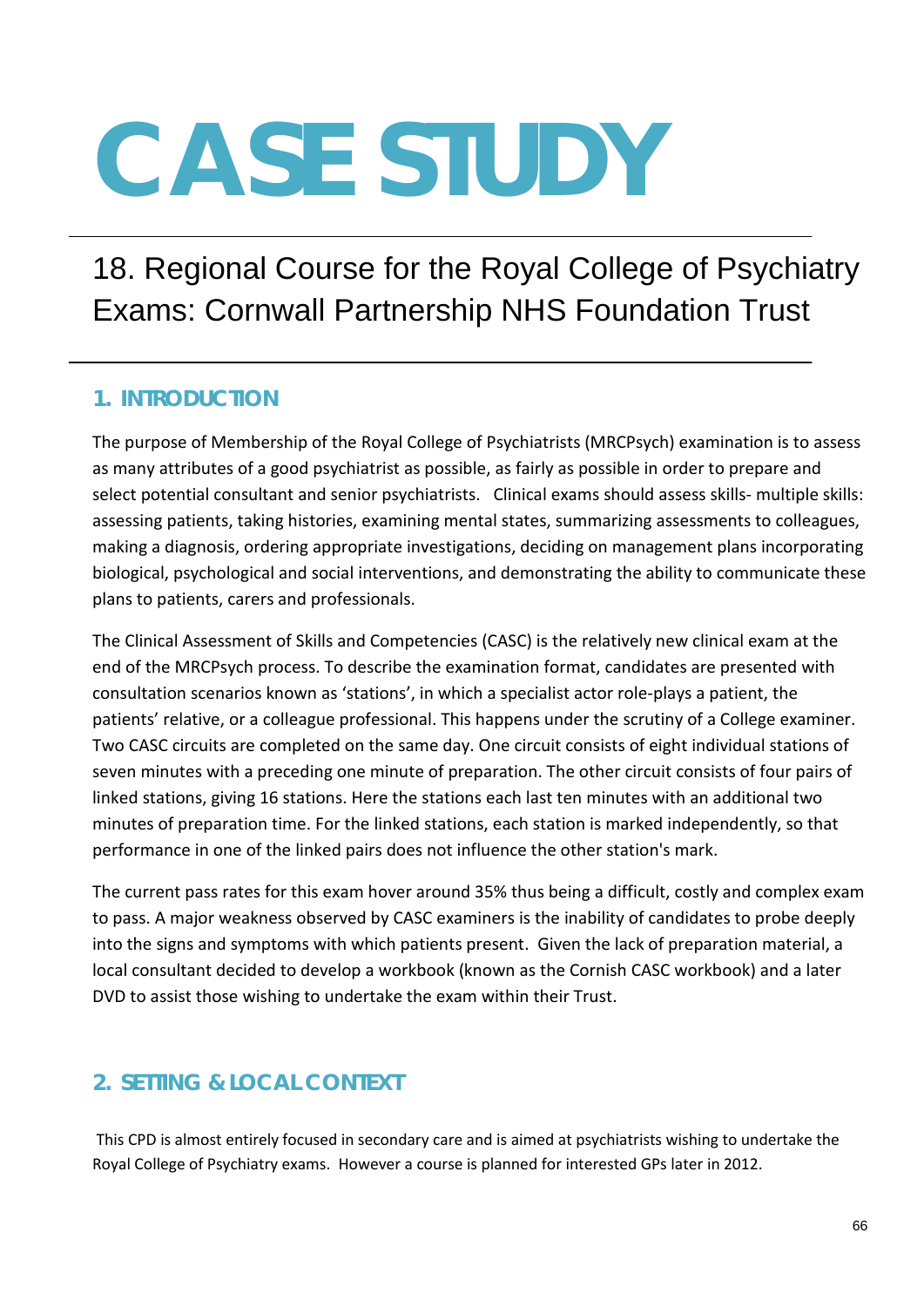## **3. NATURE AND DELIVERY OF CPD**

The workbook was designed for use individually, in study groups or in larger "mock exam" workshops for candidates. Following on from the workbook, the organisers decided to also develop a twovolume DVD package with each DVD covering 180 minutes.

#### *"It was felt that it would be useful if candidates could actually 'see' and learn, as a picture is worth a 1000 words."* **(Course leader)**

The DVD project involved a range of practicing psychiatrists (College CASC examiners, clinical tutors, training program directors, consultants and ST4-6s (post membership trainees)) taking on linked CASC scenarios drawn from our Cornish CASC workbook as candidates**.** 12 different candidates each appear in 12 linked stations (20 minutes each) covering a range of examples used in exams (the common and the tough ones). Professional actors play the patient and relatives so convincingly that quickly one is drawn into the consultation, observing as the candidates face demanding situations.

Following the 20-minute CASC station, each station performance is professionally critiqued by separate panels which involve at least four consultants of whom at least one is a Royal College CASC examiner in a 10-minute interactive discussion for each linked station. The idea is to highlight what a consultant would do in an exam station. The discussion panel comments on what has been done well and identifies possible areas of improvement with reference to the actual exam.

The DVD highlights the essential element of preparation for such exams i.e. self-assessment and rehearsal. They assist with learning to manage performance anxiety, testing depth and breadth of knowledge. The need to focus active attention on the consultation is highlighted rather than becoming lost in a catalogue of interrogation. The DVD demonstrates that there is not necessarily a single correct answer and provides help to the trainee to experiment with techniques to find out what feels right. It also shows the value of recognizing and rehearsing using different vocabulary with different roles. They show that while succinct professional language would be quite appropriate for a professional discussion, talking to a "patient" or a "relative", requires the trainee to be accessible without being patronizing.

#### **4. IMPACT**

The course organisers believe that where candidates have used their CPD material, the pass rates have improved from 35% to 50 – 60%. Over 150 copies of the DVDs have been sold to private individuals and to various medical school and NHS Trust libraries across UK and internationally (e.g.Kuwait, Singapore, New Zealand, Egypt, Hong Kong). All income generated goes to the Trust's Continued Professional Development fund to facilitate training needs for the Trust doctors.

The DVD set has been the winner of the 'highly commendable' award in the Digital and Online Resources category of the British Medical Association (BMA) book awards 2011. The Trust also won the Royal College of Psychiatrists Southwest Division Innovation Award 2011 for their work with the DVD.

Below are examples of feedback from users: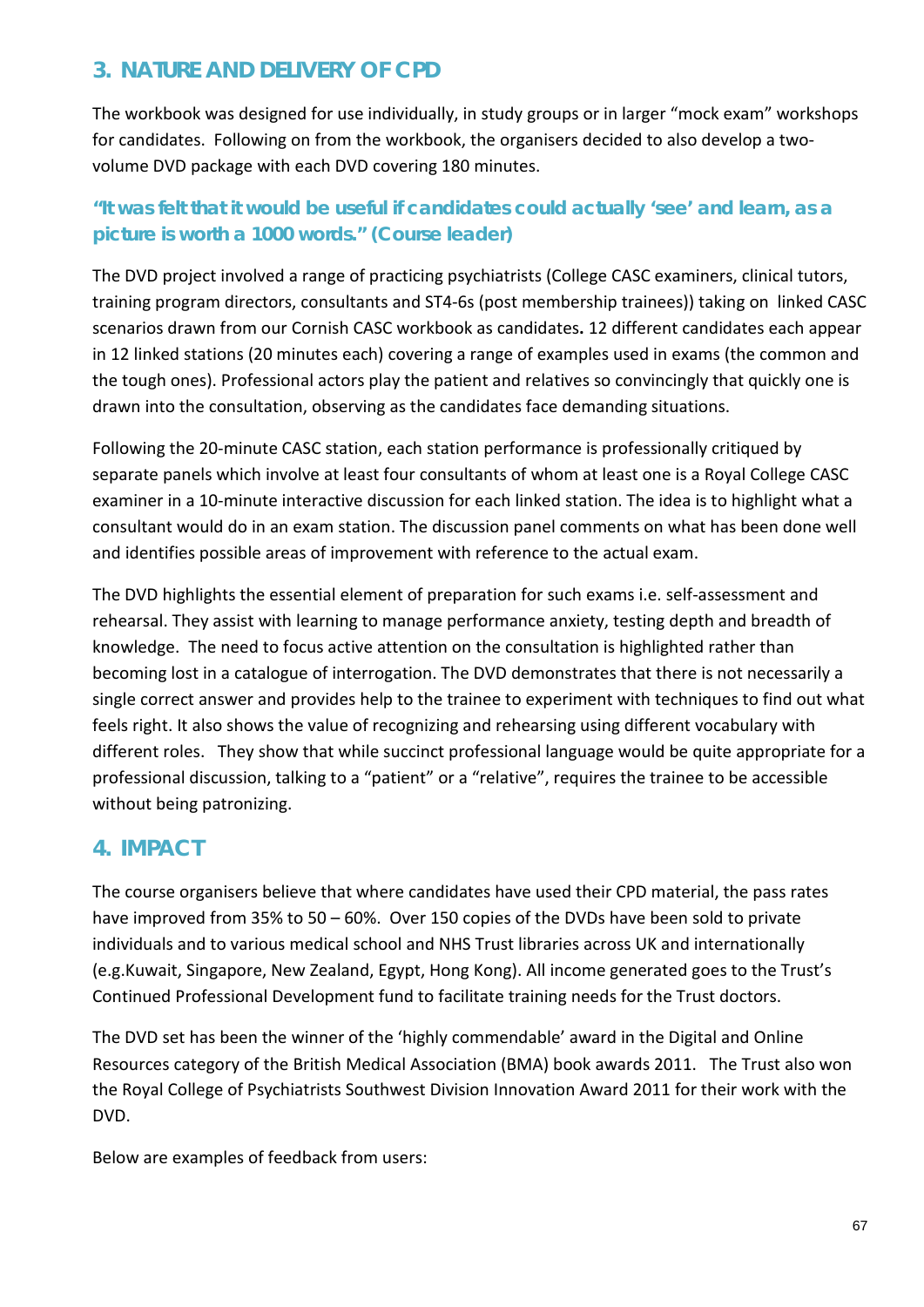*"I must say that the picture and sound qualities are exceptional. The quality of each interview is an eye opener. The feedback by the panel is invaluable - shows what the examiners really appreciate - calm, control - seen as confident and therefore "passable"."*

*"Just to echo what the others above have said about the good picture and sound quality and the professional approach in getting the DVDs done. The interviewing and communication styles have been good."* 

#### **5. BARRIERS**

Four key barriers were identified:

- With regard to any such new project initial seed funding is required. Grants from various agencies were required at different stages
- Time It's important that participants especially senior medical staff believe that the time provided for this project is productive and has value.
- Credibility Any new project once completed requires credibility for promoting the products. It has taken 8 years to develop the Cornish CASC brand. Focus has been on collecting feedback, especially any critical feedback to help improve future products.
- Dissemination is linked to credibility. Various networks, in particular, widely used psychiatric trainee forums such as 'super-ego café' have been supportive. The webmaster allowed free advertising of the projects as the profits are fedback to the NHS.

# **6. LESSONS LEARNT**

Developing the DVD in addition to the workbook has enhanced the overall learning package and made it more accessible to doctors including overseas doctors who have to sit the same examination.

(For further information about this case study please contact Dr Rohit Shankar on Rohit.Shankar@cft.cornwall.nhs.uk)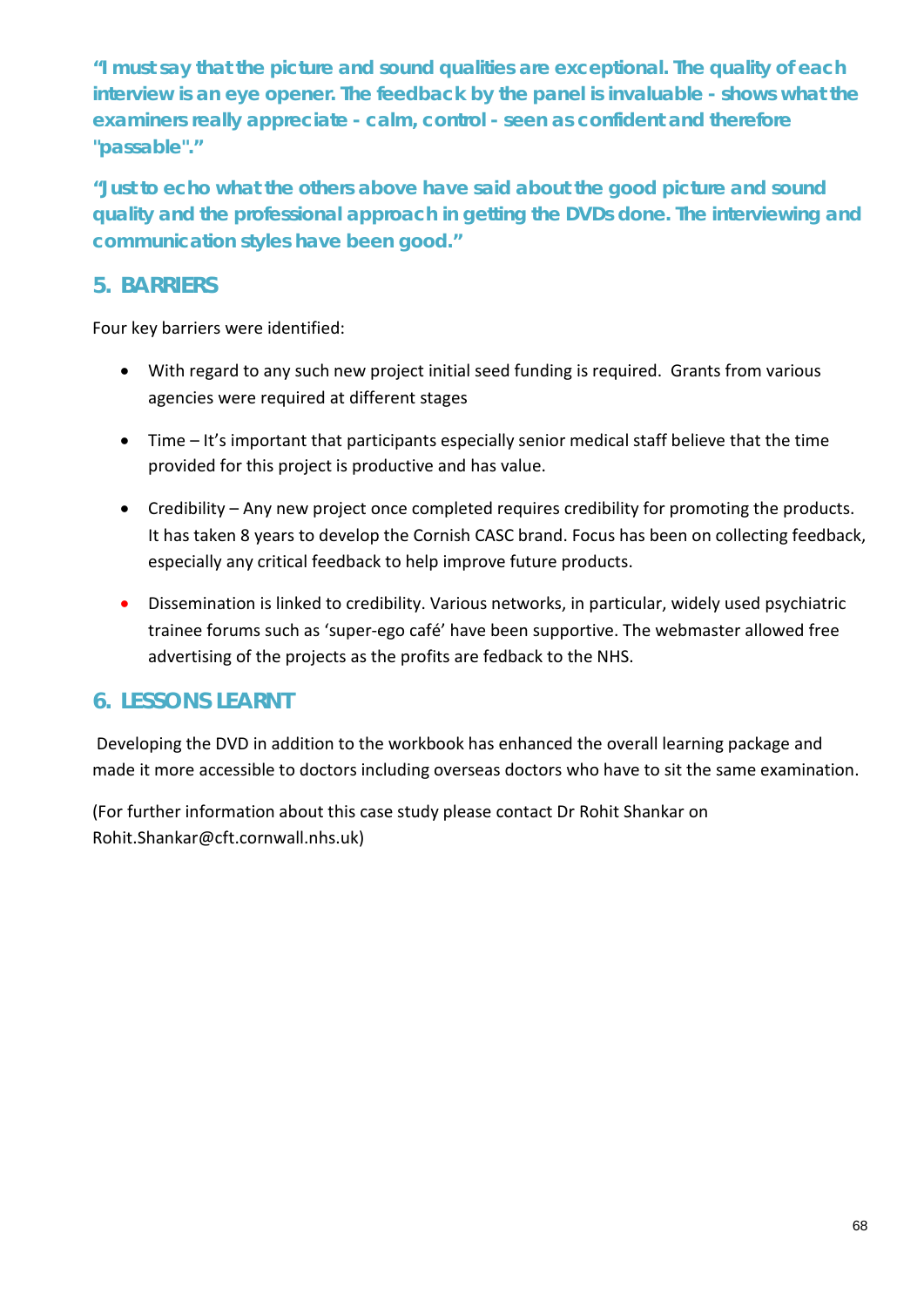# 19. Gwent Respiratory Education Project: Aneurin Bevan Health Board

### **1. INTRODUCTION**

This is a multi disciplinary joint working project between Aneurin Bevan Health Board and GlaxoSmithKline. The project which ran from February 2011 to March 2012 aimed to enhance the management of COPD to a standard of care defined by NICE with the objective of improving quality and productivity in the management of patients with COPD across the Health Board.

The project was designed to support:

- The promotion of disease prevention and the earlier identification of patients with COPD through healthcare professional education
- Accurate diagnosis and classification of disease with access to high-quality information
- Prevention of COPD exacerbations through improved patient review and appropriate use of medications in line with NICE guidelines, and
- Improved quality of COPD referrals to secondary care and community teams.

### **2. SETTING & LOCAL CONTEXT**

One of the key drivers for this work was that COPD was a target area for the Health Board and it was felt that a multi-disciplinary approach was needed to bring about improvement in this area. There was at least one doctor involved from every participating Practice along with a larger number of practice nurses.

Another enabling factor for this project locally, was a momentum for exploring more fruitful collaboration with the pharmaceutical industry.

All 92 primary care Practices across Aneurin Bevan Health Board were invited to participate in the project and a total of 43 signed up initially with 41 Practices completing the project.

The project was overseen by a project steering group with representation from primary care, secondary care, pharmacy, Aneurin Bevan Health Board and GlaxoSmithKline.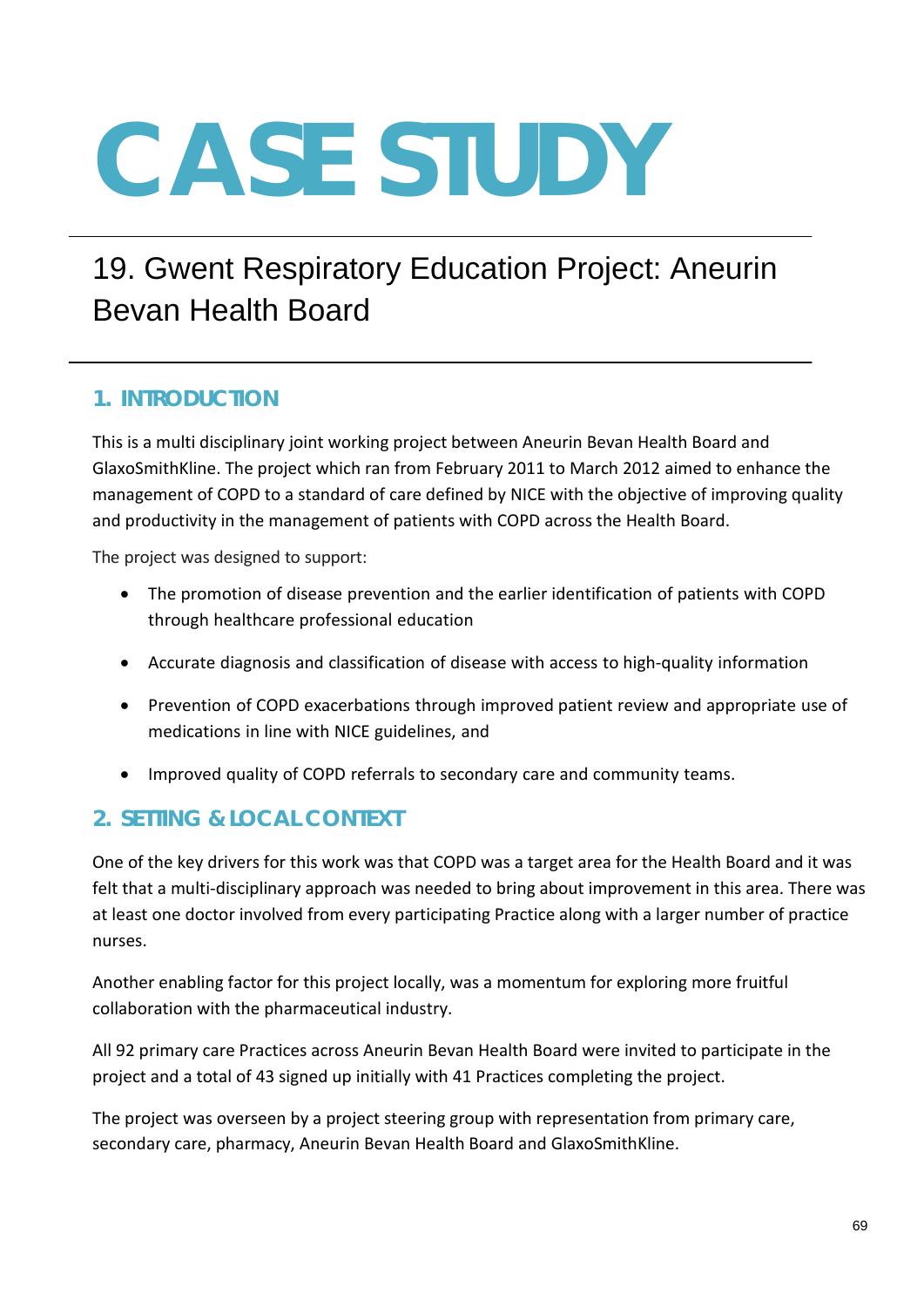*"This project has been used as a test case for Aneurin Bevan Health Board and has undergone high scrutiny. The Joint Working Framework gave a strong foundation for ethical application of the project."* **(GP respiratory champion and project lead GP)**

#### **3. NATURE AND DELIVERY OF CPD**

The training was delivered by a third party and the educational material was based on National Institute for Clinical Excellence (NICE) guidelines. The content of the educational programme had an emphasis on doing simple things well and included:

- Spirometry and diagnosis
- Appropriate prescribing
- Checking inhaler technique
- Patient self management

For the more formal training sessions, the focus of the training was directed towards the practice nurse role with doctors' education being less central. However some of the doctors participated in Practice based mentoring sessions.

#### **4. IMPACT**

Of the 41 Practices completing the project data has been collated for a total of 38 practices. Three of the Practices could not supply data due to IT incompatibility or had no agreement for extended use of data.

A baseline, interim and final audit was collated in each Practice using the POINTS Audit software (delivered on behalf of GSK by Quintiles). Each Practice reviewed their performance report and planned appropriate actions.

In addition to this a lead COPD GP and/or nurse from each participating Practice, who ran a respiratory clinic in their respective Practices were responsible for reviewing their COPD population based on NICE COPD guidelines for standards of care.

The data shows that the number of COPD patient reviewed within the Gwent Patient Educational Project area shifted from 59% NICE standard patient reviews to 89% (key data recording is a composite score of annual review (25%) exacerbations (25%) breathlessness (25%) and Spirometry FEV1 (25%) from each patient consultation).

Health care professionals identified that their knowledge had increased significantly across the following areas:

- Detailed history
- Accurate spirometry
- Asthma or COPD
- Disease stage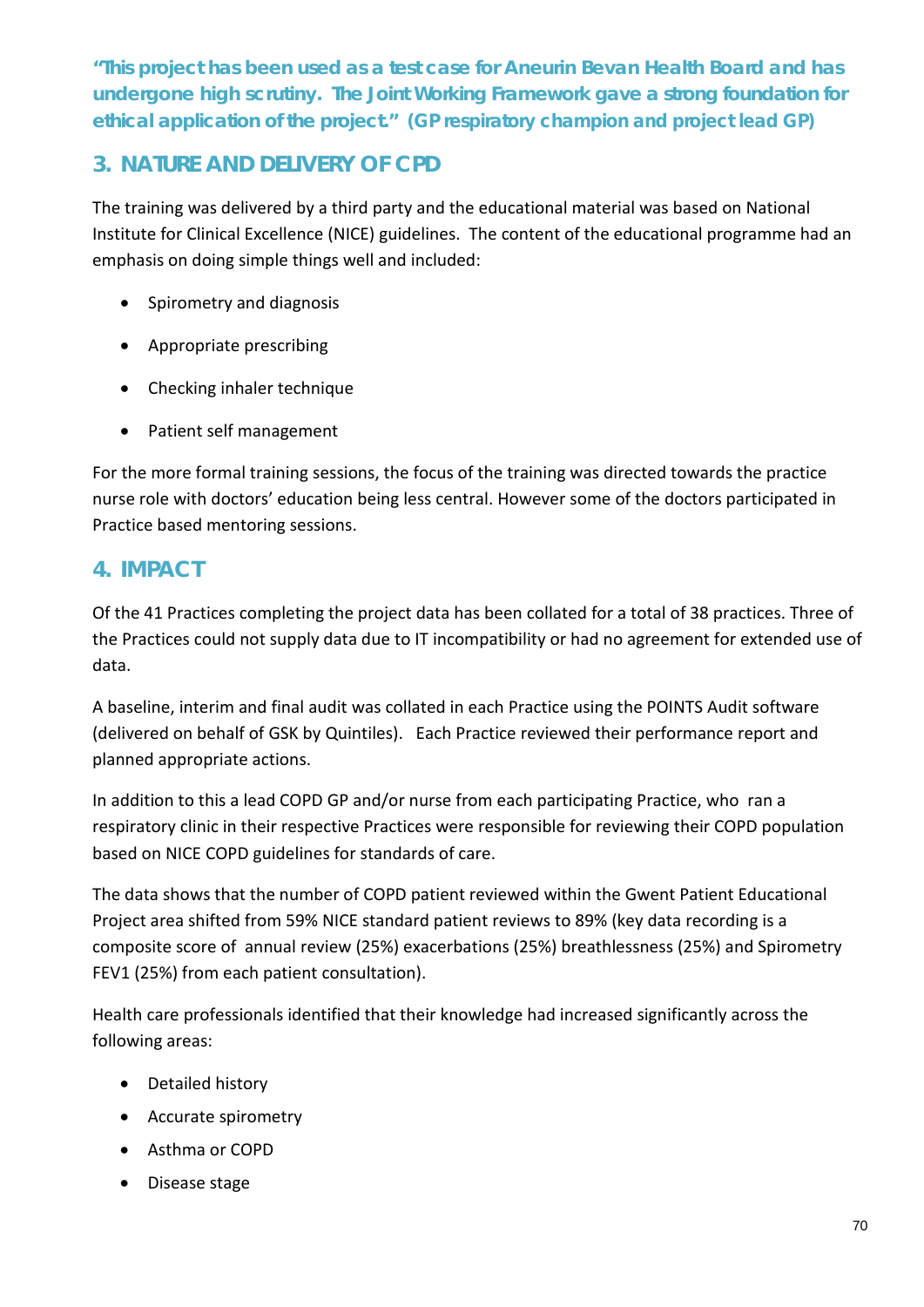- NICE adherence
- Management of breathlessness
- Recording exacerbations
- Management of exacerbations
- POINTS system
- Appropriate referral
- Appropriate secondary care
- NICE COPD implications.

Patients' understanding of their lung condition has increased. Patients were asked for their level of understanding before and after their latest lung check up. 46% said that their understanding was high before their latest check up and 85% said it was high after their latest check up. 11% said their understanding was low before their latest check up and none said that their understanding was low after their last check up. In addition 77% of patients are leaving their COPD review with increased knowledge about what to do if their symptoms get worse.

Recording of exacerbations has increased from 23% to 77% and Practices are able to identify and support patients based on their exacerbation rate. There was also an increased recording of self management plans and CAT scores**.**

83% of patients received inhaler technique checks during their review and 100% of patients have received inhaler training.

### **5. BARRIERS**

This was the first time Aneurin Bevan Health Board had worked with the pharmaceutical industry to deliver a programme in Primary Care, consequently there was very detailed discussion with GSK and clinicians to develop the formal business case using the ABPA guidelines. This was agreed by the Health Board Chief Executive. A particular concern identified related to the management of any governance issues arising throughout the programme, this was addressed by the development of a Governance Group.

Another barrier was the time involved to deliver the project as for the participating practices there was a significant time commitment involved with staff having to take time out from the practice. A more flexible approach to learning may have reduced the impact of this barrier.

### **6. LESSONS LEARNT**

Key lessons learnt were identified as:

- Having a programme with momentum and direction as opposed to serial one off events was a valuable and focused approach.
- To deliver care as teams it is important to learn as teams and to understand respective roles etc.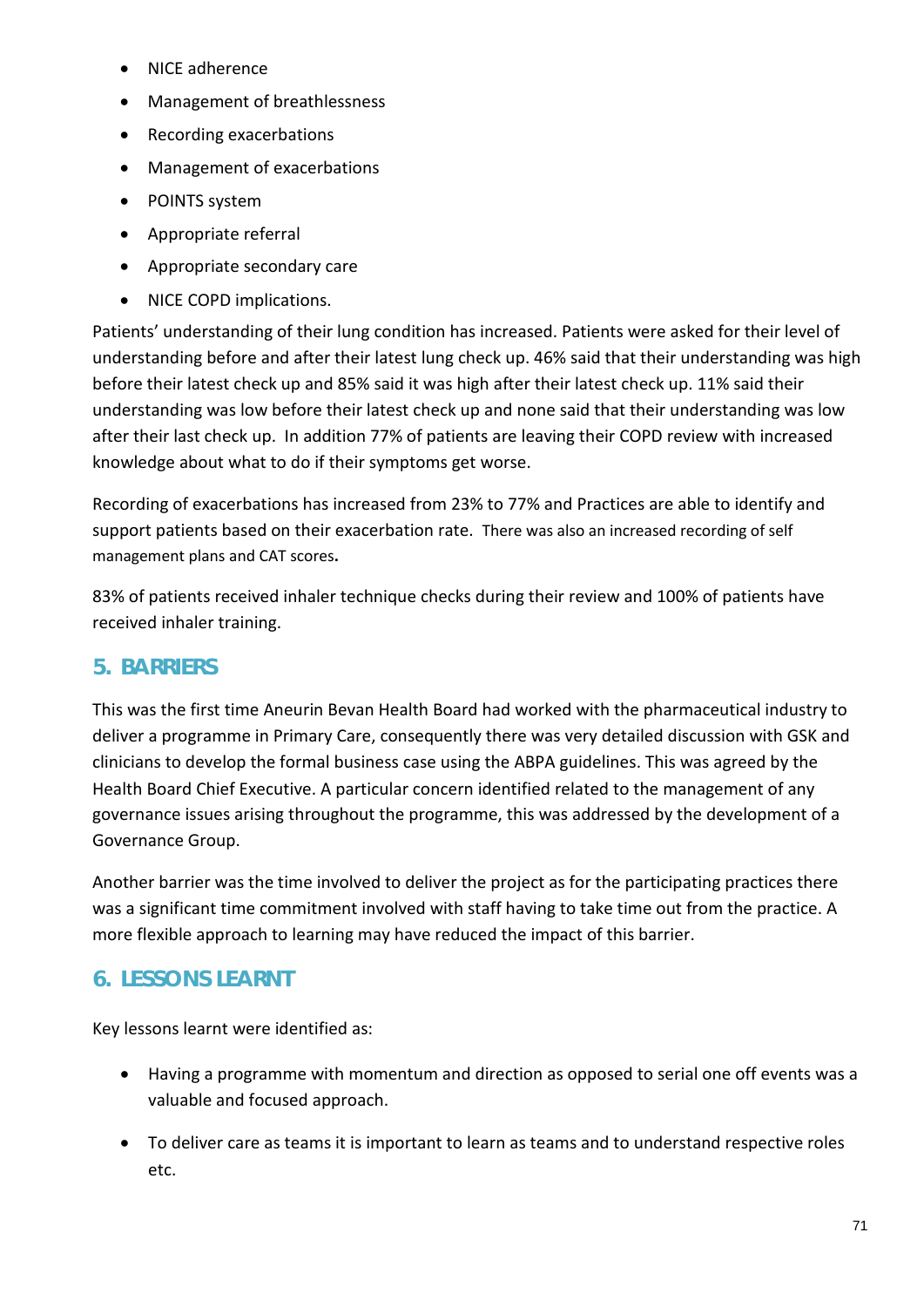- Another feature was learning across the primary secondary care interface, so again in order to successfully manage patients along integrated pathways, the education needs to encompass the different players along the pathways.
- Evaluating patient outcomes as part of the programme was a real driver and motivator.

*"The project generated a lot of interest, particularly with regard to understanding how this new way of working between the NHS and the pharmaceutical industry can lead*  to improved patient outcomes and the impact of working together to develop further *skills in primary care."* **(GSK)**

(For further information please contact Dr Liam Taylor, Assistant Medical Director at [Liam.Taylor@wales.nhs.uk\)](mailto:Liam.Taylor@wales.nhs.uk)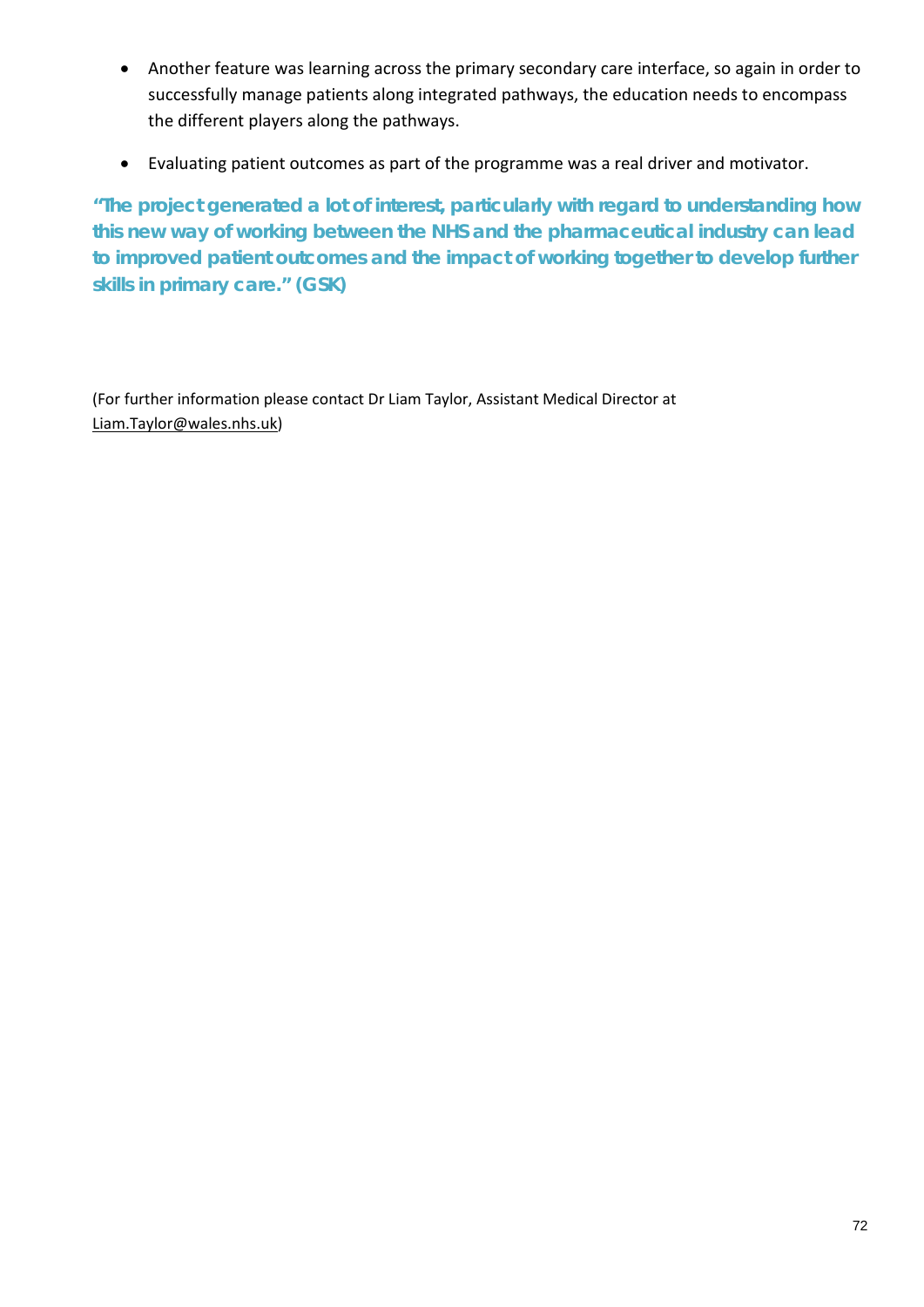# 20. Robotic Surgery: St Georges Hospital, London

# **1. INTRODUCTION**

Chris Anderson is a Consultant Urologist in Laparoscopic Urology, Oncology and Andrology at St Georges Hospital. In 2000 he trained in laparoscopy for prostate cancer in Leipzig. This training in laparoscopy acted as a stepping stone for his robotics training both in the skills that he acquired and the training methods used. He was attracted to robotics as he felt it offered an advance on laparoscopy in terms of technology and capability as it is more akin to open surgery, more intuitive and addresses many of the challenges of laparoscopy.

In 2002 he undertook a fellowship in Detroit at the Henry Ford Hospital where some of the first robotics cases in the world were undertaken. Realising that robotics was a thing of the future, especially in urology, he used the contacts and relationships developed in Detroit to build a platform for mentorship for himself and a number of colleagues at the London Clinic where they trained between 2005 and 2007.

In 2008 St Georges acquired a robot through contacts that Mr Anderson had made at the London clinic and this has facilitated him mentoring colleagues in urology and supporting the use of robotics in other departments.

# **2. SETTING & LOCAL CONTEXT**

This case study focuses, in particular, on the role of mentoring in specialist areas of CPD in Secondary Care, but also looks at some of the challenges faced by innovators and early adopters in acquiring training and creating opportunities to put the training into practice.

# **3. NATURE AND DELIVERY OF CPD**

Mentoring plays a pivotal role in the development of new surgical skills and where training is in a highly specialist area or an area relating to new technology that is not well established, finding suitable mentors can be challenging. This challenge will always be at its greatest for early adopters those wanting to develop skills at an early stage in the development of the innovation.

Robotic surgery is a relatively new development in the UK. It was developed by the United States military with the objective of enabling surgeons to operate on wounded soldiers from a safe distance.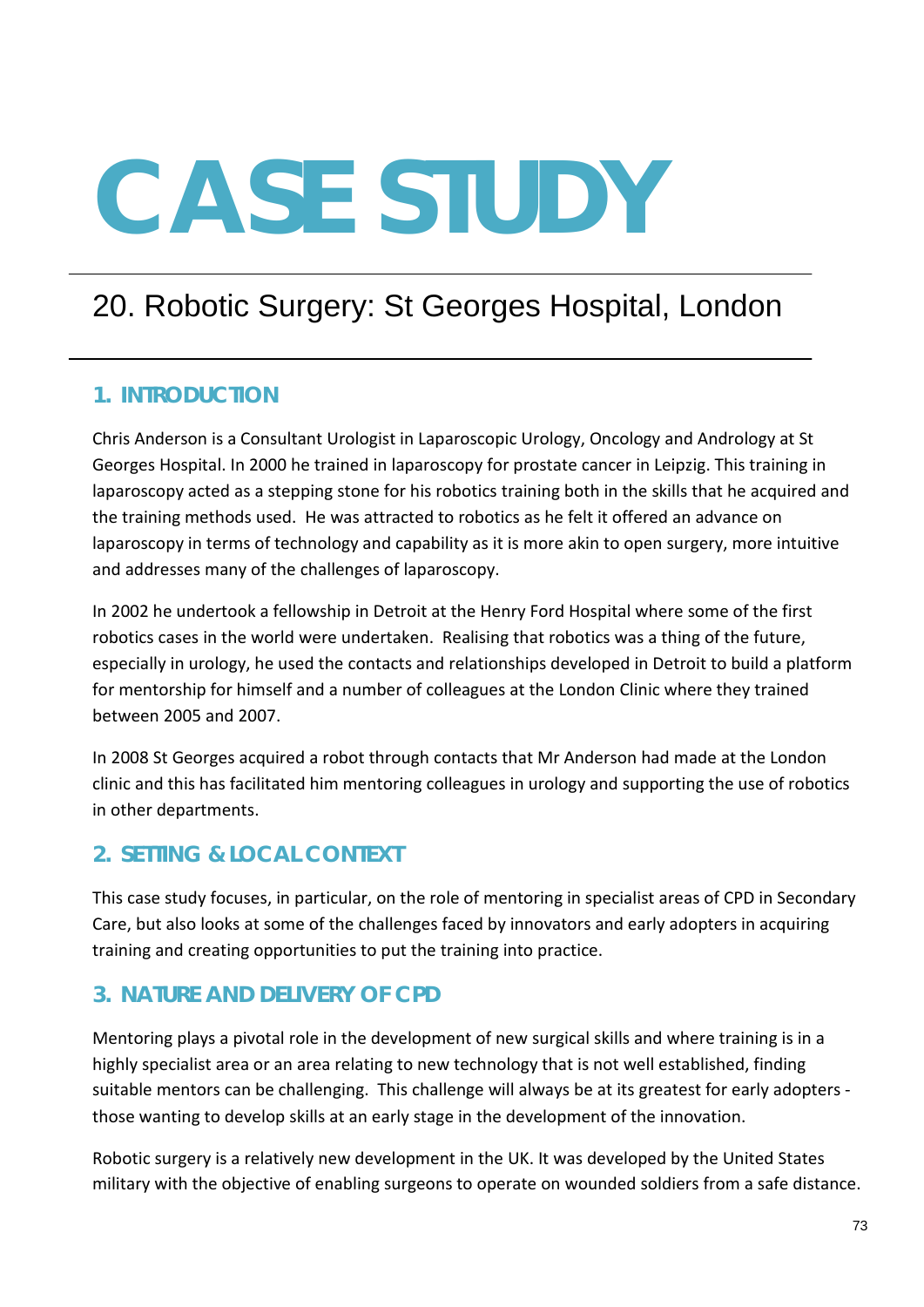The robot was not used in this way because it was not sufficiently portable but in the late 1990s it was adapted for the operating theatre and began to be used in the USA and Germany.

At an early stage Mr Anderson saw the potential of robotics and identified this as an area for his professional development prior to robotic surgery being introduced in the UK.

### *"I predicted that robotics would have a huge impact in urology."***(Course Leader, Acute Trust)**

He built on relationships already established in the USA and Germany which enabled him to gain experience observing and assisting in robotic surgery and these contacts came to the UK to mentor him and two other surgeons who were also developing in this area.

Whist undertaking laparoscopic training in Germany Mr Anderson was involved in the development of a modular training plan. This approach involved dividing the operation up into twelve modules with five degrees of difficulty. Trainees would build experience at a certain level and also build experience at each of the different stages before moving on to a higher degree of difficulty. A more experienced surgeon was always on hand to step in. He used this approach with his own training in robotics.

## *"We applied this approach to robotics. We never put any patients at risk, the operation never took more than five hours and if we were struggling with any aspect the more senior person would take over."* **(Course Leader, Acute Trust)**

Mr Anderson undertook his UK training at the London Clinic at a time before robotics was established in the UK. The Freemasons' decided that they would fund two robots in the UK and St Georges was involved in developing a business case for this funding. Although St George's was unsuccessful, the process of developing a business case helped to galvanise thinking about robotics. A year later Mr Anderson became aware that the London Clinic was upgrading their robot and realising this presented an opportunity he put forward a case to rent the old robot which was accepted by both the hospital and the company that owned the robot. This was possible because Mr Anderson had already trained in robotics and his contacts and relationships meant that he was aware of the second hand robot becoming available.

#### *"I could hit the ground running. I'm not sure we would have got it going if I didn't have the training and hadn't known about the spare robot."* **(Course Leader, Acute Trust)**

Mr Anderson has gone on to mentor others in urology but has also seen potential for robotics to be utilised in other areas of surgery such as gynaecology, ENT, cardiac, colorectal and general surgery.

### **4. IMPACT**

Robotic surgery at St Georges currently includes prostate, bladder, renal and pelvic lymph node removal in penile cancer patients. It is much less invasive than open surgery as it only requires very small incisions in the body, therefore, patients benefit from faster recovery, less blood loss, less postoperative pain reducing the need for pain killers and very good outcomes.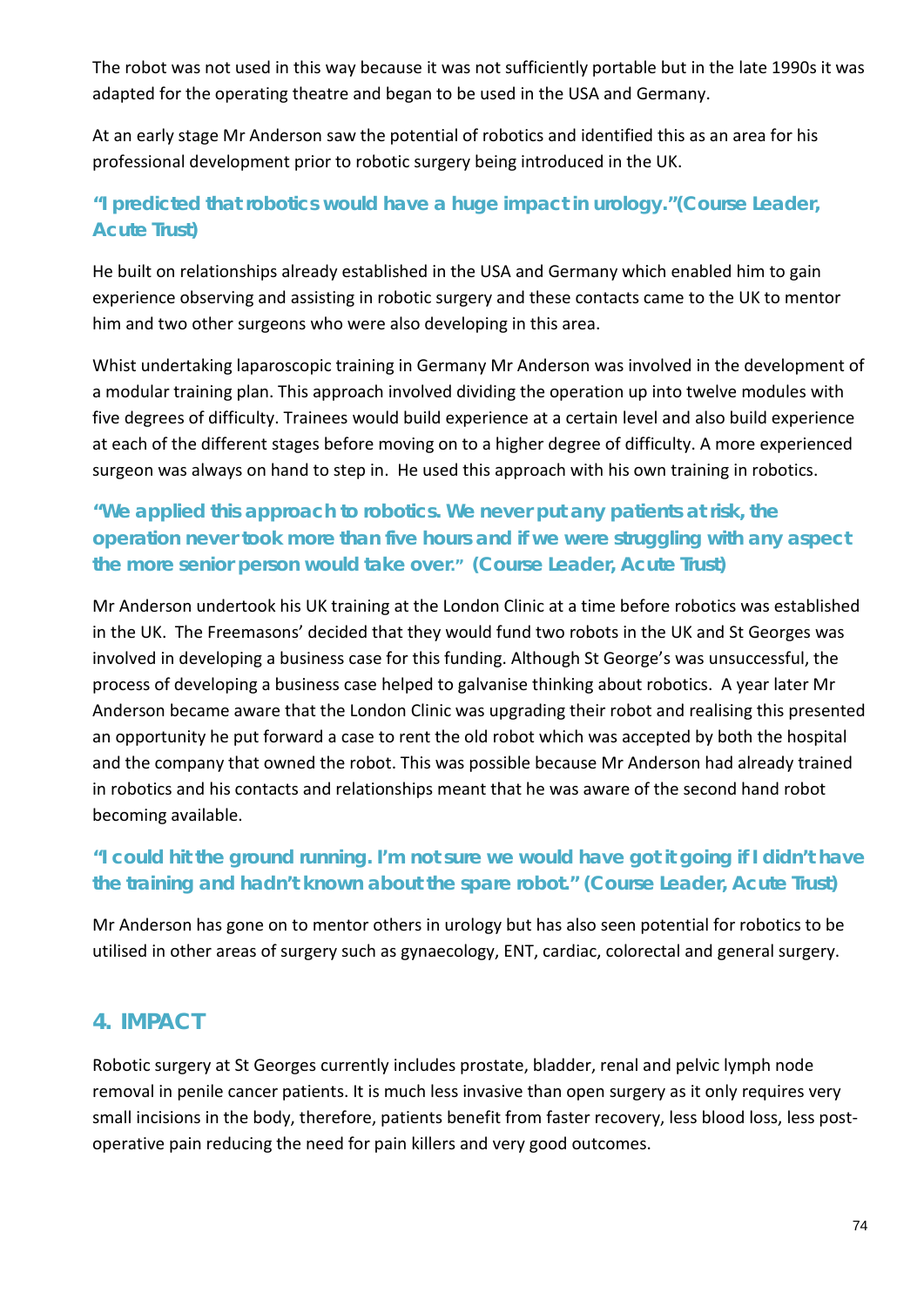Although the surgeon sits at a console away from the patient and the operating 'arms' of the robot, the technology allows for very precise surgery to be performed. The console's 3-D monitor can magnify the surgeon's view by 10 - 12 times, aiding them to more easily identify vital anatomy such as delicate nerves and blood vessels. This helps to minimise the trauma to sensitive areas of the body particularly important with procedures such as prostatectomy.

Mr Anderson commented that published research on outcomes for robotics often don't show significant differences in outcome with open surgery but this may be because they tend to use high volume centres for studies. Recent audit data from St Georges comparing open surgery for prostate and renal cancers with robotics over the last 8 years shows some significant differences. The blood transfusion rate for robotics is 3% compared to 33% for open surgery. The median hospital stay for open surgery is five days and for robotic surgery 70% go home on the following day. For partial nephrectomy the median hospital stay is seven days for open surgery and two days for patients of robotic surgery. The audit also showed that robotics is cheaper for nephrectomy and partial nephrectomy on a case for case basis not including the cost of the robot which is a capital expenditure. This means that outcomes are better for lower costs. Mr Anderson noted that the cost of the equipment is not factored in to other types of surgery but that there is a tendency to do this with robotics which means that economic comparisons can be misleading.

The work undertaken at St Georges has shown a marked improvement in outcomes for patients:

- Reduced trauma to the body
- Less blood loss and need for transfusions
- Less post-operative pain and discomfort
- Minimal need for pain killers
- Shorter hospital stay.

These outcomes have helped to reinforce the value of robotics and have given credibility to this approach to surgery within the hospital.

*"St Georges believe that robotics is part of the vision."*

**(Course Leader, Acute Trust)**



#### **5. BARRIERS**

One of the challenges faced by Mr Anderson as an early adopter of robotic surgery has been to develop the interest and motivation necessary to influence change as people are commonly resistant to change. The unsuccessful case study to bid for funding was helpful in that it enabled a case for a robot to be prepared, focusing on the advantages of robotics without having to focus on the costs.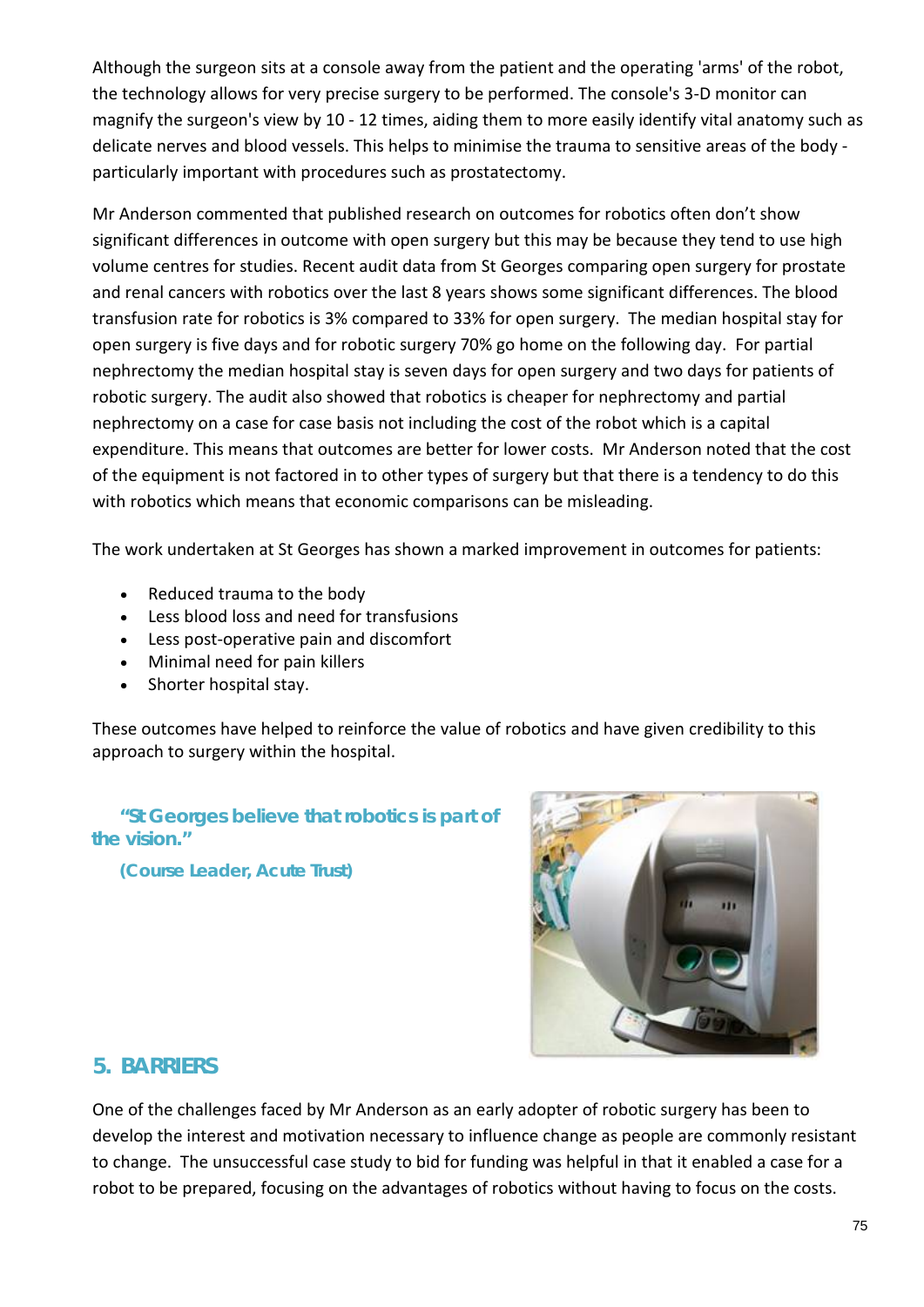This helped to shift attitudes and made it easier to promote the case for renting a robot further down the line. The successful outcomes achieved once the robot was being used have further helped to shift attitudes and gain credibility for robotics.

Mentoring has resource implications in terms of both cost and time. Mr Anderson self funded his almost all of his own training in robotics, receiving only a small scholarship from the British Urological Foundation which contributed to the cost of one of his Fellowship visits. There was a particular challenge in arranging funding for mentors to come over to the UK to supervise cases with one of the mentors having to cover his own travel costs to the UK.

Another significant barrier for the mentors coming from outside the UK is the requirement to apply to the GMC for a licence to practice. This licence lasts only for a period of six weeks and has to be reapplied for once the six weeks has lapsed. For mentors returning regularly to the UK this created frequent bureaucracy and there were examples of licences not being processed in time which prevented mentoring from proceeding. There is also no system in place to facilitate the GMC understanding or recognising when someone applying for a licence is a world expert. This is different to the systems in Europe where it is at the discretion of the Professor of the department to decide based on the expertise and professional standing of visiting person which makes things considerably easier.

#### *"Every time (albeit only a few months apart) the mentors had to do a new full submission {for their GMC licence} with original documents, literally taking framed documents off the wall in some cases!"* **(Course Leader, Acute Trust)**

The hospital also has bureaucratic requirements which create barriers for visiting mentors. They have to create an honorary contract and undertake tests for Hepatitis B and C, HIV and have CRB checks. In some cases they are required to be up to date with vaccinations such as rubella and smallpox. Quite a few NHS hospitals don't recognize results from other NHS hospitals.

*"I personally have often been in the position where I have been asked to help at some hospital with mentoring .The bureaucratic nightmare begins there and in many cases bloods have had to be taken by their own labs!!"* **(Course Leader, Acute Trust)**

Before coming into theatre overseas mentors have to go to occupation health and have bloods taken.

*"The visiting mentors are truly incredulous at the red tape and often insulted by the process, particularly with the lack of recognition of their own laboratories' test results."* **(Course Leader, Acute Trust)**

Mr Anderson has mentored consultants at St Georges and one who is now fully trained is himself mentoring others. One of the challenges of mentoring is that operations takes longer when training and mentoring and this can often cause surgery to run late or the last case of the day can be cancelled which in turn creates tensions and is in conflict with hospital performance targets.

Due to restrictions in the UK, all trainee surgeons who are learning laparoscopy or robotics have to go to Europe for wet lab training (which usually involves operating on anaesthetised pigs). NHS trusts do not appear to sponsor this and funding is always an issue with people either paying for themselves or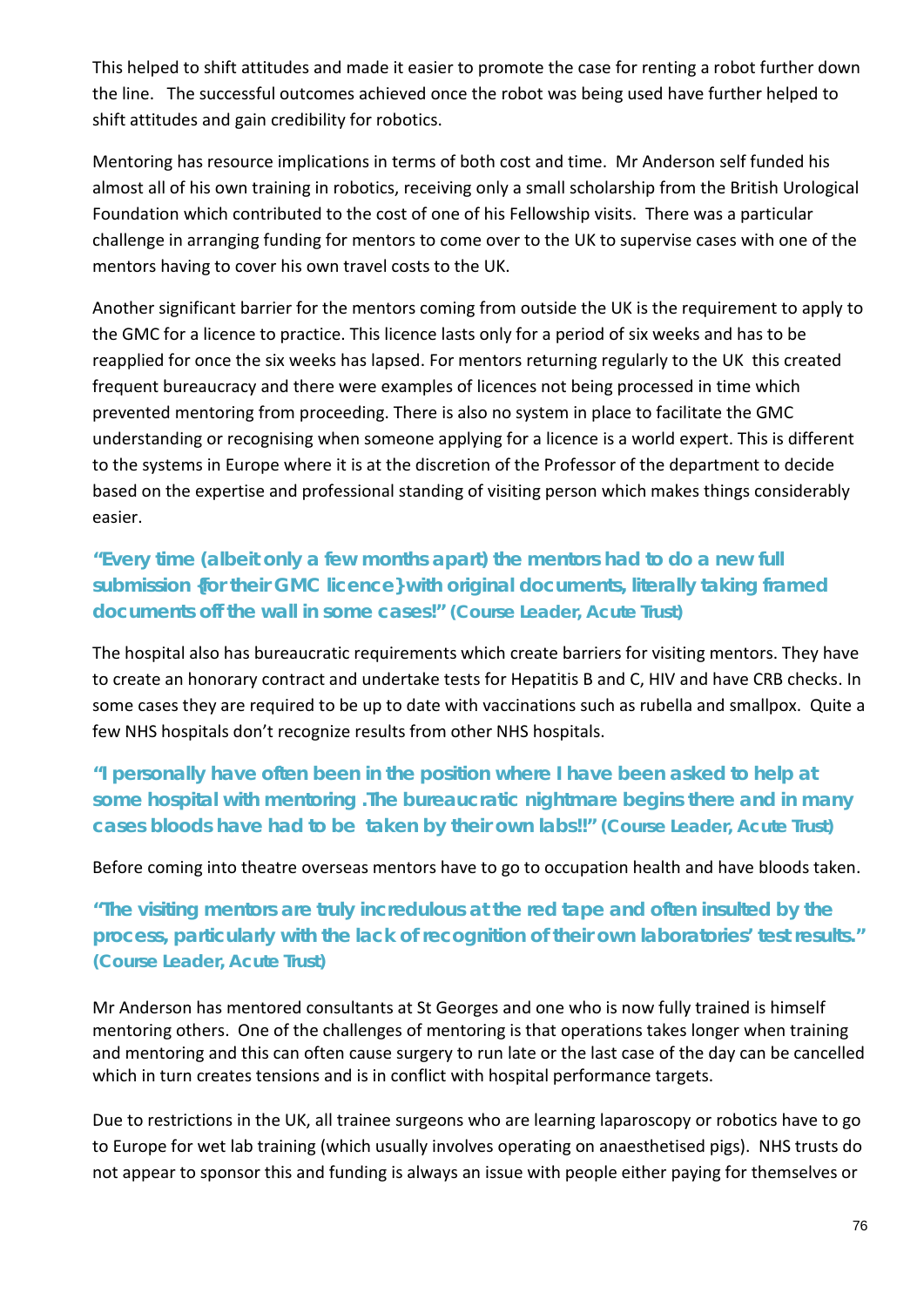small amounts of money coming from pharmaceutical or instrument companies to help fund their training.

When adopting a new surgical technique such as robotics it is not only the surgeon who requires training. Anaesthetists, nurses and theatre staff also require training to be able to work alongside the surgeon. Staff from St Georges trained at the London Clinic and a nurse from the London Clinic came to St Georges but this element of the training was not very structured or resourced:

#### *"They were slow at learning because they were learning by osmosis from each other. This resulted in some delays in operating schedules."* **(Course Leader, Acute Trust)**

### **6. LESSONS LEARNT**

Key lessons learnt were identified:

- A significant amount of energy and personal drive has been required to bring about the adoption of robotics at St Georges.
- The mentoring role has been pivotal to developing skills.
- Training for doctors needs to be structured in order to ensure that it is carried out ethically and is clinically safe. The modular approach developed offers a framework for this.
- It is not necessary to train large numbers of surgeons in this technique. Because of the effort and commitment involved, it would be helpful to hand pick people who would be most likely to have the drive to succeed.
- Other staff working in theatre also need comprehensive training which should be budgeted for.
- There are training centres in Europe where whole teams can be trained at reasonable cost. Surgeons and nursing staff are trained in parallel.
- In low volume centres it takes considerable time to gain the necessary experience to become proficient and it is important that people do not train and mentor people before they are ready. In the USA surgeons would perform in the region of 50 operations before starting to train or mentor in that particular operation.

(For further information about this case study please contact Mr Chris Anderson on [chris.anderson@stgeorges.nhs.uk\)](mailto:chris.anderson@stgeorges.nhs.uk)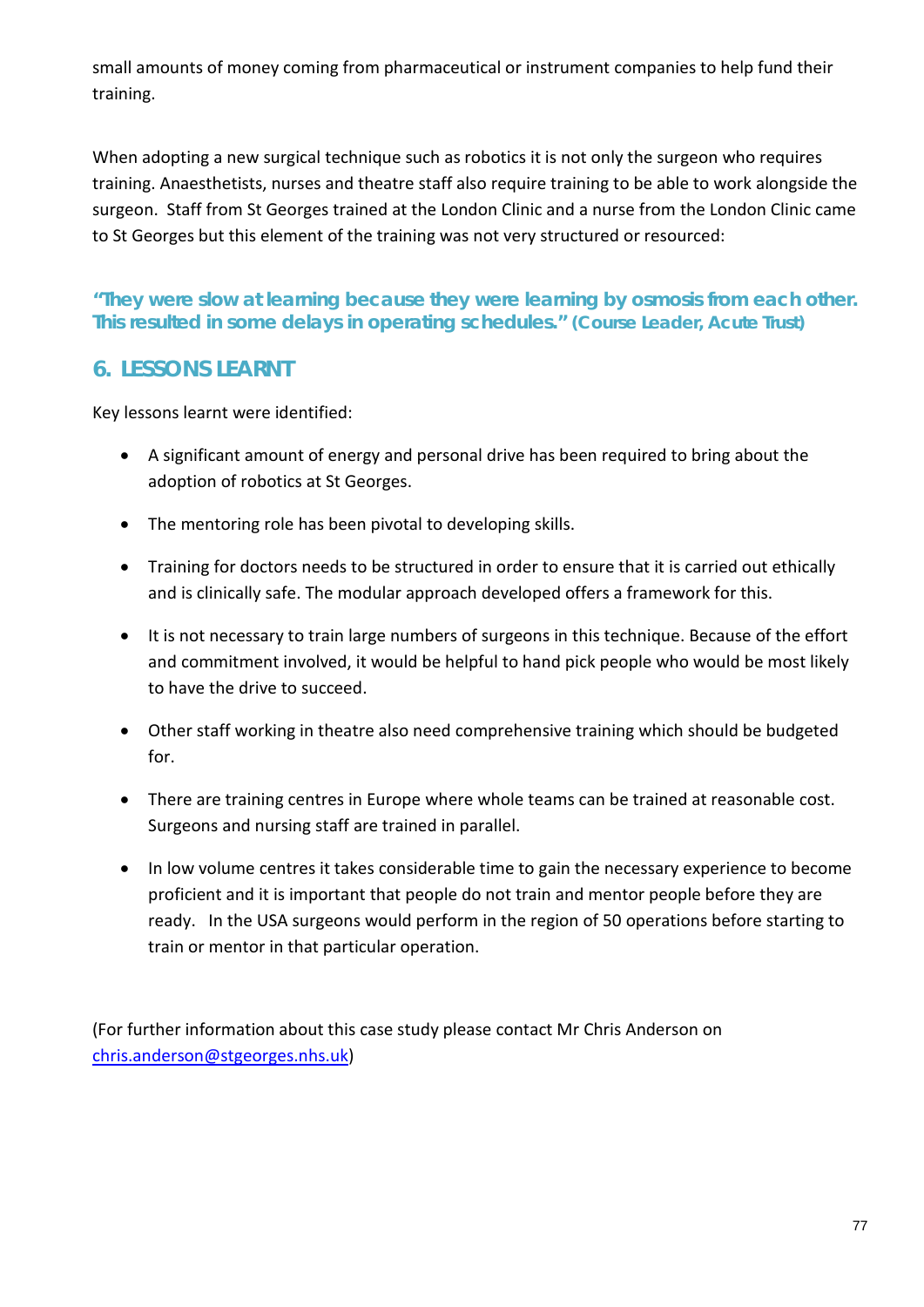# 21. Snakes & Ladders: Great Ormond Street Hospital for Children NHS Foundation Trust

# **1. INTRODUCTION**

Snakes and Ladders is an innovative approach to the delivery of CPD in the form of role play enactment to present a story around the patient journey and went live in September 2002. One of its key aims was to help junior doctors understand the patient perspective, but because it was delivered by and to a multi-disciplinary audience, it ended up driving much broader service improvement. Although it is now ten years since it was first launched, it had a powerful impact on a wide range of health care professionals.

## **2. SETTING & LOCAL CONTEXT**

This CPD initiative took place in a tertiary care setting (Great Ormond Street Hospital) but representatives of other parts of the NHS including secondary and primary care, also benefited from this project.

# **3. NATURE AND DELIVERY OF CPD**

For an 8 month period, the Grand Round was replaced once per month with an enactment of a patient journey along a care pathway from birth through to end of life. A professional role play company was used to deliver the story with occasional walk on parts for real staff. The role play centred around a child/adolescent with cystic fibrosis and covered a number of themes including:

- Drug error
- Conflict
- Ethical decisions
- Consent and issues about emerging autonomy
- Communication breakdown and
- End of life.

The patient experienced poor communication between secondary and tertiary care, drug errors, enrolment in a clinical trial, ethical issues around consent and end of life care. Each episode was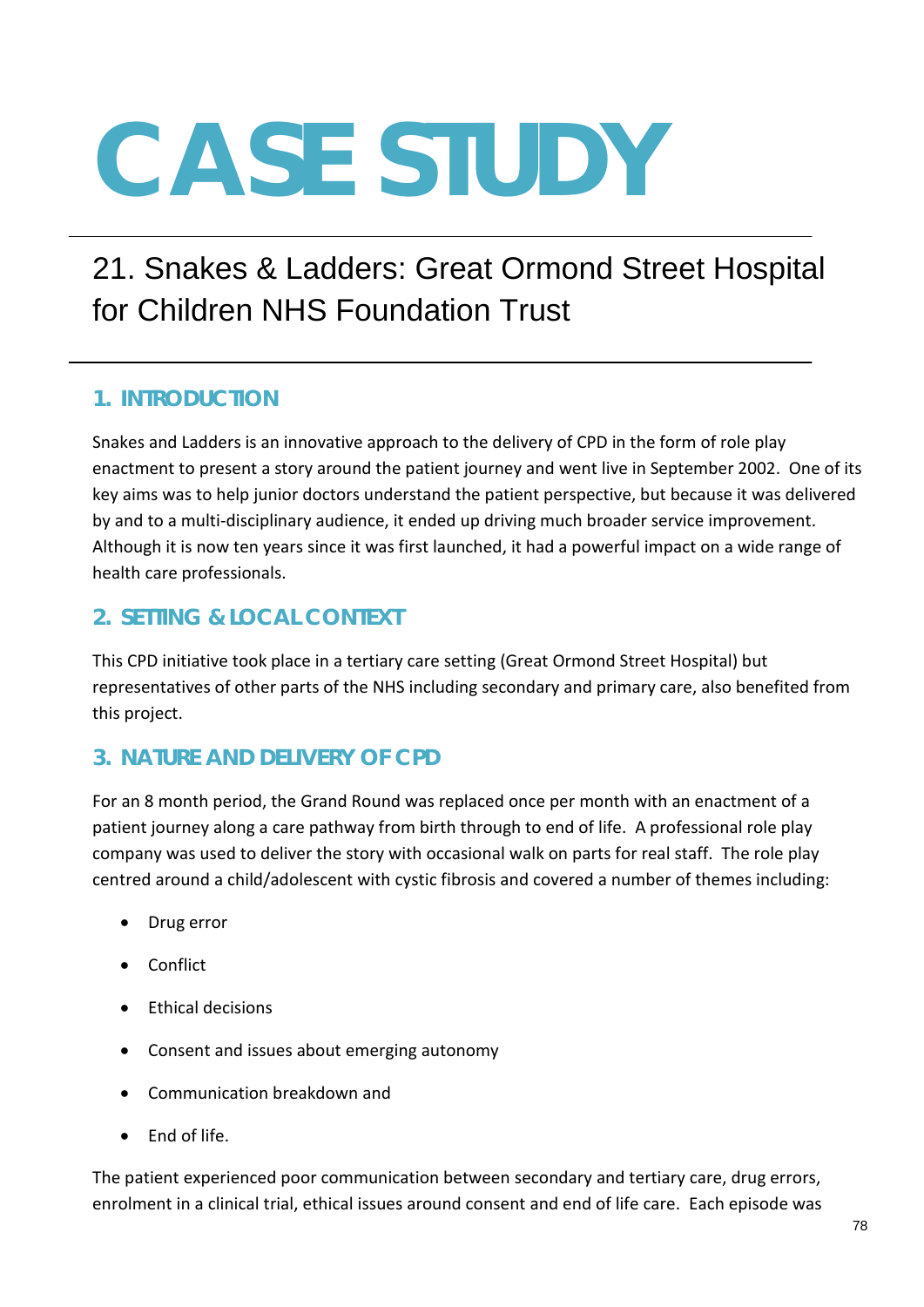enacted by professional role players in front of a multi-disciplinary audience which included everyone from the CEO to medical secretaries and clinical staff from all backgrounds. The audience sometimes included clinicians from other hospitals as well as GPs from the local community. The aim of the project was to support organisational development

# **4. IMPACT**

The monthly episodes were well attended and staff were very engaged with the story. The story line was not fully scripted and the actors were able to contribute to the decisions made. As a result of the programme there were two main outcomes:

- Reflections from the audience on ways in which it had changed their personal practice and encouraged them to think more actively about service improvement from a patient perspective. Some of this took place immediately following each episode but individuals and groups continued to reflect on the issues.
- A number of working groups were set up to look at some of the issues emerging from the story. Some policy changes were made including reviewing the prioritisation used within the bed management strategy, and improving communication with external teams. Particular attention was paid to how information about children stepping down to secondary care was communicated.

As the story evolved, it received a lot of attention and generated considerable debate. The patient's story was written about by the Press Office and published in the Great Ormond Street Hospital magazine, the intranet and the external website. Articles were published in the press including the Health Services Journal and the story was turned into a book and a DVD.

# **5. BARRIERS**

The barriers to the project were minimal. There was some initial resistance to losing a Grand Round each month, but this fell away as the project developed. The monthly events motivated staff to want to do something about problems they had seen and think about service improvement.

# **6. LESSONS LEARNT**

The project had an enthusiastic multi-disciplinary project team which included doctors, nurses, the Head of Medical Education, the Press Office, Deputy Chief Nurse, Head Pharmacist, the PALs lead, a patient representative and a professional role playing company who supported the project throughout. Although the main themes and key events were planned in advance, they were able to tweak each episode by adding in topical issues informed by the local PAL service and real events as they occurred. This made the role play more real. Whilst the storyline could be criticised for focusing too much on negative events, this was a deliberate move in order to encourage the audience to understand the patient perspective and find solutions to the problems.

It is helpful to have a facilitated discussion with the audience immediately following each enactment to elicit views and opinions and support reflection.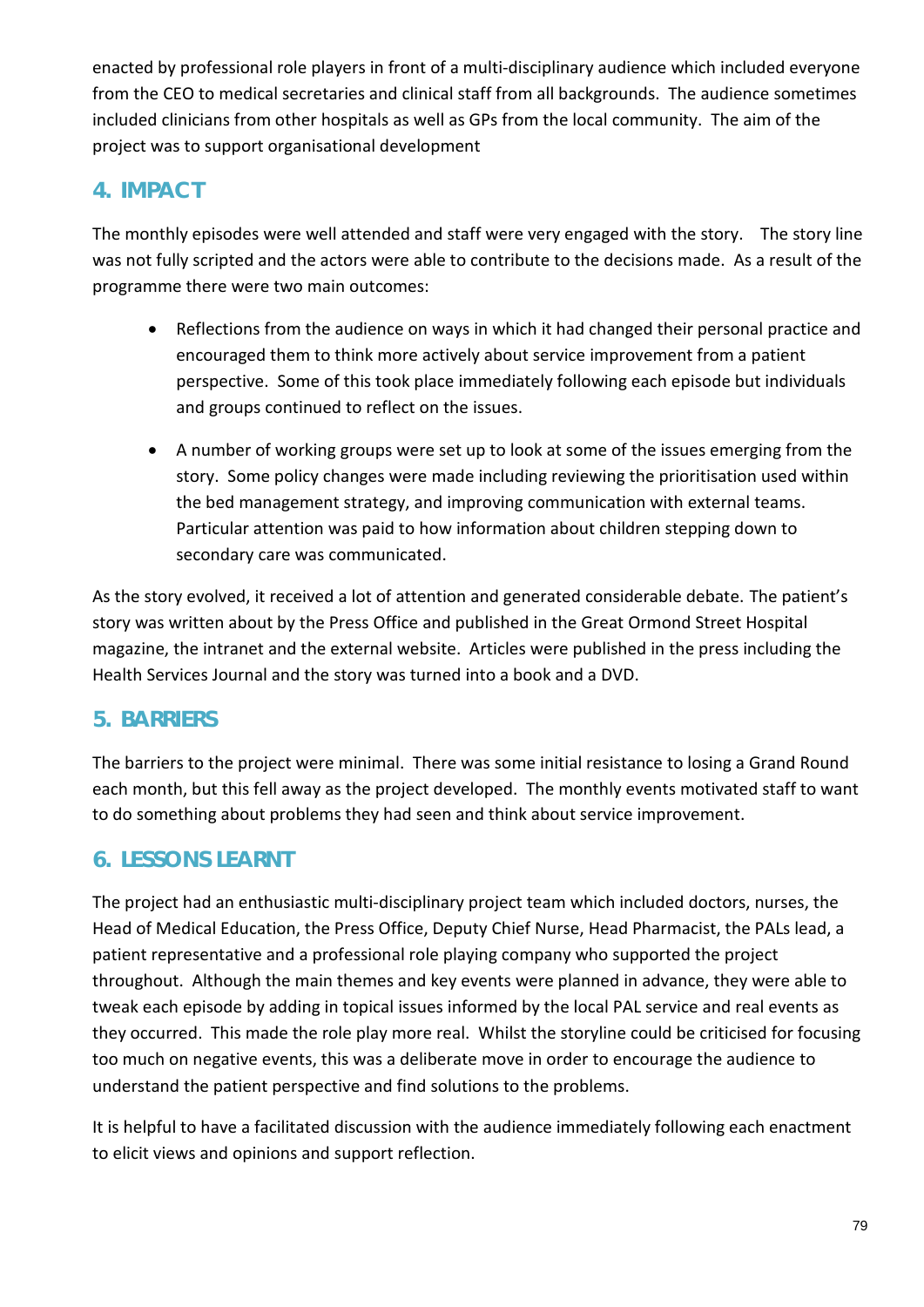Finally, a long term project of this nature requires a considerable commitment and investment of time and planning to make it a success.

*"Negative aspects of the service were highlighted in order to focus on the solutions".*

(For further information about this case study please contact Dr Hilary Cass on [hilary.cass@rcpch.ac.uk](mailto:hilary.cass@rcpch.ac.uk))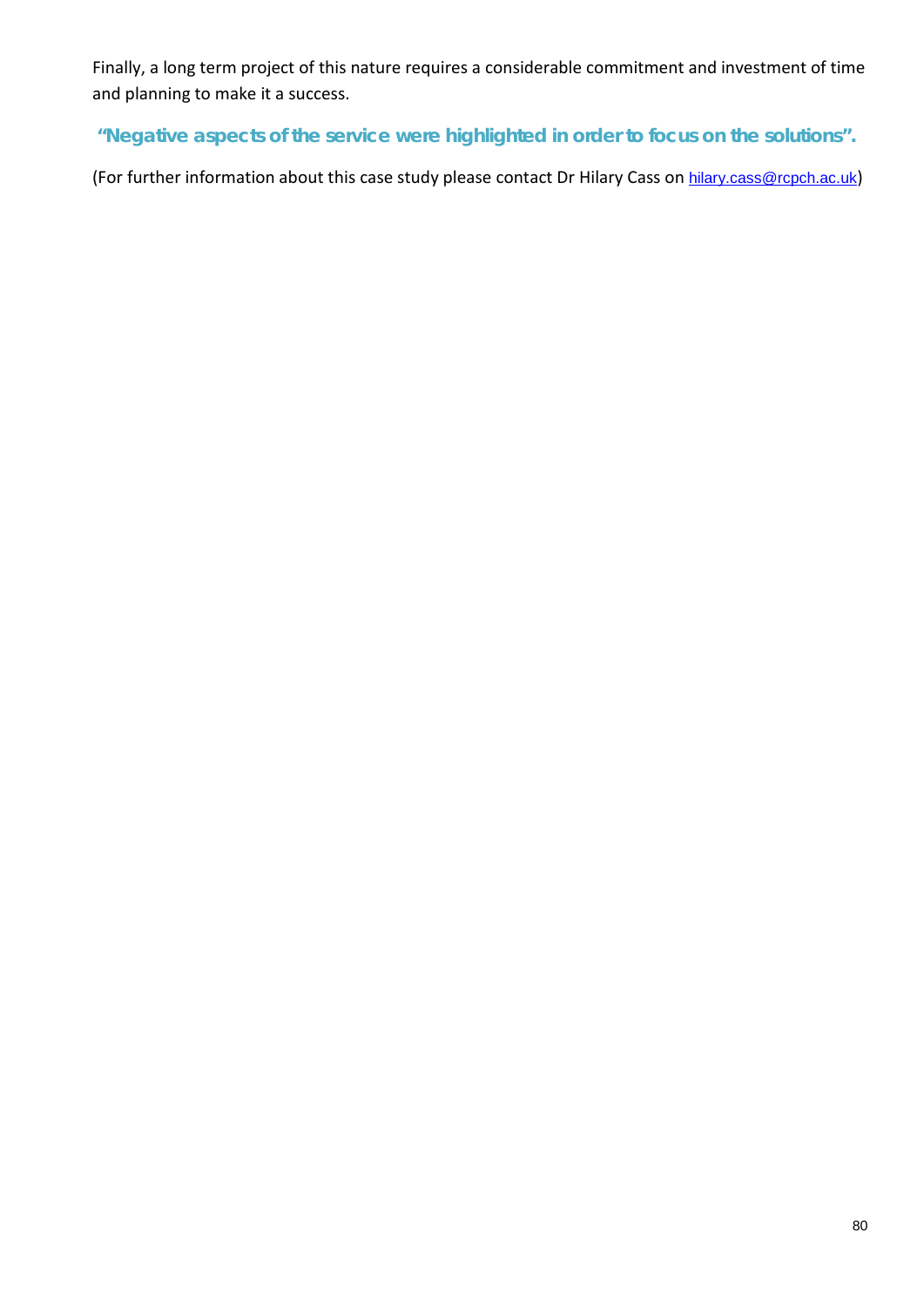# 22. Spotting the Sick Child: North Tyneside

# **1. INTRODUCTION**

The development of this CPD arose from a meeting in London in 2009 where Dame Sheila Shribman (The Paediatric Czar) was speaking, the focus of which was looking after sick children and how it could be improved. It was felt that some CPD training in this area could be developed in North Tyneside with GPs, with the focus being twofold: to improve the quality of the provision that general practice provides in the locality for sick children and to begin to have an impact on the number of inappropriate admissions to hospital by trying to reduce them.

# **2. SETTING & LOCAL CONTEXT**

This programme is set in general practice, initially with the Engage Health CCG (11 Practices) set in North Tyneside.

# **3. NATURE AND DELIVERY OF CPD**

This is a web-based model, 'Spotting the Sick Child' , and was developed with the aid of the local Paediatric Commissioner. The content is based on the most common childhood referrals to hospital (using national and local evidence), and further refined from looking at baseline hospital data in 2009; for example, how do children end up in hospital, what are their pathways of admission, what they are admitted with, and the origin of the admission. The web-based CPD takes about 3-4 hours to complete. Initially, in 2010, one GP in each of the 11 Practices in the Engage Health CCG completed the training, but the majority of the GPs in the Engage Health CCG have now completed the training. A DVD has also been produced which can be used as a refresher for GPs who have done the training.

# **4. IMPACT**

The priority of the CPD was initially to up-skill GP who, although they see children every day, may not have done any 'paediatrics' since their training which could be as long as 25 years ago. As a GP commented:

#### *"children aren't little adults, they're children and that might sound daft but it's not, you can't apply all the same principles to children that you do to adults when you're examining them."* **(GP participant***)*

A key element of this CPD is to try to ensure that paediatrics stays in General Practice, rather than following a more European model of specialist paediatric family practitioners for children up to 18 years old, therefore upskilling is essential, particularly with regards to spotting a seriously sick child. As the GP organiser said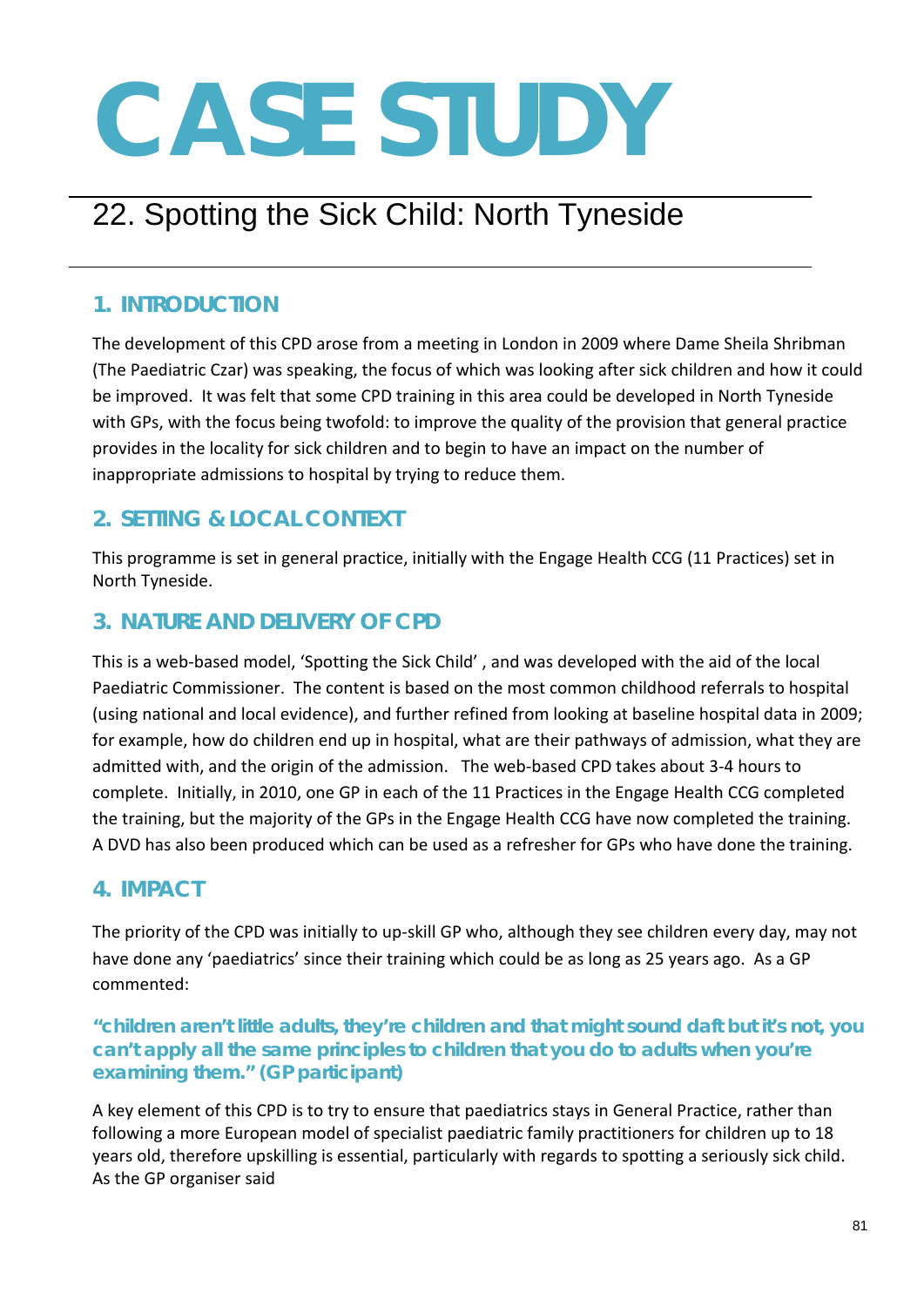*"we don't see loads of really sick children, we see unwell children so I think it's got to have a positive impact and then it's a snowball positive impact, because you're better educated, you provide better care, you're less reliant on the secondary care services."* **(GP Course Organiser)**

Following the use of this intervention in year one, when comparing the referral figures of the Engage Health CCG with a neighbouring CCG, they were able to see a 7% decrease in activity, compared to a 1% increase in activity of the neighbouring CCG where none of the GPs had participated in the Spotting the Sick Child CPD.

The second year of the intervention showed that the results from the CCG which hadn't participated in the Spot the Sick Child CPD, remained the same, whilst referral figures for the Engage Health CCG showed a 4% decrease in activity.

Both the GP organiser and the Paediatric Commissioner believed this to be due to the intervention. However they felt that more could be done to capitalise on these results, and to test whether or not it is the CPD intervention that is influencing the decrease in referral activity from participating practices.

As well as developing this CPD, they have designed two booklets, with the most common childhood ailments for 0-5 year olds and 6-18 year olds together with a pathway of what services are available locally and when to use these services. They used resources such as best practice documents from, for example, the Royal College of Paediatrics and Child Health and the NHS Confederation to design these booklets.



Front cover of the  $0 - 5$  years booklet



Front cover of the 6 – 18 years booklet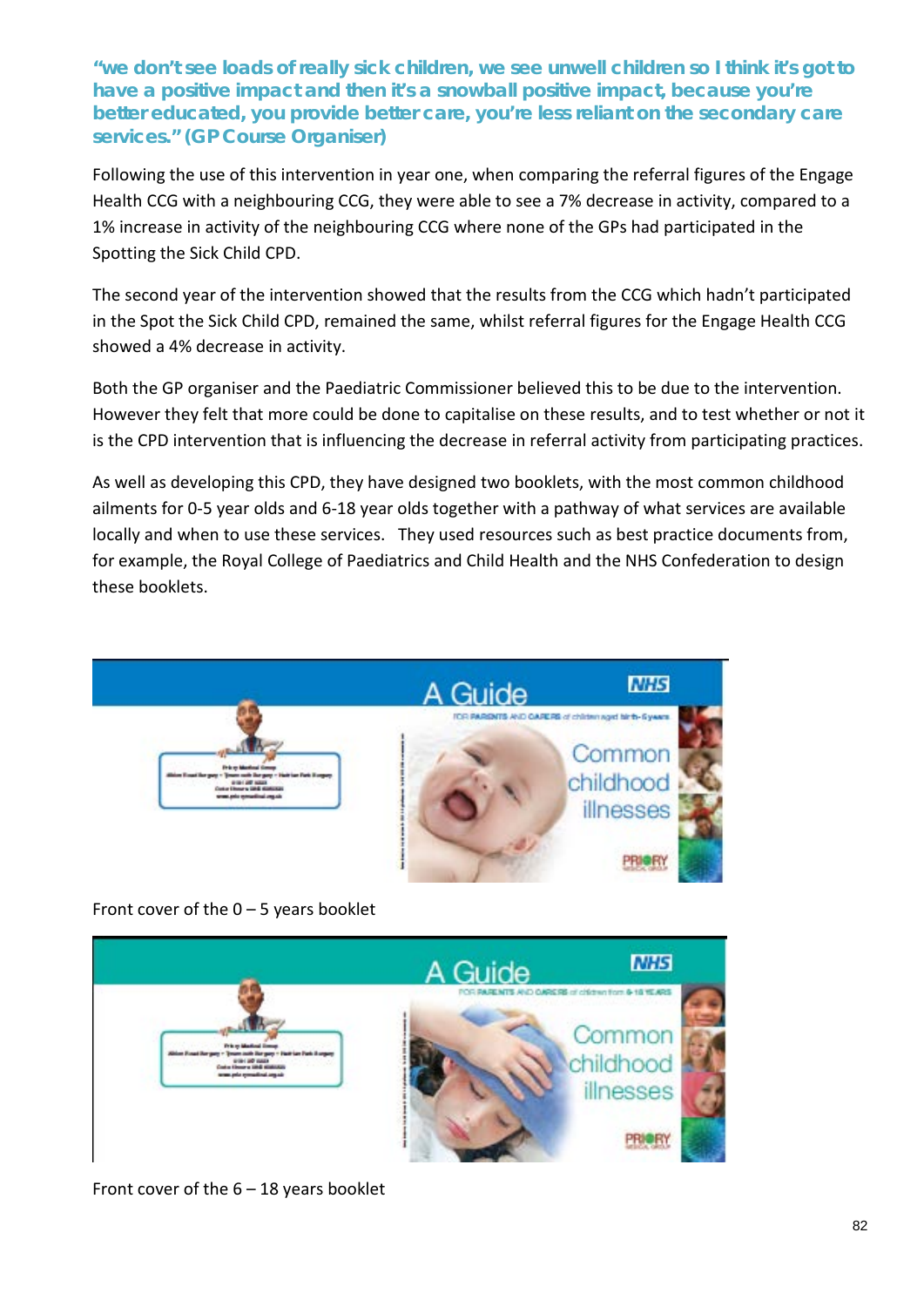A social marketing approach was used to help increase knowledge and awareness for patients and practitioners across the CCG, therefore the booklets were sent out to all patients with children in the Practice in which the course organiser is a partner (list size about 1500). These were sent out in March 2012, with a covering letter explaining how to use the booklet. The GPs in the Practice also have copies of these in their surgery. When a GP sees a child with a common illness that is in the booklet, they are encouraged to use the booklet in the consultation.

#### *"I find the page with the illness on, look at the symptoms with the patient and ask them if they have looked at the booklet…this allows families to feel confident about using the booklet as we use it with them."* **(GP participant)**

Anecdotal feedback from parents suggests that the booklets have been received positively. At the same time, the Paediatric Commissioner looked at peaks of activity data for common illnesses, such as rotavirus which has peaks in March and November, again sending a mailshot to parents of children, explaining that this virus is very common, what the symptoms are and how to treat the illness.

#### *"we know that 80% of kids that are unwell are looked after by their parents….. if we can make that 80% of parents who look after their kids really well up to 82/83% …we're much less reliant on those other services and it's much more appropriate."*  **(GP Course Organiser)**

In order to evaluate the impact of the CPD, either in isolation, or combining the CPD with the booklets, they are currently carrying out a pilot which will end in March 2013.

- Engage Health will continue with the CPD training, with GPs being encouraged to use the DVD as a refresher, together with the booklets.
- Care First (another CCG grouping) are receiving the Spot the Sick Child training, but will not be using the booklets.
- A further group of Practices, who have not been offered the training or the booklets, have agreed to take part to act as the control group, on the understanding that they will receive the training as soon as the pilot has finished.

*"idea is, at the end of the year, if you just do Spot the Sick Child training, we can get a 3,4,10% reduction in appropriate admissions, in addition we get x,y,z so the GP feels more confident etc. If enhanced, might be a 5% stretch on that?"* **(Paediatric Commissioner)**

### **5. BARRIERS**

Time is cited as being one of the key barriers initially, the interactive web-based programme taking about four hours to complete. GPs who found this particularly difficult were encouraged to do this in 'chunks':

#### *"doing this in bite-size pieces made it much more manageable." (GP participant).*

Engaging GPs has been a barrier; particularly the GPs with many years experience, and some of whom are sceptical about the value of this kind of training, as they were unsure as to what value this CPD could add.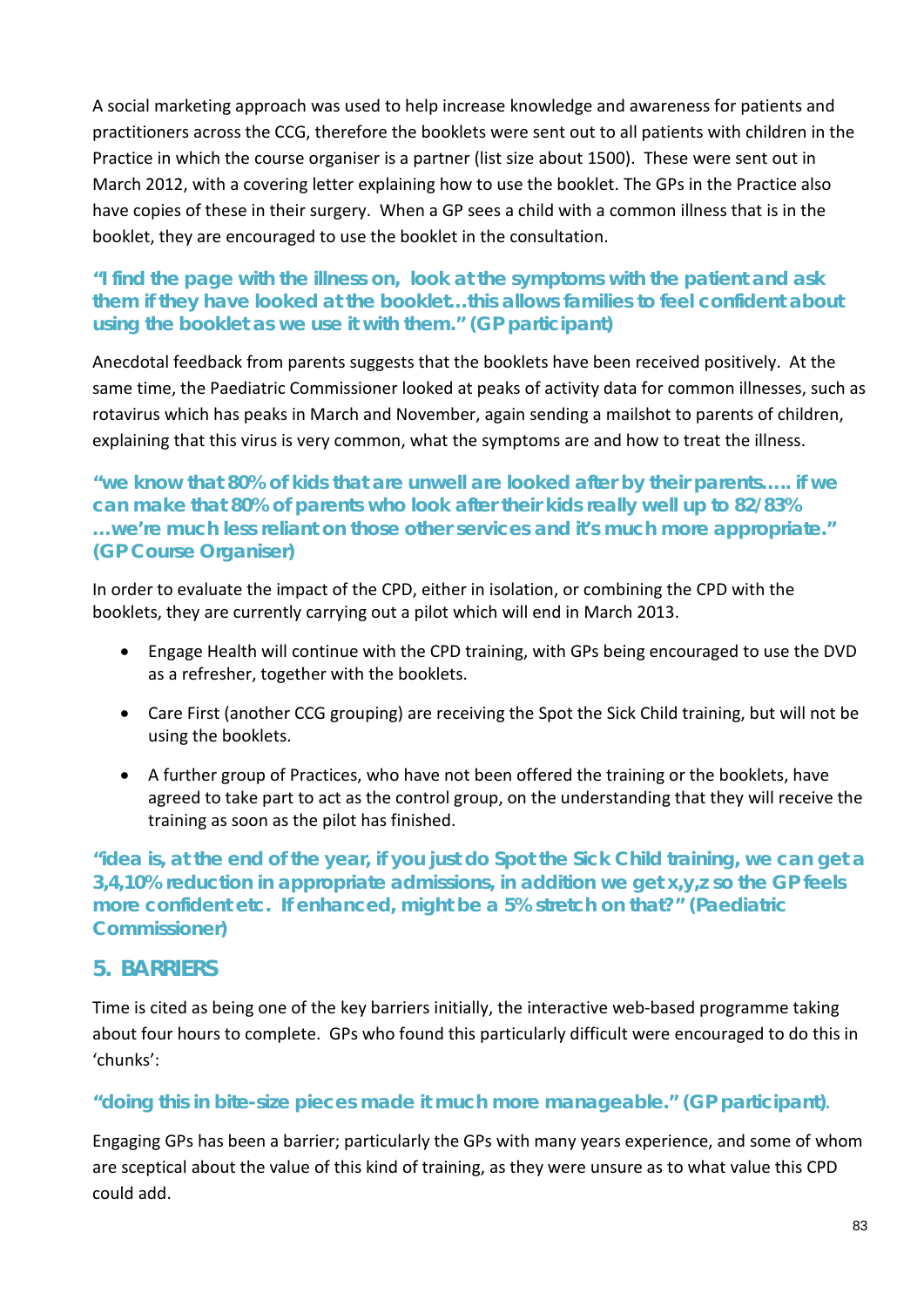Seeing the positive results of this CPD, particularly the hard data in terms of decreased referral rates, has been the turning point in encouraging the majority of GPs to do the training, and use the knowledge, in particular, GPs who have a more evidence-based focus;

#### *"Having the figures presented to us, showing a reduction in referrals showed us that the training was worth doing as it does seem to make a difference." (GP participant)*

These findings have also been significant in encouraging GPs to participate in the training and to implement their learning;

#### *"I can't believe what an impact we can make…I have set a template up on my PC so that every time I see a child, this pops up and I follow it through." (GP participant)*

Access is also an issue. This CPD potentially increases the number of children coming to see GPs, therefore GPs have to be sure they have the space and capacity to see the children.

### **6. LESSONS LEARNT**

Getting GPs who are interested in paediatrics to do the training has been easy, targeting the hard-toreach group who feel competent and confident in assessing children's needs has been more difficult. There was some funding from North Tyneside PCT, which was available for the course organisers to use to give a financial incentive to encourage Practices to get involved. The early positive results have enabled a degree of peer pressure, with other GPs wanting to show the same results, so it is important to share success.

Involving the Paediatric Lead in Practices is crucial; not only to encourage GPs to do the training, but to provide support when GPs are implementing their learning in practice. This has led to a number of training Practices including this CPD in their induction packs for new GPs.

Awareness of the time taken to complete the web-based programme has led to the development of a DVD which is less interactive and more didactic, but covering the same learning points. It is anticipated that this will also be used as a 'refresher' for GPs to supplement their training.

Including all Practice staff in some of the training to get the most impact, i.e. around the booklets, is essential, particularly receptionists and other staff who have the initial contact with the patients.

*"If [Practice staff] they're aware of the booklets…they are really aware of what these booklets contain, they can say to patients, have you got your booklet, have you had a look here, and yes, I can put you in touch with a doctor and that's what we want to foster, not the oh dear, you're not well, you must go to the hospital." (Course Organiser)*

The organisers also thought it was important to involve other children's services such as School Nurses, Health Visitors and colleagues in secondary care to:

#### *"Get this message across, so instead of the first port of call for a sick child being A&E, you contact your primary health care team first." (Course Organiser)*

Sharing the early success of this particular CPD and its potential impact on referral activity, in order to encourage a wider uptake of training, is important and there have been a number of events across the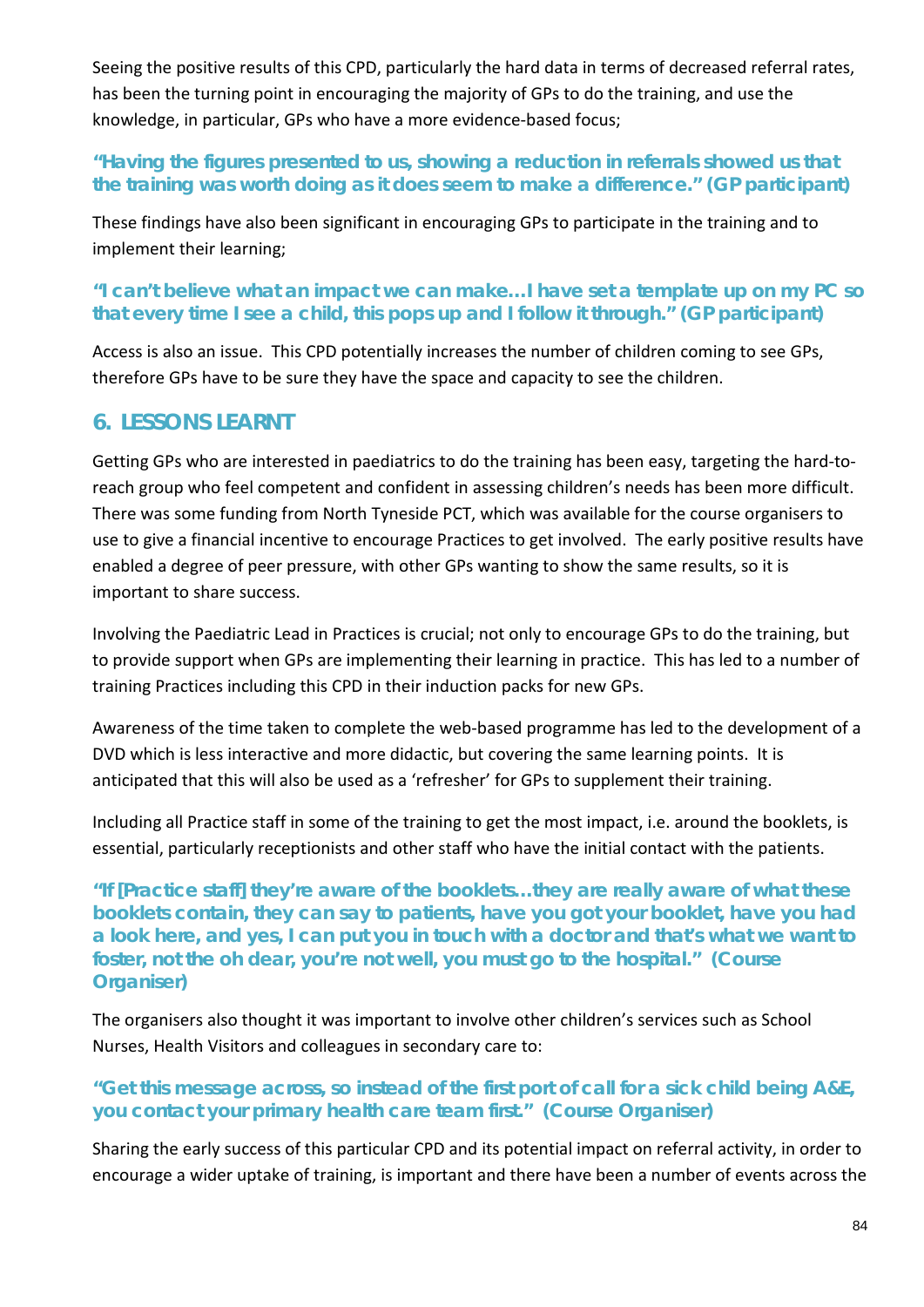region with presentations to groups of up to 30 GP Practices. They have involved the GP Advisor for the whole Tyne region in these events, who is keen to roll this CPD out across Newcastle.

(For further information about this case study please contact Dr Jane Wetherstone on jane.weatherstone@nhs.net)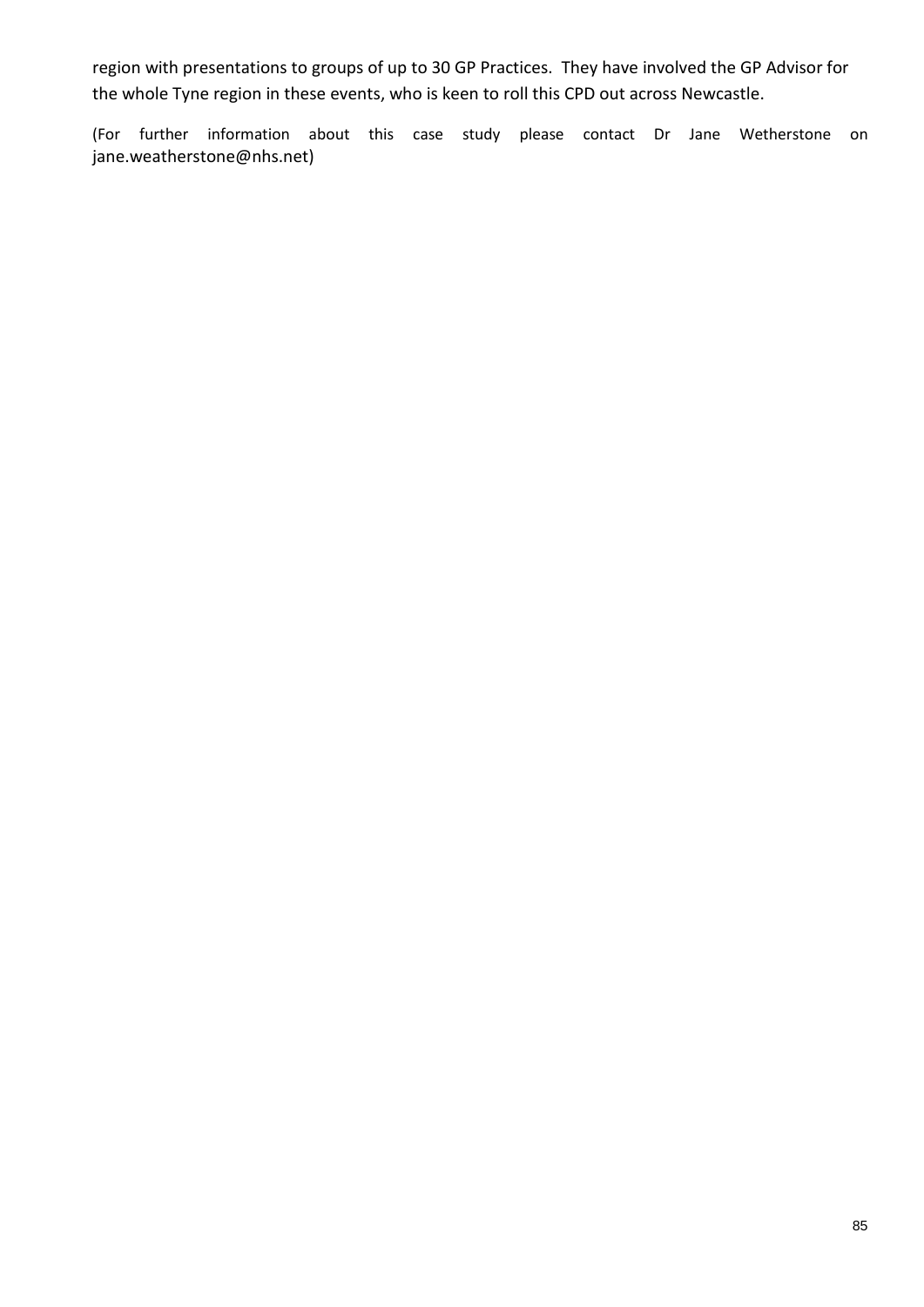# 23. Training the Trainers, Faculty Development: Northumbria Health Care NHS Foundation Trust

## **1. INTRODUCTION**

This is a Trust initiative to assist consultants to deliver quality training to junior doctors. There was an appreciation of the difficulties of attending external CPD, so they established an in-house, three-year rolling programme to cover all the relevant areas, keeping trainers up-to-date with the knowledge and skills required to supervise and train junior doctors.

There was also an understanding that people need to be supported in their training role for a number of reasons:

- inducting new consultants into good educational practice
- changes in medical education (i.e. introduction of foundation, e-portfolio, curriculum changes)
- changes in organisational structures and educational infrastructures

There was an awareness of the anticipated introduction of GMC standards for trainers, quality assurance and performance. Although this was not a pre-requisite at the time of developing this CPD, there was an understanding of the need to have their trainers ready to be accredited in order to continue training for a time in the near future when this will be a requirement.

There was a keenness to run the courses at a local level in order to reflect local needs. For example, the trust have F1 doctors in Emergency Care which some trainers may not have had experience of, so training can be directed to reflect this.

### **2. SETTING & LOCAL CONTEXT**

This CPD is designed for Secondary Care trainers, the majority of whom are consultants, who are involved in the training of junior doctors.

# **3. NATURE AND DELIVERY OF CPD**

This is a rolling programme over three years, which consists of a half-day event every two months. Subjects covered include: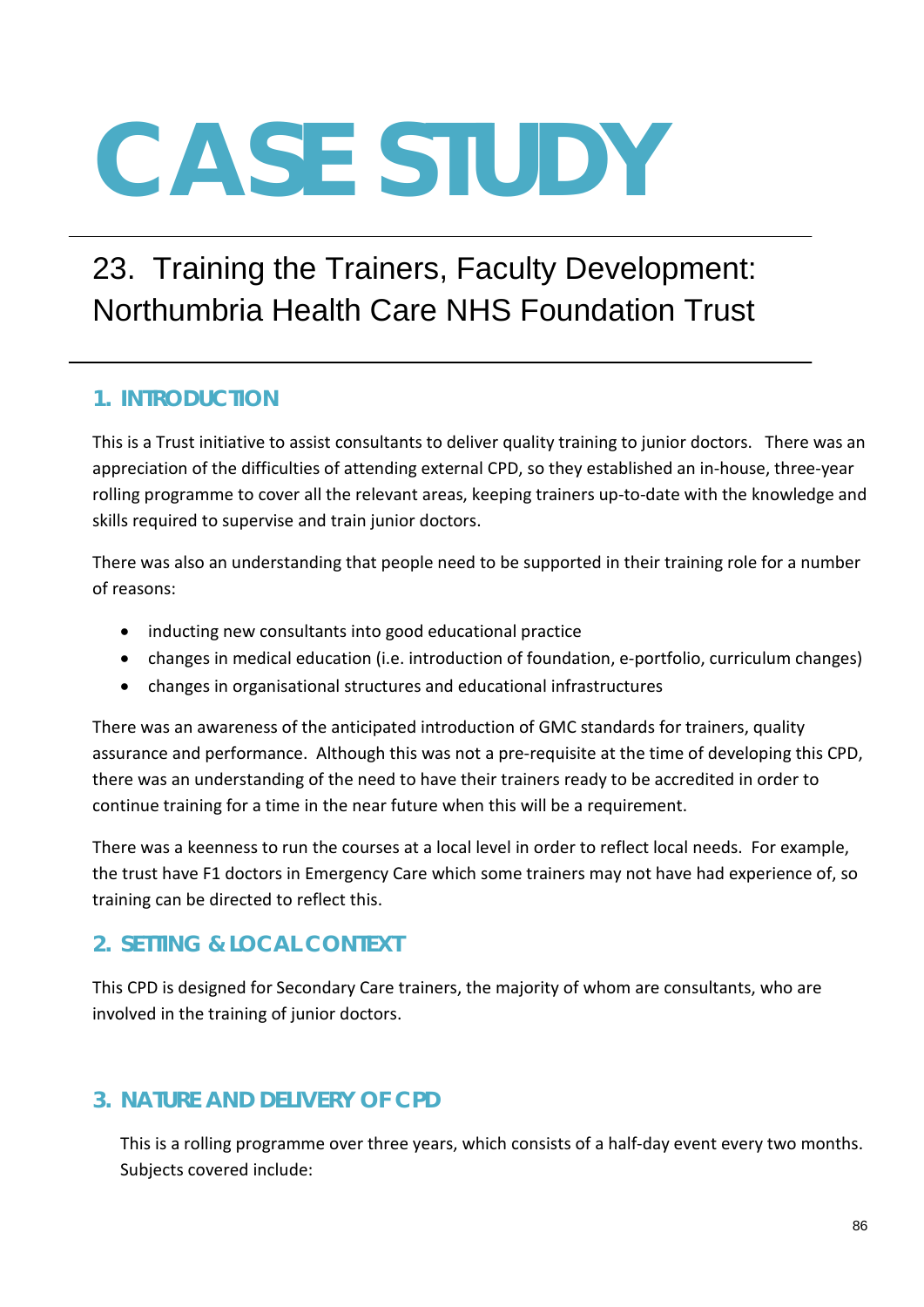- Assessment
- Teaching
- Managing doctors in difficulty
- On the job teaching and assessment tools
- Culture change
- Role modelling and mentoring

The subjects are scattered, each session having completely different topics, the intention being that the same sessions are not delivered at the same time each year. It is anticipated that trainers will attend at least one event each year that will help them to develop their skills.

The sessions are designed to generate discussion, with a high level of interaction. The format is usually a short presentation (with few slides) and handouts, for example, discussing scenarios, sharing experiences.

# **4. IMPACT**

The anticipated introduction of GMC standards for trainers was one of the driving forces behind the development of this CPD, with an awareness that the Trust need to ensure their trainers will meet the quality standard that gaining accreditation to train will demand. The aim of the CPD is to provide trainers with up-to-date knowledge, not just in clinical areas, but also to have an understanding of the changes in the educational models that have occurred in recent years, which will be different to the education models that many of the trainers will have experienced.

#### *"most people felt their knowledge in the area had improved, or at least knowing how to access the knowledge, because things are changing all the time, in terms of training."* **(Participant 2, Consultant Anaesthetist)**

The emphasis of the CPD is to encourage trainers to think about the importance of training and their training role; being an effective role model, and how this influences how they set up their clinics, their ward rounds and their small group teaching sessions as well as giving them the skills to deal with doctors who are in difficulty.

Measuring the impact of this type of CPD is difficult, as it is essentially learning transfer, with no certainty that the learning transfers to meaningful changed behaviour. However the Faculty are confident that they are doing well, with good feedback from the GMC survey and the NHS QA standard. They see the high levels of recruitment into the Trust being a measure of success.

In the future, numbers of trainers gaining accreditation will be a measurable outcome of the success of this training.

# **5. BARRIERS**

Time and job plans were initially seen as being the main barriers to participation on the course but the Trust is keen to see this work so there has been a willingness to work together to build in time for trainers to attend. Clinical pressures can still impact on attendance but the nature of the delivery of the training helps with this. It is anticipated that it will be a Trust requirement for supervisors to attend one training session to continue to be a supervisor.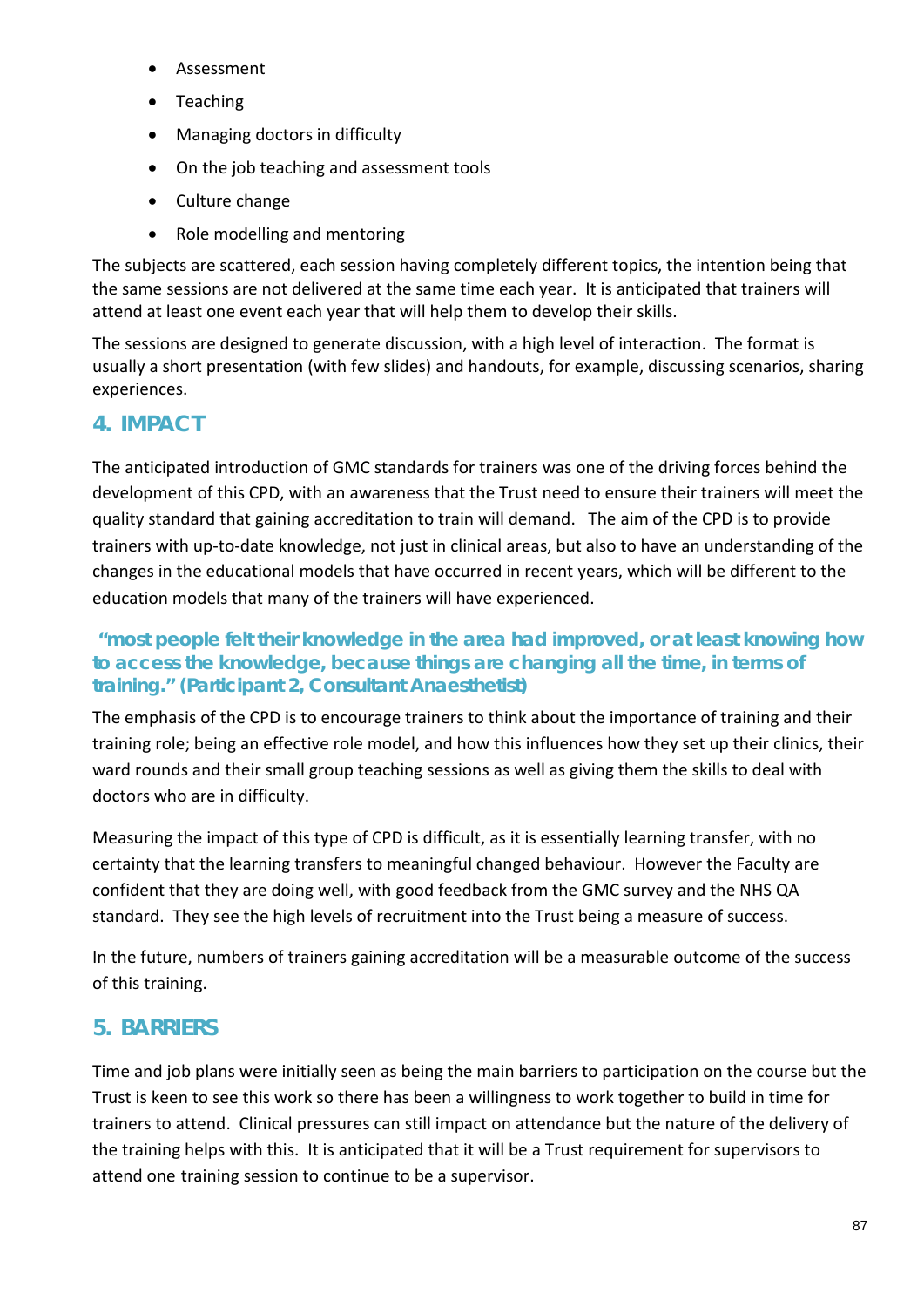### *"attendance may improve, sometimes you have to have an absolute requirement, a target to meet."* **(Course organiser)**

There was an agreement that attitudinal barriers are the most significant barrier to putting the learning into practice and that these are often the hardest to break down, making it potentially difficult for the participants to implement what they have learnt on the course:

#### *"A lot of people don't like it [change], don't value it." (Participant 2, Consultant Anaesthetist)*

The participants, however, are clear that the CPD has provided the skills and training to enable them to begin to break down the barriers, for example around reviewing trainees;

*"There's been changes in the way we organise the training, how people are aware of these roles. We now meet up once a month in our department, to talk about all the trainees. Traditionally, it was mainly are there any problems?...., but now we systematically review every trainee once a month in an open forum… we've managed change and people seem to be behaving a bit differently." (Participant 2, Consultant Anaesthetist).* 

### **6. LESSONS LEARNT**

The added value of this CPD is the support network that has developed; providing a forum for trainers to meet colleagues from across specialties, with a wealth of experience from junior to more senior consultants. Perceived as a safe environment where trainers can question their own practice, learn from other people's good and bad experiences, as well as providing contacts for trainers to 'fall back on'.

 *" I think the most valuable thing is the networks you establish is a non-threatening environment, to question your own practice, to learn from other people's nightmare scenarios as well, because a lot of the sessions are refresher areas, and because a lot of the people are quite senior people a lot of it is what have you experienced, what was the difficulty, how did you deal with it, I think that's probably the most useful thing."* **(Participant 1, A&E Consultant).**

Providing feedback to the trainer/supervisors via the sessions has developed into an important aspect of these CPD training sessions, which is perceived to be of considerable value to the participants:

*"The knowledge, getting feedback, that what you're doing is ok, and what you're doing is quite a difficult situation to manage but I know other people are in the same boat as me, I know that I'm not on my own, that's a nice thing to have insight into. You practice independently as part of a big organisation and knowing that you're doing ok is valuable feedback… You come back and think I'm doing an OK job because I'm not getting feedback from elsewhere in terms of quality of my supervision so I think that was a really useful feedback for me as a participant." (Participant 1, A&E Consultant)*